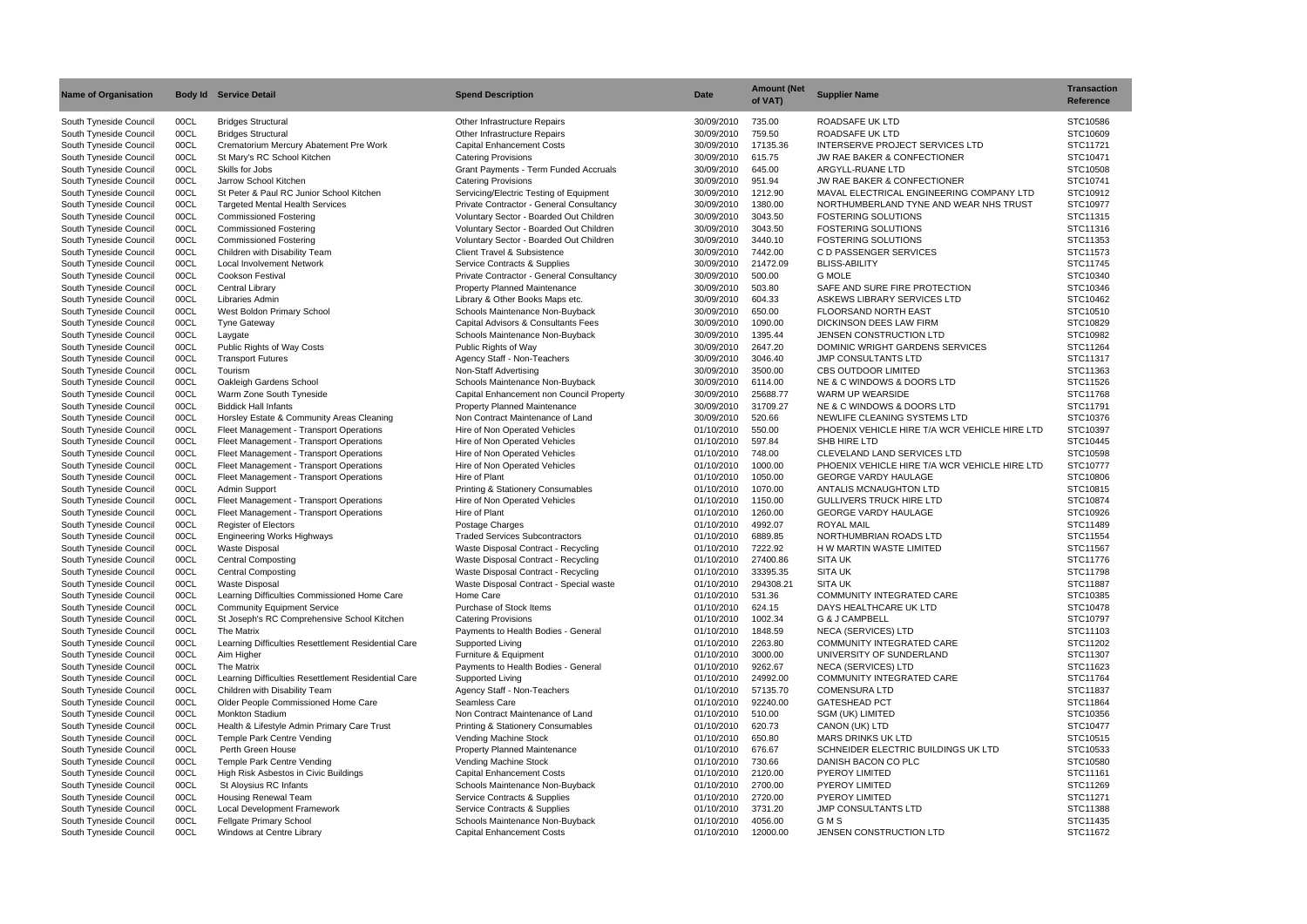| South Tyneside Council | 00CL | Simonside Primary School                                                                      | Schools Maintenance Non-Buyback                                   | 01/10/2010 | 21887.00 | <b>MGM LTD</b>                                 | STC11750 |
|------------------------|------|-----------------------------------------------------------------------------------------------|-------------------------------------------------------------------|------------|----------|------------------------------------------------|----------|
| South Tyneside Council | 00CL | Whitburn Village Primary School                                                               | <b>Property Planned Maintenance</b>                               | 01/10/2010 | 22048.63 | SWIFT FIRE AND SECURITY                        | STC11751 |
| South Tyneside Council | 00CL | Borough Wide Special Repairs                                                                  | Housing Revenue Account Planned Maintenance - TV Syste 01/10/2010 |            | 1820.00  | SAFE ESTATES SERVICES LTD                      | STC11096 |
| South Tyneside Council | 00CL | Repair & Maintenance Zone 01 - Cleadon Park/Lonnen                                            | <b>Property Reactive/General Repairs</b>                          | 01/10/2010 | 3415.00  | SAFE ESTATES SERVICES LTD                      | STC11350 |
| South Tyneside Council | 00CL | <b>Integrated Transport Design</b>                                                            | <b>Staff Medical Expenses</b>                                     | 04/10/2010 | 504.00   | M SHORT (THE PHYSIOTHERAPY PRACTICE)           | STC10347 |
| South Tyneside Council | 00CL | Fleet Management - Transport Operations                                                       | Hire of Plant                                                     | 04/10/2010 | 720.00   | <b>GEORGE VARDY HAULAGE</b>                    | STC10568 |
| South Tyneside Council | 00CL | Corporate Development                                                                         | <b>Staff Training &amp; Development</b>                           | 04/10/2010 | 780.40   | <b>EXECUTIVE 21 LIMITED</b>                    | STC10620 |
| South Tyneside Council | 00CL | Fleet Management - Transport Operations                                                       | Hire of Plant                                                     | 04/10/2010 | 950.00   | <b>GEORGE VARDY HAULAGE</b>                    | STC10739 |
| South Tyneside Council | 00CL | Fleet Management - Transport Operations                                                       | Hire of Non Council Vehicles                                      | 04/10/2010 | 1050.00  | <b>GEORGE VARDY HAULAGE</b>                    | STC10807 |
| South Tyneside Council | 00CL | <b>Other Bridges</b>                                                                          | <b>Capital Enhancement Costs</b>                                  | 04/10/2010 | 1221.07  | NORTHUMBRIAN ROADS LTD                         | STC10916 |
|                        | 00CL | <b>Refuse Collection</b>                                                                      | <b>Traded Services Subcontractors</b>                             | 04/10/2010 | 1260.00  | <b>RENEW NORTH EAST</b>                        | STC10927 |
| South Tyneside Council |      |                                                                                               |                                                                   |            |          |                                                |          |
| South Tyneside Council | 00CL | <b>Engineering Works General Overhead</b>                                                     | Furniture & Equipment                                             | 04/10/2010 | 1484.44  | EARLSMERE ID SYSTEMS LTD                       | STC11008 |
| South Tyneside Council | 00CL | Off-Street Car Parking Administration                                                         | <b>Printing &amp; Stationery Consumables</b>                      | 04/10/2010 | 1684.00  | <b>BEMROSE BOOTH</b>                           | STC11056 |
| South Tyneside Council | 00CL | Fleet Management - Transport Operations                                                       | Hire of Non Council Vehicles                                      | 04/10/2010 | 2100.00  | <b>GEORGE VARDY HAULAGE</b>                    | STC11156 |
| South Tyneside Council | 00CL | Neighbourhood Renewal Fund Wardens Scheme                                                     | Furniture & Equipment                                             | 04/10/2010 | 3245.00  | UNIVERSAL SYSTEMS AND SOLUTIONS (SECURITY) LTD | STC11334 |
| South Tyneside Council | 00CL | <b>Blitz It Main</b>                                                                          | Service Contracts & Supplies                                      | 04/10/2010 | 6150.00  | DAVID MASON                                    | STC11527 |
| South Tyneside Council | 00CL | Fleet Management - Transport Operations                                                       | Vehicle Running Costs                                             | 04/10/2010 | 21478.60 | PETROPLUS REFINING TEESSIDE LIMITED            | STC11746 |
| South Tyneside Council | 00CL | Scheme under £10k Miscellaneous                                                               | <b>Capital Enhancement Costs</b>                                  | 04/10/2010 | 57478.85 | NORTHUMBRIAN ROADS LTD                         | STC11839 |
| South Tyneside Council | 00CL | Design and Print Team                                                                         | Servicing/Electric Testing of Equipment                           | 04/10/2010 | 509.00   | <b>FLAME LIMITED</b>                           | STC10352 |
| South Tyneside Council | 00CL | Design and Print Team                                                                         | <b>External Printing Contractors</b>                              | 04/10/2010 | 685.10   | OCE (UK) LTD                                   | STC10538 |
| South Tyneside Council | 00CL | Design and Print Team                                                                         | <b>External Printing Contractors</b>                              | 04/10/2010 | 2269.42  | OCE (UK) LTD                                   | STC11203 |
| South Tyneside Council | 00CL | Design and Print Team                                                                         | <b>External Printing Contractors</b>                              | 04/10/2010 | 3562.18  | OCE (UK) LTD                                   | STC11366 |
| South Tyneside Council | 00CL | Special Educational Needs Transport                                                           | <b>School Travel Contracts</b>                                    | 04/10/2010 | 512.25   | SOUTH TYNESIDE TAXIS AGENCY                    | STC10360 |
| South Tyneside Council | 00CL | <b>Westoe Crown General</b>                                                                   | Water & Sewerage Charges                                          | 04/10/2010 | 527.25   | <b>MCKINNON &amp; CLARKE</b>                   | STC10382 |
| South Tyneside Council | 00CL | John Wright Centre                                                                            | Client Travel & Subsistence                                       | 04/10/2010 | 587.90   | SOUTH TYNESIDE TAXIS AGENCY                    | STC10433 |
|                        |      |                                                                                               |                                                                   |            |          |                                                |          |
| South Tyneside Council | 00CL | <b>Father James Walsh Centre</b>                                                              | <b>Client Travel &amp; Subsistence</b>                            | 04/10/2010 | 653.35   | SOUTH TYNESIDE TAXIS AGENCY                    | STC10516 |
| South Tyneside Council | 00CL | Section 17 Payments (East)                                                                    | Legal Advisors                                                    | 04/10/2010 | 675.00   | DR C M INCE                                    | STC10531 |
| South Tyneside Council | 00CL | <b>Commissioned Fostering</b>                                                                 | Voluntary Sector - Boarded Out Children                           | 04/10/2010 | 702.00   | SWIIS FOSTER CARE LTD                          | STC10557 |
| South Tyneside Council | 00CL | Home to College Transport                                                                     | <b>School Travel Contracts</b>                                    | 04/10/2010 | 725.00   | SOUTH TYNESIDE TAXIS AGENCY                    | STC10573 |
| South Tyneside Council | 00CL | Special Educational Needs Transport                                                           | <b>School Travel Contracts</b>                                    | 04/10/2010 | 734.00   | SOUTH TYNESIDE TAXIS AGENCY                    | STC10582 |
| South Tyneside Council | 00CL | Hampden St Day Care                                                                           | <b>Client Travel &amp; Subsistence</b>                            | 04/10/2010 | 736.60   | SOUTH TYNESIDE TAXIS AGENCY                    | STC10588 |
| South Tyneside Council | 00CL | Community Learning Disabilities Team                                                          | <b>Client Travel &amp; Subsistence</b>                            | 04/10/2010 | 755.60   | SOUTH TYNESIDE TAXIS AGENCY                    | STC10601 |
| South Tyneside Council | 00CL | Special Educational Needs Transport                                                           | <b>School Travel Contracts</b>                                    | 04/10/2010 | 757.20   | SOUTH TYNESIDE TAXIS AGENCY                    | STC10605 |
| South Tyneside Council | 00CL | Leaving Care Service                                                                          | <b>Client Travel &amp; Subsistence</b>                            | 04/10/2010 | 816.00   | DURHAM ACTION ON SINGLE HOUSING LTD            | STC10637 |
| South Tyneside Council | 00CL | <b>Commissioned Fostering</b>                                                                 | Voluntary Sector - Boarded Out Children                           | 04/10/2010 | 820.00   | SWIIS FOSTER CARE LTD                          | STC10641 |
| South Tyneside Council | 00CL | Older People Commissioned Residential Care                                                    | Residential Care Out of Borough                                   | 04/10/2010 | 839.48   | <b>CHURCH VIEW</b>                             | STC10657 |
| South Tyneside Council | 00CL | Learning Difficulties Commissioned Day Care                                                   | Day Care                                                          | 04/10/2010 | 840.00   | KAYDAR                                         | STC10661 |
| South Tyneside Council | 00CL | <b>Commissioned Fostering</b>                                                                 | Voluntary Sector - Boarded Out Children                           | 04/10/2010 | 901.00   | SWIIS FOSTER CARE LTD                          | STC10696 |
| South Tyneside Council | 00CL | <b>Commissioned Fostering</b>                                                                 | Voluntary Sector - Boarded Out Children                           | 04/10/2010 | 901.00   | SWIIS FOSTER CARE LTD                          | STC10697 |
| South Tyneside Council | 00CL | <b>Commissioned Fostering</b>                                                                 | Voluntary Sector - Boarded Out Children                           | 04/10/2010 | 901.00   | SWIIS FOSTER CARE LTD                          | STC10698 |
| South Tyneside Council | 00CL | <b>Commissioned Fostering</b>                                                                 | Voluntary Sector - Boarded Out Children                           | 04/10/2010 | 901.00   | SWIIS FOSTER CARE LTD                          | STC10699 |
| South Tyneside Council | 00CL | <b>Commissioned Fostering</b>                                                                 | Voluntary Sector - Boarded Out Children                           | 04/10/2010 | 911.00   | SWIIS FOSTER CARE LTD                          | STC10713 |
| South Tyneside Council |      |                                                                                               |                                                                   |            |          |                                                |          |
|                        | 00CL | <b>Commissioned Fostering</b>                                                                 | Voluntary Sector - Boarded Out Children                           | 04/10/2010 | 911.00   | SWIIS FOSTER CARE LTD                          | STC10714 |
| South Tyneside Council | 00CL | <b>Commissioned Fostering</b>                                                                 | Voluntary Sector - Boarded Out Children                           | 04/10/2010 | 1091.00  | SWIIS FOSTER CARE LTD                          | STC10830 |
| South Tyneside Council | 00CL | <b>Commissioned Fostering</b>                                                                 | Voluntary Sector - Boarded Out Children                           | 04/10/2010 | 1091.00  | SWIIS FOSTER CARE LTD                          | STC10831 |
| South Tyneside Council | 00CL | <b>Commissioned Fostering</b>                                                                 | Voluntary Sector - Boarded Out Children                           | 04/10/2010 | 1091.00  | SWIIS FOSTER CARE LTD                          | STC10832 |
| South Tyneside Council | 00CL | Aiming High for Disabled Children                                                             | Letting of Other Premises                                         | 04/10/2010 | 1146.50  | <b>HEDWORTH HALL</b>                           | STC10873 |
| South Tyneside Council | 00CL | <b>Commissioned Fostering</b>                                                                 | Voluntary Sector - Boarded Out Children                           | 04/10/2010 | 1230.00  | SWIIS FOSTER CARE LTD                          | STC10920 |
| South Tyneside Council | 00CL | <b>Disabled Facilities Grant</b>                                                              | <b>Capital Grants to Third Parties</b>                            | 04/10/2010 | 1328.99  | DOLPHIN STAIRLIFTS (NORTH EAST) LTD            | STC10950 |
| South Tyneside Council | 00CL | <b>Commissioned Fostering</b>                                                                 | Voluntary Sector - Boarded Out Children                           | 04/10/2010 | 1369.00  | SWIIS FOSTER CARE LTD                          | STC10969 |
| South Tyneside Council | 00CL | Older People Commissioned Residential Care                                                    | Residential Care Respite In Borough                               | 04/10/2010 | 1379.71  | WINNIE CARE ASHLEA MEWS                        | STC10976 |
| South Tyneside Council | 00CL | Home to College Transport                                                                     | <b>School Travel Contracts</b>                                    | 04/10/2010 | 1460.00  | SOUTH TYNESIDE TAXIS AGENCY                    | STC11003 |
| South Tyneside Council | 00CL | Special Educational Needs Transport                                                           | <b>School Travel Contracts</b>                                    | 04/10/2010 | 1896.90  | SOUTH TYNESIDE TAXIS AGENCY                    | STC11114 |
| South Tyneside Council | 00CL | Older People Commissioned Nursing Care                                                        | Nursing Care Out of Borough                                       | 04/10/2010 | 1948.22  | ADEY GARDENS CARE HOME                         | STC11127 |
| South Tyneside Council | 00CL | Not in Education, Employment or Training (NEET) Engagem Grant Payments - Term Funded Accruals |                                                                   | 04/10/2010 | 1980.00  | THE WHEELS PROJECT                             | STC11135 |
| South Tyneside Council | 00CL | Further Education 16-18 Apprenticeships                                                       | <b>Grant Payments - Term Funded Accruals</b>                      | 04/10/2010 | 2339.32  | MOBILE CARE QUALIFICATIONS LTD                 | STC11212 |
|                        |      | <b>Disabled Facilities Grant</b>                                                              |                                                                   |            |          | <b>D R BUILDERS</b>                            |          |
| South Tyneside Council | 00CL |                                                                                               | <b>Capital Grants to Third Parties</b>                            | 04/10/2010 | 2471.98  |                                                | STC11228 |
| South Tyneside Council | 00CL | Special Educational Needs Transport                                                           | <b>School Travel Contracts</b>                                    | 04/10/2010 | 3402.10  | SOUTH TYNESIDE TAXIS AGENCY                    | STC11347 |
| South Tyneside Council | 00CL | <b>Disabled Facilities Grant</b>                                                              | <b>Capital Grants to Third Parties</b>                            | 04/10/2010 | 4464.18  | DOLPHIN STAIRLIFTS (NORTH EAST) LTD            | STC11456 |
| South Tyneside Council | 00CL | <b>Disabled Facilities Grant</b>                                                              | <b>Capital Grants to Third Parties</b>                            | 04/10/2010 | 4536.03  | HANDICARE (FREELIFT) LTD                       | STC11460 |
| South Tyneside Council | 00CL | Youth Offending Service                                                                       | Telephone Charges                                                 | 04/10/2010 | 6448.49  | <b>VODAFONE CORPORATE LTD</b>                  | STC11540 |
| South Tyneside Council | 00CL | Learning Difficulties Resettlement Residential Care                                           | Supported Living                                                  | 04/10/2010 | 7549.81  | COMMUNITY INTEGRATED CARE                      | STC11580 |
| South Tyneside Council | 00CL | Learning Difficulties Commissioned Residential Care                                           | Residential Care Respite In Borough                               | 04/10/2010 | 8020.53  | <b>MARINA REST HOME</b>                        | STC11593 |
| South Tyneside Council | 00CL | Youth Crime Action Plan Intensive                                                             | Service Contracts & Supplies                                      | 04/10/2010 | 9805.50  | NORTHUMBRIA COALITION AGAINST CRIME            | STC11638 |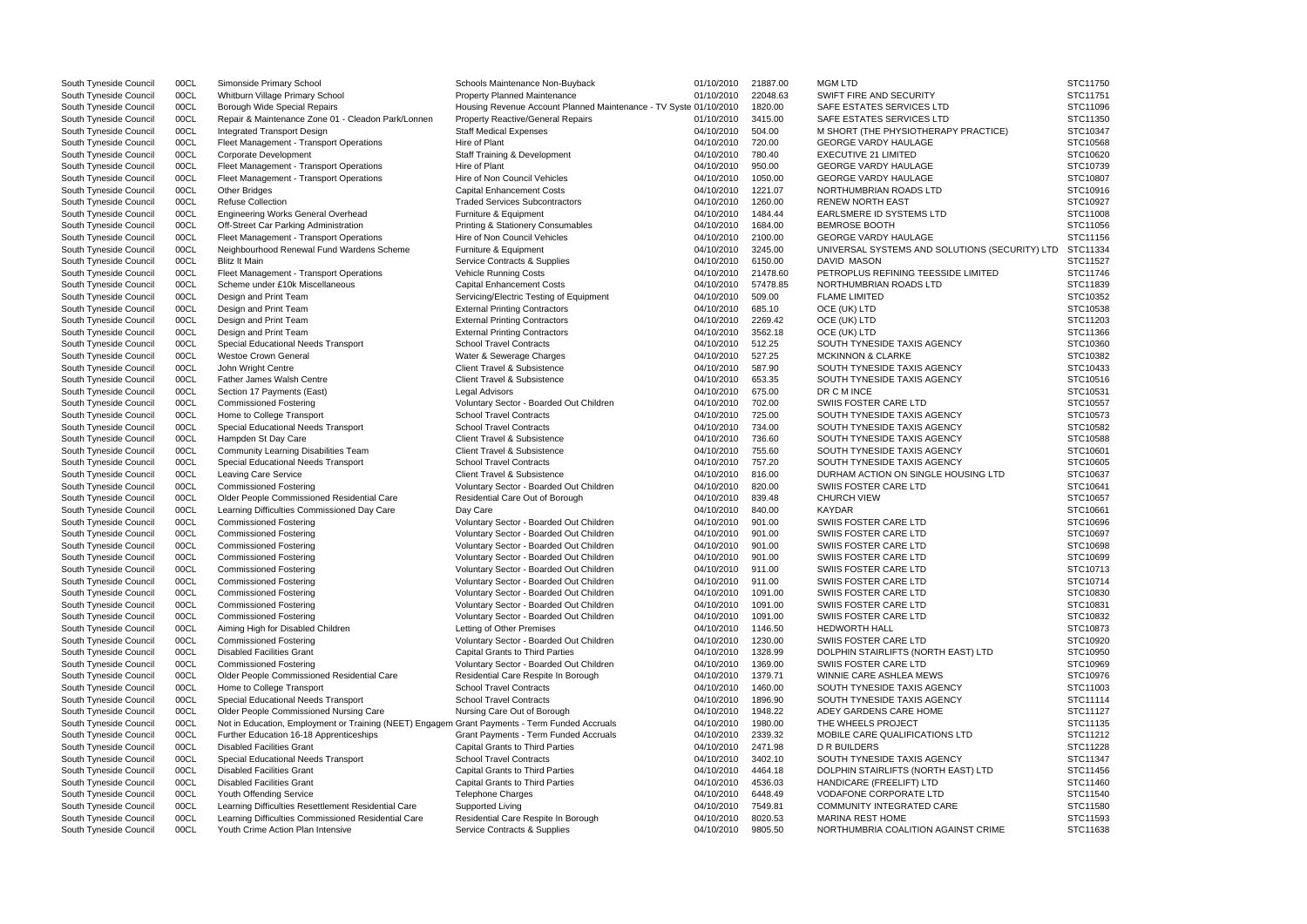| South Tyneside Council | 00CL | <b>Bramble Court Extra Care</b>                                                              | <b>Client Contributions - Fairer Charging</b>                                    | 04/10/2010               | 21292.81           | <b>CARE UK HOMECARE</b>                               | STC11743             |
|------------------------|------|----------------------------------------------------------------------------------------------|----------------------------------------------------------------------------------|--------------------------|--------------------|-------------------------------------------------------|----------------------|
| South Tyneside Council | 00CL | Temple Park Centre Vending                                                                   | Vending Machine Stock                                                            | 04/10/2010               | 570.16             | <b>GLAXO SMITH KLINE CONSUMER HEALTHCARE</b>          | STC10416             |
| South Tyneside Council | 00CL | South Tyneside Means Business                                                                | Service Contracts & Supplies                                                     | 04/10/2010               | 710.00             | <b>GARDINER RICHARDSON LTD</b>                        | STC10561             |
| South Tyneside Council | 00CL | Libraries Admin                                                                              | Library & Other Books Maps etc.                                                  | 04/10/2010               | 815.94             | ASKEWS LIBRARY SERVICES LTD                           | STC10636             |
| South Tyneside Council | 00CL | Countryside Management                                                                       | Service Contracts & Supplies                                                     | 04/10/2010               | 899.50             | <b>CENTREWIRE LTD</b>                                 | STC10691             |
| South Tyneside Council | 00CL | Economic Regeneration Balance Sheet                                                          | <b>Creditors ST Credit Union</b>                                                 | 04/10/2010               | 1087.00            | SOUTH TYNESIDE CREDIT UNION                           | STC10826             |
| South Tyneside Council | 00CL | <b>Temple Park Centre</b>                                                                    | Water & Sewerage Charges                                                         | 04/10/2010               | 1213.13            | <b>MCKINNON &amp; CLARKE</b>                          | STC10913             |
| South Tyneside Council | 00CL | Economic Regeneration Balance Sheet                                                          | <b>Creditors Unison</b>                                                          | 04/10/2010               | 1789.10            | <b>UNISON</b><br>L04020                               | STC11079             |
| South Tyneside Council | 00CL | Future Jobs Fund                                                                             | <b>Grant Payments - General</b>                                                  | 04/10/2010               | 2156.70            | SOUTH TYNESIDE CREDIT UNION                           | STC11169             |
| South Tyneside Council | 00CL | Manufacturing Forum                                                                          | <b>Grant Payments - General</b>                                                  | 04/10/2010               | 2917.00            | SOUTH TYNESIDE MANUFACTURING FORUM                    | STC11292             |
| South Tyneside Council | 00CL | <b>Regeneration Team</b>                                                                     | <b>Recruitment of New Staff</b>                                                  | 04/10/2010               | 3000.00            | <b>CAPITA BUSINESS SERVICES LIMITED</b>               | STC11308             |
| South Tyneside Council | 00CL | <b>Regeneration Team</b>                                                                     | <b>Recruitment of New Staff</b>                                                  | 04/10/2010               | 4800.00            | <b>CAPITA BUSINESS SERVICES LIMITED</b>               | STC11473             |
| South Tyneside Council | 00CL | <b>Tyne Gateway</b>                                                                          | Capital Advisors & Consultants Fees                                              | 04/10/2010               | 5000.00            | <b>TURNER &amp; TOWNSEND</b>                          | STC11490             |
| South Tyneside Council | 00CL | <b>Regeneration Team</b>                                                                     | Private Contractor - General Consultancy                                         | 04/10/2010               | 16051.83           | <b>CHARLES GREEN REGENERATION LTD</b>                 | STC11714             |
| South Tyneside Council | 00CL | Bedeburn Road Day Centre                                                                     | <b>Property Reactive/General Repairs</b>                                         | 04/10/2010               | 19684.52           | H MALONE & SONS LTD                                   | STC11734             |
| South Tyneside Council | 00CL | Economic Regeneration Balance Sheet                                                          | <b>Creditors Unison</b>                                                          | 04/10/2010               | 24941.12           | <b>UNISON</b><br>L04020                               | STC11763             |
| South Tyneside Council | 00CL | Supporting People into Work Headway                                                          | <b>Grant Payments - General</b>                                                  | 04/10/2010               | 52402.19           | DEPARTMENT FOR WORK AND PENSIONS                      | STC11830             |
| South Tyneside Council | 00CL | Housing Revenue Account Balance Sheet                                                        | Creditors Water & Sewerage Rates Housing Revenue Accou 04/10/2010                |                          | 2538.13            | NORTHUMBRIAN WATER                                    | STC11244             |
| South Tyneside Council | 00CL | Housing Revenue Account Balance Sheet                                                        | South Tyneside Homes Invoice Holding Account                                     | 04/10/2010               | 252454.81          | SOUTH TYNESIDE HOMES                                  | STC11883             |
| South Tyneside Council | 00CL | Housing Revenue Account Balance Sheet                                                        | South Tyneside Homes Invoice Holding Account                                     | 04/10/2010               | 312863.75          | SOUTH TYNESIDE HOMES                                  | STC11890             |
| South Tyneside Council | 00CL | <b>Investment Administration and Management</b>                                              | <b>Staff and Members Training</b>                                                | 04/10/2010               | 8311.90            | THE ROYAL YORK HOTEL AND EVENTS CENTRE                | STP30                |
| South Tyneside Council | 00CL | <b>Disabled Facilities Grant</b>                                                             | <b>Capital Grants to Third Parties</b>                                           | 05/10/2010               | 618.66             | DOLPHIN STAIRLIFTS (NORTH EAST) LTD                   | STC10475             |
| South Tyneside Council | 00CL | Special Educational Needs Transport                                                          | <b>School Travel Contracts</b>                                                   | 05/10/2010               | 637.56             | CONNECT (SOUTH TYNESIDE) LIMITED                      | STC10488             |
| South Tyneside Council | 00CL | Children with Disability Team                                                                | <b>Printing &amp; Stationery Consumables</b>                                     | 05/10/2010               | 711.60             | <b>BRITISH GAS BUSINESS</b>                           | STC10564             |
| South Tyneside Council | 00CL | <b>First Steps Community Development</b>                                                     | <b>Grant Payments - Term Funded Accruals</b>                                     | 05/10/2010               | 838.60             | TRAINING IN CHILDCARE                                 | STC10655             |
| South Tyneside Council | 00CL | Learning Difficulties Commissioned Day Care                                                  | Day Care                                                                         | 05/10/2010               | 881.72             | FLEXIBLE SUPPORT OPTIONS UK (DOMICILIARY) LTD         | STC10681             |
| South Tyneside Council | 00CL | Special Educational Needs Transport                                                          | <b>School Travel Contracts</b>                                                   | 05/10/2010               | 1032.00            | <b>C.J. CONTRACT HIRE</b>                             | STC10801             |
| South Tyneside Council | 00CL | <b>Disabled Facilities Grant</b>                                                             | <b>Capital Grants to Third Parties</b>                                           | 05/10/2010               | 1106.04            | HANDICARE (FREELIFT) LTD                              | STC10855             |
| South Tyneside Council | 00CL | Children with Disability Team                                                                | <b>Client Travel &amp; Subsistence</b>                                           | 05/10/2010               | 1540.00            | C.J. CONTRACT HIRE                                    | STC11024             |
| South Tyneside Council | 00CL | <b>Disabled Facilities Grant</b>                                                             | <b>Capital Grants to Third Parties</b>                                           | 05/10/2010               | 1618.40            | HANDICARE (FREELIFT) LTD                              | STC11039             |
| South Tyneside Council | 00CL | Further Education Adult Learner Responsive                                                   | Grant Payments - Term Funded Accruals                                            | 05/10/2010               | 1635.50            | <b>TRAINING IN CHILDCARE</b>                          | STC11047             |
| South Tyneside Council | 00CL | Learning Difficulties Commissioned Day Care                                                  | Day Care                                                                         | 05/10/2010               | 1644.84            | FLEXIBLE SUPPORT OPTIONS UK (DOMICILIARY) LTD         | STC11048             |
| South Tyneside Council | 00CL | Personal Community Development Learning                                                      | Grant Payments - Term Funded Accruals                                            | 05/10/2010               | 1755.00            | TRAINING IN CHILDCARE                                 | STC11074             |
| South Tyneside Council | 00CL | Learning Difficulties Commissioned Day Care                                                  | Day Care                                                                         | 05/10/2010               | 1827.60            | FLEXIBLE SUPPORT OPTIONS UK (DOMICILIARY) LTD         | STC11098             |
| South Tyneside Council | 00CL | Special Educational Needs Transport                                                          | <b>School Travel Contracts</b>                                                   | 05/10/2010               | 1872.00            | <b>C.J. CONTRACT HIRE</b>                             | STC11110             |
| South Tyneside Council | 00CL | Personal Community Development Learning                                                      | <b>Grant Payments - Term Funded Accruals</b>                                     | 05/10/2010               | 1890.00            | <b>TRAINING IN CHILDCARE</b>                          | STC11112             |
| South Tyneside Council | 00CL | <b>Disabled Facilities Grant</b>                                                             | <b>Capital Grants to Third Parties</b>                                           | 05/10/2010               | 1933.46            | HANDICARE (FREELIFT) LTD                              | STC11125             |
| South Tyneside Council | 00CL | Community Learning Disabilities Team                                                         | <b>Client Travel &amp; Subsistence</b>                                           | 05/10/2010               | 2040.00            | C.J. CONTRACT HIRE                                    | STC11149             |
| South Tyneside Council | 00CL | <b>Community Equipment Service</b>                                                           | Purchase of Stock Items                                                          | 05/10/2010               | 2230.77            | <b>SEATING MATTERS</b>                                | STC11192             |
| South Tyneside Council | 00CL | Special Educational Needs Transport                                                          | <b>School Travel Contracts</b>                                                   | 05/10/2010               | 2520.00            | <b>C.J. CONTRACT HIRE</b>                             | STC11242             |
| South Tyneside Council | 00CL | <b>LEA Music Services</b>                                                                    | Furniture & Equipment                                                            | 05/10/2010               | 2785.00            | <b>NEWCASTLE MUSIC</b>                                | STC11277             |
|                        | 00CL | <b>Community Equipment Service</b>                                                           | Purchase of Stock Items                                                          | 05/10/2010               | 2896.74            | <b>SEATING MATTERS</b>                                | STC11289             |
| South Tyneside Council | 00CL | Neighbourhood Learning in Deprived Communities Revenue Grant Payments - Term Funded Accruals |                                                                                  | 05/10/2010               | 3000.00            | <b>CHESSHIRE HOPE LTD</b>                             | STC11309             |
| South Tyneside Council |      |                                                                                              |                                                                                  |                          |                    |                                                       |                      |
| South Tyneside Council | 00CL | <b>Community Equipment Service</b>                                                           | Purchase of Stock Items                                                          | 05/10/2010               | 3420.00            | MANGAR                                                | STC11351             |
| South Tyneside Council | 00CL | <b>Disabled Facilities Grant</b>                                                             | <b>Capital Grants to Third Parties</b><br><b>Capital Grants to Third Parties</b> | 05/10/2010               | 3700.66            | HANDICARE (FREELIFT) LTD                              | STC11385             |
| South Tyneside Council | 00CL | <b>Disabled Facilities Grant</b>                                                             | <b>School Travel Contracts</b>                                                   | 05/10/2010<br>05/10/2010 | 3942.85<br>4269.60 | HANDICARE (FREELIFT) LTD<br><b>C.J. CONTRACT HIRE</b> | STC11416<br>STC11448 |
| South Tyneside Council | 00CL | Special Educational Needs Transport                                                          |                                                                                  |                          |                    |                                                       |                      |
| South Tyneside Council | 00CL | Learning Difficulties Commissioned Day Care<br>Learning Difficulties Commissioned Day Care   | Day Care                                                                         | 05/10/2010               | 4721.32            | FLEXIBLE SUPPORT OPTIONS UK (DOMICILIARY) LTD         | STC11469             |
| South Tyneside Council | 00CL |                                                                                              | Day Care                                                                         | 05/10/2010               | 5450.72            | FLEXIBLE SUPPORT OPTIONS UK (DOMICILIARY) LTD         | STC11502             |
| South Tyneside Council | 00CL | Home to College Transport                                                                    | <b>School Travel Contracts</b>                                                   | 05/10/2010               | 6345.00            | C.J. CONTRACT HIRE                                    | STC11535             |
| South Tyneside Council | 00CL | Learning Difficulties Commissioned Day Care                                                  | Day Care                                                                         | 05/10/2010               | 7065.12            | FLEXIBLE SUPPORT OPTIONS UK (DOMICILIARY) LTD         | STC11558             |
| South Tyneside Council | 00CL | Further Education Adult Learner Responsive                                                   | <b>Grant Payments - Term Funded Accruals</b>                                     | 05/10/2010               | 7359.75            | <b>TRAINING IN CHILDCARE</b>                          | STC11570             |
| South Tyneside Council | 00CL | Special Educational Needs Transport                                                          | <b>School Travel Contracts</b>                                                   | 05/10/2010               | 7767.68            | CONNECT (SOUTH TYNESIDE) LIMITED                      | STC11588             |
| South Tyneside Council | 00CL | Learning Difficulties Resettlement Residential Care                                          | Supported Living                                                                 | 05/10/2010               | 8839.50            | COMMUNITY INTEGRATED CARE                             | STC11609             |
| South Tyneside Council | 00CL | Special Educational Needs Transport                                                          | <b>School Travel Contracts</b>                                                   | 05/10/2010               | 9153.28            | CONNECT (SOUTH TYNESIDE) LIMITED                      | STC11619             |
| South Tyneside Council | 00CL | Home to College Transport                                                                    | <b>School Travel Contracts</b>                                                   | 05/10/2010               | 9224.12            | CONNECT (SOUTH TYNESIDE) LIMITED                      | STC11621             |
| South Tyneside Council | 00CL | East Boldon Infants School (Roof Recovering)                                                 | <b>Capital Enhancement Costs</b>                                                 | 05/10/2010               | 49743.90           | <b>SPRINGS ROOFING LTD</b>                            | STC11822             |
| South Tyneside Council | 00CL | Older People Commissioned Home Care                                                          | Home Care                                                                        | 05/10/2010               | 155015.19          | ALLIED HEALTHCARE GROUP LTD                           | STC11878             |
| South Tyneside Council | 00CL | Monkton Stadium                                                                              | Non Contract Maintenance of Land                                                 | 05/10/2010               | 510.00             | SGM (UK) LIMITED                                      | STC10357             |
| South Tyneside Council | 00CL | <b>Temple Park Centre</b>                                                                    | <b>Cleaning Charges</b>                                                          | 05/10/2010               | 574.80             | <b>GREENHAM TRADING LIMITED</b>                       | STC10420             |
| South Tyneside Council | 00CL | Libraries Admin                                                                              | Postage Charges                                                                  | 05/10/2010               | 944.25             | ROYAL MAIL                                            | STC10738             |
| South Tyneside Council | 00CL | Dewitt's Park Jarrow                                                                         | <b>Capital Enhancement Costs</b>                                                 | 05/10/2010               | 1000.00            | <b>BEDES WORLD</b>                                    | STC10778             |
| South Tyneside Council | 00CL | Other Planning Development Grant-related expenditure                                         | Private Contractor - General Consultancy                                         | 05/10/2010               | 1000.00            | JEREMY BENN ASSOCIATES LTD (JBA CONSULTING)           | STC10779             |
| South Tyneside Council | 00CL | Toner Avenue Primary School                                                                  | Schools Maintenance Non-Buyback                                                  | 05/10/2010               | 1485.00            | JENSEN CONSTRUCTION LTD                               | STC11009             |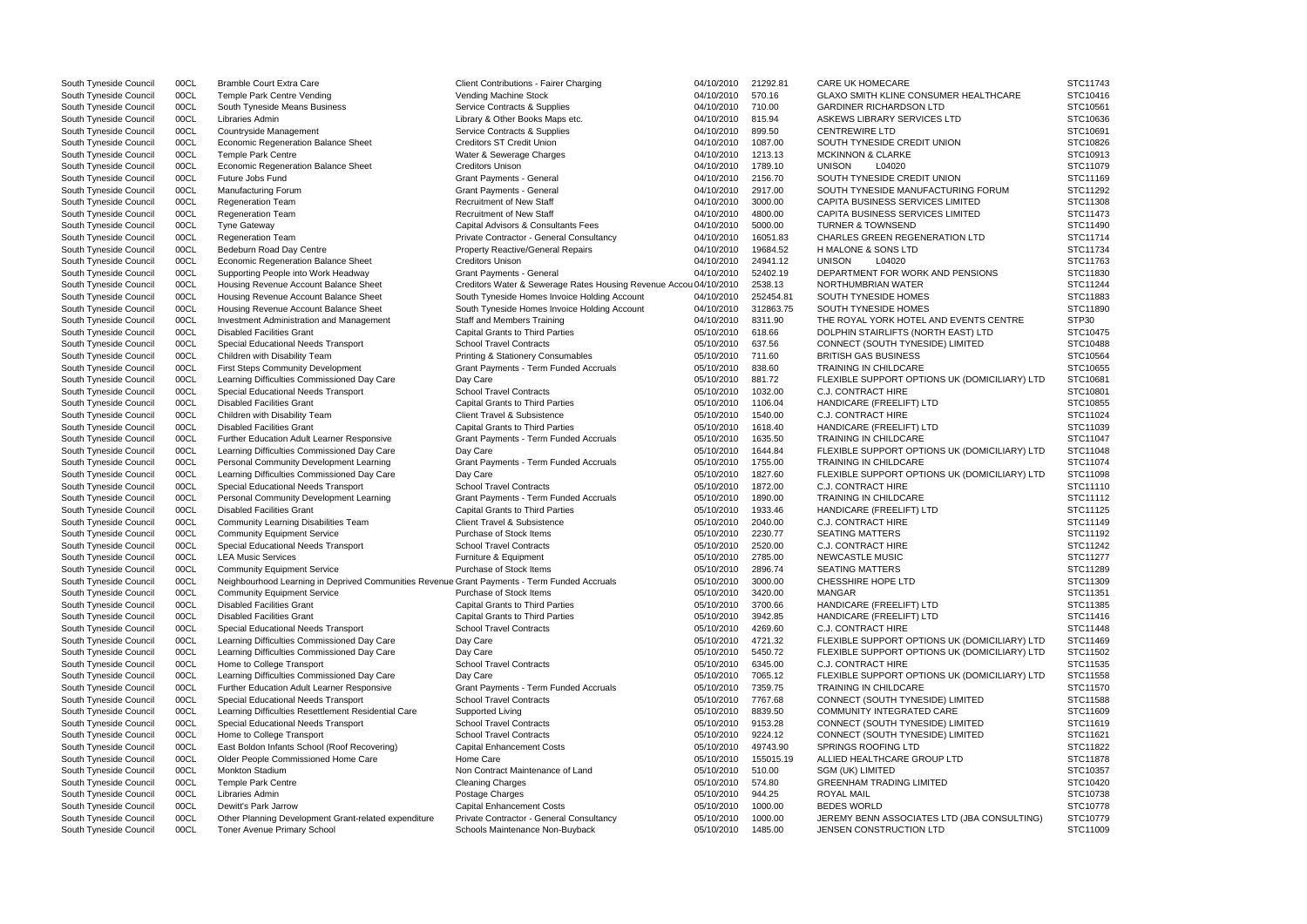| South Tyneside Council | 00CL | <b>Environmental Health Management</b>                                                       | Subscriptions                                    | 05/10/2010 | 1925.59  | NORTHGATE LAND & PROPERTY SOLUTIONS LTD                 | STC11123 |
|------------------------|------|----------------------------------------------------------------------------------------------|--------------------------------------------------|------------|----------|---------------------------------------------------------|----------|
| South Tyneside Council | 00CL | <b>Boldon Children's Centre</b>                                                              | <b>Property Reactive/General Repairs</b>         | 05/10/2010 | 3080.00  | <b>WINDOOR SERVICES</b>                                 | STC11320 |
| South Tyneside Council | 00CL | Hadrian Primary                                                                              | <b>Property Planned Maintenance</b>              | 05/10/2010 | 3246.00  | ADVANTEX NETWORK SOLUTIONS LTD                          | STC11335 |
| South Tyneside Council | 00CL | <b>Biddick Hall Junior/Infants School</b>                                                    | <b>Property Planned Maintenance</b>              | 05/10/2010 | 8860.00  | <b>MGM LTD</b>                                          | STC11610 |
| South Tyneside Council | 00CL | Future Jobs Fund                                                                             | <b>Grant Payments - General</b>                  | 05/10/2010 | 8959.55  | THE CHILDCARE PEOPLE                                    | STC11612 |
| South Tyneside Council | 00CL | <b>Investment Administration and Management</b>                                              | Travel & Subsistence Expenses                    | 05/10/2010 | 1386.82  | THE TRAVEL BUREAU                                       | STP31    |
| South Tyneside Council | 00CL | Market                                                                                       | Furniture & Equipment                            | 06/10/2010 | 542.06   | <b>ARCO LIMITED</b>                                     | STC10391 |
| South Tyneside Council | 00CL | Fleet Management - Workshop Operations                                                       | Purchase of Stock Items                          | 06/10/2010 | 650.00   | <b>TYNESIDE COACHWORKS</b>                              | STC10511 |
| South Tyneside Council | 00CL | Fleet Management - Transport Operations                                                      | Hire of Non Operated Vehicles                    | 06/10/2010 | 739.94   | <b>TRANS LINC LTD</b>                                   | STC10594 |
| South Tyneside Council | 00CL | Fleet Management - Transport Operations                                                      | Hire of Non Council Vehicles                     | 06/10/2010 | 825.00   | <b>TRANS LINC LTD</b>                                   | STC10647 |
| South Tyneside Council | 00CL | Fleet Management - Transport Operations                                                      | Hire of Non Council Vehicles                     | 06/10/2010 | 825.00   | <b>TRANS LINC LTD</b>                                   | STC10648 |
| South Tyneside Council | 00CL | Kerbside Collection - Kerb It                                                                | Waste Disposal Contract - Recycling              | 06/10/2010 | 975.00   | PREMIER WASTE MANAGEMENT LTD                            | STC10755 |
| South Tyneside Council | 00CL | Fleet Management - Transport Operations                                                      | Hire of Plant                                    | 06/10/2010 | 1000.00  | <b>GEORGE VARDY HAULAGE</b>                             | STC10780 |
| South Tyneside Council | 00CL | <b>Coroners Service</b>                                                                      | <b>Medical Services</b>                          | 06/10/2010 | 1075.76  | M ALVAREZ                                               | STC10824 |
| South Tyneside Council | 00CL | <b>Engineering Works Highways</b>                                                            | <b>Traded Services Subcontractors</b>            | 06/10/2010 | 1118.01  | THOMPSONS OF PRUDHOE LIMITED                            | STC10861 |
| South Tyneside Council | 00CL | <b>Engineering Works Highways</b>                                                            | <b>Traded Services Subcontractors</b>            | 06/10/2010 | 1161.21  | THOMPSONS OF PRUDHOE LIMITED                            | STC10880 |
| South Tyneside Council | 00CL | <b>Coroners Service</b>                                                                      | <b>Medical Services</b>                          | 06/10/2010 | 1181.44  | S J HAMILTON SPECIALIST REGISTRAR                       | STC10893 |
| South Tyneside Council | 00CL | Unclassified Roads Maintenance                                                               | <b>Roads Planned Maintenance</b>                 | 06/10/2010 | 1378.68  | NORTHUMBRIAN ROADS LTD                                  | STC10975 |
|                        |      |                                                                                              | Private Contractor - Car Park Income             |            |          |                                                         | STC11060 |
| South Tyneside Council | 00CL | Off-Street Car Parking Administration                                                        |                                                  | 06/10/2010 | 1700.00  | <b>EVENT SCS LTD</b>                                    |          |
| South Tyneside Council | 00CL | Car Park Improvement Measures Borough Wide                                                   | Roads Planned Maintenance                        | 06/10/2010 | 1706.25  | NORTHUMBRIAN ROADS LTD                                  | STC11062 |
| South Tyneside Council | 00CL | <b>Engineering Works Highways</b>                                                            | <b>Traded Services Equipment &amp; Materials</b> | 06/10/2010 | 1846.80  | <b>HUGH LOGAN ENGINEERING</b>                           | STC11102 |
| South Tyneside Council | 00CL | Wheeled Bin Management                                                                       | Other Non Statutory Fees & Charges               | 06/10/2010 | 1992.86  | G OBRIEN AND SONS (NATIONWIDE DEMOLITION CONTRASTC11138 |          |
| South Tyneside Council | 00CL | <b>Waste Disposal</b>                                                                        | Waste Disposal Contract - Recycling              | 06/10/2010 | 2160.00  | <b>REIVERS REPROCESSING LIMITED</b>                     | STC11170 |
| South Tyneside Council | 00CL | Kerbside Collection - Kerb It                                                                | Waste Disposal Contract - Recycling              | 06/10/2010 | 2175.00  | PREMIER WASTE MANAGEMENT LTD                            | STC11175 |
| South Tyneside Council | 00CL | Fleet Management - Workshop Operations                                                       | Purchase of Stock Items                          | 06/10/2010 | 2233.86  | SPRINGFIELD MOTOR GROUP                                 | STC11193 |
| South Tyneside Council | 00CL | Fleet Management - Transport Operations                                                      | Hire of Plant                                    | 06/10/2010 | 2312.50  | <b>GEORGE VARDY HAULAGE</b>                             | STC11207 |
| South Tyneside Council | 00CL | <b>Coroners Service</b>                                                                      | <b>Medical Services</b>                          | 06/10/2010 | 3275.90  | S J HAMILTON SPECIALIST REGISTRAR                       | STC11337 |
| South Tyneside Council | 00CL | Environmental-improvement to Lukes Lane The Den                                              | <b>Property Planned Maintenance</b>              | 06/10/2010 | 3844.97  | NORTHUMBRIAN ROADS LTD                                  | STC11402 |
| South Tyneside Council | 00CL | Fleet Management - Workshop Operations                                                       | Purchase of Stock Items                          | 06/10/2010 | 3959.47  | SPRINGFIELD MOTOR GROUP                                 | STC11418 |
| South Tyneside Council | 00CL | Joint Waste Partnership Costs                                                                | Service Contracts & Supplies                     | 06/10/2010 | 5600.00  | <b>SEM COMMUNICATIONS</b>                               | STC11506 |
| South Tyneside Council | 00CL | <b>Coroners Service</b>                                                                      | <b>Medical Services</b>                          | 06/10/2010 | 7036.88  | S J HAMILTON SPECIALIST REGISTRAR                       | STC11557 |
| South Tyneside Council | 00CL | <b>Coroners Service</b>                                                                      | <b>Coroners Services</b>                         | 06/10/2010 | 8297.70  | SOUTH TYNESIDE NHS FOUNDATION TRUST                     | STC11599 |
| South Tyneside Council | 00CL | Tyne Port Health Authority                                                                   | Grant Payments - Tyne Port Health Authority      | 06/10/2010 | 58121.00 | NORTH TYNESIDE COUNCIL                                  | STC11841 |
| South Tyneside Council | 00CL | Design and Print Team                                                                        | <b>External Printing Contractors</b>             | 06/10/2010 | 2421.00  | THE R & B GROUP                                         | STC11223 |
| South Tyneside Council | 00CL | <b>Boldon Nursery Kitchen</b>                                                                | <b>Catering Provisions</b>                       | 06/10/2010 | 564.15   | R MANNERS AND SONS LTD                                  | STC10411 |
| South Tyneside Council | 00CL | Older People Commissioned Residential Care                                                   | Residential Care Respite In Borough              | 06/10/2010 | 564.43   | ST THOMAS - K HAMODI                                    | STC10412 |
| South Tyneside Council | 00CL | St Joseph's RC Comprehensive School Kitchen                                                  | Furniture & Equipment                            | 06/10/2010 | 566.00   | <b>GUNNEBO UK LIMITED</b>                               | STC10414 |
| South Tyneside Council | 00CL | Early Intervention                                                                           | Furniture & Equipment                            | 06/10/2010 | 637.49   | <b>SPACE KRAFT LTD</b>                                  | STC10487 |
| South Tyneside Council | 00CL | Personal Community Development Learning                                                      | Grant Payments - Term Funded Accruals            | 06/10/2010 | 638.40   | SOUTH TYNESIDE COLLEGE                                  | STC10490 |
| South Tyneside Council | 00CL | <b>Catering Contract General</b>                                                             | <b>Cleaning Charges</b>                          | 06/10/2010 | 816.60   | <b>GREENHAM TRADING LIMITED</b>                         | STC10638 |
| South Tyneside Council | 00CL | Further Education Adult Learner Responsive                                                   | Grant Payments - Term Funded Accruals            | 06/10/2010 | 935.00   | <b>EDEXCEL LIMITED</b>                                  | STC10732 |
| South Tyneside Council | 00CL | Mortimer Comprehensive School Kitchen                                                        | <b>Catering Provisions</b>                       | 06/10/2010 | 1073.74  | R MANNERS AND SONS LTD                                  | STC10817 |
|                        | 00CL | <b>Horsley Hill Campus</b>                                                                   |                                                  | 06/10/2010 | 1339.07  | R MANNERS AND SONS LTD                                  | STC10954 |
| South Tyneside Council |      |                                                                                              | <b>Catering Provisions</b>                       |            |          |                                                         |          |
| South Tyneside Council | 00CL | St Wilfrid's RC College General                                                              | <b>Staff Advertising</b>                         | 06/10/2010 | 1736.84  | <b>PEARSONS</b>                                         | STC11068 |
| South Tyneside Council | 00CL | Older People Commissioned Home Care                                                          | Home Support                                     | 06/10/2010 | 1787.56  | <b>CARE UK HOMECARE</b>                                 | STC11078 |
| South Tyneside Council | 00CL | Hebburn Comprehensive School Building Schools for the Fu Capital In House Salaries           |                                                  | 06/10/2010 | 2127.90  | IAN FARMER ASSOCIATES                                   | STC11165 |
| South Tyneside Council | 00CL | Section 17 Payments                                                                          | Other Statutory Fees & Charges                   | 06/10/2010 | 2225.00  | <b>HMCS</b>                                             | STC11183 |
| South Tyneside Council | 00CL | Section 17 Payments                                                                          | Other Statutory Fees & Charges                   | 06/10/2010 | 2225.00  | <b>HMCS</b>                                             | STC11184 |
| South Tyneside Council | 00CL | Section 17 Payments                                                                          | Other Statutory Fees & Charges                   | 06/10/2010 | 2225.00  | <b>HMCS</b>                                             | STC11185 |
| South Tyneside Council | 00CL | Section 17 Payments                                                                          | Other Statutory Fees & Charges                   | 06/10/2010 | 2225.00  | <b>HMCS</b>                                             | STC11186 |
| South Tyneside Council | 00CL | Boldon Nursery School Kitchen                                                                | <b>Catering Provisions</b>                       | 06/10/2010 | 2997.91  | DANISH BACON CO PLC                                     | STC11305 |
| South Tyneside Council | 00CL | Neighbourhood Learning in Deprived Communities Revenue Grant Payments - Term Funded Accruals |                                                  | 06/10/2010 | 4609.00  | <b>GROUNDWORK SOUTH TYNESIDE AND NEWCASTLE</b>          | STC11466 |
| South Tyneside Council | 00CL | First Steps Community Development                                                            | <b>Grant Payments - Term Funded Accruals</b>     | 06/10/2010 | 4763.97  | <b>TRAINING IN CHILDCARE</b>                            | STC11472 |
| South Tyneside Council | 00CL | Older People Commissioned Home Care                                                          | Home Support                                     | 06/10/2010 | 5101.50  | ALLIED HEALTHCARE GROUP LTD                             | STC11495 |
| South Tyneside Council | 00CL | Learning Difficulties Resettlement Residential Care                                          | Supported Living                                 | 06/10/2010 | 7179.62  | <b>COMMUNITY INTEGRATED CARE</b>                        | STC11563 |
| South Tyneside Council | 00CL | <b>First Steps Community Development</b>                                                     | Grant Payments - Term Funded Accruals            | 06/10/2010 | 10202.38 | SOUTH TYNESIDE COLLEGE                                  | STC11647 |
| South Tyneside Council | 00CL | Inter LEA Recoupment                                                                         | Payments to Local Authorities - General          | 06/10/2010 | 14922.04 | <b>CITY OF SUNDERLAND</b>                               | STC11702 |
| South Tyneside Council | 00CL | Inter LEA Recoupment                                                                         | Payments to Local Authorities - General          | 06/10/2010 | 24368.33 | CITY OF SUNDERLAND                                      | STC11761 |
| South Tyneside Council | 00CL | Older People Commissioned Home Care                                                          | Home Care                                        | 06/10/2010 | 54205.24 | SUNDERLAND HOME CARE ASSOCIATES                         | STC11833 |
| South Tyneside Council | 00CL | <b>Beech Street House</b>                                                                    | <b>Property Reactive/General Repairs</b>         | 06/10/2010 | 586.28   | J T ROOFING & BUILDING MAINTENANCE LTD                  | STC10430 |
| South Tyneside Council | 00CL | Libraries Admin                                                                              | Library & Other Books Maps etc.                  | 06/10/2010 | 587.33   | ASKEWS LIBRARY SERVICES LTD                             | STC10432 |
| South Tyneside Council | 00CL | <b>Factory Units</b>                                                                         | <b>Property Reactive/General Repairs</b>         | 06/10/2010 | 595.00   | CASTLESIDE HORTICULTURAL SERVICES LTD                   | STC10442 |
| South Tyneside Council | 00CL | Kelly House                                                                                  | <b>Property Reactive/General Repairs</b>         | 06/10/2010 | 598.00   | CASTLESIDE HORTICULTURAL SERVICES LTD                   | STC10446 |
| South Tyneside Council | 00CL | <b>Hedworthfield Children's Centre</b>                                                       | <b>Property Reactive/General Repairs</b>         | 06/10/2010 | 611.34   | WINDOOR SERVICES                                        | STC10466 |
|                        |      |                                                                                              |                                                  |            |          |                                                         |          |

| IONS LTD                | STC11123  |
|-------------------------|-----------|
|                         | STC11320  |
|                         | STC11335  |
|                         | STC11610  |
|                         | STC11612  |
|                         | STP31     |
|                         |           |
|                         | STC10391  |
|                         | STC10511  |
|                         | STC10594  |
|                         | STC10647  |
|                         | STC10648  |
|                         | STC10755  |
|                         | STC10780  |
|                         | STC10824  |
|                         | STC10861  |
|                         |           |
|                         | STC10880  |
|                         | STC10893  |
|                         | STC10975  |
|                         | STC11060  |
|                         | STC11062  |
|                         | STC11102  |
| MOLITION CONTRASTC11138 |           |
|                         | STC11170  |
|                         | STC11175  |
|                         | STC11193  |
|                         | STC11207  |
|                         |           |
|                         | STC11337  |
|                         | STC11402  |
|                         | STC11418  |
|                         | STC11506  |
|                         | STC11557  |
| ≀บร⊤                    | STC11599  |
|                         | STC11841  |
|                         | STC11223  |
|                         | STC10411  |
|                         | STC10412  |
|                         | STC10414  |
|                         | STC10487  |
|                         | STC10490  |
|                         | STC10638  |
|                         |           |
|                         | STC10732  |
|                         | SI C10817 |
|                         | STC10954  |
|                         | STC11068  |
|                         | STC11078  |
|                         | STC11165  |
|                         | STC11183  |
|                         | STC11184  |
|                         | STC11185  |
|                         | STC11186  |
|                         | STC11305  |
| <b>NEWCASTLE</b>        | STC11466  |
|                         | STC11472  |
|                         |           |
|                         | STC11495  |
|                         | STC11563  |
|                         | STC11647  |
|                         | STC11702  |
|                         | STC11761  |
|                         | STC11833  |
| LTD                     | STC10430  |
|                         | STC10432  |
| S LTD:                  | STC10442  |
| <b>S LTD</b>            | STC10446  |
|                         | STC10466  |
|                         |           |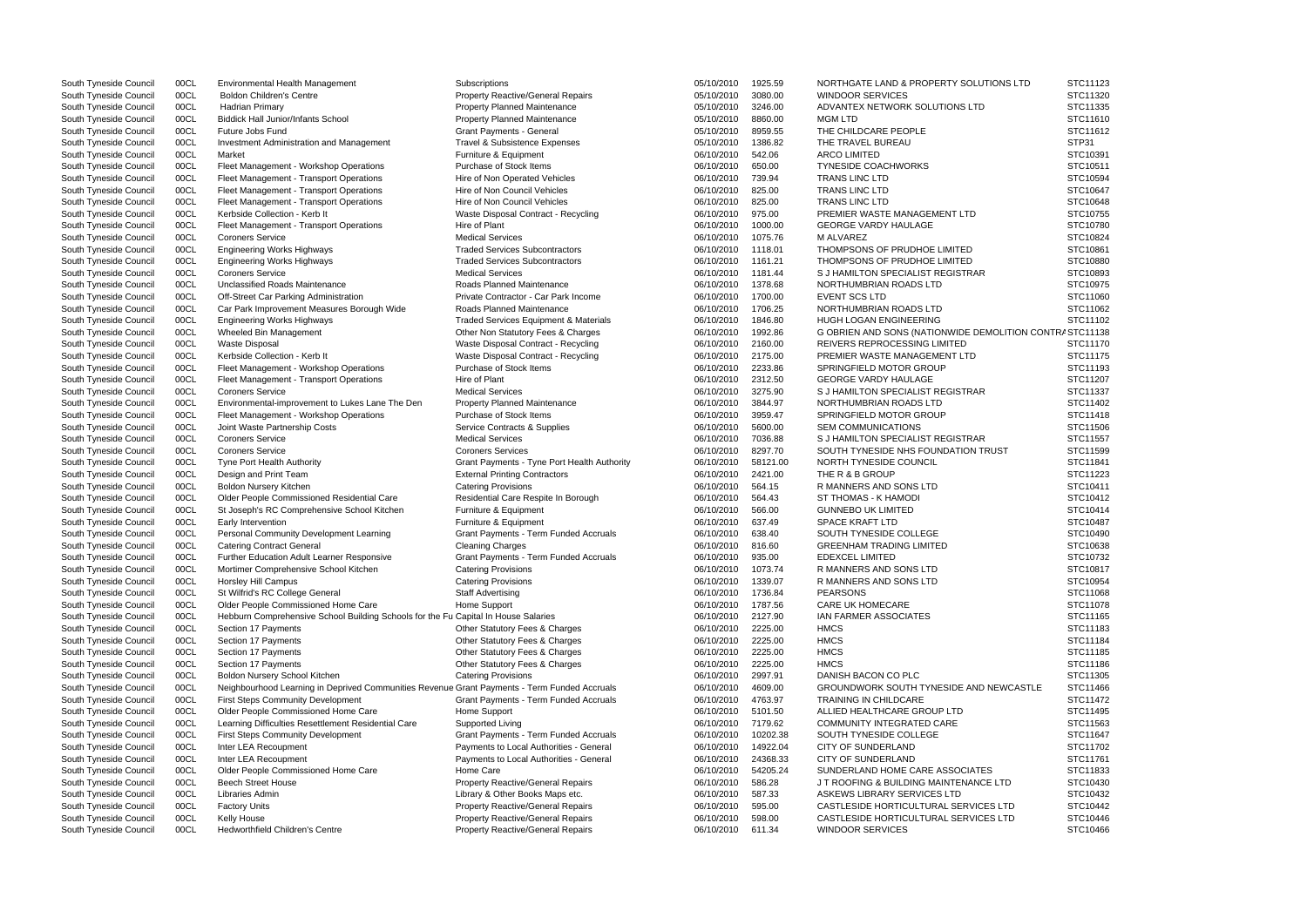| South Tyneside Council | 00CL | St Oswald's CE Primary                                                                          | Schools Maintenance Non-Buyback          | 06/10/2010 | 654.09     | WH DUNN & CO                                      | STC10520 |
|------------------------|------|-------------------------------------------------------------------------------------------------|------------------------------------------|------------|------------|---------------------------------------------------|----------|
| South Tyneside Council | 00CL | <b>Great North Run Finish</b>                                                                   | Security of Assets/Alarms Maintenance    | 06/10/2010 | 663.57     | DELTA ONE SECURITY LTD                            | STC10527 |
| South Tyneside Council | 00CL | Future Jobs Fund                                                                                | <b>Grant Payments - General</b>          | 06/10/2010 | 960.00     | SPEC SAVERS (SOUTH SHIELDS)                       | STC10745 |
| South Tyneside Council | 00CL | Hebburn/Jarrow Area Working Area Based Grant                                                    | <b>Promotional Activities</b>            | 06/10/2010 | 1000.00    | HEDWORTH RESIDENTS ASSOCIATION                    | STC10781 |
| South Tyneside Council | 00CL | <b>Great North Run Finish</b>                                                                   | Security of Assets/Alarms Maintenance    | 06/10/2010 | 1096.05    | DELTA ONE SECURITY LTD                            | STC10848 |
| South Tyneside Council | 00CL | Fire Reform Act Portfolio Works                                                                 | Capital In House Salaries                | 06/10/2010 | 1712.86    | IAN FARMER ASSOCIATES                             | STC11064 |
| South Tyneside Council | 00CL | Factory Units Up Option to Tax                                                                  | <b>Property Planned Maintenance</b>      | 06/10/2010 | 1935.00    | CASTLESIDE HORTICULTURAL SERVICES LTD             | STC11126 |
| South Tyneside Council | 00CL | Other Planning Development Grant-related expenditure                                            | Service Contracts & Supplies             | 06/10/2010 | 2104.30    | ROBIN CARR ASSOCIATES                             | STC11159 |
| South Tyneside Council | 00CL | Factory Units Non Option to Tax                                                                 | Property Planned Maintenance             | 06/10/2010 | 2125.00    | CASTLESIDE HORTICULTURAL SERVICES LTD             | STC11163 |
| South Tyneside Council | 00CL | Factory Units Non Up Option to Tax                                                              | Property Planned Maintenance             | 06/10/2010 | 2175.00    | CASTLESIDE HORTICULTURAL SERVICES LTD             | STC11176 |
| South Tyneside Council | 00CL | South Shields Town Hall                                                                         | Property Reactive/General Repairs        | 06/10/2010 | 2230.55    | THE PIPE SURGEON                                  | STC11191 |
| South Tyneside Council | 00CL | South Tyneside Means Business                                                                   | Subscriptions                            | 06/10/2010 | 2250.00    | <b>COBWEB INFORMATION LTD</b>                     | STC11196 |
|                        |      |                                                                                                 |                                          |            | 2475.00    |                                                   |          |
| South Tyneside Council | 00CL | <b>Factory Units</b>                                                                            | <b>Property Planned Maintenance</b>      | 06/10/2010 |            | CASTLESIDE HORTICULTURAL SERVICES LTD             | STC11230 |
| South Tyneside Council | 00CL | <b>Factory Units</b>                                                                            | <b>Property Reactive/General Repairs</b> | 06/10/2010 | 2475.00    | CASTLESIDE HORTICULTURAL SERVICES LTD             | STC11229 |
| South Tyneside Council | 00CL | Laygate                                                                                         | Property Reactive/General Repairs        | 06/10/2010 | 2551.98    | <b>CORAL WASHROOMS</b>                            | STC11245 |
| South Tyneside Council | 00CL | South Marine Park                                                                               | <b>Property Reactive/General Repairs</b> | 06/10/2010 | 2612.50    | THE PIPE SURGEON                                  | STC11258 |
| South Tyneside Council | 00CL | Old Harbour Quarry Risk Assessment                                                              | Capital Advisors & Consultants Fees      | 06/10/2010 | 3324.00    | <b>HALCROW GROUP LTD</b>                          | STC11341 |
| South Tyneside Council | 00CL | <b>Tyne Gateway</b>                                                                             | Capital Advisors & Consultants Fees      | 06/10/2010 | 4750.00    | <b>TURNER &amp; TOWNSEND</b>                      | STC11470 |
| South Tyneside Council | 00CL | <b>Toner Avenue Primary</b>                                                                     | Schools Maintenance Non-Buyback          | 06/10/2010 | 7553.80    | <b>CORAL WASHROOMS</b>                            | STC11581 |
| South Tyneside Council | 00CL | <b>Great North Run Finish</b>                                                                   | Furniture & Equipment                    | 06/10/2010 | 9370.00    | <b>NITELITES</b>                                  | STC11626 |
| South Tyneside Council | 00CL | <b>Economic Regeneration Balance Sheet</b>                                                      | <b>Expenditure for Reallocation</b>      | 06/10/2010 | 9393.86    | <b>VIRGIN MEDIA PAYMENTS LTD</b>                  | STC11627 |
| South Tyneside Council | 00CL | <b>Economic Regeneration Balance Sheet</b>                                                      | <b>Expenditure for Reallocation</b>      | 06/10/2010 | 10489.42   | SOUTH TYNESIDE HOMES                              | STC11650 |
| South Tyneside Council | 00CL | <b>Economic Regeneration Balance Sheet</b>                                                      | <b>Expenditure for Reallocation</b>      | 06/10/2010 | 10826.65   | SOUTH TYNESIDE HOMES                              | STC11654 |
| South Tyneside Council | 00CL | Mouth of the Tyne Festival                                                                      | <b>Entertainers Services</b>             | 06/10/2010 | 18441.00   | <b>EVENT INTERNATIONAL</b>                        | STC11727 |
| South Tyneside Council | 00CL | Laygate                                                                                         | Schools Maintenance Non-Buyback          | 06/10/2010 | 48147.00   | <b>CORAL WASHROOMS</b>                            | STC11815 |
| South Tyneside Council | 00CL | Homelessness                                                                                    | Furniture & Equipment                    | 06/10/2010 | 642.00     | <b>TSUK INTERIORS LTD</b>                         | STC10494 |
| South Tyneside Council | 00CL | <b>Supporting People External</b>                                                               | <b>Grant Payments - General</b>          | 06/10/2010 | 3715.00    | <b>MENCAP</b>                                     | STC11387 |
|                        | 00CL |                                                                                                 | Hire of Non Council Vehicles             | 07/10/2010 | 520.00     | <b>TRANS LINC LTD</b>                             | STC10374 |
| South Tyneside Council |      | Fleet Management - Transport Operations                                                         |                                          |            |            |                                                   |          |
| South Tyneside Council | 00CL | Fleet Management - Transport Operations                                                         | Hire of Non Operated Vehicles            | 07/10/2010 | 595.00     | <b>TRANS LINC LTD</b>                             | STC10443 |
| South Tyneside Council | 00CL | Fleet Management - Transport Operations                                                         | Hire of Plant                            | 07/10/2010 | 595.30     | <b>TRANS LINC LTD</b>                             | STC10444 |
| South Tyneside Council | 00CL | <b>Legal Services</b>                                                                           | <b>Legal Advisors</b>                    | 07/10/2010 | 700.00     | <b>B DAWSON</b>                                   | STC10553 |
| South Tyneside Council | 00CL | <b>Legal Services</b>                                                                           | Private Contractor - General Consultancy | 07/10/2010 | 700.00     | REDACTED PERSONAL INFORMATION                     | STC10552 |
| South Tyneside Council | 00CL | Fleet Management - Transport Operations                                                         | Hire of Non Operated Vehicles            | 07/10/2010 | 747.00     | <b>TRANS LINC LTD</b>                             | STC10597 |
| South Tyneside Council | 00CL | Other Classified Roads Maintenance                                                              | Roads Planned Maintenance                | 07/10/2010 | 1093.16    | NORTHUMBRIAN ROADS LTD                            | STC10846 |
| South Tyneside Council | 00CL | <b>Local Safety Schemes</b>                                                                     | Capital Advisors & Consultants Fees      | 07/10/2010 | 1178.00    | <b>BALFOUR BEATTY INFRASTRUCTURE SERVICES LTD</b> | STC10891 |
| South Tyneside Council | 00CL | Unclassified Roads Maintenance                                                                  | Roads Planned Maintenance                | 07/10/2010 | 1509.26    | NORTHUMBRIAN ROADS LTD                            | STC11017 |
| South Tyneside Council | 00CL | <b>Local Safety Schemes</b>                                                                     | <b>Capital Construction Costs</b>        | 07/10/2010 | 4498.74    | NORTHUMBRIAN ROADS LTD                            | STC11457 |
| South Tyneside Council | 00CL | BT Unitary Charge Recharges                                                                     | <b>BTST Limited Unitary Charge</b>       | 07/10/2010 | 1206818.09 | <b>BT GLOBAL SERVICES</b>                         | STC11898 |
| South Tyneside Council | 00CL | Harton Comprehensive School Kitchen                                                             | <b>Catering Provisions</b>               | 07/10/2010 | 512.97     | COCA-COLA ENTERPRISES LTD                         | STC10363 |
| South Tyneside Council | 00CL | Open Zone City Learning Centre                                                                  | <b>Trainer Services</b>                  | 07/10/2010 | 533.91     | <b>DACTA LIMITED</b>                              | STC10386 |
| South Tyneside Council | 00CL | Older People Commissioned Residential Care                                                      | Residential Care Respite In Borough      | 07/10/2010 | 657.40     | SOUTHERN CROSS HEALTHCARE GROUP PLC               | STC10523 |
| South Tyneside Council | 00CL | Older People Commissioned Residential Care                                                      | Residential Care Respite In Borough      | 07/10/2010 | 657.50     | WINDSOR NURSING HOME                              | STC10524 |
| South Tyneside Council | 00CL | Further Education Employer Responsive-Further Education \ Grant Payments - Term Funded Accruals |                                          | 07/10/2010 | 817.75     | <b>TRAINING IN CHILDCARE</b>                      | STC10640 |
| South Tyneside Council | 00CL | Older People Commissioned Residential Care                                                      | Residential Care Out of Borough          | 07/10/2010 | 839.48     | <b>CHURCH VIEW</b>                                | STC10658 |
|                        |      |                                                                                                 |                                          |            |            |                                                   |          |
| South Tyneside Council | 00CL | Older People Commissioned Residential Care                                                      | Residential Care Respite In Borough      | 07/10/2010 | 878.00     | BEDEWELL GRANGE RES. CARE CENTRE                  | STC10676 |
| South Tyneside Council | 00CL | <b>Warden Costs</b>                                                                             | Furniture & Equipment                    | 07/10/2010 | 1002.00    | TELECARE SERVICES ASSOCIATION                     | STC10796 |
| South Tyneside Council | 00CL | <b>Disabled Facilities Grant</b>                                                                | Capital Grants to Third Parties          | 07/10/2010 | 1057.50    | ELLIOTT HOLMES JOHNSON LTD                        | STC10808 |
| South Tyneside Council | 00CL | Harton Comprehensive School Kitchen                                                             | <b>Catering Provisions</b>               | 07/10/2010 | 1488.10    | <b>FRUTINA LIMITED</b>                            | STC11011 |
| South Tyneside Council | 00CL | Family Literacy & Numeracy                                                                      | Grant Payments - Term Funded Accruals    | 07/10/2010 | 1498.00    | GROUNDWORK SOUTH TYNESIDE AND NEWCASTLE           | STC11013 |
| South Tyneside Council | 00CL | Neighbourhood Services Admin. Support                                                           | Postage Charges                          | 07/10/2010 | 1500.00    | <b>NEOPOST</b>                                    | STC11015 |
| South Tyneside Council | 00CL | Learning Difficulties Commissioned Residential Care                                             | Residential Care Respite Out of Borough  | 07/10/2010 | 2076.00    | DENE HALL- FOUR SEASONS HEALTHCARE                | STC11153 |
| South Tyneside Council | 00CL | <b>First Steps Community Development</b>                                                        | Grant Payments - Term Funded Accruals    | 07/10/2010 | 2585.00    | SOUTH TYNESIDE COLLEGE                            | STC11255 |
| South Tyneside Council | 00CL | Section 17 Payments (East)                                                                      | <b>Grant Payments - General</b>          | 07/10/2010 | 2700.00    | DR C M INCE                                       | STC11270 |
| South Tyneside Council | 00CL | Learning Difficulties Commissioned Residential Care                                             | Residential Care Respite Out of Borough  | 07/10/2010 | 2915.00    | ST CUTHBERTS CARE                                 | STC11291 |
| South Tyneside Council | 00CL | Older People Commissioned Residential Care                                                      | Residential Care Dementia In Borough     | 07/10/2010 | 2976.30    | <b>HAMPSHIRE COURT</b>                            | STC11300 |
| South Tyneside Council | 00CL | <b>Commissioned Fostering</b>                                                                   | Voluntary Sector - Boarded Out Children  | 07/10/2010 | 4055.83    | ORCHARD CARE (NORTH EAST) LTD                     | STC11434 |
| South Tyneside Council | 00CL | Older People Commissioned Residential Care                                                      | Residential Care Dementia In Borough     | 07/10/2010 | 4874.86    | HARTON GRANGE RESIDENTIAL CARE HOME               | STC11482 |
|                        |      |                                                                                                 |                                          |            |            | PP TRAINING LTD                                   |          |
| South Tyneside Council | 00CL | Further Education Adult Learner Responsive                                                      | <b>Grant Payments - General</b>          | 07/10/2010 | 6840.00    |                                                   | STC11552 |
| South Tyneside Council | 00CL | Children & Families Balance Sheet General                                                       | Creditors Invoice Register               | 07/10/2010 | 10061.29   | PRUDENTIAL LIFE AND PENSIONS                      | STC11643 |
| South Tyneside Council | 00CL | The Children's Fund                                                                             | <b>Grant Payments - General</b>          | 07/10/2010 | 10750.00   | CARERS ASSOC.IN SOUTH TYNESIDE                    | STC11653 |
| South Tyneside Council | 00CL | <b>Thornhill Park</b>                                                                           | <b>Grant Payments - Thornhill</b>        | 07/10/2010 | 29238.33   | ST CUTHBERTS CARE                                 | STC11782 |
| South Tyneside Council | 00CL | <b>Special Events</b>                                                                           | Furniture & Equipment                    | 07/10/2010 | 540.00     | <b>ALAN FAIRBAIRN</b>                             | STC10390 |
| South Tyneside Council | 00CL | Allotments                                                                                      | Rent Income - General                    | 07/10/2010 | 600.00     | <b>SMITHS GORE</b>                                | STC10456 |
| South Tyneside Council | 00CL | Whitburn Village Primary School                                                                 | Property Reactive/General Repairs        | 07/10/2010 | 722.00     | SPRINGS ROOFING LTD                               | STC10571 |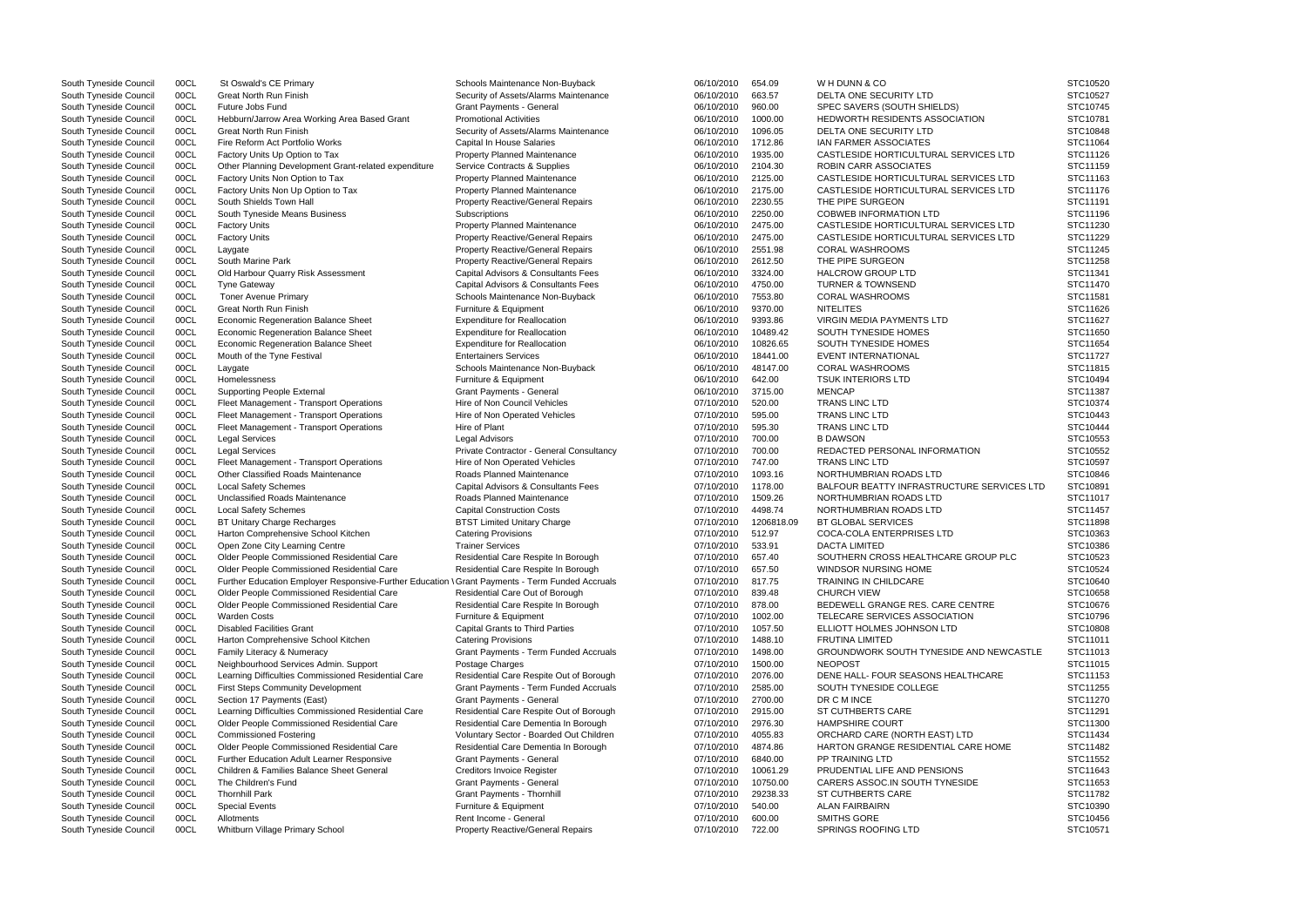| South Tyneside Council | 00CL | <b>Hadrian Primary School</b>              | <b>Property Planned Maintenance</b>              | 07/10/2010 | 820.80     | DELTA ONE SECURITY LTD                        | STC10645 |
|------------------------|------|--------------------------------------------|--------------------------------------------------|------------|------------|-----------------------------------------------|----------|
| South Tyneside Council | 00CL | Libraries Admin                            | Newspapers & Periodicals                         | 07/10/2010 | 834.82     | R CRAWFORD                                    | STC10654 |
| South Tyneside Council | 00CL | Hebburn Comprehensive School               | <b>Property Reactive/General Repairs</b>         | 07/10/2010 | 1570.00    | <b>MGM LTD</b>                                | STC11028 |
| South Tyneside Council | 00CL | <b>Local Initiatives Fund</b>              | Grant Payments Community Area Forum 5-Riverside  | 07/10/2010 | 2500.00    | <b>LORD BLYTON SCHOOL</b>                     | STC11236 |
| South Tyneside Council | 00CL | South Tyneside Get Active                  | Furniture & Equipment                            | 07/10/2010 | 2983.95    | HOTLINE.CO.UK                                 | STC11301 |
| South Tyneside Council | 00CL | <b>Early Excellence Centre</b>             | Schools Maintenance Non-Buyback                  | 07/10/2010 | 4445.00    | <b>MGM LTD</b>                                | STC11455 |
| South Tyneside Council | 00CL | <b>Administration Leisure Services</b>     | Staff & Members Training                         | 07/10/2010 | 4961.60    | THE TRAVEL BUREAU                             | STC11486 |
| South Tyneside Council | 00CL | St Oswald's RC Primary School              | Schools Maintenance Non-Buyback                  | 07/10/2010 | 11009.29   | <b>EASIBATHE</b>                              | STC11660 |
| South Tyneside Council | 00CL | <b>Economic Regeneration Balance Sheet</b> | <b>Creditors Invoice Register</b>                | 07/10/2010 | 14890.64   | PRUDENTIAL LIFE AND PENSIONS                  | STC11701 |
| South Tyneside Council | 00CL | Corporate Assurance 9-10 Charlotte Terrace | Rents Paid - General                             | 07/10/2010 | 15000.00   | D PARSONS AND D SMALL                         | STC11703 |
| South Tyneside Council | 00CL | <b>Rents Rates Taxes</b>                   | <b>Tenant Removal Expenses</b>                   | 07/10/2010 | 832.00     | HARKERS REMOVERS AND STORERS LTD              | STC10652 |
| South Tyneside Council | 00CL | <b>Rents Rates Taxes</b>                   | <b>Furniture Housing Tenancy</b>                 | 07/10/2010 | 1459.02    | NEWCASTLE CITY COUNCIL                        | STC11002 |
|                        |      |                                            | <b>Traded Services Subcontractors</b>            |            |            | <b>BIFFA WASTE SERVICES LTD</b>               | STC10429 |
| South Tyneside Council | 00CL | <b>Engineering Works Highways</b>          |                                                  | 08/10/2010 | 585.20     |                                               |          |
| South Tyneside Council | 00CL | Cemeteries and Crematoria Administration   | Service Contracts & Supplies                     | 08/10/2010 | 637.72     | MH MECHANICAL HANDLING LTD                    | STC10489 |
| South Tyneside Council | 00CL | <b>Engineering Works Highways</b>          | <b>Traded Services Equipment &amp; Materials</b> | 08/10/2010 | 1805.75    | <b>GREEN BROTHERS LTD</b>                     | STC11091 |
| South Tyneside Council | 00CL | <b>Waste Disposal</b>                      | Waste Disposal Contract - General Waste          | 08/10/2010 | 2611.45    | ALEX SMILES LTD                               | STC11257 |
| South Tyneside Council | 00CL | <b>Engineering Works Highways</b>          | Traded Services Equipment & Materials            | 08/10/2010 | 3035.47    | <b>MARSHALLS MONO LTD</b>                     | STC11314 |
| South Tyneside Council | 00CL | Scheme under £10k Miscellaneous            | <b>Capital Enhancement Costs</b>                 | 08/10/2010 | 8439.03    | NORTHUMBRIAN ROADS LTD                        | STC11603 |
| South Tyneside Council | 00CL | Design and Print Team                      | <b>External Printing Contractors</b>             | 08/10/2010 | 7804.17    | <b>OCE FINANCE</b>                            | STC11589 |
| South Tyneside Council | 00CL | Whitburn Comprehensive School Kitchen      | <b>Catering Provisions</b>                       | 08/10/2010 | 564.62     | HOPWELLS LTD.                                 | STC10413 |
| South Tyneside Council | 00CL | <b>Commissioned Fostering</b>              | Voluntary Sector - Boarded Out Children          | 08/10/2010 | 702.00     | SWIIS FOSTER CARE LTD                         | STC10558 |
| South Tyneside Council | 00CL | <b>Commissioned Fostering</b>              | Voluntary Sector - Boarded Out Children          | 08/10/2010 | 820.00     | SWIIS FOSTER CARE LTD                         | STC10642 |
| South Tyneside Council | 00CL | <b>Commissioned Fostering</b>              | Voluntary Sector - Boarded Out Children          | 08/10/2010 | 901.00     | SWIIS FOSTER CARE LTD                         | STC10700 |
| South Tyneside Council | 00CL | <b>Commissioned Fostering</b>              | Voluntary Sector - Boarded Out Children          | 08/10/2010 | 901.00     | SWIIS FOSTER CARE LTD                         | STC10701 |
| South Tyneside Council | 00CL | <b>Commissioned Fostering</b>              | Voluntary Sector - Boarded Out Children          | 08/10/2010 | 901.00     | SWIIS FOSTER CARE LTD                         | STC10702 |
| South Tyneside Council | 00CL | <b>Commissioned Fostering</b>              | Voluntary Sector - Boarded Out Children          | 08/10/2010 | 911.00     | SWIIS FOSTER CARE LTD                         | STC10715 |
| South Tyneside Council | 00CL | <b>Commissioned Fostering</b>              | Voluntary Sector - Boarded Out Children          | 08/10/2010 | 911.00     | SWIIS FOSTER CARE LTD                         | STC10716 |
| South Tyneside Council | 00CL | Brinkburn Comprehensive School Kitchen     | Vending Machine Stock                            | 08/10/2010 | 943.90     | <b>GM PACKAGING (UK) LIMITED</b>              | STC10737 |
| South Tyneside Council | 00CL | <b>Commissioned Fostering</b>              | Voluntary Sector - Boarded Out Children          | 08/10/2010 | 1230.00    | SWIIS FOSTER CARE LTD                         | STC10921 |
| South Tyneside Council | 00CL | Assistive Technologies                     | Furniture & Equipment                            | 08/10/2010 | 1275.00    | <b>CHUBB SYSTEMS</b>                          | STC10935 |
| South Tyneside Council | 00CL | <b>Commissioned Fostering</b>              | Voluntary Sector - Boarded Out Children          | 08/10/2010 | 1369.00    | SWIIS FOSTER CARE LTD                         | STC10970 |
| South Tyneside Council | 00CL | <b>Community Equipment Service</b>         | Purchase of Stock Items                          | 08/10/2010 | 1514.10    | DAYS HEALTHCARE UK LTD                        | STC11018 |
|                        |      |                                            |                                                  |            |            |                                               |          |
| South Tyneside Council | 00CL | Children with Disability Team              | Local Authorities Residential Care Long Stay     | 08/10/2010 | 1960.78    | COMMUNITY INTEGRATED CARE                     | STC11130 |
| South Tyneside Council | 00CL | Youth Choice & The Guaranteed Apprentice   | <b>Grant Payments - Term Funded Accruals</b>     | 08/10/2010 | 2318.16    | SIMONSIDE YOUTH CENTRE                        | STC11209 |
| South Tyneside Council | 00CL | Boldon Nursery School Kitchen              | <b>Catering Provisions</b>                       | 08/10/2010 | 2655.56    | <b>HOPWELLS LTD.</b>                          | STC11267 |
| South Tyneside Council | 00CL | Monkton Infants School Kitchen             | <b>Catering Provisions</b>                       | 08/10/2010 | 2995.78    | HOPWELLS LTD.                                 | STC11304 |
| South Tyneside Council | 00CL | <b>Commissioned Fostering</b>              | Voluntary Sector - Boarded Out Children          | 08/10/2010 | 3642.20    | ORCHARD CARE (NORTH EAST) LTD                 | STC11371 |
| South Tyneside Council | 00CL | <b>Commissioned Fostering</b>              | Voluntary Sector - Boarded Out Children          | 08/10/2010 | 3642.20    | ORCHARD CARE (NORTH EAST) LTD                 | STC11372 |
| South Tyneside Council | 00CL | <b>Commissioned Fostering</b>              | Voluntary Sector - Boarded Out Children          | 08/10/2010 | 3764.97    | ORCHARD CARE (NORTH EAST) LTD                 | STC11392 |
| South Tyneside Council | 00CL | <b>Commissioned Fostering</b>              | Voluntary Sector - Boarded Out Children          | 08/10/2010 | 3819.00    | ORCHARD CARE (NORTH EAST) LTD                 | STC11398 |
| South Tyneside Council | 00CL | <b>Commissioned Fostering</b>              | Voluntary Sector - Boarded Out Children          | 08/10/2010 | 3819.00    | ORCHARD CARE (NORTH EAST) LTD                 | STC11399 |
| South Tyneside Council | 00CL | <b>Commissioned Fostering</b>              | Voluntary Sector - Boarded Out Children          | 08/10/2010 | 4034.80    | ORCHARD CARE (NORTH EAST) LTD                 | STC11431 |
| South Tyneside Council | 00CL | Children with Disability Team              | Local Authorities Residential Care Long Stay     | 08/10/2010 | 5078.22    | COMMUNITY INTEGRATED CARE                     | STC11494 |
| South Tyneside Council | 00CL | <b>Commissioned Fostering</b>              | Voluntary Sector - Boarded Out Children          | 08/10/2010 | 8534.48    | ORCHARD CARE (NORTH EAST) LTD                 | STC11605 |
| South Tyneside Council | 00CL | Out of Area Placements                     | Voluntary Sector - Boarded Out Children          | 08/10/2010 | 50900.84   | ROYAL BLIND                                   | STC11825 |
| South Tyneside Council | 00CL | Children with Disability Team              | Agency Staff - Non-Teachers                      | 08/10/2010 | 65000.46   | <b>COMENSURA LTD</b>                          | STC11850 |
| South Tyneside Council | 00CL | <b>Boldon School PFI</b>                   | PFI Unitary Charge                               | 08/10/2010 | 262333.42  | <b>BOLDON SCHOOL LIMITED</b>                  | STC11884 |
| South Tyneside Council | 00CL | Jarrow School PFI                          | PFI Unitary Charge                               | 08/10/2010 | 268122.34  | INSPIREDSPACES STAG (PROJECTC01) LIMITED      | STC11885 |
| South Tyneside Council | 00CL | <b>Local Development Framework</b>         | Service Contracts & Supplies                     | 08/10/2010 | 1000.00    | <b>ENTEC UK LIMITED</b>                       | STC10782 |
| South Tyneside Council | 00CL | <b>Environmental Health Management</b>     | <b>Staff &amp; Members Training</b>              | 08/10/2010 | 1375.00    | INSTITUTE OF ACOUSTICS                        | STC10974 |
|                        |      |                                            |                                                  | 08/10/2010 | 1900.00    | <b>CIBSE SERVICES LIMITED</b>                 | STC11118 |
| South Tyneside Council | 00CL | <b>Display Energy Certificates</b>         | Capital Advisors & Consultants Fees              |            |            |                                               |          |
| South Tyneside Council | 00CL | Space for Sports                           | <b>Protective Clothing</b>                       | 08/10/2010 | 11058.25   | BRISTOL OILSKIN & OVERALL CO LTD              | STC11663 |
| South Tyneside Council | 00CL | <b>Accommodation Moves</b>                 | <b>Capital Sundry Costs</b>                      | 08/10/2010 | 19631.30   | MCCARRICK CONSTRUCTION COMPANY LTD            | STC11731 |
| South Tyneside Council | 00CL | Tyne & Wear Housing Partnership            | Agency Staff - Non-Teachers                      | 08/10/2010 | 30901.34   | TRIBAL CONSULTING                             | STC11790 |
| South Tyneside Council | 00CL | Investment Administration and Management   | Travel & Subsistence Expenses                    | 08/10/2010 | 2874.90    | THE TRAVEL BUREAU                             | STP32    |
| South Tyneside Council | 00CL | <b>Coroners Service</b>                    | <b>Medical Services</b>                          | 11/10/2010 | 518.00     | FORENSIC PATHOLOGY LTD                        | STC10373 |
| South Tyneside Council | 00CL | Fleet Management - Transport Operations    | Hire of Non Operated Vehicles                    | 11/10/2010 | 550.00     | PHOENIX VEHICLE HIRE T/A WCR VEHICLE HIRE LTD | STC10399 |
| South Tyneside Council | 00CL | Traffic Management Schemes <£10k           | <b>Capital Enhancement Costs</b>                 | 11/10/2010 | 868.00     | <b>SOLAGEN LTD</b>                            | STC10668 |
| South Tyneside Council | 00CL | Fleet Management - Transport Operations    | Hire of Non Operated Vehicles                    | 11/10/2010 | 1000.00    | PHOENIX VEHICLE HIRE T/A WCR VEHICLE HIRE LTD | STC10784 |
| South Tyneside Council | 00CL | Fleet Management - Workshop Operations     | Purchase of Stock Items                          | 11/10/2010 | 1000.00    | <b>GARDEN LANE GARAGE</b>                     | STC10783 |
| South Tyneside Council | 00CL | Fleet Management - Transport Operations    | Hire of Non Operated Vehicles                    | 11/10/2010 | 1150.00    | <b>GULLIVERS TRUCK HIRE LTD</b>               | STC10875 |
| South Tyneside Council | 00CL | Lawe Road Traffic Management               | Capital Funding from Private Sector Body         | 11/10/2010 | 2827.00    | BALFOUR BEATTY INFRASTRUCTURE SERVICES LTD    | STC11280 |
| South Tyneside Council | 00CL | <b>Marketing Team</b>                      | <b>Resident Communications</b>                   | 11/10/2010 | 1587.00    | STREETWISE DISTRIBUTION                       | STC11034 |
| South Tyneside Council | 00CL | St James RC Primary School                 | Gas Charges                                      | 11/10/2010 | $-4800.21$ | <b>BRITISH GAS</b>                            | STC10291 |
|                        |      |                                            |                                                  |            |            |                                               |          |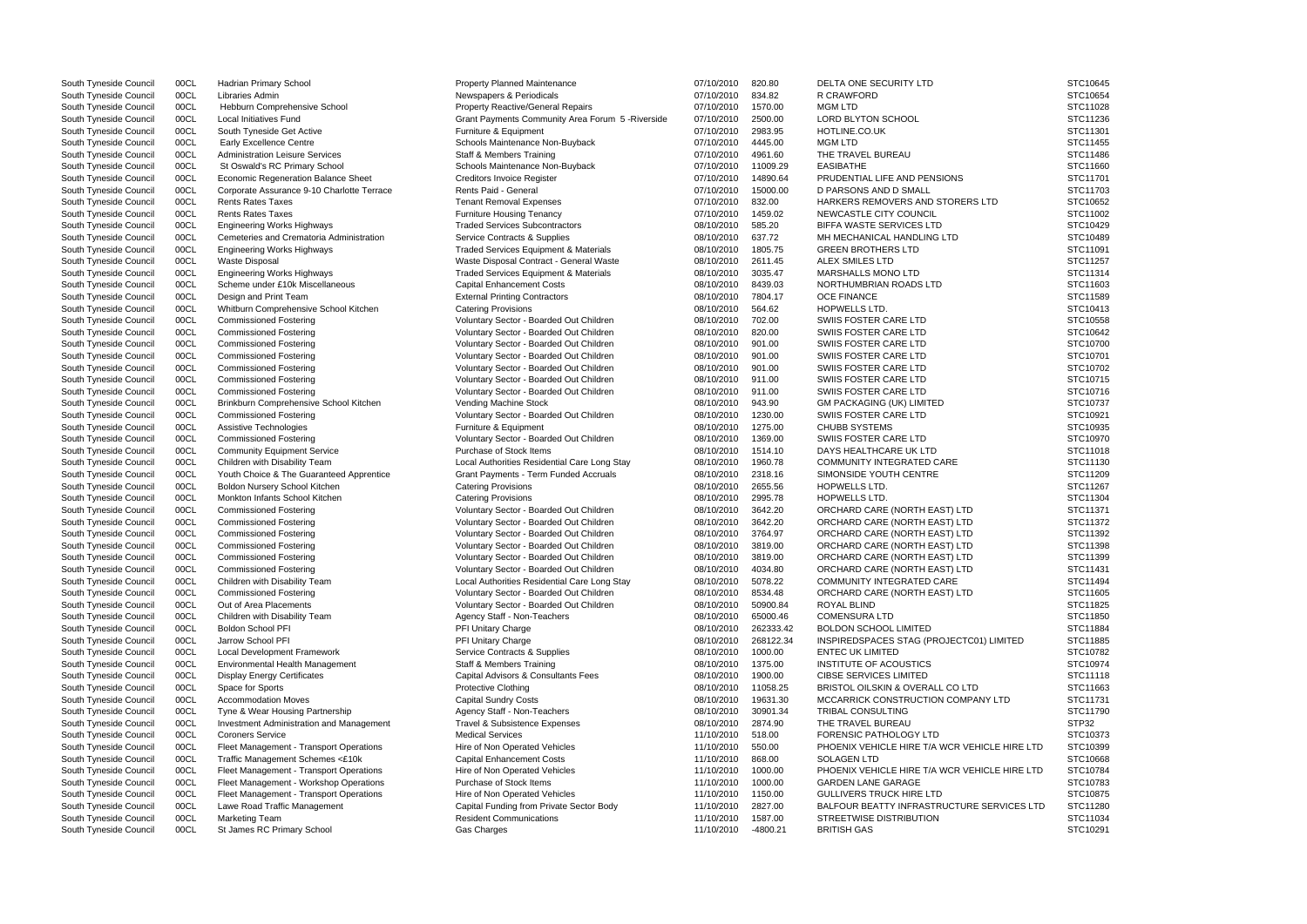| South Tyneside Council | 00CL | Simonside Junior School Kitchen                     | Gas Charges                                  | 11/10/2010         | $-3159.63$ | <b>BRITISH GAS</b>                            | STC10299 |
|------------------------|------|-----------------------------------------------------|----------------------------------------------|--------------------|------------|-----------------------------------------------|----------|
| South Tyneside Council | 00CL | Simonside Primary School                            | Gas Charges                                  | 11/10/2010         | $-3159.63$ | <b>BRITISH GAS</b>                            | STC10298 |
| South Tyneside Council | 00CL | Stanhope School General                             | Gas Charges                                  | 11/10/2010         | $-2082.68$ | <b>BRITISH GAS</b>                            | STC10307 |
| South Tyneside Council | 00CL | Simonside Youth Centre                              | Gas Charges                                  | 11/10/2010         | $-1699.21$ | <b>BRITISH GAS</b>                            | STC10310 |
| South Tyneside Council | 00CL | <b>Epinay School</b>                                | Gas Charges                                  | 11/10/2010         | $-1433.49$ | <b>BRITISH GAS</b>                            | STC10312 |
| South Tyneside Council | 00CL | <b>Hadrian Primary School</b>                       | Gas Charges                                  | 11/10/2010         | $-1334.63$ | <b>BRITISH GAS</b>                            | STC10314 |
| South Tyneside Council | 00CL | St Bede's RC School Jarrow                          | Gas Charges                                  | 11/10/2010         | $-1169.10$ | <b>BRITISH GAS</b>                            | STC10319 |
| South Tyneside Council | 00CL | Valley View School Kitchen                          | Gas Charges                                  | 11/10/2010         | $-754.21$  | <b>BRITISH GAS</b>                            | STC10328 |
| South Tyneside Council | 00CL | St Bede's RC Jarrow                                 | Gas Charges                                  | 11/10/2010         | $-665.53$  | <b>BRITISH GAS</b>                            | STC10335 |
| South Tyneside Council | 00CL | Special Educational Needs Transport                 | <b>School Travel Contracts</b>               | 11/10/2010         | 512.25     | SOUTH TYNESIDE TAXIS AGENCY                   | STC10361 |
| South Tyneside Council | 00CL | Valley View School General                          | Gas Charges                                  | 11/10/2010         | 550.85     | <b>BRITISH GAS</b>                            | STC10403 |
| South Tyneside Council | 00CL | Physical Disability & Sensory Services              | Client Travel & Subsistence                  | 11/10/2010         | 560.00     | <b>SEAWAYS GUEST HOUSE</b>                    | STC10405 |
| South Tyneside Council | 00CL | Physical Disability & Sensory Services              | <b>Client Travel &amp; Subsistence</b>       | 11/10/2010         | 560.00     | SEAWAYS GUEST HOUSE                           | STC10406 |
| South Tyneside Council | 00CL | John Wright Centre                                  | <b>Client Travel &amp; Subsistence</b>       | 11/10/2010         | 587.90     | SOUTH TYNESIDE TAXIS AGENCY                   | STC10434 |
| South Tyneside Council | 00CL | Denis Johnston Centre                               | Gas Charges                                  | 11/10/2010         | 589.76     | <b>BRITISH GAS</b>                            | STC10438 |
| South Tyneside Council | 00CL | St Bede's RC Junior School Kitchen Jarrow           | Gas Charges                                  | 11/10/2010         | 592.69     | <b>BRITISH GAS</b>                            | STC10441 |
| South Tyneside Council | 00CL | John Wright Centre                                  | Gas Charges                                  | 11/10/2010         | 630.18     | <b>BRITISH GAS</b>                            | STC10484 |
| South Tyneside Council | 00CL | Father James Walsh Centre                           | Client Travel & Subsistence                  | 11/10/2010         | 653.35     | SOUTH TYNESIDE TAXIS AGENCY                   | STC10517 |
| South Tyneside Council | 00CL | <b>First Steps Community Development</b>            | Grant Payments - Term Funded Accruals        | 11/10/2010         | 658.10     | TRAINING IN CHILDCARE                         | STC10526 |
| South Tyneside Council | 00CL | Asylum Seeker-Families                              | Gas Charges                                  | 11/10/2010         | 672.57     | <b>BRITISH GAS</b>                            | STC10530 |
| South Tyneside Council | 00CL | Surestart - Primrose                                | Gas Charges                                  | 11/10/2010         | 689.30     | <b>BRITISH GAS</b>                            | STC10545 |
| South Tyneside Council | 00CL | Section 17 Payments                                 | <b>LSC Administration Recharges</b>          | 11/10/2010         | 700.00     | <b>HMCS</b>                                   | STC10554 |
| South Tyneside Council | 00CL | <b>Epinay School</b>                                | Gas Charges                                  | 11/10/2010         | 714.88     | <b>BRITISH GAS</b>                            | STC10566 |
| South Tyneside Council | 00CL | Home to College Transport                           | <b>School Travel Contracts</b>               | 11/10/2010         | 725.00     | SOUTH TYNESIDE TAXIS AGENCY                   | STC10574 |
| South Tyneside Council | 00CL | Special Educational Needs Transport                 | <b>School Travel Contracts</b>               | 11/10/2010         | 734.00     | SOUTH TYNESIDE TAXIS AGENCY                   | STC10583 |
| South Tyneside Council | 00CL | Hampden St Day Care                                 | Client Travel & Subsistence                  | 11/10/2010         | 736.60     | SOUTH TYNESIDE TAXIS AGENCY                   | STC10589 |
| South Tyneside Council | 00CL | Community Learning Disabilities Team                | <b>Client Travel &amp; Subsistence</b>       | 11/10/2010         | 755.60     | SOUTH TYNESIDE TAXIS AGENCY                   | STC10602 |
| South Tyneside Council | 00CL | Special Educational Needs Transport                 | <b>School Travel Contracts</b>               | 11/10/2010         | 757.20     | SOUTH TYNESIDE TAXIS AGENCY                   | STC10606 |
| South Tyneside Council | 00CL | <b>First Steps Community Development</b>            | Grant Payments - Term Funded Accruals        | 11/10/2010         | 775.53     | TRAINING IN CHILDCARE                         | STC10619 |
| South Tyneside Council | 00CL | Children with Disability Team                       | <b>Printing &amp; Stationery Consumables</b> | 11/10/2010         | 828.25     | UNITED UTILITIES OPERATIONS LTD               | STC10651 |
| South Tyneside Council | 00CL | Valley View School Kitchen                          | Gas Charges                                  | 11/10/2010         | 867.73     | <b>BRITISH GAS</b>                            | STC10667 |
| South Tyneside Council | 00CL | Horsley Hill Campus                                 | <b>Cleaning Charges</b>                      | 11/10/2010         | 960.00     | RENTOKIL PEST CONTROL UK                      | STC10746 |
| South Tyneside Council | 00CL | Youth Choice & The Guaranteed Apprentice            | Grant Payments - Term Funded Accruals        | 11/10/2010         | 963.00     | SIMONSIDE YOUTH CENTRE                        | STC10750 |
| South Tyneside Council | 00CL | <b>Epinay School</b>                                | Gas Charges                                  | 11/10/2010         | 1112.39    | <b>BRITISH GAS</b>                            | STC10859 |
| South Tyneside Council | 00CL | St Bede's RC Junior School Kitchen                  | Gas Charges                                  | 11/10/2010         | 1163.21    | <b>BRITISH GAS</b>                            | STC10881 |
| South Tyneside Council | 00CL | St Bede's RC School Jarrow                          | Gas Charges                                  | 11/10/2010         | 1169.10    | <b>BRITISH GAS</b>                            | STC10884 |
| South Tyneside Council | 00CL | Harton Comprehensive School Kitchen                 | <b>Catering Provisions</b>                   | 11/10/2010         | 1208.10    | <b>G &amp; J CAMPBELL</b>                     | STC10911 |
| South Tyneside Council | 00CL | <b>Community Equipment Service</b>                  | Purchase of Stock Items                      | 11/10/2010         | 1273.00    | <b>ACCORA LTD</b>                             | STC10934 |
| South Tyneside Council | 00CL | Hadrian School Kitchen                              | Gas Charges                                  | 11/10/2010         | 1306.41    | <b>BRITISH GAS</b>                            | STC10946 |
| South Tyneside Council | 00CL | <b>Targeted Mental Health Services</b>              | Private Contractor - General Consultancy     | 11/10/2010         | 1380.00    | NORTHUMBERLAND TYNE AND WEAR NHS TRUST        | STC10978 |
| South Tyneside Council | 00CL | Home to College Transport                           | <b>School Travel Contracts</b>               | 11/10/2010         | 1460.00    | SOUTH TYNESIDE TAXIS AGENCY                   | STC11004 |
| South Tyneside Council | 00CL | Simonside Youth Centre                              | Gas Charges                                  | 11/10/2010 1486.56 |            | <b>BRITISH GAS</b>                            | STC11010 |
| South Tyneside Council | 00CL | Mortimer Junior School Kitchen                      | <b>Catering Provisions</b>                   | 11/10/2010 1499.38 |            | DANISH BACON CO PLC                           | STC11014 |
| South Tyneside Council | 00CL | Albert Elliott School Kitchen                       | <b>Catering Provisions</b>                   | 11/10/2010         | 1619.77    | DANISH BACON CO PLC                           | STC11041 |
| South Tyneside Council | 00CL | Hadrian School Kitchen                              | <b>Catering Provisions</b>                   | 11/10/2010         | 1621.90    | DANISH BACON CO PLC                           | STC11044 |
| South Tyneside Council | 00CL | <b>Boldon Nursery General</b>                       | Gas Charges                                  | 11/10/2010         | 1739.36    | <b>BRITISH GAS</b>                            | STC11070 |
| South Tyneside Council | 00CL | Youth Choice & The Guaranteed Apprentice            | Grant Payments - Term Funded Accruals        | 11/10/2010         | 1801.00    | SIMONSIDE YOUTH CENTRE                        | STC11088 |
| South Tyneside Council | 00CL | <b>Boldon Nursery General</b>                       | Gas Charges                                  | 11/10/2010         | 1806.07    | <b>BRITISH GAS</b>                            | STC11092 |
| South Tyneside Council | 00CL | Special Educational Needs Transport                 | <b>School Travel Contracts</b>               | 11/10/2010         | 1896.90    | SOUTH TYNESIDE TAXIS AGENCY                   | STC11115 |
| South Tyneside Council | 00CL | Section 17 Payments                                 | <b>LSC Administration Recharges</b>          | 11/10/2010         | 1900.00    | <b>HMCS</b>                                   | STC11119 |
| South Tyneside Council | 00CL | Simonside Junior School Kitchen                     | Gas Charges                                  | 11/10/2010         | 1956.72    | <b>BRITISH GAS</b>                            | STC11129 |
| South Tyneside Council | 00CL | St Oswald's RC School Kitchen                       | <b>Catering Provisions</b>                   | 11/10/2010         | 2179.45    | DANISH BACON CO PLC                           | STC11177 |
| South Tyneside Council | 00CL | St Wilfrid's RC Comprehensive School Kitchen        | <b>Catering Provisions</b>                   | 11/10/2010         | 2401.86    | DANISH BACON CO PLC                           | STC11221 |
| South Tyneside Council | 00CL | Simonside Junior School Kitchen                     | Gas Charges                                  | 11/10/2010         | 2993.52    | <b>BRITISH GAS</b>                            | STC11303 |
| South Tyneside Council | 00CL | Special Educational Needs Transport                 | <b>School Travel Contracts</b>               | 11/10/2010         | 3299.20    | SOUTH TYNESIDE TAXIS AGENCY                   | STC11338 |
| South Tyneside Council | 00CL | Learning Difficulties Commissioned Residential Care | Residential Care Out of Borough              | 11/10/2010         | 3992.52    | AUTISM NORTH LTD                              | STC11423 |
| South Tyneside Council | 00CL | National Literacy & Numeracy                        | Private Contractor - General Consultancy     | 11/10/2010         | 4600.00    | <b>CITY OF SUNDERLAND</b>                     | STC11462 |
| South Tyneside Council | 00CL | Bedewell Junior School Kitchen                      | Gas Charges                                  | 11/10/2010         | 4826.13    | <b>BRITISH GAS</b>                            | STC11476 |
| South Tyneside Council | 00CL | Jarrow School Kitchen                               | <b>Catering Provisions</b>                   | 11/10/2010         | 4826.91    | DANISH BACON CO PLC                           | STC11477 |
| South Tyneside Council | 00CL | <b>First Steps Community Development</b>            | Grant Payments - Term Funded Accruals        | 11/10/2010         | 4876.00    | GROUNDWORK SOUTH TYNESIDE AND NEWCASTLE       | STC11483 |
| South Tyneside Council | 00CL | Learning Difficulties Commissioned Day Care         | Day Care                                     | 11/10/2010         | 6699.60    | FLEXIBLE SUPPORT OPTIONS UK (DOMICILIARY) LTD | STC11546 |
| South Tyneside Council | 00CL | National Literacy & Numeracy                        | Private Contractor - General Consultancy     | 11/10/2010         | 7500.00    | <b>CITY OF SUNDERLAND</b>                     | STC11575 |
| South Tyneside Council | 00CL | National Literacy & Numeracy                        | Private Contractor - General Consultancy     | 11/10/2010         | 8050.00    | <b>CITY OF SUNDERLAND</b>                     | STC11594 |
| South Tyneside Council | 00CL | Personal Community Development Learning             | Grant Payments - Term Funded Accruals        | 11/10/2010         | 8592.00    | GROUNDWORK SOUTH TYNESIDE AND NEWCASTLE       | STC11606 |

| HS TRUST     | STC10299<br>STC10298<br>STC10307<br>STC10310<br>STC10312<br>STC10314<br>STC10319<br>STC10328<br>STC10335<br>STC10361<br>STC10403<br>STC10405<br>STC10406<br>STC10434<br>STC10438<br>STC10441<br>STC10484<br>STC10517<br>STC10526<br>STC10530<br>STC10545<br>STC10554<br>STC10566<br>STC10574<br>STC10583<br>STC10589<br>STC10602<br>STC10606<br>STC10619<br>STC10651<br>STC10667<br>STC10746<br>STC10750<br>STC10859<br>STC10881<br>STC10884<br>STC10911<br>STC10934<br>STC10946<br>STC10978<br>STC11004<br>STC11010<br>STC11014<br>STC11041<br>STC11044<br>STC11070<br>STC11088<br>STC11092<br>STC11115<br>STC11119<br>STC11129<br>STC11177<br>STC11221<br>STC11303<br>STC11338<br>STC11423<br>STC11462<br>STC11476 |
|--------------|----------------------------------------------------------------------------------------------------------------------------------------------------------------------------------------------------------------------------------------------------------------------------------------------------------------------------------------------------------------------------------------------------------------------------------------------------------------------------------------------------------------------------------------------------------------------------------------------------------------------------------------------------------------------------------------------------------------------|
|              |                                                                                                                                                                                                                                                                                                                                                                                                                                                                                                                                                                                                                                                                                                                      |
|              | STC11477                                                                                                                                                                                                                                                                                                                                                                                                                                                                                                                                                                                                                                                                                                             |
| NEWCASTLE    | STC11483                                                                                                                                                                                                                                                                                                                                                                                                                                                                                                                                                                                                                                                                                                             |
| CILIARY) LTD | STC11546                                                                                                                                                                                                                                                                                                                                                                                                                                                                                                                                                                                                                                                                                                             |
|              | STC11575                                                                                                                                                                                                                                                                                                                                                                                                                                                                                                                                                                                                                                                                                                             |
|              | STC11594                                                                                                                                                                                                                                                                                                                                                                                                                                                                                                                                                                                                                                                                                                             |
| NEWCASTLE    | STC11606                                                                                                                                                                                                                                                                                                                                                                                                                                                                                                                                                                                                                                                                                                             |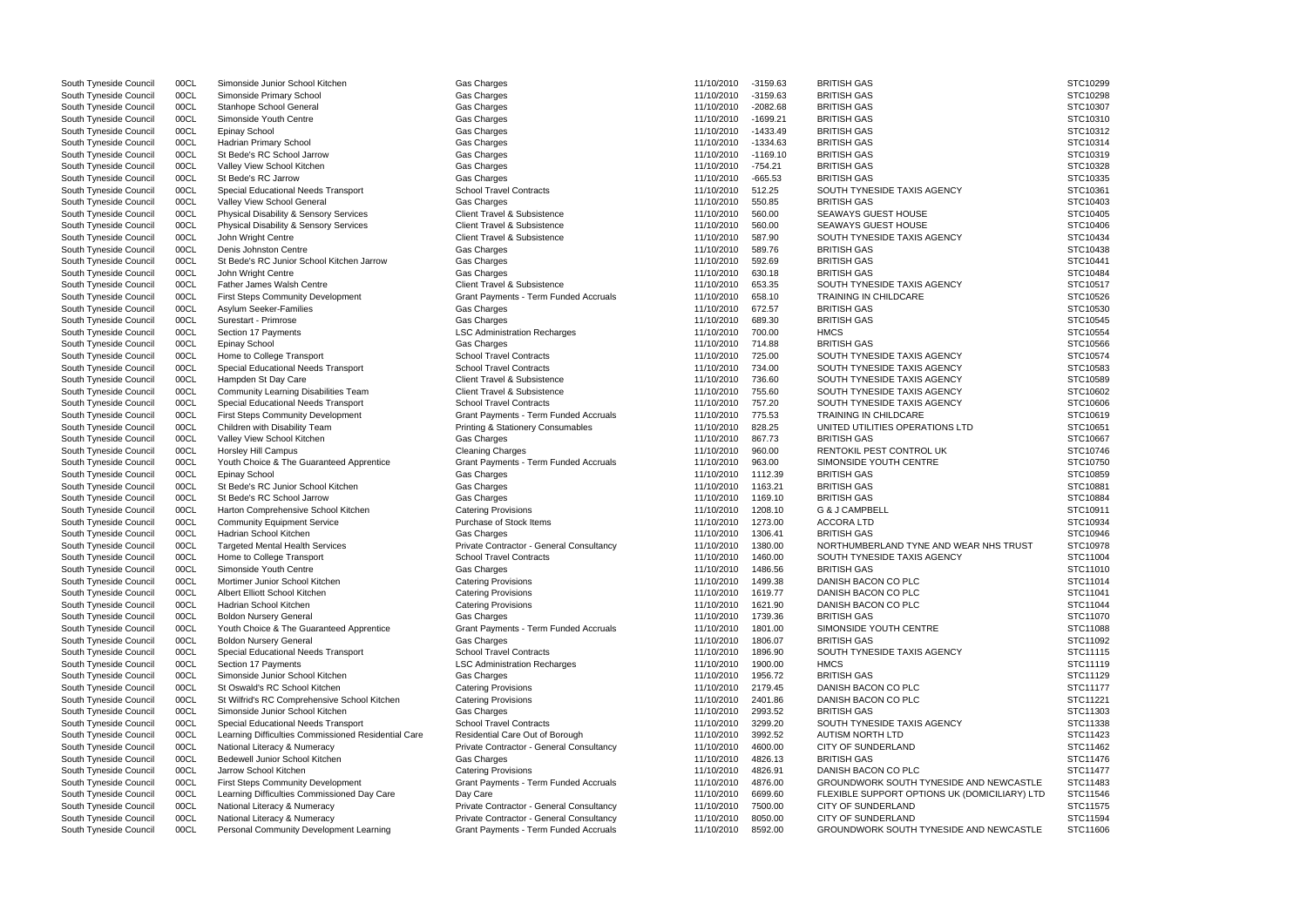| South Tyneside Council                           | 00CL | Finance & Administration - Children & Young People  | <b>External Audit Charges</b>                                                                                            | 11/10/2010 | 12250.00               | PRICE WATERHOUSE COOPERS                       | STC11679 |
|--------------------------------------------------|------|-----------------------------------------------------|--------------------------------------------------------------------------------------------------------------------------|------------|------------------------|------------------------------------------------|----------|
| South Tyneside Council                           | 00CL | Adoption                                            | Foster Carers Other Fees & Expenses                                                                                      | 11/10/2010 | 16146.00               | AFTER ADOPTION                                 | STC11716 |
| South Tyneside Council                           | 00CL | Open Zone                                           | <b>Computer Equipment and Hardware</b>                                                                                   | 11/10/2010 | 24628.57               | 2SIMPLE                                        | STC11762 |
|                                                  |      | AIDS-HIV Grant                                      |                                                                                                                          |            |                        | <b>BARNARDO SERVICES LTD</b>                   | STC11795 |
| South Tyneside Council<br>South Tyneside Council | 00CL | Primrose Children's Centre                          | Voluntary Sector - General                                                                                               | 11/10/2010 | 32946.75<br>$-3126.30$ | <b>BRITISH GAS</b>                             | STC10300 |
|                                                  | 00CL |                                                     | Gas Charges                                                                                                              | 11/10/2010 |                        |                                                |          |
| South Tyneside Council                           | 00CL | Jarrow Town Hall                                    | Gas Charges                                                                                                              | 11/10/2010 | $-916.65$              | <b>BRITISH GAS</b>                             | STC10326 |
| South Tyneside Council                           | 00CL | Whitburn Village Primary School                     | <b>Property Reactive/General Repairs</b>                                                                                 | 11/10/2010 | 523.00                 | S DAVISON (ELECTRICAL)LTD                      | STC10377 |
| South Tyneside Council                           | 00CL | Libraries Admin                                     | Library Sound & Vision                                                                                                   | 11/10/2010 | 537.59                 | CHANGEOVER LTD T/A STORM                       | STC10389 |
| South Tyneside Council                           | 00CL | Homelessness - General Fund                         | Bed & Breakfast Accommodation                                                                                            | 11/10/2010 | 550.00                 | REDACTED COMMERCIALLY SENSITIVE                | STC10398 |
| South Tyneside Council                           | 00CL | Primrose Children's Centre                          | Gas Charges                                                                                                              | 11/10/2010 | 685.34                 | <b>BRITISH GAS</b>                             | STC10539 |
| South Tyneside Council                           | 00CL | Primrose Children's Centre                          | Gas Charges                                                                                                              | 11/10/2010 | 766.56                 | <b>BRITISH GAS</b>                             | STC10615 |
| South Tyneside Council                           | 00CL | Laygate                                             | <b>Property Reactive/General Repairs</b>                                                                                 | 11/10/2010 | 850.00                 | <b>WINDOOR SERVICES</b>                        | STC10662 |
| South Tyneside Council                           | 00CL | Homelessness - General Fund                         | Bed & Breakfast Accommodation                                                                                            | 11/10/2010 | 870.00                 | REDACTED COMMERCIALLY SENSITIVE                | STC10670 |
| South Tyneside Council                           | 00CL | Jarrow Town Hall                                    | Gas Charges                                                                                                              | 11/10/2010 | 873.81                 | <b>BRITISH GAS</b>                             | STC10672 |
| South Tyneside Council                           | 00CL | Future Jobs Fund                                    | <b>Grant Payments - General</b>                                                                                          | 11/10/2010 | 928.30                 | <b>APNA GHAR</b>                               | STC10729 |
| South Tyneside Council                           | 00CL | <b>Economic Regeneration Balance Sheet</b>          | <b>Creditors ST Credit Union</b>                                                                                         | 11/10/2010 | 1087.00                | SOUTH TYNESIDE CREDIT UNION                    | STC10827 |
| South Tyneside Council                           | 00CL | Rentals - Non Factory Units                         | <b>Property Reactive/General Repairs</b>                                                                                 | 11/10/2010 | 1347.50                | YOUNG CONSTRUCTION SERVICES LTD                | STC10956 |
| South Tyneside Council                           | 00CL | Whitburn Village Primary School                     | Property Reactive/General Repairs                                                                                        | 11/10/2010 | 1348.35                | NE & C WINDOWS & DOORS LTD                     | STC10957 |
| South Tyneside Council                           | 00CL | Future Jobs Fund                                    | <b>Grant Payments - General</b>                                                                                          | 11/10/2010 | 1527.72                | <b>APNA GHAR</b>                               | STC11022 |
| South Tyneside Council                           | 00CL | <b>Accommodation Moves</b>                          | <b>Capital Enhancement Costs</b>                                                                                         | 11/10/2010 | 1795.00                | <b>MGM LTD</b>                                 | STC11081 |
| South Tyneside Council                           | 00CL | <b>Accommodation Moves</b>                          | <b>Capital Sundry Costs</b>                                                                                              | 11/10/2010 | 3102.65                | LEVANT OFFICE INTERIORS                        | STC11323 |
| South Tyneside Council                           | 00CL | <b>Community Safety</b>                             | Grant Payments - Term Funded Accruals                                                                                    | 11/10/2010 | 3269.50                | <b>GROUNDWORK SOUTH TYNESIDE AND NEWCASTLE</b> | STC11336 |
| South Tyneside Council                           | 00CL | Legionnaires Water Management                       | <b>Capital Enhancement Costs</b>                                                                                         | 11/10/2010 | 4572.00                | COOL BREEZE LTD                                | STC11461 |
|                                                  | 00CL | <b>Local Initiatives Fund</b>                       |                                                                                                                          |            | 6071.86                | THE BARNES INSTITUTE                           | STC11524 |
| South Tyneside Council                           |      |                                                     | Grant Payments Community Area Forum 1 Boldon Cleadon8 11/10/2010                                                         |            |                        |                                                |          |
| South Tyneside Council                           | 00CL | <b>Economic Regeneration Balance Sheet</b>          | Debtors - Zurich Claims Handling Account                                                                                 | 11/10/2010 | 60000.00               | ZURICH INSURANCE COMPANY                       | STC11844 |
| South Tyneside Council                           | 00CL | Jarrow Heating Scheme                               | Gas Charges                                                                                                              | 11/10/2010 | $-3443.48$             | <b>BRITISH GAS</b>                             | STC10296 |
| South Tyneside Council                           | 00CL | <b>Glenthorpe House</b>                             | Gas Charges                                                                                                              | 11/10/2010 | $-1308.40$             | <b>BRITISH GAS</b>                             | STC10315 |
| South Tyneside Council                           | 00CL | Henley Way APU                                      | Gas Charges                                                                                                              | 11/10/2010 | 815.05                 | <b>BRITISH GAS</b>                             | STC10635 |
| South Tyneside Council                           | 00CL | <b>Glenthorpe House</b>                             | Gas Charges                                                                                                              | 11/10/2010 | 1123.65                | <b>BRITISH GAS</b>                             | STC10865 |
| South Tyneside Council                           | 00CL | <b>Wingrove House</b>                               | Gas Charges                                                                                                              | 11/10/2010 | 1190.33                | <b>BRITISH GAS</b>                             | STC10897 |
| South Tyneside Council                           | 00CL | Wingrove House                                      | Gas Charges                                                                                                              | 11/10/2010 | 1702.42                | <b>BRITISH GAS</b>                             | STC11061 |
| South Tyneside Council                           | 00CL | Jarrow Heating Scheme                               | Gas Charges                                                                                                              | 11/10/2010 | 2323.69                | <b>BRITISH GAS</b>                             | STC11211 |
| South Tyneside Council                           | 00CL | Decent Homes Refurbishment Work                     | Enhancement Housing Revenue Account Capital - South Tyr 11/10/2010                                                       |            | 2480.57                | SOUTH TYNESIDE HOMES                           | STC11231 |
| South Tyneside Council                           | 00CL | Repairs to Shops & Open Spaces                      | <b>Property Reactive/General Repairs</b>                                                                                 | 11/10/2010 | 2500.00                | <b>WINDOOR SERVICES</b>                        | STC11237 |
| South Tyneside Council                           | 00CL | Decent Homes Refurbishment Work                     | Enhancement Housing Revenue Account Capital - ST Home 11/10/2010                                                         |            | 2918.77                | SOUTH TYNESIDE HOMES                           | STC11294 |
| South Tyneside Council                           | 00CL | Jarrow Heating Scheme                               | <b>Gas Charges</b>                                                                                                       | 11/10/2010 | 2923.60                | <b>BRITISH GAS</b>                             | STC11295 |
| South Tyneside Council                           | 00CL | Decent Homes Refurbishment Work                     | Enhancement Housing Revenue Account Capital - ST Home 11/10/2010                                                         |            | 5587.31                | SOUTH TYNESIDE HOMES                           | STC11505 |
| South Tyneside Council                           | 00CL | Decent Homes Refurbishment Work                     | Enhancement Housing Revenue Account Capital - ST Home 11/10/2010                                                         |            | 12558.27               | SOUTH TYNESIDE HOMES                           | STC11682 |
| South Tyneside Council                           | 00CL | Decent Homes Refurbishment Work                     | Enhancement Housing Revenue Account Capital - ST Home 11/10/2010                                                         |            | 14755.04               | SOUTH TYNESIDE HOMES                           | STC11699 |
| South Tyneside Council                           | 00CL | Decent Homes Refurbishment Work                     | Enhancement Housing Revenue Account Capital - ST Home 11/10/2010                                                         |            | 15279.86               | SOUTH TYNESIDE HOMES                           | STC11710 |
| South Tyneside Council                           | 00CL | Decent Homes Refurbishment Work                     | Enhancement Housing Revenue Account Capital - South Tyr 11/10/2010                                                       |            | 19726.71               | SOUTH TYNESIDE HOMES                           | STC11735 |
| South Tyneside Council                           |      |                                                     |                                                                                                                          |            |                        |                                                | STC11744 |
|                                                  | 00CL | Decent Homes Refurbishment Work                     | Enhancement Housing Revenue Account Capital - ST Home 11/10/2010                                                         |            | 21434.79               | SOUTH TYNESIDE HOMES                           |          |
| South Tyneside Council                           | 00CL | Decent Homes Refurbishment Work                     | Enhancement Housing Revenue Account Capital - ST Home 11/10/2010                                                         |            | 26131.55               | SOUTH TYNESIDE HOMES                           | STC11770 |
| South Tyneside Council                           | 00CL | Decent Homes Refurbishment Work                     | Enhancement Housing Revenue Account Capital - South Tyr 11/10/2010                                                       |            | 30579.43               | SOUTH TYNESIDE HOMES                           | STC11788 |
| South Tyneside Council                           | 00CL | Decent Homes Refurbishment Work                     | Enhancement Housing Revenue Account Capital - South Tyr 11/10/2010                                                       |            | 47000.61               | SOUTH TYNESIDE HOMES                           | STC11814 |
| South Tyneside Council                           | 00CL |                                                     | Decent Homes Refurbishment Works Non Traditional/Shelte Enhancement Housing Revenue Account Capital - ST Home 11/10/2010 |            | 68617.66               | SOUTH TYNESIDE HOMES                           | STC11853 |
| South Tyneside Council                           | 00CL | Decent Homes Refurbishment Work                     | Enhancement Housing Revenue Account Capital - ST Home 11/10/2010                                                         |            | 119606.46              | SOUTH TYNESIDE HOMES                           | STC11875 |
| South Tyneside Council                           | 00CL | Decent Homes Refurbishment Work                     | Enhancement Housing Revenue Account Capital - ST Home 11/10/2010                                                         |            | 315296.68              | SOUTH TYNESIDE HOMES                           | STC11891 |
| South Tyneside Council                           | 00CL | <b>Staff Disability Equipment</b>                   | Furniture & Equipment                                                                                                    | 12/10/2010 | 1266.00                | <b>BACK CARE SOLUTIONS LTD</b>                 | STC10932 |
| South Tyneside Council                           | 00CL | <b>Insurance Premiums</b>                           | Insurance Premiums - Council                                                                                             | 12/10/2010 | 11380.00               | GALLAGHER BASSETT INTERNATIONAL LTD            | STC11666 |
| South Tyneside Council                           | 00CL | Fleet Management - Transport Operations             | <b>Vehicle Running Costs</b>                                                                                             | 12/10/2010 | 20445.60               | PETROPLUS REFINING TEESSIDE LIMITED            | STC11737 |
| South Tyneside Council                           | 00CL | Design and Print Team                               | <b>External Printing Contractors</b>                                                                                     | 12/10/2010 | 561.00                 | <b>FIELD PRINT</b>                             | STC10408 |
| South Tyneside Council                           | 00CL | Design and Print Team                               | <b>External Printing Contractors</b>                                                                                     | 12/10/2010 | 574.00                 | POTTS PRINTERS LTD                             | STC10418 |
| South Tyneside Council                           | 00CL | <b>Information Team</b>                             | <b>Census Analysis Software</b>                                                                                          | 12/10/2010 | 600.00                 | <b>SASPAC</b>                                  | STC10457 |
| South Tyneside Council                           | 00CL | Design and Print Team                               | <b>External Printing Contractors</b>                                                                                     | 12/10/2010 | 617.00                 | <b>FIELD PRINT</b>                             | STC10472 |
| South Tyneside Council                           | 00CL | Finance & Administration - Children & Young People  | Furniture & Equipment                                                                                                    | 12/10/2010 | 786.19                 | PITNEY BOWES LTD                               | STC10623 |
| South Tyneside Council                           | 00CL | East Boldon Junior School Kitchen                   | <b>Catering Provisions</b>                                                                                               | 12/10/2010 | 1205.17                | <b>J R HOLLAND</b>                             | STC10908 |
| South Tyneside Council                           | 00CL | <b>Boldon Nursery Kitchen</b>                       | <b>Catering Provisions</b>                                                                                               | 12/10/2010 | 1282.91                | J R HOLLAND                                    | STC10936 |
| South Tyneside Council                           | 00CL | Learning Difficulties Commissioned Residential Care | Voluntary Sector - General                                                                                               | 12/10/2010 | 1350.00                | <b>TEDCOLTD</b>                                | STC10958 |
| South Tyneside Council                           | 00CL | Marsden School Kitchen                              | <b>Catering Provisions</b>                                                                                               | 12/10/2010 | 1365.00                | J R HOLLAND                                    | STC10966 |
|                                                  |      |                                                     |                                                                                                                          |            |                        |                                                |          |
| South Tyneside Council                           | 00CL | Mental Health Commissioned Nursing Care             | Nursing Care Out of Borough                                                                                              | 12/10/2010 | 1572.00                | <b>MENTAL HEALTH CONCERN</b>                   | STC11029 |
| South Tyneside Council                           | 00CL | St Mary's RC School Kitchen                         | <b>Catering Provisions</b>                                                                                               | 12/10/2010 | 1695.95                | J R HOLLAND                                    | STC11059 |
| South Tyneside Council                           | 00CL | <b>Boldon School General</b>                        | <b>Staff Advertising</b>                                                                                                 | 12/10/2010 | 1818.18                | <b>PEARSONS</b>                                | STC11095 |
| South Tyneside Council                           | 00CL | Brinkburn Comprehensive School Kitchen              | <b>Catering Provisions</b>                                                                                               | 12/10/2010 | 2346.08                | J R HOLLAND                                    | STC11215 |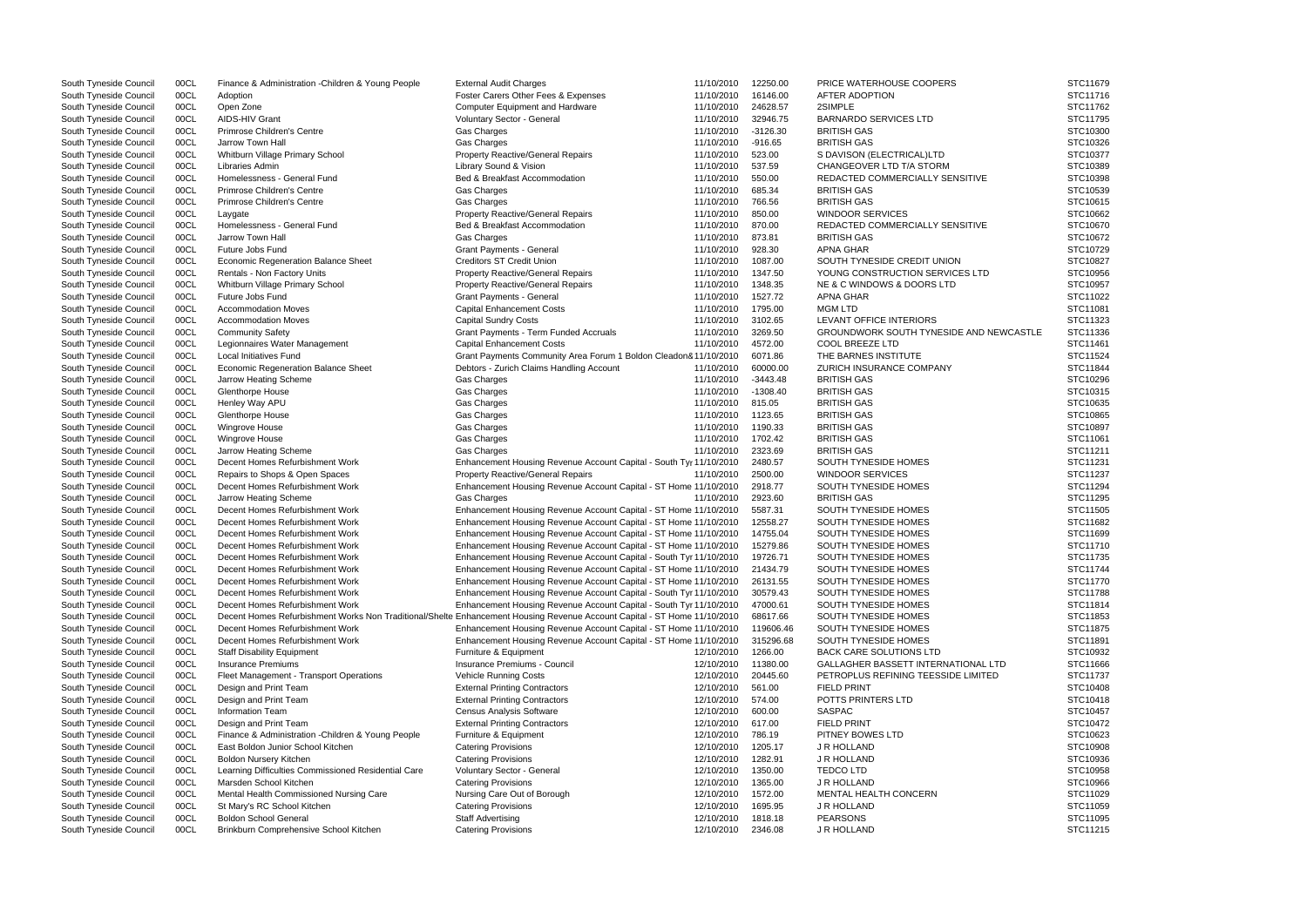| South Tyneside Council | 00CL | <b>Children &amp; Adolescent Mental Health Services</b> | Private Contractor - General Consultancy   | 12/10/2010 | 3900.00     | NORTHUMBERLAND TYNE AND WEAR NHS TRUST     | STC11413             |
|------------------------|------|---------------------------------------------------------|--------------------------------------------|------------|-------------|--------------------------------------------|----------------------|
| South Tyneside Council | 00CL | Learning Difficulties Commissioned Home Care            | Home Care                                  | 12/10/2010 | 5636.99     | CARE UK LEARNING DISABILITIES SERVICES LTD | STC11508             |
| South Tyneside Council | 00CL | Physical Disability Home Care                           | Home Care                                  | 12/10/2010 | 6099.68     | LIFEWAYS COMMUNITY CARE LTD                | STC11525             |
| South Tyneside Council | 00CL | Learning Difficulties Resettlement Residential Care     | Supported Living                           | 12/10/2010 | 7425.72     | LIFEWAYS COMMUNITY CARE LTD                | STC11572             |
| South Tyneside Council | 00CL | Learning Difficulties Resettlement Residential Care     | Supported Living                           | 12/10/2010 | 25200.04    | UNITED RESPONSE                            | STC11765             |
| South Tyneside Council | 00CL | <b>Business Plan Development</b>                        | Service Contracts & Supplies               | 12/10/2010 | 1000.00     | NEXT LEVEL FINANCIAL MANAGEMENT LTD        | STC10785             |
| South Tyneside Council | 00CL | <b>Cleadon Park</b>                                     | <b>Property Reactive/General Repairs</b>   | 12/10/2010 | 3609.27     | THE WRIGHT BUILDING COM.                   | STC11368             |
|                        |      |                                                         | Capital Advisors & Consultants Fees        |            |             | THE TRAVEL BUREAU                          | STC11624             |
| South Tyneside Council | 00CL | <b>Foreshore Regeneration</b>                           |                                            | 12/10/2010 | 9302.02     |                                            |                      |
| South Tyneside Council | 00CL | Temple Park Leisure Centre                              | Property Planned Maintenance               | 12/10/2010 | 14367.00    | THE LOCKER MANAGEMENT COMPANY LTD          | STC11694<br>STC11741 |
| South Tyneside Council | 00CL | <b>Community Facilities Cleadon Park</b>                | <b>Capital Enhancement Costs</b>           | 12/10/2010 | 21099.72    | <b>CARILLION CONSTRUCTION LIMITED</b>      |                      |
| South Tyneside Council | 00CL | <b>Economic Regeneration Balance Sheet</b>              | Debtors - Gallagher Basset Claims Handling | 12/10/2010 | 50000.00    | GALLAGHER BASSETT INTERNATIONAL LTD        | STC11823             |
| South Tyneside Council | 00CL | Foreshore Regeneration                                  | Capital Advisors & Consultants Fees        | 12/10/2010 | 159250.00   | LA ARCHITECTS LTD                          | STC11879             |
| South Tyneside Council | 00CL | South Tyneside Council Balance Sheet General            | <b>Creditors Income Refunded</b>           | 12/10/2010 | 1850.00     | <b>SAFEWAY STORES</b>                      | STC11105             |
| South Tyneside Council | 00CL | <b>Coroners Service</b>                                 | <b>Medical Services</b>                    | 13/10/2010 | 509.00      | <b>FORENSIC PATHOLOGY LTD</b>              | STC10353             |
| South Tyneside Council | 00CL | <b>Investment Office</b>                                | <b>Event Catering</b>                      | 13/10/2010 | 544.00      | <b>BOLDON FARMHOUSE PANTRY</b>             | STC10393             |
| South Tyneside Council | 00CL | <b>Democratic Services</b>                              | <b>Staff Uniforms</b>                      | 13/10/2010 | 560.00      | DURHAM BUSINESSWEAR LTD                    | STC10407             |
| South Tyneside Council | 00CL | <b>Traffic Management</b>                               | Non-Staff Advertising                      | 13/10/2010 | 588.82      | <b>PEARSONS</b>                            | STC10437             |
| South Tyneside Council | 00CL | <b>Street Lighting Administration</b>                   | PFI Unitary Charge                         | 13/10/2010 | 711.21      | CONNECT ROADS SOUTH TYNESIDE LTD           | STC10563             |
| South Tyneside Council | 00CL | <b>Coroners Service</b>                                 | <b>Medical Services</b>                    | 13/10/2010 | 774.40      | DR J D HEMMING                             | STC10618             |
| South Tyneside Council | 00CL | <b>Coroners Service</b>                                 | <b>Medical Services</b>                    | 13/10/2010 | 968.00      | S J HAMILTON SPECIALIST REGISTRAR          | STC10752             |
| South Tyneside Council | 00CL | Fleet Management - Workshop Operations                  | Purchase of Stock Items                    | 13/10/2010 | 1000.00     | <b>FLEET FACTORS</b>                       | STC10786             |
| South Tyneside Council | 00CL | Fleet Management - Workshop Operations                  | Purchase of Stock Items                    | 13/10/2010 | 28722.86    | FLEET FACTORS                              | STC11780             |
| South Tyneside Council | 00CL | <b>Waste Disposal</b>                                   | Waste Disposal Contract - General Waste    | 13/10/2010 | 277572.14   | <b>SITA UK</b>                             | STC11886             |
| South Tyneside Council | 00CL | <b>Street Lighting Administration</b>                   | PFI Unitary Charge                         | 13/10/2010 | 319798.77   | CONNECT ROADS SOUTH TYNESIDE LTD           | STC11892             |
| South Tyneside Council | 00CL | Design and Print Team                                   | <b>External Printing Contractors</b>       | 13/10/2010 | 682.00      | POTTS PRINTERS LTD                         | STC10536             |
| South Tyneside Council | 00CL | Mortimer Community College                              | Gas Charges                                | 13/10/2010 | $-17371.59$ | <b>BRITISH GAS</b>                         | STC10286             |
| South Tyneside Council | 00CL | Mortimer Community College                              | Gas Charges                                | 13/10/2010 | $-6626.37$  | <b>BRITISH GAS</b>                         | STC10289             |
| South Tyneside Council | 00CL | <b>Bedewell Primary School</b>                          | Gas Charges                                | 13/10/2010 | $-5407.26$  | <b>BRITISH GAS</b>                         | STC10290             |
| South Tyneside Council | 00CL | <b>Bedewell Primary School</b>                          | Gas Charges                                | 13/10/2010 | $-4715.05$  | <b>BRITISH GAS</b>                         | STC10292             |
| South Tyneside Council | 00CL | Mortimer Community College                              | Gas Charges                                | 13/10/2010 | $-4560.67$  | <b>BRITISH GAS</b>                         | STC10293             |
|                        |      |                                                         |                                            |            |             | <b>BRITISH GAS</b>                         | STC10295             |
| South Tyneside Council | 00CL | <b>Early Excellence Centre</b>                          | Gas Charges                                | 13/10/2010 | $-3728.27$  |                                            |                      |
| South Tyneside Council | 00CL | Oakleigh Gardens General                                | Gas Charges                                | 13/10/2010 | $-2923.13$  | <b>BRITISH GAS</b>                         | STC10302             |
| South Tyneside Council | 00CL | Toner Avenue Primary School                             | Gas Charges                                | 13/10/2010 | $-2711.94$  | <b>BRITISH GAS</b>                         | STC10303             |
| South Tyneside Council | 00CL | <b>Bedewell Primary School</b>                          | Gas Charges                                | 13/10/2010 | $-2508.99$  | <b>BRITISH GAS</b>                         | STC10305             |
| South Tyneside Council | 00CL | St Mary's RC Primary School                             | Gas Charges                                | 13/10/2010 | $-2502.15$  | <b>BRITISH GAS</b>                         | STC10306             |
| South Tyneside Council | 00CL | St Oswald's RC Primary School                           | Gas Charges                                | 13/10/2010 | $-1422.07$  | <b>BRITISH GAS</b>                         | STC10313             |
| South Tyneside Council | 00CL | <b>Bedewell Primary School</b>                          | Gas Charges                                | 13/10/2010 | $-1275.12$  | <b>BRITISH GAS</b>                         | STC10316             |
| South Tyneside Council | 00CL | St Bede's RC School Jarrow                              | Gas Charges                                | 13/10/2010 | $-1196.86$  | <b>BRITISH GAS</b>                         | STC10318             |
| South Tyneside Council | 00CL | <b>Boldon Nursery General</b>                           | Gas Charges                                | 13/10/2010 | $-1038.25$  | <b>BRITISH GAS</b>                         | STC10320             |
| South Tyneside Council | 00CL | Hampden St Day Care                                     | Gas Charges                                | 13/10/2010 | $-989.04$   | <b>BRITISH GAS</b>                         | STC10321             |
| South Tyneside Council | 00CL | John Wright Centre                                      | Gas Charges                                | 13/10/2010 | $-950.60$   | <b>BRITISH GAS</b>                         | STC10325             |
| South Tyneside Council | 00CL | Dunn Street Primary School General                      | Gas Charges                                | 13/10/2010 | -827.98     | <b>BRITISH GAS</b>                         | STC10327             |
| South Tyneside Council | 00CL | St Joseph's RC Primary School                           | Gas Charges                                | 13/10/2010 | $-735.70$   | <b>BRITISH GAS</b>                         | STC10330             |
| South Tyneside Council | 00CL | <b>Boldon Nursery School</b>                            | Gas Charges                                | 13/10/2010 | $-717.55$   | <b>BRITISH GAS</b>                         | STC10332             |
| South Tyneside Council | 00CL | Denis Johnston Centre                                   | Gas Charges                                | 13/10/2010 | $-698.31$   | <b>BRITISH GAS</b>                         | STC10333             |
| South Tyneside Council | 00CL | <b>Boldon Nursery School</b>                            | Gas Charges                                | 13/10/2010 | $-691.52$   | <b>BRITISH GAS</b>                         | STC10334             |
| South Tyneside Council | 00CL | <b>Toner Avenue Primary School</b>                      | Gas Charges                                | 13/10/2010 | $-547.53$   | <b>BRITISH GAS</b>                         | STC10337             |
| South Tyneside Council | 00CL | <b>Asylum Seeker-Families</b>                           | Gas Charges                                | 13/10/2010 | $-518.34$   | <b>BRITISH GAS</b>                         | STC10338             |
| South Tyneside Council | 00CL | <b>Chuter Ede Education Centre</b>                      | <b>Telephone Charges</b>                   | 13/10/2010 | 500.00      | <b>NEOPOST</b>                             | STC10341             |
| South Tyneside Council | 00CL | Learning Difficulties Resettlement Residential Care     | Supported Living                           | 13/10/2010 | 544.00      | <b>MENCAP</b>                              | STC10392             |
| South Tyneside Council | 00CL | <b>Chuter Ede Education Centre</b>                      | Telephone Charges                          | 13/10/2010 | 586.89      | <b>VIRGIN MEDIA PAYMENTS LTD</b>           | STC10431             |
|                        |      |                                                         |                                            |            |             |                                            |                      |
| South Tyneside Council | 00CL | Learning Difficulties Commissioned Day Care             | Day Care                                   | 13/10/2010 | 598.24      | <b>MENCAP</b>                              | STC10452             |
| South Tyneside Council | 00CL | Learning Difficulties Commissioned Day Care             | Day Care                                   | 13/10/2010 | 627.12      | <b>CHESSHIRE HOPE LTD</b>                  | STC10480             |
| South Tyneside Council | 00CL | Mental Health Commissioned Residential Care             | Residential Care In Borough                | 13/10/2010 | 688.10      | <b>MARINA REST HOME</b>                    | STC10544             |
| South Tyneside Council | 00CL | Hampden St Day Care                                     | Gas Charges                                | 13/10/2010 | 733.89      | <b>BRITISH GAS</b>                         | STC10581             |
| South Tyneside Council | 00CL | St Josephs RC Primary School                            | Gas Charges                                | 13/10/2010 | 735.70      | <b>BRITISH GAS</b>                         | STC10587             |
| South Tyneside Council | 00CL | Learning Difficulties Resettlement Residential Care     | Supported Living                           | 13/10/2010 | 738.24      | UNITED RESPONSE                            | STC10592             |
| South Tyneside Council | 00CL | Older People Commissioned Residential Care              | <b>Client Contributions - Residential</b>  | 13/10/2010 | 742.83      | THE LODGE RESIDENTIAL CARE HOME            | STC10595             |
| South Tyneside Council | 00CL | Learning Difficulties Resettlement Residential Care     | Supported Living                           | 13/10/2010 | 761.60      | <b>MENCAP</b>                              | STC10612             |
| South Tyneside Council | 00CL | Mortimer Primary School                                 | Gas Charges                                | 13/10/2010 | 762.99      | <b>BRITISH GAS</b>                         | STC10613             |
| South Tyneside Council | 00CL | Section 17 Payments (West)                              | Legal Advisors                             | 13/10/2010 | 769.53      | <b>CARTER BROWN ASSOCIATES LIMITED</b>     | STC10617             |
| South Tyneside Council | 00CL | Dunn St Primary School                                  | Gas Charges                                | 13/10/2010 | 827.98      | <b>BRITISH GAS</b>                         | STC10649             |
| South Tyneside Council | 00CL | Special Educational Needs Transport                     | <b>School Travel Contracts</b>             | 13/10/2010 | 870.40      | <b>BRIDGEWAY TAXIS</b>                     | STC10671             |
| South Tyneside Council | 00CL | Special Educational Needs Transport                     | <b>School Travel Contracts</b>             | 13/10/2010 | 892.80      | <b>BRIDGEWAY TAXIS</b>                     | STC10688             |
|                        |      |                                                         |                                            |            |             |                                            |                      |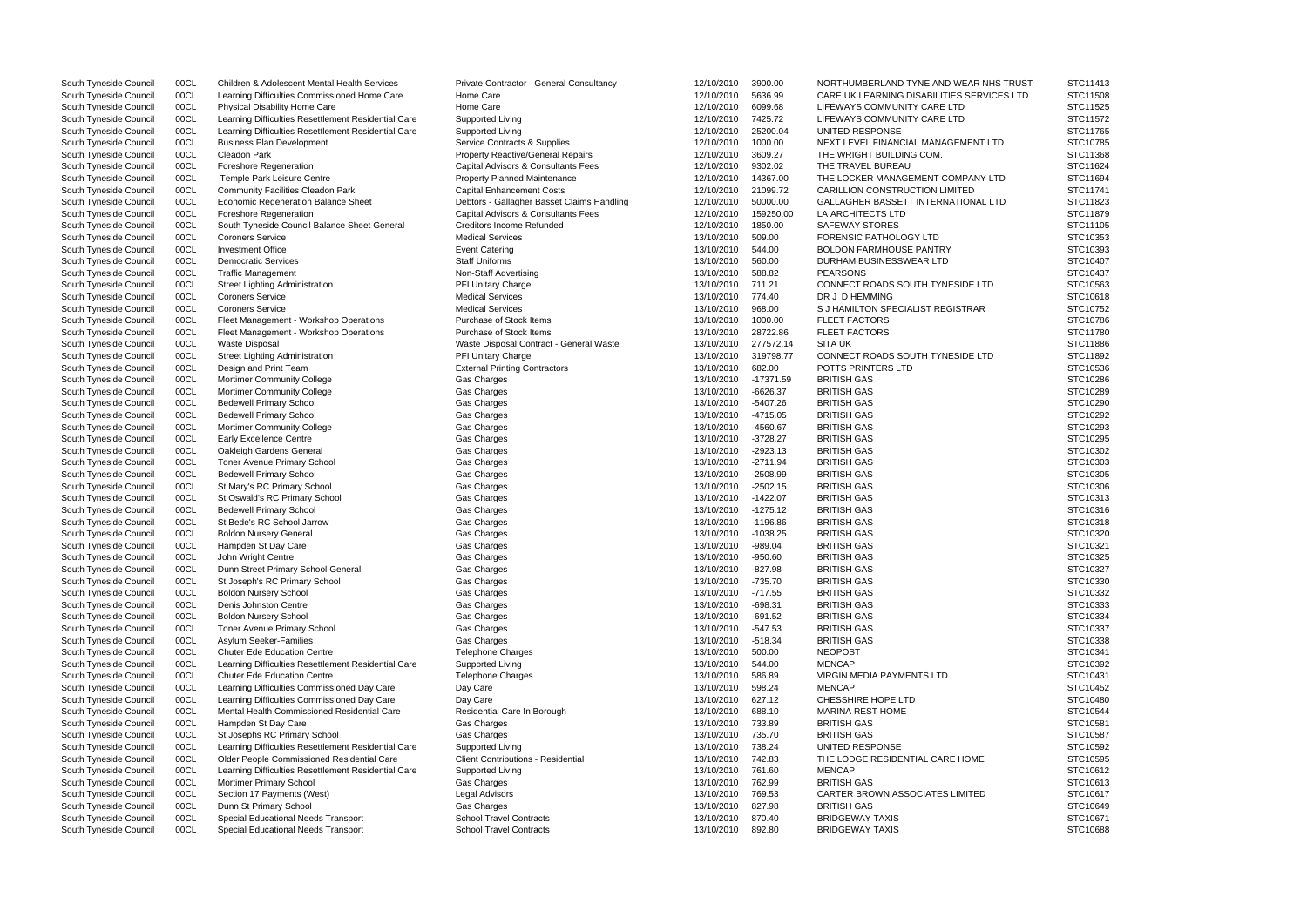| South Tyneside Council | 00CL | <b>Commissioned Fostering</b>                           | Voluntary Sector - Boarded Out Children | 13/10/2010 | 901.00  | SWIIS FOSTER CARE LTD                                      | STC10703 |
|------------------------|------|---------------------------------------------------------|-----------------------------------------|------------|---------|------------------------------------------------------------|----------|
| South Tyneside Council | 00CL | John Wright Centre                                      | Gas Charges                             | 13/10/2010 | 905.48  | <b>BRITISH GAS</b>                                         | STC10712 |
| South Tyneside Council | 00CL | <b>Commissioned Fostering</b>                           | Voluntary Sector - Boarded Out Children | 13/10/2010 | 911.00  | SWIIS FOSTER CARE LTD                                      | STC10717 |
| South Tyneside Council | 00CL | Learning Difficulties Commissioned Day Care             | Day Care                                | 13/10/2010 | 942.60  | <b>KEY ENTERPRISES</b>                                     | STC10735 |
| South Tyneside Council | 00CL | St Joseph's RC Primary School                           | Gas Charges                             | 13/10/2010 | 980.66  | <b>BRITISH GAS</b>                                         | STC10757 |
| South Tyneside Council | 00CL | Service Development                                     | Voluntary Sector - General              | 13/10/2010 | 1035.41 | ACTION FOR CHILDREN SERVICES LTD                           | STC10802 |
| South Tyneside Council | 00CL | Learning Difficulties Resettlement Residential Care     | Supported Living                        | 13/10/2010 | 1073.76 | <b>MENCAP</b>                                              | STC10818 |
|                        |      |                                                         |                                         |            |         |                                                            |          |
| South Tyneside Council | 00CL | Learning Difficulties Resettlement Residential Care     | Supported Living                        | 13/10/2010 | 1073.76 | <b>MENCAP</b>                                              | STC10819 |
| South Tyneside Council | 00CL | Learning Difficulties Resettlement Residential Care     | Supported Living                        | 13/10/2010 | 1073.76 | <b>MENCAP</b>                                              | STC10820 |
| South Tyneside Council | 00CL | Learning Difficulties Resettlement Residential Care     | Supported Living                        | 13/10/2010 | 1073.76 | <b>MENCAP</b>                                              | STC10821 |
| South Tyneside Council | 00CL | Learning Difficulties Resettlement Residential Care     | Supported Living                        | 13/10/2010 | 1074.72 | <b>MENCAP</b>                                              | STC10822 |
| South Tyneside Council | 00CL | Learning Difficulties Resettlement Residential Care     | Supported Living                        | 13/10/2010 | 1088.00 | <b>MENCAP</b>                                              | STC10828 |
| South Tyneside Council | 00CL | <b>Commissioned Fostering</b>                           | Voluntary Sector - Boarded Out Children | 13/10/2010 | 1091.00 | SWIIS FOSTER CARE LTD                                      | STC10833 |
| South Tyneside Council | 00CL | <b>Commissioned Fostering</b>                           | Voluntary Sector - Boarded Out Children | 13/10/2010 | 1091.00 | SWIIS FOSTER CARE LTD                                      | STC10834 |
| South Tyneside Council | 00CL | <b>Commissioned Fostering</b>                           | Voluntary Sector - Boarded Out Children | 13/10/2010 | 1091.00 | SWIIS FOSTER CARE LTD                                      | STC10835 |
| South Tyneside Council | 00CL | St Oswald's RC Primary School                           | Gas Charges                             | 13/10/2010 | 1092.97 | <b>BRITISH GAS</b>                                         | STC10845 |
| South Tyneside Council | 00CL | Special Educational Needs Transport                     | <b>School Travel Contracts</b>          | 13/10/2010 | 1094.40 | <b>BRIDGEWAY TAXIS</b>                                     | STC10847 |
| South Tyneside Council | 00CL | St Bede's RC School Jarrow                              | Gas Charges                             | 13/10/2010 | 1098.10 | <b>BRITISH GAS</b>                                         | STC10851 |
|                        |      | Older People Commissioned Nursing Care                  |                                         |            |         | ASHBOURNE PLC                                              | STC10879 |
| South Tyneside Council | 00CL |                                                         | Nursing Care Respite In Borough         | 13/10/2010 | 1161.20 |                                                            |          |
| South Tyneside Council | 00CL | Learning Difficulties Resettlement Residential Care     | Supported Living                        | 13/10/2010 | 1197.84 | <b>MENCAP</b>                                              | STC10899 |
| South Tyneside Council | 00CL | Learning Difficulties Resettlement Residential Care     | Supported Living                        | 13/10/2010 | 1197.84 | <b>MENCAP</b>                                              | STC10900 |
| South Tyneside Council | 00CL | Learning Difficulties Resettlement Residential Care     | Supported Living                        | 13/10/2010 | 1197.84 | <b>MENCAP</b>                                              | STC10901 |
| South Tyneside Council | 00CL | Learning Difficulties Resettlement Residential Care     | Supported Living                        | 13/10/2010 | 1197.84 | <b>MENCAP</b>                                              | STC10902 |
| South Tyneside Council | 00CL | Learning Difficulties Resettlement Residential Care     | Supported Living                        | 13/10/2010 | 1197.84 | <b>MENCAP</b>                                              | STC10903 |
| South Tyneside Council | 00CL | <b>Bedewell Primary School</b>                          | Gas Charges                             | 13/10/2010 | 1226.52 | <b>BRITISH GAS</b>                                         | STC10918 |
| South Tyneside Council | 00CL | Ashley Road School Kitchen                              | Servicing/Electric Testing of Equipment | 13/10/2010 | 1263.31 | MAVAL ELECTRICAL ENGINEERING COMPANY LTD                   | STC10930 |
| South Tyneside Council | 00CL | Youth Inclusion Programme                               | <b>Client Activities</b>                | 13/10/2010 | 1335.00 | SOUTH TYNESIDE POSITIVE ACTIVITIES & TARGETED YOL STC10952 |          |
| South Tyneside Council | 00CL | Mortimer Primary School                                 | <b>Gas Charges</b>                      | 13/10/2010 | 1363.59 | <b>BRITISH GAS</b>                                         | STC10965 |
| South Tyneside Council | 00CL | St Oswald's RC Primary School                           | Gas Charges                             | 13/10/2010 | 1384.53 | <b>BRITISH GAS</b>                                         | STC10979 |
| South Tyneside Council | 00CL | Learning Difficulties Resettlement Residential Care     | Supported Living                        | 13/10/2010 | 1398.32 | <b>MENCAP</b>                                              | STC10983 |
|                        | 00CL |                                                         |                                         | 13/10/2010 | 1398.32 | <b>MENCAP</b>                                              | STC10984 |
| South Tyneside Council |      | Learning Difficulties Resettlement Residential Care     | Supported Living                        |            |         |                                                            |          |
| South Tyneside Council | 00CL | Learning Difficulties Resettlement Residential Care     | Supported Living                        | 13/10/2010 | 1398.32 | <b>MENCAP</b>                                              | STC10985 |
| South Tyneside Council | 00CL | Home to College Transport                               | <b>School Travel Contracts</b>          | 13/10/2010 | 1398.40 | <b>BRIDGEWAY TAXIS</b>                                     | STC10986 |
| South Tyneside Council | 00CL | <b>Voluntary Sector Funding</b>                         | Voluntary Sector - General              | 13/10/2010 | 1443.75 | <b>BLISS-ABILITY</b>                                       | STC10999 |
| South Tyneside Council | 00CL | Learning Difficulties Resettlement Residential Care     | Supported Living                        | 13/10/2010 | 1604.08 | <b>MENCAP</b>                                              | STC11036 |
| South Tyneside Council | 00CL | Older People Commissioned Residential Care              | Residential Care Respite Out of Borough | 13/10/2010 | 1720.00 | <b>BIRCHDALE CARE HOME</b>                                 | STC11065 |
| South Tyneside Council | 00CL | Physical Disability Home Care                           | Home Care                               | 13/10/2010 | 1738.31 | KAY CARE SERVICES LTD                                      | STC11069 |
| South Tyneside Council | 00CL | Aiming High for Disabled Children                       | Voluntary Sector - General              | 13/10/2010 | 1754.00 | HENSHAWS SOCIETY FOR BLIND PEOPLE                          | STC11073 |
| South Tyneside Council | 00CL | Supporting People Main Grant                            | <b>Block Gross Accommodation Costs</b>  | 13/10/2010 | 1804.26 | <b>MENCAP</b>                                              | STC11090 |
| South Tyneside Council | 00CL | Children with Disability Team                           | <b>Client Travel &amp; Subsistence</b>  | 13/10/2010 | 1915.20 | <b>BRIDGEWAY TAXIS</b>                                     | STC11121 |
| South Tyneside Council | 00CL | Learning Difficulties Commissioned Day Care             | Supported Living                        | 13/10/2010 | 1918.96 | <b>MENCAP</b>                                              | STC11122 |
| South Tyneside Council | 00CL | Home to College Transport                               | <b>School Travel Contracts</b>          | 13/10/2010 | 2249.60 | <b>BRIDGEWAY TAXIS</b>                                     | STC11195 |
| South Tyneside Council | 00CL | St Mary's RC Primary School                             | <b>Gas Charges</b>                      | 13/10/2010 | 2311.59 | <b>BRITISH GAS</b>                                         | STC11206 |
|                        |      |                                                         |                                         |            |         |                                                            |          |
| South Tyneside Council | 00CL | Learning Difficulties Resettlement Residential Care     | Supported Living                        | 13/10/2010 | 2339.40 | <b>MENCAP</b>                                              | STC11213 |
| South Tyneside Council | 00CL | <b>Bedewell Primary School</b>                          | Gas Charges                             | 13/10/2010 | 2434.05 | <b>BRITISH GAS</b>                                         | STC11224 |
| South Tyneside Council | 00CL | Hebburn Comprehensive School Kitchen                    | <b>Catering Provisions</b>              | 13/10/2010 | 2626.75 | PASTA KING (UK) LTD                                        | STC11260 |
| South Tyneside Council | 00CL | Home to College Transport                               | <b>School Travel Contracts</b>          | 13/10/2010 | 2952.00 | <b>BRIDGEWAY TAXIS</b>                                     | STC11298 |
| South Tyneside Council | 00CL | Extended Schools Management & Co-ordination             | Postage Charges                         | 13/10/2010 | 3000.00 | <b>NEOPOST</b>                                             | STC11310 |
| South Tyneside Council | 00CL | Inter LEA Recoupment                                    | Payments to Local Authorities - General | 13/10/2010 | 3179.17 | NORTHUMBERLAND COUNTY COUNCIL                              | STC11330 |
| South Tyneside Council | 00CL | Oakleigh Gardens General                                | <b>Gas Charges</b>                      | 13/10/2010 | 3476.08 | <b>BRITISH GAS</b>                                         | STC11359 |
| South Tyneside Council | 00CL | <b>Bedewell Primary School</b>                          | Gas Charges                             | 13/10/2010 | 3630.12 | <b>BRITISH GAS</b>                                         | STC11370 |
| South Tyneside Council | 00CL | <b>Commissioned Fostering</b>                           | Voluntary Sector - Boarded Out Children | 13/10/2010 | 3738.00 | <b>FOSTER CARE SOLUTIONS LTD</b>                           | STC11389 |
| South Tyneside Council | 00CL | Mental Health Commissioned Residential Care             | Residential Care Respite In Borough     | 13/10/2010 | 3862.77 | <b>MARINA REST HOME</b>                                    | STC11407 |
| South Tyneside Council | 00CL | Dunn St Primary School                                  | Gas Charges                             | 13/10/2010 | 3939.93 | <b>BRITISH GAS</b>                                         | STC11415 |
| South Tyneside Council | 00CL | <b>Commissioned Fostering</b>                           | Voluntary Sector - Boarded Out Children | 13/10/2010 | 4049.50 | <b>FOSTER CARE SOLUTIONS LTD</b>                           | STC11433 |
|                        |      |                                                         |                                         |            |         |                                                            |          |
| South Tyneside Council | 00CL | Mortimer Primary School                                 | Gas Charges                             | 13/10/2010 | 4429.35 | <b>BRITISH GAS</b>                                         | STC11454 |
| South Tyneside Council | 00CL | St Wilfrid's RC College Building Schools for the Future | <b>Capital Construction Costs</b>       | 13/10/2010 | 4502.44 | <b>INSPIREDSPACES STAG LIMITED</b>                         | STC11458 |
| South Tyneside Council | 00CL | <b>Bedewell Primary School</b>                          | Gas Charges                             | 13/10/2010 | 4601.55 | <b>BRITISH GAS</b>                                         | STC11464 |
| South Tyneside Council | 00CL | St Mary's RC Primary School                             | Gas Charges                             | 13/10/2010 | 5129.88 | <b>BRITISH GAS</b>                                         | STC11496 |
| South Tyneside Council | 00CL | <b>Bedewell Primary School</b>                          | Gas Charges                             | 13/10/2010 | 5285.07 | <b>BRITISH GAS</b>                                         | STC11498 |
| South Tyneside Council | 00CL | Learning Difficulties Commissioned Day Care             | Day Care                                | 13/10/2010 | 6217.08 | UNITED RESPONSE                                            | STC11530 |
| South Tyneside Council | 00CL | Children with Disability Team                           | Client Travel & Subsistence             | 13/10/2010 | 6440.00 | C D PASSENGER SERVICES                                     | STC11539 |
| South Tyneside Council | 00CL | Toner Avenue Primary School                             | <b>Gas Charges</b>                      | 13/10/2010 | 6557.18 | <b>BRITISH GAS</b>                                         | STC11542 |
| South Tyneside Council | 00CL | Elderly & Physical Disabilities Management              | Payments to Local Authorities - General | 13/10/2010 | 7378.39 | NEWCASTLE CITY COUNCIL                                     | STC11571 |
|                        |      |                                                         |                                         |            |         |                                                            |          |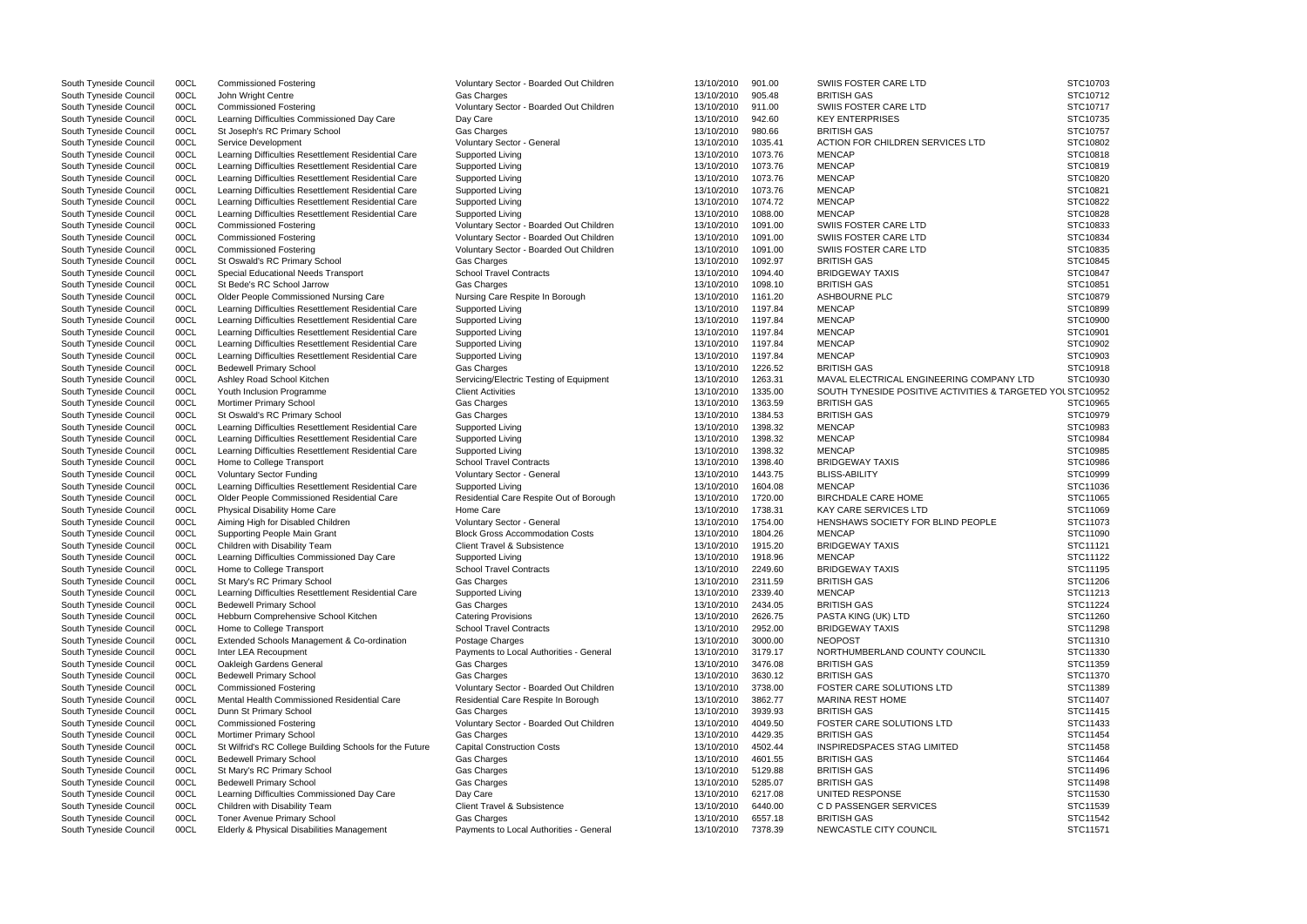| South Tyneside Council | 00CL | Dunn St Primary School                              | <b>Gas Charges</b>                                                                                                        | 13/10/2010 | 7477.65      | <b>BRITISH GAS</b>                         | STC11574 |
|------------------------|------|-----------------------------------------------------|---------------------------------------------------------------------------------------------------------------------------|------------|--------------|--------------------------------------------|----------|
| South Tyneside Council | 00CL | Learning Difficulties Commissioned Residential Care | Residential Care Out of Borough                                                                                           | 13/10/2010 | 7621.88      | <b>STONEHAVEN</b>                          | STC11582 |
| South Tyneside Council | 00CL | Learning Difficulties Commissioned Residential Care | Residential Care Respite Out of Borough                                                                                   | 13/10/2010 | 8240.80      | CARELINE LIFESTYLES LTD                    | STC11598 |
| South Tyneside Council | 00CL | Supporting People Main Grant                        | <b>Block Gross Floating Supp</b>                                                                                          | 13/10/2010 | 9047.83      | <b>DEPAUL UK</b>                           | STC11614 |
| South Tyneside Council | 00CL | Supporting People Main Grant                        | <b>Block Gross Accommodation Costs</b>                                                                                    | 13/10/2010 | 9399.00      | <b>ENTERPRISE 5 HOUSING ASSOCIATION</b>    | STC11628 |
| South Tyneside Council | 00CL | Learning Difficulties Commissioned Home Care        | Home Care                                                                                                                 | 13/10/2010 | 10280.63     | <b>KAY CARE SERVICES LTD</b>               | STC11648 |
| South Tyneside Council | 00CL | Out of Area Placements                              | Voluntary Sector - Boarded Out Children                                                                                   | 13/10/2010 | 11045.07     | <b>INTERACT CARE LTD</b>                   | STC11662 |
| South Tyneside Council | 00CL | <b>Supporting People Main Grant</b>                 | <b>Block Gross Floating Supp</b>                                                                                          | 13/10/2010 | 11167.70     | SOUTH TYNESIDE CHURCHES KEY PROJECT        | STC11664 |
| South Tyneside Council | 00CL | Out of Area Placements                              | Voluntary Sector - Boarded Out Children                                                                                   | 13/10/2010 | 12000.00     | <b>EVOLUTION CHILDREN SERVICES</b>         | STC11673 |
| South Tyneside Council | 00CL | Learning Difficulties Resettlement Residential Care | Supported Living                                                                                                          | 13/10/2010 | 12169.68     | UNITED RESPONSE                            | STC11676 |
| South Tyneside Council | 00CL | Supporting People Main Grant                        | <b>Block Gross Floating Supp</b>                                                                                          | 13/10/2010 | 15226.60     | NEW LEAF SUPPORTING INDEPENDENCE           | STC11708 |
| South Tyneside Council | 00CL | <b>Supporting People Main Grant</b>                 | <b>Block Gross Accommodation Costs</b>                                                                                    | 13/10/2010 | 15897.27     | <b>CARR-GOMM SOCIETY</b>                   | STC11713 |
| South Tyneside Council | 00CL | St Oswald's CE Primary School                       | Schools Structural Repairs Buy                                                                                            | 13/10/2010 | 16103.23     | DURHAM DIOCESAN BOARD OF FINANCE           | STC11715 |
|                        |      |                                                     | <b>Block Gross Accommodation Costs</b>                                                                                    |            |              | <b>NORCARE LIMITED</b>                     |          |
| South Tyneside Council | 00CL | <b>Supporting People Main Grant</b>                 |                                                                                                                           | 13/10/2010 | 19231.55     |                                            | STC11729 |
| South Tyneside Council | 00CL | Learning Difficulties Commissioned Home Care        | Home Care                                                                                                                 | 13/10/2010 | 19770.24     | KAY CARE SERVICES LTD                      | STC11736 |
| South Tyneside Council | 00CL | Supporting People Main Grant                        | <b>Block Gross Accommodation Costs</b>                                                                                    | 13/10/2010 | 24350.97     | BYKER BRIDGE HOUSING ASSOCIATION LTD       | STC11760 |
| South Tyneside Council | 00CL | Learning Difficulties Resettlement Residential Care | Supported Living                                                                                                          | 13/10/2010 | 31814.28     | UNITED RESPONSE                            | STC11792 |
| South Tyneside Council | 00CL | Mortimer School Building Schools for the Future     | <b>Capital Construction Costs</b>                                                                                         | 13/10/2010 | 33149.78     | INSPIREDSPACES STAG LIMITED                | STC11797 |
| South Tyneside Council | 00CL | Supporting People Main Grant                        | <b>Block Gross Floating Supp</b>                                                                                          | 13/10/2010 | 41418.00     | <b>STONHAM</b>                             | STC11809 |
| South Tyneside Council | 00CL | Supporting People Main Grant                        | <b>Block Gross Accommodation Costs</b>                                                                                    | 13/10/2010 | 49037.03     | NEW LEAF SUPPORTING INDEPENDENCE           | STC11818 |
| South Tyneside Council | 00CL | <b>Boldon School Fitness Suite</b>                  | Capital Enhancement non Council Property                                                                                  | 13/10/2010 | 93517.50     | <b>BOLDON SCHOOL LIMITED</b>               | STC11866 |
| South Tyneside Council | 00CL | <b>Biddick Hall Infants Community Cafe</b>          | <b>Capital Construction Costs</b>                                                                                         | 13/10/2010 | 134000.00    | <b>INSPIREDSPACES STAG LIMITED</b>         | STC11876 |
| South Tyneside Council | 00CL | Mortimer School Building Schools for the Future     | <b>Capital Construction Costs</b>                                                                                         | 13/10/2010 | 503972.00    | INSPIREDSPACES STAG LIMITED                | STC11894 |
| South Tyneside Council | 00CL | Stanhope School Pool                                | Gas Charges                                                                                                               | 13/10/2010 | $-1784.61$   | <b>BRITISH GAS</b>                         | STC10309 |
| South Tyneside Council | 00CL | Foreshores                                          | <b>Grant Payments - General</b>                                                                                           | 13/10/2010 | $-1252.96$   | ROYAL NATIONAL LIFEBOAT INSTITUTION        | STC10317 |
| South Tyneside Council | 00CL | Supporting People into Work Headway                 | <b>Grant Payments - General</b>                                                                                           | 13/10/2010 | 520.00       | <b>HEDWORTHFIELD C A</b>                   | STC10375 |
| South Tyneside Council | 00CL | Allotments                                          | <b>Property Reactive/General Repairs</b>                                                                                  | 13/10/2010 | 525.00       | THE PIPE SURGEON                           | STC10378 |
| South Tyneside Council | 00CL | South Shields Town Hall                             | <b>Property Reactive/General Repairs</b>                                                                                  | 13/10/2010 | 580.75       | RING READY 2007 LTD                        | STC10424 |
| South Tyneside Council | 00CL | Future Jobs Fund                                    | <b>Grant Payments - General</b>                                                                                           | 13/10/2010 | 598.16       | <b>AGE CONCERN</b>                         | STC10447 |
|                        |      |                                                     |                                                                                                                           |            | 598.16       | <b>AGE CONCERN</b>                         |          |
| South Tyneside Council | 00CL | Future Jobs Fund                                    | <b>Grant Payments - General</b>                                                                                           | 13/10/2010 |              |                                            | STC10448 |
| South Tyneside Council | 00CL | Future Jobs Fund                                    | <b>Grant Payments - General</b>                                                                                           | 13/10/2010 | 598.16       | <b>AGE CONCERN</b>                         | STC10449 |
| South Tyneside Council | 00CL | Future Jobs Fund                                    | <b>Grant Payments - General</b>                                                                                           | 13/10/2010 | 598.16       | <b>AGE CONCERN</b>                         | STC10450 |
| South Tyneside Council | 00CL | Future Jobs Fund                                    | <b>Grant Payments - General</b>                                                                                           | 13/10/2010 | 598.16       | <b>AGE CONCERN</b>                         | STC10451 |
| South Tyneside Council | 00CL | Stanhope School Pool                                | Gas Charges                                                                                                               | 13/10/2010 | 655.51       | <b>BRITISH GAS</b>                         | STC10522 |
| South Tyneside Council | 00CL | <b>Temple Park Centre</b>                           | <b>Cleaning Charges</b>                                                                                                   | 13/10/2010 | 677.80       | <b>GREENHAM TRADING LIMITED</b>            | STC10534 |
| South Tyneside Council | 00CL | Future Jobs Fund                                    | <b>Grant Payments - General</b>                                                                                           | 13/10/2010 | 768.18       | <b>AGE CONCERN</b>                         | STC10616 |
| South Tyneside Council | 00CL | <b>Landreth House</b>                               | Gas Charges                                                                                                               | 13/10/2010 | 899.77       | <b>BRITISH GAS</b>                         | STC10692 |
| South Tyneside Council | 00CL | Temple Park Leisure Centre                          | <b>Property Reactive/General Repairs</b>                                                                                  | 13/10/2010 | 941.85       | YOUNG CONSTRUCTION SERVICES LTD            | STC10734 |
| South Tyneside Council | 00CL | Future Jobs Fund                                    | <b>Grant Payments - General</b>                                                                                           | 13/10/2010 | 997.17       | <b>AGE CONCERN</b>                         | STC10776 |
| South Tyneside Council | 00CL | Local Initiatives Fund                              | Grant Payments Community Area Forum 4- Jarrow                                                                             | 13/10/2010 | 1000.00      | JARROW COMMUNITY ASSOCIATION               | STC10787 |
| South Tyneside Council | 00CL | <b>Asset Management</b>                             | Agency Staff - Non-Teachers                                                                                               | 13/10/2010 | 1060.00      | <b>GC SAFETY SERVICES</b>                  | STC10809 |
| South Tyneside Council | 00CL | Stanhope School Pool                                | Gas Charges                                                                                                               | 13/10/2010 | 1064.72      | <b>BRITISH GAS</b>                         | STC10812 |
| South Tyneside Council | 00CL | Lukes Lane Community Association Roof Recovering    | <b>Capital Enhancement Costs</b>                                                                                          | 13/10/2010 | 1264.00      | ROADLITE INSTALLATIONS LTD                 | STC10931 |
| South Tyneside Council | 00CL | <b>Temple Park Centre</b>                           | Furniture & Equipment                                                                                                     | 13/10/2010 | 1310.40      | SOUTH TYNESIDE GYM CLUB                    | STC10947 |
|                        | 00CL |                                                     | <b>Capital Enhancement Costs</b>                                                                                          | 13/10/2010 | 2000.00      | BALFOUR BEATTY INFRASTRUCTURE SERVICES LTD | STC11141 |
| South Tyneside Council |      | <b>Community Facilities Cleadon Park</b>            |                                                                                                                           |            |              |                                            |          |
| South Tyneside Council | 00CL | <b>Asset Management</b>                             | Agency Staff - Non-Teachers                                                                                               | 13/10/2010 | 2152.20      | <b>GC SAFETY SERVICES</b>                  | STC11168 |
| South Tyneside Council | 00CL | Supporting People into Work (Headway)               | Grant Payments - General                                                                                                  | 13/10/2010 | 2964.45      | <b>CREST</b>                               | STC11299 |
| South Tyneside Council | 00CL | <b>Business Forum</b>                               | Grant Payments - General                                                                                                  | 13/10/2010 | 3833.36      | CAHOOTZ LIMITED (BUSINESS MATTERS)         | STC11401 |
| South Tyneside Council | 00CL | Kelly House Security / Reception (H&S)              | <b>Capital Enhancement Costs</b>                                                                                          | 13/10/2010 | 4412.00      | SIMON-WEST (INTERIORS) LTD                 | STC11453 |
| South Tyneside Council | 00CL | School Pools General                                | <b>School Travel Contracts</b>                                                                                            | 13/10/2010 | 6294.10      | TOURMASTER TRAVEL LIMITED                  | STC11533 |
| South Tyneside Council | 00CL | Local Initiatives Fund                              | Grant Payments Community Area Forum 4- Jarrow                                                                             | 13/10/2010 | 13703.00     | CHRIST CHURCH HALL COMMUNITY GROUP         | STC11692 |
| South Tyneside Council | 00CL | Foreshores                                          | <b>Grant Payments - General</b>                                                                                           | 13/10/2010 | 54201.00     | ROYAL NATIONAL LIFEBOAT INSTITUTION        | STC11832 |
| South Tyneside Council | 00CL | Henley Way APU                                      | Gas Charges                                                                                                               | 13/10/2010 | $-982.41$    | <b>BRITISH GAS</b>                         | STC10322 |
| South Tyneside Council | 00CL | <b>Bamburgh Grove</b>                               | Gas Charges                                                                                                               | 13/10/2010 | $-609.36$    | <b>BRITISH GAS</b>                         | STC10336 |
| South Tyneside Council | 00CL | Decent Homes Refurbishment Works - Fernyhough Hall  | Enhancement Housing Revenue Account Capital - Heating R 13/10/2010                                                        |            | 765.67       | <b>OTIS LIMITED</b>                        | STC10614 |
| South Tyneside Council | 00CL |                                                     | Decent Homes Refurbishment Works Fernyhough Hall - She Enhancement Housing Revenue Account Capital - Heating R 13/10/2010 |            | 850.36       | <b>OTIS LIMITED</b>                        | STC10665 |
| South Tyneside Council | 00CL | <b>Birch Street</b>                                 | <b>Gas Charges</b>                                                                                                        | 13/10/2010 | 5686.24      | <b>BRITISH GAS</b>                         | STC11510 |
| South Tyneside Council | 00CL | Fernyhough Hall                                     | Gas Charges                                                                                                               | 13/10/2010 | 10066.08     | <b>BRITISH GAS</b>                         | STC11644 |
| South Tyneside Council | 00CL | Fernyhough Hall                                     | <b>Gas Charges</b>                                                                                                        | 13/10/2010 | 12185.89     | <b>BRITISH GAS</b>                         | STC11677 |
|                        |      |                                                     |                                                                                                                           |            |              |                                            |          |
| South Tyneside Council | 00CL | South Tyneside Council Balance Sheet General        | South Tyneside Homes Invoice Holding Account                                                                              | 13/10/2010 | 6714.96      | SOUTH TYNESIDE HOMES                       | STC11547 |
| South Tyneside Council | 00CL | Replacement Vehicles and Plant Hire                 | <b>Capital Equipment Purchases</b>                                                                                        | 14/10/2010 | -100995.00   | HEIL EUROPE LTD                            | STC10280 |
| South Tyneside Council | 00CL | Replacement Vehicles and Plant Hire                 | <b>Capital Equipment Purchases</b>                                                                                        | 14/10/2010 | $-100494.00$ | <b>HEIL EUROPE LTD</b>                     | STC10281 |
| South Tyneside Council | 00CL | Replacement Vehicles and Plant Hire                 | <b>Capital Equipment Purchases</b>                                                                                        | 14/10/2010 | $-100494.00$ | HEIL EUROPE LTD                            | STC10282 |
| South Tyneside Council | 00CL | Replacement Vehicles and Plant Hire                 | <b>Capital Equipment Purchases</b>                                                                                        | 14/10/2010 | -100494.00   | HEIL EUROPE LTD                            | STC10283 |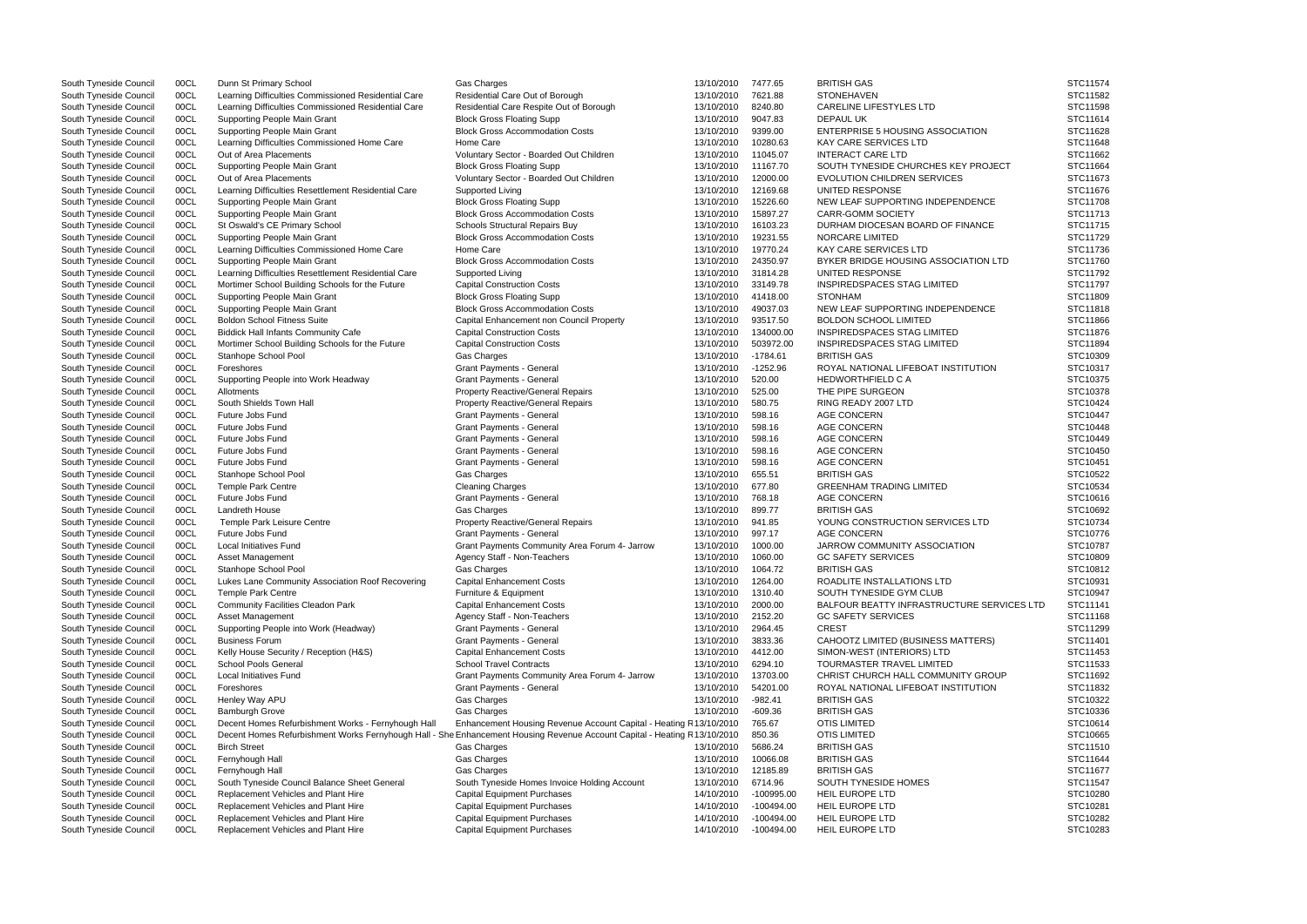| South Tyneside Council | 00CL | <b>Replacement Vehicles and Plant Hire</b>                                               | <b>Capital Equipment Purchases</b>           | 14/10/2010 | -100494.00 | <b>HEIL EUROPE LTD</b>                       | STC10284 |
|------------------------|------|------------------------------------------------------------------------------------------|----------------------------------------------|------------|------------|----------------------------------------------|----------|
| South Tyneside Council | 00CL | <b>Bridges Structural</b>                                                                | Other Infrastructure Repairs                 | 14/10/2010 | 759.50     | ROADSAFE UK LTD                              | STC10610 |
| South Tyneside Council | 00CL | <b>Blitz It</b>                                                                          | <b>Client Activities</b>                     | 14/10/2010 | 990.00     | JAMES COOPER & SON                           | STC10773 |
| South Tyneside Council | 00CL | Fleet Management - Workshop Operations                                                   | Purchase of Stock Items                      | 14/10/2010 | 1000.00    | <b>FLEET FACTORS</b>                         | STC10788 |
| South Tyneside Council | 00CL | Highways Maintenance Departmental Costs                                                  | Other Statutory Fees & Charges               | 14/10/2010 | 2571.00    | PITNEY BOWES SOFTWARE LTD                    | STC11253 |
|                        |      |                                                                                          |                                              |            |            |                                              |          |
| South Tyneside Council | 00CL | <b>Waste Disposal</b>                                                                    | <b>Property Reactive/General Repairs</b>     | 14/10/2010 | 4253.68    | RING READY 2007 LTD                          | STC11447 |
| South Tyneside Council | 00CL | <b>Legal Services</b>                                                                    | <b>Legal Advisors</b>                        | 14/10/2010 | 4927.50    | PAULINE MOULDER                              | STC11485 |
| South Tyneside Council | 00CL | Fleet Management - Workshop Operations                                                   | Purchase of Stock Items                      | 14/10/2010 | 12769.20   | <b>FLEET FACTORS</b>                         | STC11684 |
| South Tyneside Council | 00CL | Replacement Vehicles and Plant Hire                                                      | <b>Capital Equipment Purchases</b>           | 14/10/2010 | 100494.00  | HEIL EUROPE LTD                              | STC11867 |
| South Tyneside Council | 00CL | Replacement Vehicles and Plant Hire                                                      | <b>Capital Equipment Purchases</b>           | 14/10/2010 | 100494.00  | HEIL EUROPE LTD                              | STC11868 |
| South Tyneside Council | 00CL | Replacement Vehicles and Plant Hire                                                      |                                              | 14/10/2010 | 100494.00  | <b>HEIL EUROPE LTD</b>                       | STC11869 |
|                        |      |                                                                                          | <b>Capital Equipment Purchases</b>           |            |            |                                              |          |
| South Tyneside Council | 00CL | Replacement Vehicles and Plant Hire                                                      | <b>Capital Equipment Purchases</b>           | 14/10/2010 | 100494.00  | HEIL EUROPE LTD                              | STC11871 |
| South Tyneside Council | 00CL | Replacement Vehicles and Plant Hire                                                      | <b>Capital Equipment Purchases</b>           | 14/10/2010 | 100494.00  | HEIL EUROPE LTD                              | STC11872 |
| South Tyneside Council | 00CL | Replacement Vehicles and Plant Hire                                                      | Equipment purchase                           | 14/10/2010 | 100494.00  | <b>HEIL EUROPE LTD</b>                       | STC11870 |
| South Tyneside Council | 00CL | Asylum Seeker-Families                                                                   | Service Contracts & Supplies                 | 14/10/2010 | 514.80     | <b>CITY OF SUNDERLAND</b>                    | STC10366 |
| South Tyneside Council | 00CL | Asylum Seeker-Families                                                                   | Service Contracts & Supplies                 | 14/10/2010 | 514.80     | <b>CITY OF SUNDERLAND</b>                    | STC10367 |
|                        |      |                                                                                          |                                              |            |            |                                              |          |
| South Tyneside Council | 00CL | <b>Asylum Seeker-Families</b>                                                            | Service Contracts & Supplies                 | 14/10/2010 | 514.80     | CITY OF SUNDERLAND                           | STC10368 |
| South Tyneside Council | 00CL | Older People Commissioned Residential Care                                               | Residential Care Respite In Borough          | 14/10/2010 | 591.40     | <b>HEBBURN COURT NURSING HOME</b>            | STC10440 |
| South Tyneside Council | 00CL | Dunn St School Kitchen                                                                   | <b>Catering Provisions</b>                   | 14/10/2010 | 598.52     | R MANNERS AND SONS LTD                       | STC10454 |
| South Tyneside Council | 00CL | <b>Boldon Nursery Kitchen</b>                                                            | <b>Catering Provisions</b>                   | 14/10/2010 | 612.97     | <b>R MANNERS AND SONS LTD</b>                | STC10470 |
| South Tyneside Council | 00CL | <b>Supporting People Main Grant</b>                                                      | <b>Accommodation Costs</b>                   | 14/10/2010 | 710.60     | <b>ENTERPRISE 5 HOUSING ASSOCIATION</b>      | STC10562 |
|                        |      | Physical Disabilities Commissioned Residential Care                                      | Residential Care Respite Out of Borough      |            |            | DONNA CLAIRE VENTURE                         |          |
| South Tyneside Council | 00CL |                                                                                          |                                              | 14/10/2010 | 793.44     |                                              | STC10626 |
| South Tyneside Council | 00CL | Brinkburn Comprehensive School Kitchen                                                   | <b>Catering Provisions</b>                   | 14/10/2010 | 896.24     | A G BARR PLC                                 | STC10690 |
| South Tyneside Council | 00CL | Graduate Leader Fund                                                                     | <b>Grant Payments - General</b>              | 14/10/2010 | 1000.00    | ASHFIELD DAY NURSERY                         | STC10789 |
| South Tyneside Council | 00CL | Supporting People Main Grant                                                             | <b>Accommodation Costs</b>                   | 14/10/2010 | 1118.48    | DURHAM AGED MINEWORKERS HOMES ASSOCIATION    | STC10862 |
| South Tyneside Council | 00CL | St Peter & Paul RC Junior School Kitchen                                                 | <b>Catering Provisions</b>                   | 14/10/2010 | 1172.31    | R MANNERS AND SONS LTD                       | STC10889 |
| South Tyneside Council | 00CL | Westoe Crown School Kitchen                                                              | <b>Catering Provisions</b>                   | 14/10/2010 | 1199.74    | JW RAE BAKER & CONFECTIONER                  | STC10905 |
|                        |      |                                                                                          |                                              |            |            |                                              |          |
| South Tyneside Council | 00CL | <b>Visually Impaired Service</b>                                                         | Classroom/Pupil Support                      | 14/10/2010 | 1350.00    | SECOND SIGHT (SERVICES) UK LTD               | STC10959 |
| South Tyneside Council | 00CL | Supporting People Main Grant                                                             | <b>Accommodation Costs</b>                   | 14/10/2010 | 1518.40    | PLACES FOR PEOPLE INDIVIDUAL SUPPORT         | STC11020 |
| South Tyneside Council | 00CL | Supporting People Main Grant                                                             | <b>Accommodation Costs</b>                   | 14/10/2010 | 1693.68    | HOME HOUSING ASSOCIATION LTD                 | STC11058 |
| South Tyneside Council | 00CL | Early Years Development Childcare Partnership                                            | <b>Printing &amp; Stationery Consumables</b> | 14/10/2010 | 2020.00    | DANWOOD FINANCE LTD                          | STC11145 |
| South Tyneside Council | 00CL | Hebburn Comprehensive School Kitchen                                                     | <b>Catering Provisions</b>                   | 14/10/2010 | 2059.01    | R MANNERS AND SONS LTD                       | STC11152 |
|                        |      |                                                                                          |                                              |            | 2316.09    | HOPWELLS LTD.                                | STC11208 |
| South Tyneside Council | 00CL | Laygate Lane School Kitchen                                                              | <b>Catering Provisions</b>                   | 14/10/2010 |            |                                              |          |
| South Tyneside Council | 00CL | Out of Area Placements                                                                   | Voluntary Sector - Boarded Out Children      | 14/10/2010 | 2580.00    | <b>ACTIVE ARK</b>                            | STC11254 |
| South Tyneside Council | 00CL | Supporting People Main Grant                                                             | <b>Accommodation Costs</b>                   | 14/10/2010 | 2590.00    | <b>ANCHOR TRUST</b>                          | STC11256 |
| South Tyneside Council | 00CL | St Oswald's CE School Kitchen                                                            | <b>Catering Provisions</b>                   | 14/10/2010 | 2626.07    | HOPWELLS LTD.                                | STC11259 |
| South Tyneside Council | 00CL | <b>Boldon Nursery Kitchen</b>                                                            | <b>Catering Provisions</b>                   | 14/10/2010 | 2776.57    | HOPWELLS LTD.                                | STC11273 |
| South Tyneside Council | 00CL | PE & Sports Project                                                                      | <b>Instructors Fees</b>                      | 14/10/2010 | 3000.00    | THUNDER RUGBY LIMITED                        | STC11311 |
|                        |      |                                                                                          |                                              |            |            |                                              |          |
| South Tyneside Council | 00CL | Graduate Leader Fund                                                                     | <b>Grant Payments - General</b>              | 14/10/2010 | 3750.00    | <b>JACK &amp; JILL KINDERGARTEN</b>          | STC11390 |
| South Tyneside Council | 00CL | Supporting People Main Grant                                                             | <b>Accommodation Costs</b>                   | 14/10/2010 | 3855.93    | WILLIAM SUTTON HOUSING ASSOCIATION           | STC11403 |
| South Tyneside Council | 00CL | Graduate Leader Fund                                                                     | <b>Grant Payments - General</b>              | 14/10/2010 | 4000.00    | ASHFIELD NURSERY & EARLY LEARNING CENTRE LTD | STC11426 |
| South Tyneside Council | 00CL | Drug/Alcohol Residential Homes                                                           | Residential Care Respite Out of Borough      | 14/10/2010 | 4278.80    | PHOENIX HOUSE                                | STC11449 |
| South Tyneside Council | 00CL | Graduate Leader Fund                                                                     | Grant Payments - General                     | 14/10/2010 | 5515.00    | JARROW DAY NURSERY                           | STC11504 |
| South Tyneside Council | 00CL | Support People Main Grant                                                                | <b>Accommodation Costs</b>                   | 14/10/2010 | 5607.87    | <b>HANOVER HOUSING ASSOC.</b>                | STC11507 |
|                        |      |                                                                                          |                                              |            |            |                                              |          |
| South Tyneside Council | 00CL | Supporting People Main Grant                                                             | <b>Accommodation Costs</b>                   | 14/10/2010 | 6010.56    | <b>MENTAL HEALTH MATTERS</b>                 | STC11521 |
| South Tyneside Council | 00CL | PE & Sports Project                                                                      | <b>Instructors Fees</b>                      | 14/10/2010 | 6220.00    | SOUTH TYNEISDE TENNIS                        | STC11532 |
| South Tyneside Council | 00CL | Graduate Leader Fund                                                                     | <b>Grant Payments - General</b>              | 14/10/2010 | 6730.00    | WESTOE VILLAGE KINDERGARTEN                  | STC11548 |
| South Tyneside Council | 00CL | Drug/Alcohol Residential Homes                                                           | Residential Care Respite Out of Borough      | 14/10/2010 | 10130.78   | ATLAS HEALTHCARE LTD                         | STC11645 |
| South Tyneside Council | 00CL | Out of Area Placements                                                                   | Voluntary Sector - Boarded Out Children      | 14/10/2010 | 10920.00   | <b>ACTIVE ARK</b>                            | STC11656 |
|                        |      |                                                                                          |                                              |            |            |                                              |          |
| South Tyneside Council | 00CL | Out of Area Placements                                                                   | Voluntary Sector - Boarded Out Children      | 14/10/2010 | 10920.00   | <b>ACTIVE ARK</b>                            | STC11657 |
| South Tyneside Council | 00CL | Out of Area Placements                                                                   | Voluntary Sector - Boarded Out Children      | 14/10/2010 | 10920.00   | <b>ACTIVE ARK</b>                            | STC11658 |
| South Tyneside Council | 00CL | Out of Area Placements                                                                   | Voluntary Sector - Boarded Out Children      | 14/10/2010 | 12900.00   | <b>ACTIVE ARK</b>                            | STC11685 |
| South Tyneside Council | 00CL | Supporting People Main Grant                                                             | <b>Accommodation Costs</b>                   | 14/10/2010 | 39226.24   | <b>MENCAP</b>                                | STC11804 |
| South Tyneside Council | 00CL | Transforming our primary schools Stanhope                                                | <b>Capital Construction Costs</b>            | 14/10/2010 | 49304.00   | INSPIREDSPACES STAG LIMITED                  | STC11820 |
| South Tyneside Council | 00CL | Transforming our Primary Schools - Albert Elliott Primary Scl Capital Construction Costs |                                              | 14/10/2010 | 62462.00   | INSPIREDSPACES STAG LIMITED                  | STC11847 |
|                        |      |                                                                                          |                                              |            |            |                                              |          |
| South Tyneside Council | 00CL | Out of Area Placements                                                                   | Independent School Fees                      | 14/10/2010 | 90327.13   | PERCY HEDLEY FOUNDATION                      | STC11863 |
| South Tyneside Council | 00CL | <b>Local Nature Reserves</b>                                                             | <b>Linked Open Spaces</b>                    | 14/10/2010 | 600.00     | <b>ECO-ENTERPRISES LIMITED</b>               | STC10458 |
| South Tyneside Council | 00CL | <b>Great North Run Finish</b>                                                            | Furniture & Equipment                        | 14/10/2010 | 796.00     | HARSCO INFRASTRUCTURE SERVICES LTD           | STC10627 |
| South Tyneside Council | 00CL | <b>Cookson Festival</b>                                                                  | Furniture & Equipment                        | 14/10/2010 | 970.00     | ELLIOTT GROUP LIMITED                        | STC10753 |
| South Tyneside Council | 00CL | <b>Opening Cultural Doors</b>                                                            | Grant Payments - Voluntary Sector            | 14/10/2010 | 1000.00    | <b>ENGLISH HERITAGE</b>                      | STC10790 |
|                        |      |                                                                                          |                                              |            |            | <b>MGM LTD</b>                               |          |
| South Tyneside Council | 00CL | Hebburn Children's Centre                                                                | Schools Maintenance Non-Buyback              | 14/10/2010 | 1460.00    |                                              | STC11005 |
| South Tyneside Council | 00CL | <b>Tyne Gateway</b>                                                                      | Capital Advisors & Consultants Fees          | 14/10/2010 | 2160.00    | <b>TURNER &amp; TOWNSEND</b>                 | STC11171 |
| South Tyneside Council | 00CL | South Tyneside Means Business                                                            | <b>Promotional Activities</b>                | 14/10/2010 | 4000.00    | NEWCASTLE CHRONICLE JOURNAL LIMITED          | STC11425 |
| South Tyneside Council | 00CL | Supporting People into Work Headway                                                      | Grant Payments - General                     | 14/10/2010 | 11010.06   | GROUNDWORK SOUTH TYNESIDE AND NEWCASTLE      | STC11661 |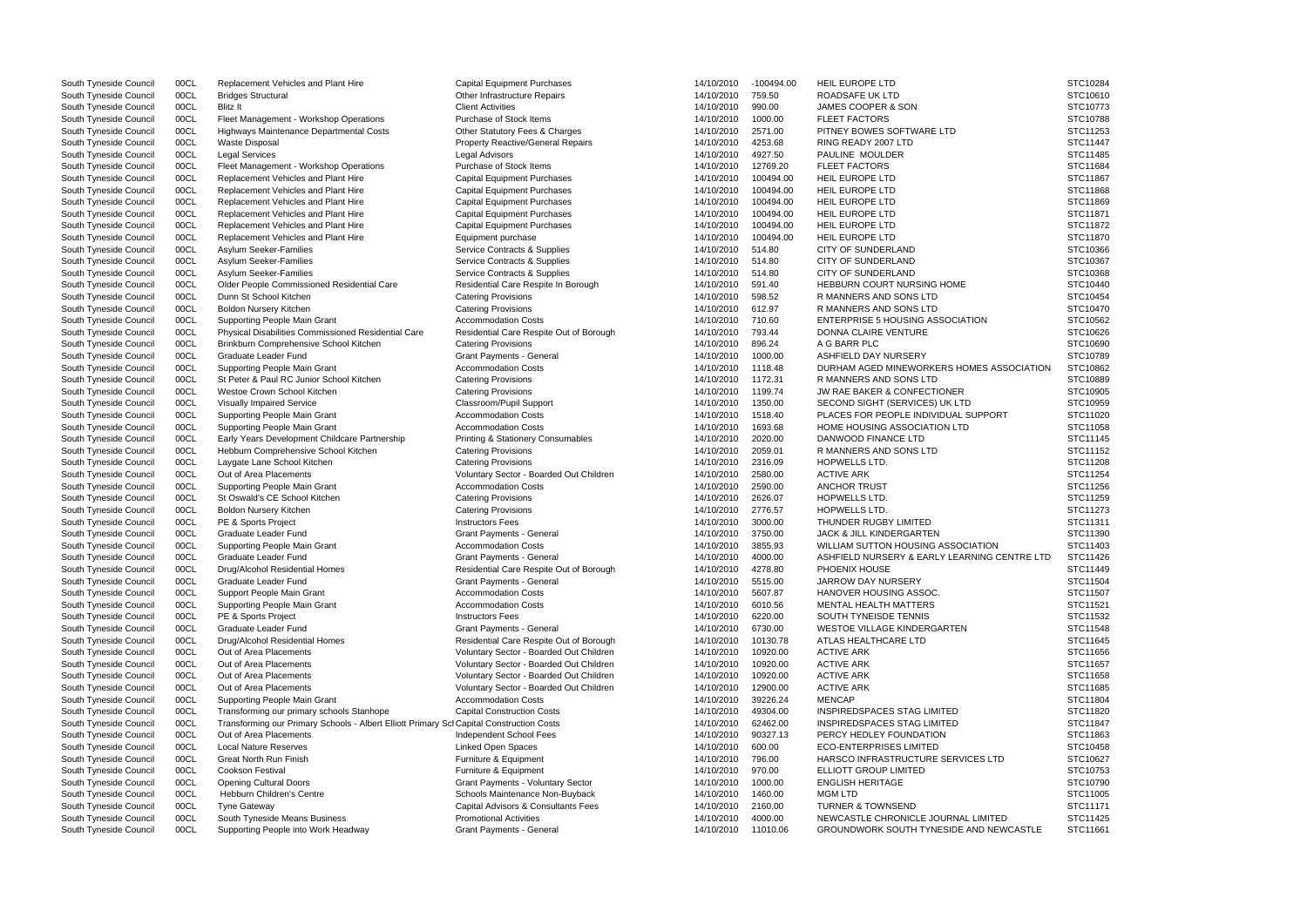| South Tyneside Council | 00CL | Foreshore Sea Change Project                        | <b>Capital Sundry Costs</b>                                       | 14/10/2010 | 13100.00   | <b>BALFOUR BEATTY INFRASTRUCTURE SERVICES LTD</b> | STC11688 |
|------------------------|------|-----------------------------------------------------|-------------------------------------------------------------------|------------|------------|---------------------------------------------------|----------|
| South Tyneside Council | 00CL | <b>Investment Property</b>                          | Expenses Recoverable From Tenants                                 | 14/10/2010 | 550.00     | <b>SAVILLS COMMERCIAL</b>                         | STP33    |
| South Tyneside Council | 00CL | <b>All Services</b>                                 | Travel & Subsistence Total                                        | 14/10/2010 | 125107.00  | N/A                                               | STC07    |
| South Tyneside Council | 00CL | Kerbside Collection - Kerb It                       | Waste Disposal Contract - Recycling                               | 15/10/2010 | $-3896.20$ | PREMIER WASTE MANAGEMENT LTD                      | STC10294 |
| South Tyneside Council | 00CL | Fleet Management - Transport Operations             | Hire of Non Operated Vehicles                                     | 15/10/2010 | 550.00     | PHOENIX VEHICLE HIRE T/A WCR VEHICLE HIRE LTD     | STC10400 |
| South Tyneside Council | 00CL | <b>Engineering Works Highways</b>                   | <b>Traded Services Subcontractors</b>                             | 15/10/2010 | 617.40     | BIFFA WASTE SERVICES LTD                          | STC10473 |
| South Tyneside Council | 00CL | <b>Legal Services</b>                               | Private Contractor - General Consultancy                          | 15/10/2010 | 700.00     | REDACTED PERSONAL INFORMATION                     | STC10555 |
| South Tyneside Council | 00CL | Fleet Management - Transport Operations             | Hire of Non Operated Vehicles                                     | 15/10/2010 | 1000.00    | PHOENIX VEHICLE HIRE T/A WCR VEHICLE HIRE LTD     | STC10791 |
| South Tyneside Council | 00CL | <b>Engineering Works Highways</b>                   | <b>Traded Services Subcontractors</b>                             | 15/10/2010 | 2255.00    | NORTHUMBRIAN ROADS LTD                            | STC11200 |
| South Tyneside Council | 00CL | Scheme under £10k Miscellaneous                     | <b>Capital Enhancement Costs</b>                                  | 15/10/2010 | 5967.31    | NORTHUMBRIAN ROADS LTD                            | STC11517 |
| South Tyneside Council | 00CL | Kerbside Collection - Kerb It                       | Waste Disposal Contract - Recycling                               | 15/10/2010 | 30500.00   | PREMIER WASTE MANAGEMENT LTD                      | STC11787 |
| South Tyneside Council | 00CL | Grounds Maintenance Control Account                 | Routine Contract Ground Maintenance                               | 15/10/2010 | 304231.20  | <b>ISS FACILITY SERVICES LTD</b>                  | STC11888 |
| South Tyneside Council | 00CL | Brinkburn Comprehensive School Kitchen              | Vending Machine Stock                                             | 15/10/2010 | 506.95     | <b>GM PACKAGING (UK) LIMITED</b>                  | STC10349 |
| South Tyneside Council | 00CL | Asylum Seeker-Families                              | Property Planned Maintenance                                      | 15/10/2010 | 838.70     | THE WRIGHT BUILDING COM.                          | STC10656 |
|                        | 00CL | <b>Commissioned Fostering</b>                       |                                                                   | 15/10/2010 | 901.00     | SWIIS FOSTER CARE LTD                             | STC10704 |
| South Tyneside Council |      |                                                     | Voluntary Sector - Boarded Out Children                           |            |            |                                                   |          |
| South Tyneside Council | 00CL | <b>Commissioned Fostering</b>                       | Voluntary Sector - Boarded Out Children                           | 15/10/2010 | 901.00     | SWIIS FOSTER CARE LTD                             | STC10705 |
| South Tyneside Council | 00CL | <b>Commissioned Fostering</b>                       | Voluntary Sector - Boarded Out Children                           | 15/10/2010 | 911.00     | SWIIS FOSTER CARE LTD                             | STC10718 |
| South Tyneside Council | 00CL | <b>Commissioned Fostering</b>                       | Voluntary Sector - Boarded Out Children                           | 15/10/2010 | 1091.00    | SWIIS FOSTER CARE LTD                             | STC10836 |
| South Tyneside Council | 00CL | <b>Commissioned Fostering</b>                       | Voluntary Sector - Boarded Out Children                           | 15/10/2010 | 1091.00    | SWIIS FOSTER CARE LTD                             | STC10837 |
| South Tyneside Council | 00CL | <b>Commissioned Fostering</b>                       | Voluntary Sector - Boarded Out Children                           | 15/10/2010 | 1091.00    | SWIIS FOSTER CARE LTD                             | STC10838 |
| South Tyneside Council | 00CL | Learning Difficulties Resettlement Residential Care | Supported Living                                                  | 15/10/2010 | 1293.98    | LIFEWAYS COMMUNITY CARE LTD                       | STC10940 |
| South Tyneside Council | 00CL | Asylum Seeker-Families                              | <b>Property Planned Maintenance</b>                               | 15/10/2010 | 1410.00    | THE WRIGHT BUILDING COM                           | STC10991 |
| South Tyneside Council | 00CL | <b>Community Equipment Service</b>                  | Purchase of Stock Items                                           | 15/10/2010 | 1711.38    | CARE-ABILITY                                      | STC11063 |
| South Tyneside Council | 00CL | <b>Disabled Facilities Grant</b>                    | <b>Capital Grants to Third Parties</b>                            | 15/10/2010 | 1739.49    | HANDICARE (FREELIFT) LTD                          | STC11071 |
| South Tyneside Council | 00CL | Lottery 2                                           | <b>Instructors Fees</b>                                           | 15/10/2010 | 1800.00    | ELITE I.D                                         | STC11084 |
| South Tyneside Council | 00CL | Learning Difficulties Resettlement Residential Care | Supported Living                                                  | 15/10/2010 | 2054.36    | LIFEWAYS COMMUNITY CARE LTD                       | STC11151 |
| South Tyneside Council | 00CL | Learning Difficulties Resettlement Residential Care | Supported Living                                                  | 15/10/2010 | 2094.38    | LIFEWAYS COMMUNITY CARE LTD                       | STC11154 |
| South Tyneside Council | 00CL | Learning Difficulties Resettlement Residential Care | Supported Living                                                  | 15/10/2010 | 2347.84    | LIFEWAYS COMMUNITY CARE LTD                       | STC11216 |
| South Tyneside Council | 00CL | Learning Difficulties Resettlement Residential Care | Supported Living                                                  | 15/10/2010 | 2347.84    | LIFEWAYS COMMUNITY CARE LTD                       | STC11217 |
| South Tyneside Council | 00CL | Learning Difficulties Resettlement Residential Care | Supported Living                                                  | 15/10/2010 | 2414.54    | LIFEWAYS COMMUNITY CARE LTD                       | STC11222 |
| South Tyneside Council | 00CL | Learning Difficulties Resettlement Residential Care | Supported Living                                                  | 15/10/2010 | 2481.24    | LIFEWAYS COMMUNITY CARE LTD                       | STC11232 |
| South Tyneside Council | 00CL | Learning Disabilities Management                    | Payments to Carers                                                | 15/10/2010 | 2882.72    | REDACTED PERSONAL INFORMATION                     | STC11287 |
| South Tyneside Council | 00CL | Learning Difficulties Resettlement Residential Care | Supported Living                                                  | 15/10/2010 | 3628.32    | LIFEWAYS COMMUNITY CARE LTD                       | STC11369 |
| South Tyneside Council | 00CL | <b>Disabled Facilities Grant</b>                    | <b>Capital Grants to Third Parties</b>                            | 15/10/2010 | 4211.73    | HANDICARE (FREELIFT) LTD                          | STC11444 |
| South Tyneside Council | 00CL | <b>Harton Infants General</b>                       | Schools Learning Equipment                                        | 15/10/2010 | 4836.95    | HARPER COLLINS PUBLISHERS                         | STC11479 |
| South Tyneside Council | 00CL | Social Care Reform Grant                            | Agency Staff - Non-Teachers                                       | 15/10/2010 | 7000.00    | <b>NINGIN LTD</b>                                 | STC11556 |
| South Tyneside Council | 00CL | Children with Disability Team                       | Schools Buy Back - ICT Services                                   | 15/10/2010 | 8350.47    | <b>ST OSWALDS HOSPICE</b>                         | STC11600 |
| South Tyneside Council | 00CL | <b>Adult Services</b>                               | Legal Advisors                                                    | 15/10/2010 | 11307.45   | <b>BEN HOARE BELL SOLICITORS</b>                  | STC11665 |
| South Tyneside Council | 00CL | <b>Harton Infants General</b>                       | Teachers Insurance                                                | 15/10/2010 | 13054.38   | SCHOOLS ADVISORY SERVICE                          | STC11687 |
| South Tyneside Council | 00CL | <b>Harton Infants General</b>                       | <b>Property Reactive/General Repairs</b>                          | 15/10/2010 | 18235.00   | SIGNATURE STRUCTURES LTD                          | STC11724 |
| South Tyneside Council | 00CL | East Boldon Infants Roof Recovering                 | <b>Capital Enhancement Costs</b>                                  | 15/10/2010 | 18864.10   | <b>SPRINGS ROOFING LTD</b>                        | STC11728 |
| South Tyneside Council | 00CL | <b>Voluntary Sector Funding</b>                     | Voluntary Sector - General                                        | 15/10/2010 | 40682.50   | AGE CONCERN                                       | STC11808 |
|                        |      |                                                     |                                                                   |            |            |                                                   | STC11828 |
| South Tyneside Council | 00CL | Children with Disability Team                       | Agency Staff - Non-Teachers                                       | 15/10/2010 | 51926.66   | <b>COMENSURA LTD</b>                              |          |
| South Tyneside Council | 00CL | <b>Temple Park Centre</b>                           | Resaleable Items                                                  | 15/10/2010 | 504.00     | J P LENNARD LIMITED                               | STC10348 |
| South Tyneside Council | 00CL | South Marine Park                                   | <b>Electricity Charges</b>                                        | 15/10/2010 | 514.30     | <b>SWALEC</b>                                     | STC10365 |
| South Tyneside Council | 00CL | <b>Temple Park Centre</b>                           | Furniture & Equipment                                             | 15/10/2010 | 617.60     | CONTINENTAL SPORTS LTD                            | STC10474 |
| South Tyneside Council | 00CL | Temple Park Centre Catering                         | <b>Catering Provisions</b>                                        | 15/10/2010 | 876.00     | PASTA KING (UK) LTD                               | STC10674 |
| South Tyneside Council | 00CL | Foreshore Sea Change Project                        | Capital Advisors & Consultants Fees                               | 15/10/2010 | 1304.28    | HALL & PARTNERS (SPECIAL PROJECTS) LTD            | STC10944 |
| South Tyneside Council | 00CL | Future Jobs Fund                                    | <b>Grant Payments - General</b>                                   | 15/10/2010 | 1907.48    | <b>CREST</b>                                      | STC11120 |
| South Tyneside Council | 00CL | Future Jobs Fund                                    | <b>Grant Payments - General</b>                                   | 15/10/2010 | 2162.90    | <b>CREST</b>                                      | STC11172 |
| South Tyneside Council | 00CL | Future Jobs Fund                                    | <b>Grant Payments - General</b>                                   | 15/10/2010 | 2162.90    | <b>CREST</b>                                      | STC11173 |
| South Tyneside Council | 00CL | Tyne & Wear Housing Partnership                     | Service Contracts & Supplies                                      | 15/10/2010 | 3876.00    | SOLUTIONS RECRUITMENT (NORTH EAST) LIMITED        | STC11410 |
| South Tyneside Council | 00CL | Local Development Framework                         | Service Contracts & Supplies                                      | 15/10/2010 | 9650.25    | <b>JMP CONSULTANTS LTD</b>                        | STC11634 |
| South Tyneside Council | 00CL | Ridgeway Primary School                             | Property Planned Maintenance                                      | 15/10/2010 | 10043.00   | SPRINGS ROOFING LTD                               | STC11641 |
| South Tyneside Council | 00CL | Warm Zone South Tyneside                            | Capital Enhancement non Council Property                          | 15/10/2010 | 32426.82   | <b>KNW LIMITED</b>                                | STC11793 |
| South Tyneside Council | 00CL | Decent Homes Refurbishment Works Decant Costs       | <b>Property Reactive/General Repairs</b>                          | 15/10/2010 | 549.70     | CHEVIOT HOUSING ASSOC.                            | STC10395 |
| South Tyneside Council | 00CL | Decent Homes Refurbishment Works Decant Costs       | <b>Property Reactive/General Repairs</b>                          | 15/10/2010 | 549.70     | CHEVIOT HOUSING ASSOC.                            | STC10396 |
| South Tyneside Council | 00CL | Decent Homes Refurbishment Works Decant Costs       | <b>Property Reactive/General Repairs</b>                          | 15/10/2010 | 879.52     | CHEVIOT HOUSING ASSOC.                            | STC10678 |
| South Tyneside Council | 00CL | Decent Homes Refurbishment Works Decant Costs       | Property Reactive/General Repairs                                 | 15/10/2010 | 879.52     | CHEVIOT HOUSING ASSOC.                            | STC10679 |
| South Tyneside Council | 00CL | Decent Homes Refurbishment Works Decant Costs       | Property Reactive/General Repairs                                 | 15/10/2010 | 879.52     | CHEVIOT HOUSING ASSOC.                            | STC10680 |
| South Tyneside Council | 00CL | Decent Homes Refurbishment Works Decant Costs       | Property Reactive/General Repairs                                 | 15/10/2010 | 1429.22    | CHEVIOT HOUSING ASSOC.                            | STC10997 |
| South Tyneside Council | 00CL | Borough Wide Special Repairs                        | Housing Revenue Account Planned Maintenance - TV Syste 15/10/2010 |            | 1798.41    | H N STOREY LTD                                    | STC11082 |
| South Tyneside Council | 00CL | Jarrow/Hebburn Concierge                            | Property Reactive/General Repairs                                 | 15/10/2010 | 2394.00    | GOLDSHIELD ELECTRONIC SECURITY                    | STC11220 |
| South Tyneside Council | 00CL | Housing Revenue Account Balance Sheet               | South Tyneside Homes Invoice Holding Account                      | 15/10/2010 | -28969.92  | SOUTH TYNESIDE HOMES                              | STC10285 |
|                        |      |                                                     |                                                                   |            |            |                                                   |          |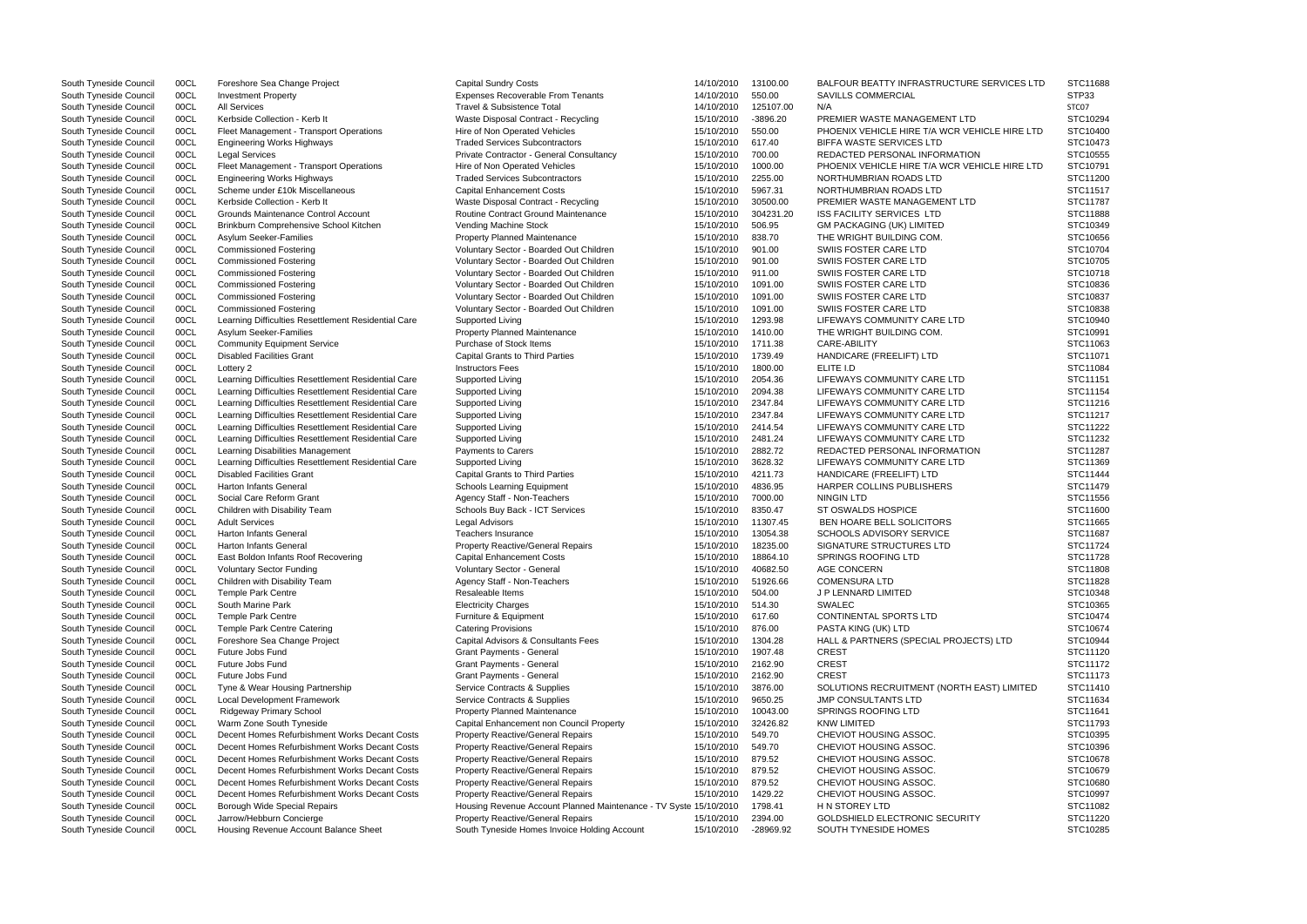South Tyneside Council 00CL South Tyneside Council Balance Sheet General South Tyneside Homes Invoice Holding Account 15/10/2010 3807.91 SOUTH TYNESIDE HOMES South Tyneside Council 00CL South Tyneside Council Balance Sheet General South Tyneside Homes Invoice Holding Account 15/10/2010 7655.53 SOUTH TYNESIDE HOMES South Tyneside Council 00CL Housing Revenue Account Balance Sheet South Tyneside Homes Invoice Holding Account 15/10/2010 80552.59 SOUTH TYNESIDE HOMES South Tyneside Council 00CL Housing Revenue Account Balance Sheet South Tyneside Homes Invoice Holding Account 15/10/2010 949948.78 SOUTH TYNESIDE HOMES South Tyneside Council 00CL Traffic Management 18/10/2010 507.32 PEARSONS STC10350 NSTC10350 South Tyneside Council 00CL Streetscape Training 1870 1872 Staff & Members Training 18/10/2010 515.00 INSTITUTE OF CEMETERY & CREMATORI South Tyneside Council 00CL Waste Disposal **Property Reactive/General Repairs** 18/10/2010 530.00 WINDOOR SERVICES South Tyneside Council 00CL Staff Disability Equipment Furniture & Equipment 18/10/2010 624.91 ONLINE ERGONOMICS LTD STC10479 South Tyneside Council 00CL Management Subscriptions 18/10/2010 695.00 CIPFA STC10547 South Tyneside Council 00CL Fleet Management - Transport Operations Hire of Non Operated Vehicles 18/10/2010 1150.00 GULLIVERS TRUCK HIRE LTD South Tyneside Council 00CL Fleet Management - Transport Operations Hire of Non Council Vehicles 18/10/2010 1260.00 GEORGE VARDY HAULAGE South Tyneside Council 00CL Coroners Service Coroners Services Coroners Services Coroners Services 18/10/2010 1330.00 NEWCASTLE UPON TYNE HOSPITALS NH South Tyneside Council COCL Refuse Collection the state of the STC10967 Traded Services Subcontractors the the Math 18/10/2010 1365.00 RENEW NORTH EAST STC10967 South Tyneside Council 00CL Fleet Management - Workshop Operations Purchase of Stock Items 18/10/2010 3020.80 DAWSON RENTALS SWEEPERS South Tyneside Council 00CL Waste Disposal Contract - General Waste Nisposal Contract - General Waste 18/10/2010 3438.78 ALEX SMILES LTD South Tyneside Council 00CL Alternate Waste Collection/Recycling Pro Capital Equipment Purchases 18/10/2010 12193.74 STRAIGHT PLC South Tyneside Council 00CL Grounds Maintenance Control Account Payments to Tree Maintenance Contractor 18/10/2010 49571.34 GLENDALE MANAGED SERVICES LTD South Tyneside Council 00CL Design and Print Team **External Printing Contractors** 18/10/2010 787.20 OCE (UK) LTD South Tyneside Council 00CL Gerald Street South Shields Catering Provisions 18/10/2010 509.20 DANISH BACON CO PLC STC10355 South Tyneside Council 00CL Special Educational Needs Transport School Travel Contracts 18/10/2010 512.25 SOUTH TYNESIDE TAXIS AGENCY South Tyneside Council 00CL Harton Comprehensive School Kitchen Catering Provisions 18/10/2010 516.10 CHICKEN JOES South Tyneside Council 00CL John Wright Centre 1988 Client Travel & Subsistence 18/10/2010 587.90 SOUTH TYNESIDE TAXIS AGENCY South Tyneside Council 00CL Father James Walsh Centre 1992 10 Client Travel & Subsistence 18/10/2010 653.35 SOUTH TYNESIDE TAXIS AGENCY South Tyneside Council 00CL Home to College Transport School Travel Contracts School Travel Contracts 18/10/2010 725.00 SOUTH TYNESIDE TAXIS AGENCY South Tyneside Council 00CL Special Educational Needs Transport School Travel Contracts 18/10/2010 734.00 SOUTH TYNESIDE TAXIS AGENCY South Tyneside Council 00CL Hampden St Day Care Client Travel & Subsistence 18/10/2010 736.60 SOUTH TYNESIDE TAXIS AGENCY South Tyneside Council 00CL Community Learning Disabilities Team Client Travel & Subsistence 18/10/2010 755.60 SOUTH TYNESIDE TAXIS AGENCY South Tyneside Council 00CL Special Educational Needs Transport School Travel Contracts 18/10/2010 757.20 SOUTH TYNESIDE TAXIS AGENCY South Tyneside Council 00CL Training - Adults Cauncil Council Cauncil Staff & Members Training 18/10/2010 783.47 CALM TRAINING SERVICES LTD South Tyneside Council 00CL First Steps Community Development Grant Payments - General 18/10/2010 1098.00 E ACHIEVE South Tyneside Council 00CL Regional Improvement Efficiency Partnership Funding Purchase of Stock Items 18/10/2010 1180.00 JUST CHECKING LTD<br>South Tyneside Council 00CL Asylum Seeker-Families (States States Cas Charges 18/ South Tyneside Council 00CL Asylum Seeker-Families Gas Charges 18/10/2010 1270.43 BRITISH GAS STC10933 South Tyneside Council 00CL Home to College Transport School Travel Contracts School Travel Contracts 18/10/2010 1460.00 SOUTH TYNESIDE TAXIS AGENCY South Tyneside Council 00CL Families Information Service Non-Staff Advertising 18/10/2010 1575.00 CENTRAL COMMUNTIY PRESS LTD South Tyneside Council 00CL Special Educational Needs Transport School Travel Contracts 18/10/2010 1896.90 SOUTH TYNESIDE TAXIS AGENCY South Tyneside Council 00CL First Steps Community Development Grant Payments - General 18/10/2010 2013.00 E ACHIEVE South Tyneside Council 00CL Assistive Technologies Furniture & Equipment 18/10/2010 2025.00 CHUBB SYSTEMS STC11147 South Tyneside Council 00CL First Steps Community Development Grant Payments - General 18/10/2010 2196.00 E ACHIEVE South Tyneside Council 00CL Further Education Adult Learner Responsive Grant Payments - General 18/10/2010 18/10/2010 3048.50 E ACHIEVE South Tyneside Council 00CL Thurston Activity Centre Ceneral Recharges for use of Coun oocl Thurston Activity Centre Thurston Activity Centre Council Centre Recharges for use of Council Vehicles 18/10/2010 3075.00 South Tyneside Council 00CL Special Educational Needs Transport School Travel Contracts 18/10/2010 3350.65 SOUTH TYNESIDE TAXIS AGENCY South Tyneside Council 00CL Commissioned Fostering The State of Voluntary Sector - Boarded Out Children 18/10/2010 3411.80 TEAM FOSTERING NORTH EAST South Tyneside Council 00CL Commissioned Fostering Voluntary Sector - Boarded Out Children 18/10/2010 3472.73 TEAM FOSTERING NORTH EAST South Tyneside Council 00CL Commissioned Fostering The State of Voluntary Sector - Boarded Out Children 18/10/2010 3472.73 TEAM FOSTERING NORTH EAST South Tyneside Council 00CL Commissioned Fostering Commissioned Fostering Voluntary Sector - Boarded Out Children 18/10/2010 3472.73 TEAM FOSTERING NORTH EAST South Tyneside Council 00CL Commissioned Fostering The State of Voluntary Sector - Boarded Out Children 18/10/2010 3655.50 TEAM FOSTERING NORTH EAST South Tyneside Council 00CL Commissioned Fostering The State of Voluntary Sector - Boarded Out Children 18/10/2010 3655.50 TEAM FOSTERING NORTH EAST South Tyneside Council 00CL Commissioned Fostering The State of Voluntary Sector - Boarded Out Children 18/10/2010 3655.50 TEAM FOSTERING NORTH EAST South Tyneside Council 00CL Commissioned Fostering The State of Voluntary Sector - Boarded Out Children 18/10/2010 3655.50 TEAM FOSTERING NORTH EAST South Tyneside Council 00CL Commissioned Fostering Voluntary Sector - Boarded Out Children 18/10/2010 3655.50 TEAM FOSTERING NORTH EAST South Tyneside Council 00CL Commissioned Fostering The State of Voluntary Sector - Boarded Out Children 18/10/2010 3655.50 TEAM FOSTERING NORTH EAST South Tyneside Council 00CL Commissioned Fostering verally voluntary Sector - Boarded Out Children 18/10/2010 3655.50 TEAM FOSTERING NORTH EAST South Tyneside Council 00CL Commissioned Fostering The State of Voluntary Sector - Boarded Out Children 18/10/2010 3655.50 TEAM FOSTERING NORTH EAST South Tyneside Council 00CL Commissioned Fostering The State of Voluntary Sector - Boarded Out Children 18/10/2010 3655.50 TEAM FOSTERING NORTH EAST South Tyneside Council 00CL Commissioned Fostering The State of Voluntary Sector - Boarded Out Children 18/10/2010 3777.35 TEAM FOSTERING NORTH EAST South Tyneside Council 00CL Commissioned Fostering Commissioned Fostering Voluntary Sector - Boarded Out Children 18/10/2010 3777.35 TEAM FOSTERING NORTH EAST Stated Out Children Scuth Tyneside Council 00CL Commissioned Fo OOCL Commissioned Fostering Tynesian Coluntary Sector - Boarded Out Children 18/10/2010 3777.35 TEAM FOSTERING NORTH EAST South Tyneside Council 00CL Commissioned Fostering The State of Voluntary Sector - Boarded Out Children 18/10/2010 3899.20 TEAM FOSTERING NORTH EAST South Tyneside Council 00CL Adoption **Private Contractor - Independent Nurseries** 18/10/2010 5971.00 PURLEY OAKS PRIMARY SCHOOL South Tyneside Council COCL Children with Disability Team Client Travel & Subsistence 18/10/2010 6057.00 CD PASSENGER SERVICES STC11523 South Tyneside Council 00CL St Oswald's RC Primary School School Schools Learning Equipment 18/10/2010 6380.63 CLIMB N SLIDE LTD South Tyneside Council 00CL Commissioned Fostering The State of Voluntary Sector - Boarded Out Children 18/10/2010 6762.68 TEAM FOSTERING NORTH EAST South Tyneside Council 00CL Commissioned Fostering Voluntary Sector - Boarded Out Children 18/10/2010 7310.70 TEAM FOSTERING NORTH EAST South Tyneside Council 00CL Commissioned Fostering The State of Voluntary Sector - Boarded Out Children 18/10/2010 7500.00 TEAM FOSTERING NORTH EAST

|          | STC11396             |
|----------|----------------------|
|          | STC11583             |
|          | STC11861<br>STC11897 |
|          | STC10350             |
| IUM MGT  | STC10370             |
|          | STC10384             |
|          | STC10479             |
|          | STC10547             |
|          | STC10876             |
|          | STC10928<br>STC10951 |
| IS TRUST | STC10967             |
|          | STC11313             |
|          | STC11352             |
|          | STC11678             |
|          | STC11821             |
|          | STC10624             |
|          | STC10355             |
|          | STC10362             |
|          | STC10372<br>STC10435 |
|          | STC10518             |
|          | STC10575             |
|          | STC10584             |
|          | STC10590             |
|          | STC10603             |
|          | STC10607             |
|          | STC10622             |
|          | STC10850<br>STC10892 |
|          | STC10933             |
|          | STC11006             |
|          | STC11031             |
|          | STC11116             |
|          | STC11144             |
|          | STC11147<br>STC11179 |
|          | STC11318             |
|          | STC11319             |
|          | STC11343             |
|          | STC11349             |
|          | STC11356             |
|          | STC11357             |
|          | STC11358<br>STC11374 |
|          | STC11375             |
|          | STC11376             |
|          | STC11377             |
|          | STC11378             |
|          | STC11379             |
|          | STC11380             |
|          | STC11381<br>STC11382 |
|          | STC11393             |
|          | STC11394             |
|          | STC11395             |
|          | STC11412             |
|          | STC11518             |
|          | STC11523             |
|          | STC11536<br>STC11549 |
|          | STC11569             |
|          | STC11576             |
|          |                      |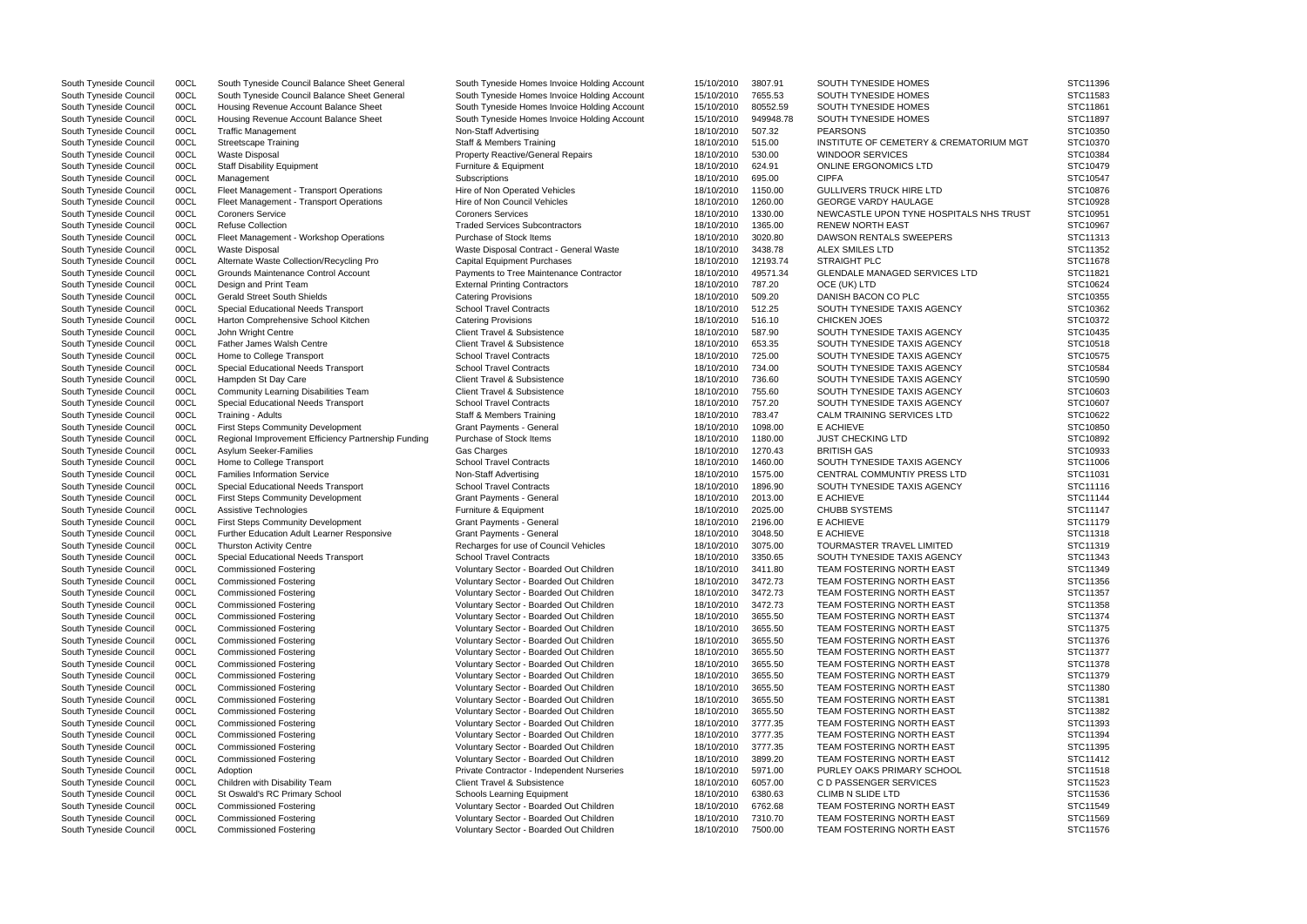| South Tyneside Council | 00CL | <b>Commissioned Fostering</b>                       | Voluntary Sector - Boarded Out Children                                                                                  | 18/10/2010 | 7500.00    | <b>TEAM FOSTERING NORTH EAST</b>     | STC11577 |
|------------------------|------|-----------------------------------------------------|--------------------------------------------------------------------------------------------------------------------------|------------|------------|--------------------------------------|----------|
| South Tyneside Council | 00CL | <b>Commissioned Fostering</b>                       | Voluntary Sector - Boarded Out Children                                                                                  | 18/10/2010 | 7750.00    | <b>TEAM FOSTERING NORTH EAST</b>     | STC11586 |
| South Tyneside Council | 00CL | <b>Fast Track</b>                                   | Private Contractor - General Consultancy                                                                                 | 18/10/2010 | 8915.00    | <b>CITY OF SUNDERLAND</b>            | STC11611 |
| South Tyneside Council | 00CL | Learning Difficulties Resettlement Residential Care | Supported Living                                                                                                         | 18/10/2010 | 9153.74    | <b>GATESHEAD PCT</b>                 | STC11620 |
| South Tyneside Council | 00CL | <b>Commissioned Fostering</b>                       | Voluntary Sector - Boarded Out Children                                                                                  | 18/10/2010 | 12688.88   | PEARTREE PROJECTS LTD                | STC11683 |
| South Tyneside Council | 00CL | St Oswald's RC Primary School                       | <b>Schools Learning Equipment</b>                                                                                        | 18/10/2010 | 14667.75   | <b>CLIMB N SLIDE LTD</b>             | STC11697 |
| South Tyneside Council | 00CL | Out of Area Placements                              | Voluntary Sector - Boarded Out Children                                                                                  | 18/10/2010 | 49126.67   | UNDERLEY EDUCATIONAL SERVICES        | STC11819 |
| South Tyneside Council | 00CL | <b>Planned Maintenance</b>                          | Property Planned Maintenance                                                                                             | 18/10/2010 | $-9110.49$ | PROMONAX C/O NALCO                   | STC10287 |
| South Tyneside Council | 00CL | <b>Planned Maintenance</b>                          | <b>Property Planned Maintenance</b>                                                                                      | 18/10/2010 | $-752.76$  | PROMONAX C/O NALCO                   | STC10329 |
| South Tyneside Council | 00CL | <b>Temple Park Centre</b>                           | Resaleable Items                                                                                                         | 18/10/2010 | 817.00     | J P LENNARD LIMITED                  | STC10639 |
| South Tyneside Council | 00CL | Temple Park Centre Vending                          | Vending Machine Stock                                                                                                    | 18/10/2010 | 1119.31    | DANISH BACON CO PLC                  | STC10863 |
|                        | 00CL | <b>Monkton Sports Ground</b>                        | <b>Property Planned Maintenance</b>                                                                                      | 18/10/2010 | 1207.85    | <b>PROMANEX</b>                      | STC10910 |
| South Tyneside Council |      |                                                     |                                                                                                                          |            |            | <b>CAPTUS PRO NET</b>                |          |
| South Tyneside Council | 00CL | <b>Market Dock</b>                                  | Market Dock Water Feature                                                                                                | 18/10/2010 | 1316.00    |                                      | STC10949 |
| South Tyneside Council | 00CL | Fire Reform Act Portfolio Works                     | <b>Capital Enhancement Costs</b>                                                                                         | 18/10/2010 | 2167.10    | ALLIED EXPLORATION & GEOTECHNICS LTD | STC11174 |
| South Tyneside Council | 00CL | Kitchener Road Play Area Whitburn                   | <b>Capital Equipment Purchases</b>                                                                                       | 18/10/2010 | 2200.00    | TYNE & WEAR PLAY ASSOCIATION         | STC11180 |
| South Tyneside Council | 00CL | <b>Regeneration Team</b>                            | <b>Recruitment of New Staff</b>                                                                                          | 18/10/2010 | 2250.00    | <b>VEREDUS INTERIM MANAGEMENT</b>    | STC11197 |
| South Tyneside Council | 00CL | <b>Regeneration Team</b>                            | <b>Recruitment of New Staff</b>                                                                                          | 18/10/2010 | 2250.00    | <b>VEREDUS INTERIM MANAGEMENT</b>    | STC11198 |
| South Tyneside Council | 00CL | <b>Planned Maintenance</b>                          | <b>Property Planned Maintenance</b>                                                                                      | 18/10/2010 | 2554.97    | PROMONAX C/O NALCO                   | STC11246 |
| South Tyneside Council | 00CL | <b>Planned Maintenance</b>                          | Property Planned Maintenance                                                                                             | 18/10/2010 | 2554.97    | PROMONAX C/O NALCO                   | STC11248 |
| South Tyneside Council | 00CL | <b>Planned Maintenance</b>                          | <b>Property Planned Maintenance</b>                                                                                      | 18/10/2010 | 2554.97    | PROMONAX C/O NALCO                   | STC11249 |
| South Tyneside Council | 00CL | Primrose Children's Centre                          | <b>Property Planned Maintenance</b>                                                                                      | 18/10/2010 | 2554.97    | PROMANEX                             | STC11247 |
| South Tyneside Council | 00CL | <b>Market Dock</b>                                  | Market Dock Water Feature                                                                                                | 18/10/2010 | 3102.00    | <b>CAPTUS PRO NET</b>                | STC11322 |
| South Tyneside Council | 00CL | <b>Hebburn Baths</b>                                | <b>Property Reactive/General Repairs</b>                                                                                 | 18/10/2010 | 4408.79    | MCCARRICK CONSTRUCTION COMPANY LTD   | STC11452 |
| South Tyneside Council | 00CL | <b>Great North Run Finish</b>                       | Furniture & Equipment                                                                                                    | 18/10/2010 | 6825.00    | <b>GRANDSTANDS GB LTD</b>            | STC11551 |
| South Tyneside Council | 00CL | East Boldon School Pool                             | <b>Property Planned Maintenance</b>                                                                                      | 18/10/2010 | 26430.00   | THOMPSONS OF PRUDHOE LIMITED         | STC11772 |
| South Tyneside Council | 00CL |                                                     | Decent Homes Refurbishment Works Fernyhough Hall - She Enhancement Housing Revenue Account Capital - Heating R18/10/2010 |            | 509.10     | <b>OTIS LIMITED</b>                  | STC10354 |
| South Tyneside Council | 00CL | Decent Homes Refurbishment Works Decant Costs       | <b>Property Reactive/General Repairs</b>                                                                                 | 18/10/2010 | 875.38     | <b>NEDL</b>                          | STC10673 |
| South Tyneside Council | 00CL | Housing Revenue Account Balance Sheet               | South Tyneside Homes Invoice Holding Account                                                                             | 18/10/2010 | 306108.79  | SOUTH TYNESIDE HOMES                 | STC11889 |
|                        | 00CL |                                                     |                                                                                                                          | 19/10/2010 | 510.00     | LEES CLEANING CONTRACTORS            | STC10358 |
| South Tyneside Council |      | <b>Cleaning Contract Overheads</b>                  | Furniture & Equipment<br><b>Traded Services Subcontractors</b>                                                           |            | 1285.86    | THOMPSONS OF PRUDHOE LIMITED         | STC10937 |
| South Tyneside Council | 00CL | <b>Engineering Works Highways</b>                   |                                                                                                                          | 19/10/2010 |            |                                      |          |
| South Tyneside Council | 00CL | <b>Engineering Works Highways</b>                   | <b>Traded Services Subcontractors</b>                                                                                    | 19/10/2010 | 1495.00    | DYNO ROD (RUNITERM LTD)              | STC11012 |
| South Tyneside Council | 00CL | <b>Waste Disposal</b>                               | Waste Disposal Contract - Recycling                                                                                      | 19/10/2010 | 1620.00    | REIVERS REPROCESSING LIMITED         | STC11042 |
| South Tyneside Council | 00CL | Off-Street Car Parking Administration               | <b>Printing &amp; Stationery Consumables</b>                                                                             | 19/10/2010 | 2564.00    | SURVEY AND MARKETING SERVICES LTD    | STC11252 |
| South Tyneside Council | 00CL | <b>Engineering Works Highways</b>                   | Traded Services Equipment & Materials                                                                                    | 19/10/2010 | 3115.72    | MARSHALLS MONO LTD                   | STC11325 |
| South Tyneside Council | 00CL | <b>Corporate Development</b>                        | South Tyneside Council Leadership Academy                                                                                | 19/10/2010 | 3750.00    | KSA MANAGEMENT CONSULTANCY LIMITED   | STC11391 |
| South Tyneside Council | 00CL | Middlefield's Depot                                 | <b>Telephone Charges</b>                                                                                                 | 19/10/2010 | 4239.03    | BRITISH TELECOM PLC                  | STC11445 |
| South Tyneside Council | 00CL | <b>Freight Quality Partnership</b>                  | Capital Advisors & Consultants Fees                                                                                      | 19/10/2010 | 15000.00   | NEWCASTLE CITY COUNCIL               | STC11704 |
| South Tyneside Council | 00CL | Grounds Maintenance Control Account                 | Payments to Tree Maintenance Contractor                                                                                  | 19/10/2010 | 46132.81   | GLENDALE MANAGED SERVICES LTD        | STC11813 |
| South Tyneside Council | 00CL | Older People Commissioned Residential Care          | Residential Care Out of Borough                                                                                          | 19/10/2010 | 697.92     | <b>CASTLE VIEW</b>                   | STC10549 |
| South Tyneside Council | 00CL | Personnel & Payroll                                 | Staff & Members Training                                                                                                 | 19/10/2010 | 716.00     | PRIMROSE COMMUNITY ASSOCIATION       | STC10567 |
| South Tyneside Council | 00CL | Older People Commissioned Nursing Care              | Nursing Care Out of Borough                                                                                              | 19/10/2010 | 812.76     | ST OSWALDS CARE HOME                 | STC10634 |
| South Tyneside Council | 00CL | Older People Commissioned Residential Care          | Residential Care Out of Borough                                                                                          | 19/10/2010 | 839.48     | <b>CHURCH VIEW</b>                   | STC10659 |
| South Tyneside Council | 00CL | Aiming High for Disabled Children                   | Private Contractor - Independent Nurseries                                                                               | 19/10/2010 | 839.68     | ST CUTHBERTS CARE                    | STC10660 |
| South Tyneside Council | 00CL | Older People Commissioned Nursing Care              | Nursing Care Out of Borough                                                                                              | 19/10/2010 | 885.88     | BEECHCROFT NURSING HOME              | STC10686 |
| South Tyneside Council | 00CL | Older People Commissioned Nursing Care              | Nursing Care Dementia Out of Borough                                                                                     | 19/10/2010 | 895.68     | <b>WASHINGTON LODGE</b>              | STC10689 |
| South Tyneside Council | 00CL | <b>Commissioned Fostering</b>                       | Voluntary Sector - Boarded Out Children                                                                                  | 19/10/2010 | 911.00     | SWIIS FOSTER CARE LTD                | STC10719 |
| South Tyneside Council | 00CL | Older People Commissioned Residential Care          | Residential Care Out of Borough                                                                                          | 19/10/2010 | 914.76     | OFFMORE FARM HOUSE                   | STC10726 |
| South Tyneside Council | 00CL | Older People Commissioned Residential Care          | Residential Care Out of Borough                                                                                          | 19/10/2010 | 932.32     | APPLE TREE GRANGE                    | STC10731 |
|                        |      |                                                     |                                                                                                                          |            |            |                                      | STC10733 |
| South Tyneside Council | 00CL | Older People Commissioned Nursing Care              | Nursing Care Out of Borough                                                                                              | 19/10/2010 | 939.80     | DONWELL HOUSE NURSING HOME           |          |
| South Tyneside Council | 00CL | Older People Commissioned Residential Care          | Residential Care Out of Borough                                                                                          | 19/10/2010 | 942.64     | SOUTHERN CROSS                       | STC10736 |
| South Tyneside Council | 00CL | Older People Commissioned Residential Care          | Residential Care Dementia Out of Borough                                                                                 | 19/10/2010 | 956.00     | <b>KAYCARE SERVICES LTD</b>          | STC10743 |
| South Tyneside Council | 00CL | Learning Difficulties Resettlement Residential Care | Supported Living                                                                                                         | 19/10/2010 | 986.04     | SAINT JOHN OF GOD CARE SERVICES      | STC10758 |
| South Tyneside Council | 00CL | Learning Difficulties Resettlement Residential Care | Supported Living                                                                                                         | 19/10/2010 | 986.04     | SAINT JOHN OF GOD CARE SERVICES      | STC10759 |
| South Tyneside Council | 00CL | Learning Difficulties Resettlement Residential Care | Supported Living                                                                                                         | 19/10/2010 | 986.04     | SAINT JOHN OF GOD CARE SERVICES      | STC10760 |
| South Tyneside Council | 00CL | Learning Difficulties Resettlement Residential Care | Supported Living                                                                                                         | 19/10/2010 | 986.04     | SAINT JOHN OF GOD CARE SERVICES      | STC10761 |
| South Tyneside Council | 00CL | Learning Difficulties Resettlement Residential Care | Supported Living                                                                                                         | 19/10/2010 | 986.04     | SAINT JOHN OF GOD CARE SERVICES      | STC10762 |
| South Tyneside Council | 00CL | Learning Difficulties Resettlement Residential Care | Supported Living                                                                                                         | 19/10/2010 | 986.04     | SAINT JOHN OF GOD CARE SERVICES      | STC10763 |
| South Tyneside Council | 00CL | Learning Difficulties Resettlement Residential Care | Supported Living                                                                                                         | 19/10/2010 | 986.04     | SAINT JOHN OF GOD CARE SERVICES      | STC10764 |
| South Tyneside Council | 00CL | Learning Difficulties Resettlement Residential Care | Supported Living                                                                                                         | 19/10/2010 | 986.04     | SAINT JOHN OF GOD CARE SERVICES      | STC10765 |
| South Tyneside Council | 00CL | Learning Difficulties Resettlement Residential Care | Supported Living                                                                                                         | 19/10/2010 | 986.04     | SAINT JOHN OF GOD CARE SERVICES      | STC10766 |
| South Tyneside Council | 00CL | Learning Difficulties Resettlement Residential Care | Supported Living                                                                                                         | 19/10/2010 | 986.04     | SAINT JOHN OF GOD CARE SERVICES      | STC10767 |
| South Tyneside Council | 00CL | Learning Difficulties Resettlement Residential Care | Supported Living                                                                                                         | 19/10/2010 | 986.04     | SAINT JOHN OF GOD CARE SERVICES      | STC10768 |
| South Tyneside Council | 00CL | Learning Difficulties Resettlement Residential Care | Supported Living                                                                                                         | 19/10/2010 | 986.04     | SAINT JOHN OF GOD CARE SERVICES      | STC10769 |
| South Tyneside Council | 00CL | Learning Difficulties Resettlement Residential Care | Supported Living                                                                                                         | 19/10/2010 | 986.04     | SAINT JOHN OF GOD CARE SERVICES      | STC10770 |
|                        |      |                                                     |                                                                                                                          |            |            |                                      |          |

|            | STC11577<br>STC11586<br>STC11611<br>STC11620<br>STC11683<br>STC11697<br>STC11819<br>STC10287<br>STC10329<br>STC10639 |
|------------|----------------------------------------------------------------------------------------------------------------------|
| <b>LTD</b> | STC10863<br>STC10910<br>STC10949<br>STC11174<br>STC11180<br>STC11197<br>STC11198<br>STC11246                         |
| Y LTD      | STC11248<br>STC11249<br>STC11247<br>STC11322<br>STC11452<br>STC11551<br>STC11772<br>STC10354<br>STC10673             |
| ГD         | STC11889<br>STC10358<br>STC10937<br>STC11012<br>STC11042<br>STC11252<br>STC11325                                     |
| ITED       | STC11391<br>STC11445<br>STC11704<br>STC11813<br>STC10549<br>STC10567<br>STC10634<br>STC10659                         |
|            | STC10660<br>STC10686<br>STC10689<br>STC10719<br>STC10726<br>STC10731<br>STC10733<br>STC10736                         |
|            | STC10743<br>STC10758<br>STC10759<br>STC10760<br>STC10761<br>STC10762<br>STC10763<br>STC10764<br>STC10765             |
|            | STC10766<br>STC10767<br>STC10768<br>STC10769<br>STC10770                                                             |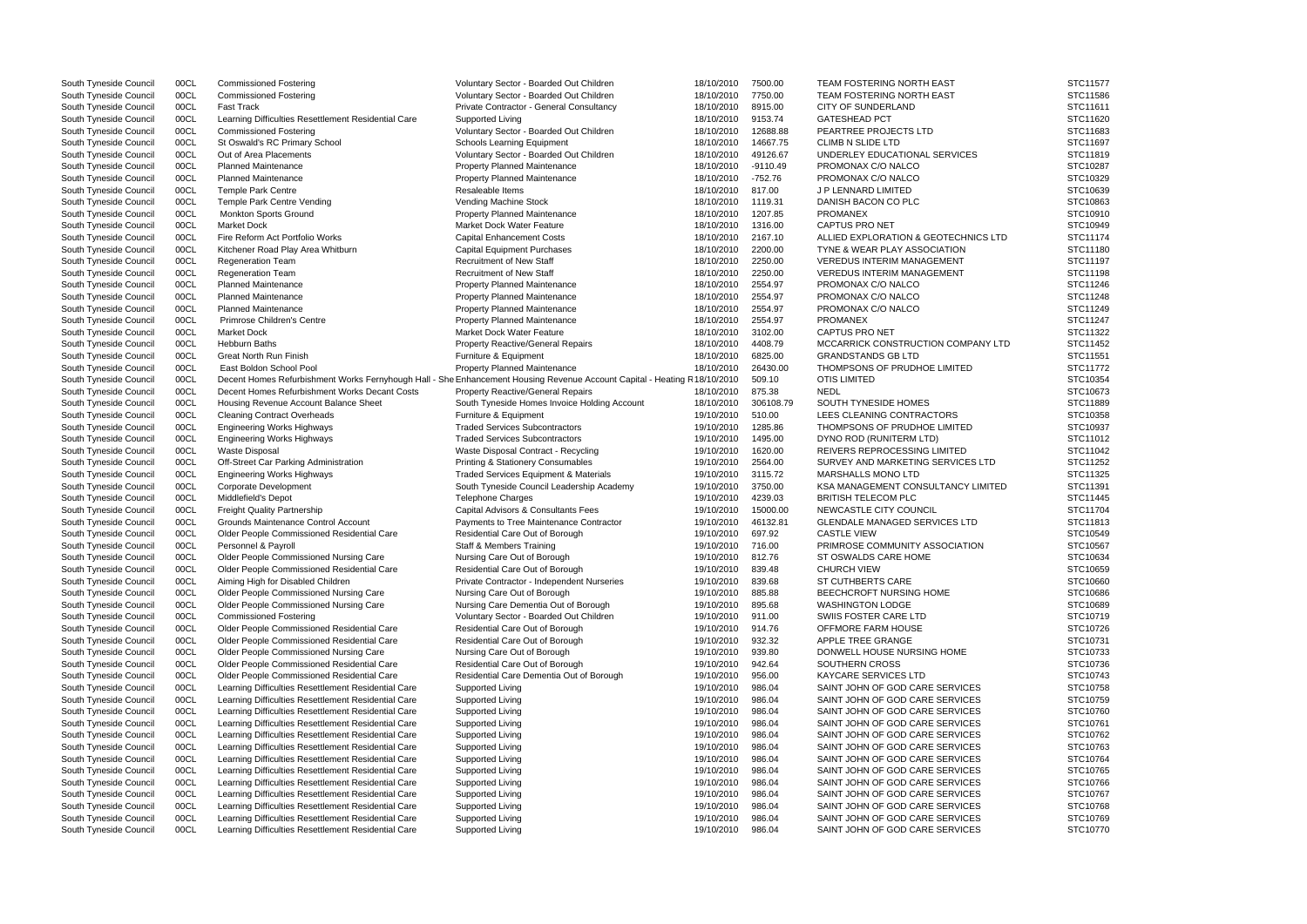South Tyneside Council 00CL Learning Difficulties Resettlement Residential Care Supported Living 19/10/2010 986.04 SAINT JOHN OF GOD CARE SERVICES South Tyneside Council 00CL Learning Difficulties Resettlement Residential Care Supported Living 19/10/2010 986.04 SAINT JOHN OF GOD CARE SERVICES South Tyneside Council 00CL Older People Commissioned Residential Care Residential Care Out of Borough 19/10/2010 1038.80 SOUTHERN CROSS HEALTHCARE GROU South Tyneside Council 00CL Older People Commissioned Nursing Care Nursing Care Out of Borough 19/10/2010 1041.80 WALLDENE COURT NURSING HOME South Tyneside Council 00CL Older People Commissioned Residential Care Residential Care Residential Care Out of Borough 19/10/2010 1101.60 QUORN ORCHARDS CARE HOME South Tyneside Council 00CL Older People Commissioned Nursing Care Nursing Care Out of Borough 19/10/2010 1106.42 ADEY GARDENS CARE HOME South Tyneside Council 00CL Older People Commissioned Residential Care Residential Care Out of Borough 19/10/2010 1111.36 THE TUDORS South Tyneside Council 00CL Older People Commissioned Residential Care 2011 Residential Care Out of Borough 19/10/2010 1135.84 WELLBURN CARE HOMES LTD South Tyneside Council 00CL Older People Commissioned Residential Care Residential Care Out of Borough 19/10/2010 1153.44 ST MARTINS CARE LTD South Tyneside Council 00CL Older People Commissioned Residential Care Residential Care Out of Borough 19/10/2010 1170.80 FIELDVIEW RESIDENTIAL South Tyneside Council 00CL Older People Commissioned Residential Care Residential Care Out of Borough 19/10/2010 1171.72 FERGUSON LODGE South Tyneside Council 00CL Older People Commissioned Nursing Care Residential Care Out of Borough 19/10/2010 1183.76 CHARLTON COURT NURSING HOME South Tyneside Council 00CL Older People Commissioned Nursing Care Nursing Care Out of Borough 19/10/2010 1185.60 ALBANY CARE HOME South Tyneside Council 00CL Older People Commissioned Residential Care Residential Care Residential Care Out of Borough 19/10/2010 1185.64 DOVECOTE CARE HOME South Tyneside Council 00CL Older People Commissioned Residential Care Residential Care Dementia Out of Borough 19/10/2010 1191.52 WINNIE CARE (ASHLEA COURT) South Tyneside Council 00CL Older People Commissioned Nursing Care Nursing Care Dementia Out of Borough 19/10/2010 1198.80 BARCHESTER HEALTHCARE HOMES LTI South Tyneside Council 00CL Older People Commissioned Residential Care Residential Care Out of Borough 19/10/2010 1215.40 ST ANDREWS HOMES LTD South Tyneside Council 00CL Older People Commissioned Residential Care Residential Care Out of Borough 19/10/2010 1217.04 SOUTHERN CROSS HEALTHCARE South Tyneside Council 00CL Older People Commissioned Residential Care Residential Care Out of Borough 19/10/2010 1239.40 IDEAL CARE (NORTH) LTD South Tyneside Council 00CL Older People Commissioned Nursing Care Nursing Care Out of Borough 19/10/2010 1254.12 SCARBOROUGH COURT South Tyneside Council 00CL Older People Commissioned Residential Care Residential Care Out of Borough 19/10/2010 1262.04 WHITEFRIARS HOME South Tyneside Council 00CL Older People Commissioned Residential Care Residential Care Out of Borough 19/10/2010 1300.28 KINGS COTTAGE CARE HOME South Tyneside Council 00CL Older People Commissioned Residential Care Residential Care Out of Borough 19/10/2010 1304.28 HOLMLEA CARE HOME South Tyneside Council 00CL Older People Commissioned Nursing Care Nursing Care Nursing Care Out of Borough 19/10/2010 1310.80 ST MARKS COURT NURSING HOME South Tyneside Council 00CL Older People Commissioned Nursing Care Nursing Care Out of Borough 19/10/2010 1337.20 EUROPEAN CARE ENGLAND LTD South Tyneside Council 00CL Older People Commissioned Residential Care Residential Care Out of Borough 19/10/2010 1355.64 BROCKWELL COURT South Tyneside Council 00CL Older People Commissioned Residential Care Residential Care Out of Borough 19/10/2010 1360.56 POTENSIAL LIMITED South Tyneside Council 00CL Older People Commissioned Residential Care Residential Care Dementia Out of Borough 19/10/2010 1366.80 HELEN MCARDLE CARE South Tyneside Council 00CL Older People Commissioned Residential Care Residential Care Out of Borough 19/10/2010 1385.12 HADRIAN PARK CARE HOME South Tyneside Council 00CL Physical Disabilities Commissioned Residential Care Residential Care Out of Borough 19/10/2010 1458.24 GAILEY LODGE South Tyneside Council 00CL Mental Health Commissioned Residential Care Residential Care Residential Care Out of Borough 19/10/2010 1557.24 WINDSOR COURT CARE HOME South Tyneside Council 00CL Mental Health Commissioned Nursing Care Nursing Care Out of Borough 19/10/2010 1572.00 MENTAL HEALTH CONCERN South Tyneside Council 00CL Older People Commissioned Residential Care Residential Care Out of Borough 19/10/2010 1599.00 SOUTHERN CROSS HEALTHCARE South Tyneside Council 00CL Older People Commissioned Nursing Care Nursing Care Dementia Out of Borough 19/10/2010 1613.40 HOLLYBERRY CARE LTD South Tyneside Council 00CL Older People Commissioned Nursing Care Nursing Care Out of Borough 19/10/2010 1619.76 ASHINGTON GRANGE NURSING HOME South Tyneside Council 00CL The Place Staff & Members Training Staff & Members Training 19/10/2010 1623.00 SUNDERLAND QUALITY HOTELS LTD South Tyneside Council 00CL Physical Disabilities Commissioned Residential Care Residential Care Out of Borough 19/10/2010 1767.20 CORNERSTONE QUALITY CARE South Tyneside Council 00CL Older People Commissioned Residential Care Residential Care In Borough 19/10/2010 1799.60 BARCHESTER HEALTHCARE South Tyneside Council 00CL Older People Commissioned Residential Care Residential Care Out of Borough 19/10/2010 1812.20 THE HOLY CROSS South Tyneside Council 00CL Older People Commissioned Residential Care Residential Care Residential Care Out of Borough 19/10/2010 1831.24 BARCHESTER HEALTHCARE LTD South Tyneside Council 00CL Learning Difficulties Commissioned Residential Care Residential Care Out of Borough 19/10/2010 1835.24 LINKAGE COLLEGE South Tyneside Council 00CL Older People Commissioned Residential Care Residential Care Dementia Out of Borough 19/10/2010 1848.60 SEYMOUR HOUSE South Tyneside Council 00CL Physical Disabilities Commissioned Nursing Care Nursing Care Out of Borough 19/10/2010 1871.52 STANTON LODGE NEURODISABILITY UNIT STANTON LODGE NEURODISABILITY UNIT South Tyneside Council 00CL Older People Commissioned Residential Care Residential Care Out of Borough 19/10/2010 1963.60 SLW LIMITED South Tyneside Council 00CL Older People Commissioned Nursing Care Nursing Care Dementia Out of Borough 19/10/2010 1984.88 ABBEY CARE VILLAGE South Tyneside Council 00CL Learning Difficulties Commissioned Residential Care Residential Care Out of Borough 19/10/2010 2023.24 CARE OUTREACH South Tyneside Council 00CL Learning Difficulties Commissioned Residential Care Residential Care Out of Borough 19/10/2010 2039.28 JC CARE PLC South Tyneside Council 00CL Older People Commissioned Residential Care Residential Care Out of Borough 19/10/2010 2043.68 ASPIRE HEALTHCARE South Tyneside Council 00CL Learning Difficulties Commissioned Residential Care Residential Care Out of Borough 19/10/2010 2142.20 ROCHELL HOUSE RES. CARE South Tyneside Council 00CL Learning Difficulties Commissioned Nursing Care Nursing Care Out of Borough 19/10/2010 2252.40 ORCHARD VALE TRUST South Tyneside Council 00CL Learning Difficulties Commissioned Residential Care Residential Care Out of Borough 19/10/2010 2263.60 OAK LODGE South Tyneside Council 00CL Older People Commissioned Residential Care Residentia South Tyneside Council 00CL Older People Commissioned Residential Care Residential Care Residential Care Out of Borough 19/10/2010 2318.40 HAVENDENE RESIDENTIAL HOME South Tyneside Council 00CL Mental Health Commissioned Residential Care Residential Care Respite In Borough 19/10/2010 2375.00 EXECUTIVE CARE GROUP South Tyneside Council 00CL Learning Difficulties Commissioned Day Care Day Care Day Care 19/10/2010 2451.42 NORTH EAST AUTISM SOCIETY South Tyneside Council 00CL Learning Difficulties Commissioned Day Care Day Care Day Care 19/10/2010 2451.42 NORTH EAST AUTISM SOCIETY South Tyneside Council 00CL Learning Difficulties Commissioned Day Care Day Care Day Care 19/10/2010 2451.42 NORTH EAST AUTISM SOCIETY South Tyneside Council 00CL Learning Difficulties Commissioned Residential Care Residential Care Out of Borough 19/10/2010 2506.68 STONEHAVEN South Tyneside Council 00CL Older People Commissioned Residential Care Residential Care Out of Borough 19/10/2010 2523.92 PRINCESS HOUSE South Tyneside Council 00CL Older People Commissioned Residential Care Residential Care Out of Borough 19/10/2010 2558.28 EIGHTON LODGE REST HOME South Tyneside Council 00CL Older People Commissioned Residential Care Residential Care Residential Care Out of Borough 19/10/2010 2632.48 HIGHCLIFFE CARE CENTRE South Tyneside Council 00CL Learning Difficulties Commissioned Residential Care Residential Care Out of Borough 19/10/2010 2782.00 EASTCLIFFE RESIDENTIAL South Tyneside Council 00CL Older People Commissioned Residential Care Residential Care Out of Borough 19/10/2010 2785.76 GAINFORD CARE HOMES LTD. South Tyneside Council 00CL Physical Disabilities Commissioned Residential Care Residential Care Out of Borough 19/10/2010 2847.44 FAYCROFT RESIDENTIAL South Tyneside Council 00CL Community Equipment Service Purchase of Stock Items 19/10/2010 2892.80 HUNTLEIGH HEALTHCARE

|             | STC10771             |
|-------------|----------------------|
|             | STC10772             |
| JP PLC      | STC10803             |
|             | STC10804             |
|             | STC10852             |
|             | STC10856             |
|             | STC10857             |
|             | STC10869             |
|             | STC10878             |
|             | STC10886             |
|             | STC10888             |
|             | STC10894             |
|             | STC10895             |
|             | STC10896             |
|             | STC10898             |
| D           | STC10904             |
|             | STC10914             |
|             | STC10915             |
|             | STC10924             |
|             | STC10925             |
|             | STC10929             |
|             | STC10942             |
|             | STC10945             |
|             | STC10948             |
|             | STC10953             |
|             | STC10962             |
|             | STC10963             |
|             | STC10968             |
|             | STC10980             |
|             | STC11001             |
|             | STC11025             |
|             | STC11030             |
|             | STC11035<br>STC11038 |
|             | STC11040             |
|             | STC11045             |
|             | STC11076             |
|             | STC11083             |
|             | STC11093             |
|             | STC11099             |
|             | STC11100             |
|             | STC11104             |
| $\sqrt{11}$ | STC11109             |
|             | STC11131             |
|             | STC11136             |
|             | STC11146             |
|             | STC11148             |
|             | STC11150             |
|             | STC11167             |
|             | STC11199             |
|             | STC11201             |
|             | STC11210             |
|             | STC11218             |
|             | STC11225             |
|             | STC11226             |
|             | STC11227             |
|             | STC11240             |
|             | STC11243<br>STC11251 |
|             | STC11262             |
|             | STC11275             |
|             | STC11278             |
|             | STC11282             |
|             | STC11288             |
|             |                      |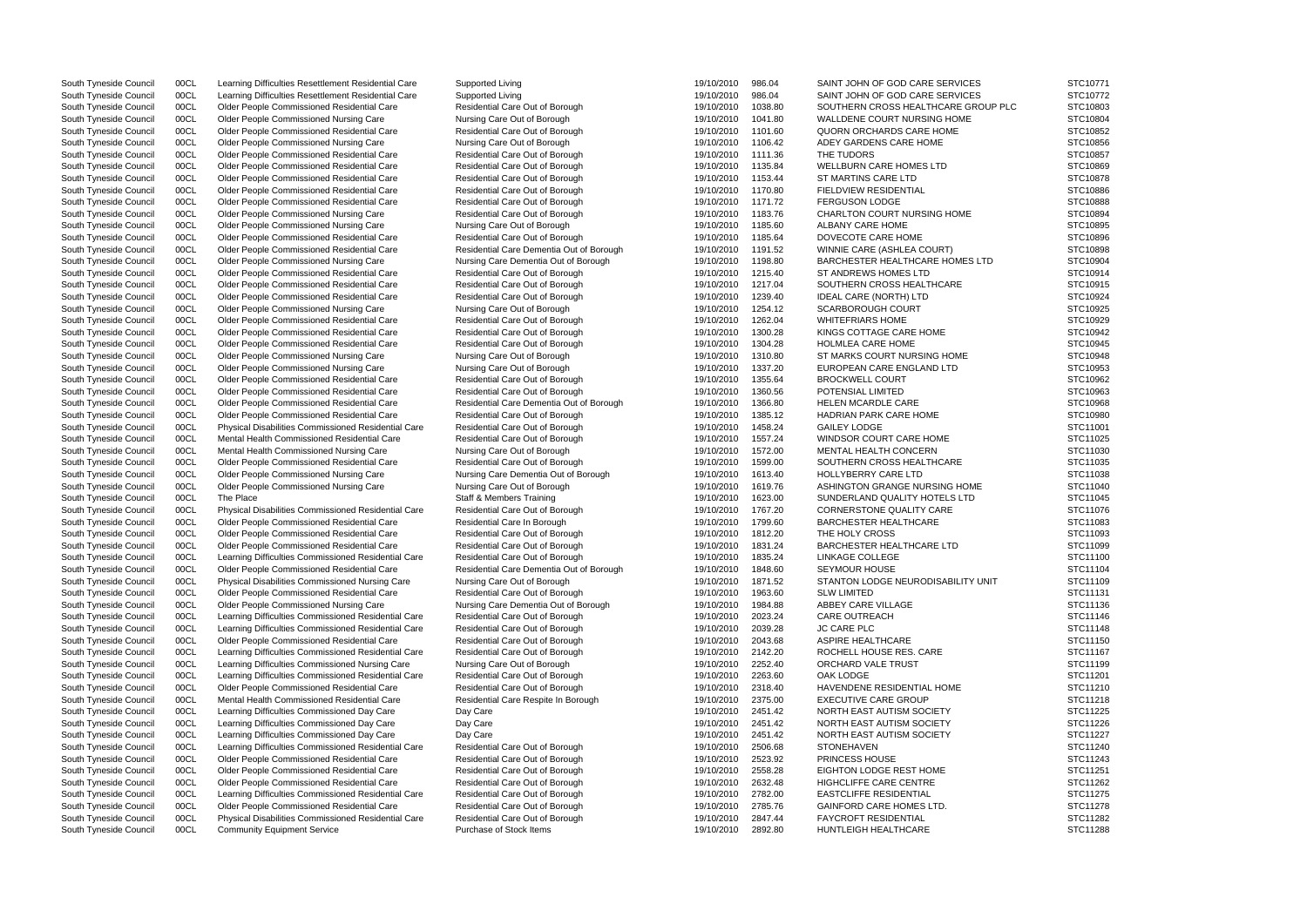South Tyneside Council 00CL Learning Difficulties Commissioned Day Care Day Care Day Care 19/10/2010 2929.08 UNITED RESPONSE South Tyneside Council 00CL Older People Commissioned Nursing Care Nursing Care Out of Borough 19/10/2010 3110.92 ALDERWOOD STUDER ALDER ORDER OF STUDHN South Tyneside Council 00CL Learning Difficulties Commissioned Nursin South Tyneside Council 00CL Learning Difficulties Commissioned Nursing Care Nursing Care Out of Borough 19/10/2010 3366.08 South Tyneside Council 00CL Learning Difficulties Commissioned Residential Care Residential Care In Borough 19/10/2010 3369.12 J BEST J BEST 369.12 J BEST South Tyneside Council 00CL Mental Health Commissioned Nursing Care South Tynesian Mental Health Commissioned Nursing Care Nursing Care Out of Borough 19/10/2010 3411.48 RANVILLES CARE HOME 19/10/2010 3411.48 RANVILLES CARE HOME 19/10/2010 3411.48 RANVILLES CARE HOME 19/10/2010 3468.48 ST South Tyneside Council 00CL Older People Commissioned Residential Care Residential Care Out of Borough 19/10/2010 3468.48 ST CUTHBERTS CARE South Tyneside Council 00CL Learning Difficulties Commissioned Residential Care Residential Care Out of Borough 19/10/2010 3523.40 HAYFIELD South Tyneside Council 00CL Mental Health Commissioned Residential Care Residential Care Respite In Borough 19/10/2010 3647.32 EXECUTIVE CARE GROUP South Tyneside Council 00CL Commissioned Fostering The State of Voluntary Sector - Boarded Out Children 19/10/2010 3875.00 CHILDRENS FAMILY TRUST South Tyneside Council 00CL Mental Health Commissioned Residential Care Residential Care Out of Borough 19/10/2010 3904.92 SANCTUARY HEALTHCARE South Tyneside Council 00CL Physical Disabilities Commissioned Nursing Care Nursing Care Out of Borough 19/10/2010 4047.40 STEPPING STONES RESETTLEMENT UNIT South Tyneside Council 00CL Mental Health Commissioned Residential Care Residential Care Out of Borough 19/10/2010 4200.00 WINSTON HOUSE South Tyneside Council 00CL Mental Health Commissioned Residential Care Residential Care Out of Borough 19/10/2010 4524.76 CARE CONSORTIUM LTD South Tyneside Council 00CL Learning Difficulties Commissioned Residential Care Residential Care Out of Borough 19/10/2010 4854.24 ROYAL BOROUGH OF WINDSOR & MAIDI South Tyneside Council COCL Voluntary Sector Funding Contained Voluntary Sector - General Countary Sector - General Material Countary Sector Formulation and the STC11487 CHARLES YOUNG CENTRE STC11487 South Tyneside Council 00CL Learning Difficulties Commissioned Residential Care Residential Care Out of Borough 19/10/2010 5014.00 MAPLEVIEW South Tyneside Council 00CL Older People Commissioned Residential Care Residential Care Out of Borough 19/10/2010 5075.74 GLENHOLME HOUSE South Tyneside Council 00CL Mental Health Commissioned Nursing Care Nursing Care Out of Borough 19/10/2010 5143.84 BILLINGHAM GRANGE CARE CENTRE South Tyneside Council 00CL Mental Health Grants To Voluntary Organs Voluntary Sector - General 19/10/2010 5438.75 NECA (SERVICES) LTD South Tyneside Council 00CL Physical Disabilities Commissioned Nursing Care Nursing Care Out of Borough 19/10/2010 5641.88 ELSWICK HALL NEURODISABILITY CENT South Tyneside Council 00CL Learning Difficulties Commissioned Residential Care Residential Care Out of Borough 19/10/2010 6586.04 ESPA LTD South Tyneside Council 00CL Learning Difficulties Commissioned Residential Care Residential Care Out of Borough 19/10/2010 6657.60 CARE VILLAGE South Tyneside Council 00CL Learning Difficulties Commissioned Nursing Care Nursing Care Out of Borough 19/10/2010 6696.40 CHAD South Tyneside Council 00CL Community Equipment Service Purchase of Stock Items 19/10/2010 6851.20 HUNTLEIGH HEALTHCARE South Tyneside Council 00CL Learning Difficulties Commissioned Residential Care Residential Care Out of Borough 19/10/2010 7142.20 DURHAM CARELINE LTD South Tyneside Council 00CL Physical Disabilities Commissioned Nursing Care Nursing Care Out of Borough 19/10/2010 7152.64 BAWI HOMES LTD South Tyneside Council 00CL Older People Commissioned Residential Care Residential Care Out of Borough 19/10/2010 7153.84 DAVID LEWIS CENTRE South Tyneside Council 00CL Physical Disabilities Commissioned Residential Care Residential Care Out of Borough 19/10/2010 7210.00 PEMBROKE COURT CARE HOME South Tyneside Council 00CL Learning Difficulties Commissioned Residential Care Residential Care Out of Borough 19/10/2010 7538.24 ORCHARD HOUSE South Tyneside Council 00CL Learning Difficulties Commissioned Residential Care Residential Care Out of Borough 19/10/2010 8191.08 DENE HALL- FOUR SEASONS HEALTHCA South Tyneside Council 00CL Learning Difficulties Commissioned Residential Care Residential Care Out of Borough 19/10/2010 8368.96 MILEWOOD HEALTH CARE LTD SOUTH TY OOCL Voluntary Sector Funding Voluntary Sector - General 19/10/2010 8396.00 WOMENS HEALTH IN SOUTH TYNESIDE South Tyneside Council 00CL Learning Difficulties Commissioned Nursing Care Nursing Care Out of Borough 19/10/2010 8699.20 CASTLEBECK CARE (TEESDALE) LTD South Tyneside Council 00CL Learning Difficulties Commissioned Residential Care Residential Care Out of Borough 19/10/2010 9061.00 AUTISM NORTH - CEDARS END South Tyneside Council 00CL Learning Difficulties Commissioned Residential Care Residential Care Out of Borough 19/10/2010 9104.60 CARELINE LIFESTYLES LTD South Tyneside Council 00CL Physical Disabilities Commissioned Nursing Care Nursing Care Out of Borough 19/10/2010 9118.76 CHASE PARK South Tyneside Council 00CL Mental Health Grant Additional Voluntary Sector - General 19/10/2010 9244.00 MENTAL HEALTH MATTERS South Tyneside Council 00CL Learning Difficulties Commissioned Residential Care Residential Care Out of Borough 19/10/2010 9315.88 AUTISM NORTH LTD South Tyneside Council 00CL Learning Difficulties Commissioned Residential Care Residential Care Out of Borough 19/10/2010 9415.40 NORTH EAST AUTISM SOCIETY<br>South Tyneside Council 00CL 14 - 19 19/10/2010 9500.00 SOUTH TYNE oocl 14 - 19 Council 20Cl 19 Grant Payments - Term Funded Accruals 19/10/2010 9500.00 SOUTH TYNESIDE COLLEGE South Tyneside Council 00CL Mental Health Commissioned Residential Care Residential Care In Borough 19/10/2010 9575.40 CONIFER LODGE South Tyneside Council 00CL Mental Health Commissioned Residential Care Residential Care Out of Borough 19/10/2010 9772.00 SHERWOOD HOUSE South Tyneside Council 00CL Learning Difficulties Commissioned Residential Care Residential Care In Borough 19/10/2010 9982.40 POTENSIAL LIMITED South Tyneside Council 00CL Learning Difficulties Commissioned Nursing Care Nursing Care Out of Borough 19/10/2010 10060.40 CASTLEBECK CARE (TEESDALE) LTD South Tyneside Council 00CL Physical Disabilities Commissioned Residential Care Residential Care Out of Borough 19/10/2010 11562.52 PERCY HEDLEY CENTRE South Tyneside Council 00CL Learning Difficulties Commissioned Nursing Care Nursing Care Out of Borough 19/10/2010 11660.76 ORCHARD HOUSE South Tyneside Council 00CL Learning Difficulties Commissioned Nursing Care Nursing Care Out of Borough 19/10/2010 11945.40 ABBEYMOOR NEURODISABILITY CENTR South Tyneside Council 00CL Learning Difficulties Commissioned Nursing Care Nursing Care Out of Borough 19/10/2010 13195.00 CASTLEBECK CARE South Tyneside Council 00CL Learning Difficulties Commissioned Residential Care Residential Care Out of Borough 19/10/2010 13597.48 BIRCHWOOD BUNGALOW MILBURY CAR South Tyneside Council 00CL Learning Difficulties Commissioned Residential Care Residential Care Out of Borough 19/10/2010 14667.40 CARELINE LIFESTYLES LTD South Tyneside Council 00CL Learning Difficulties Commissioned Residential Care Residential Care In Borough 19/10/2010 15757.20 POTENSIAL LIMITED South Tyneside Council 00CL Family Literacy & Numeracy Grant Payments - Term Funded Accruals 19/10/2010 17600.00 SAFC FOUNDATION South Tyneside Council 00CL Older People Commissioned Residential Care Residential Care In Borough 19/10/2010 18193.75 MARSDEN ROCK CARE LTD South Tyneside Council 00CL Older People Commissioned Residential Care Residential Care In Borough 19/10/2010 19652.05 THE BRANCHES REST HOME South Tyneside Council 00CL Older People Commissioned Residential Care Residential Care In Borough 19/10/2010 21627.75 THE MEADOWS CARE HOME South Tyneside Council 00CL Older People Commissioned Residential Care Residential Care In Borough 19/10/2010 23214.70 MARINA REST HOME South Tyneside Council 00CL Learning Difficulties Commissioned Nursing Care Nursing Ca OOCL Learning Difficulties Commissioned Nursing Care Nursing Care Out of Borough 19/10/2010 23280.00 SELF LTD South Tyneside Council 00CL Older People Commissioned Residential Care Residential Care In Borough 19/10/2010 23304.08 SEAHAVEN REST HOME South Tyneside Council 00CL Older People Commissioned Nursing Care Nursing Care Out of Borough 19/10/2010 26573.07 FALSTONE COURT NURSING South Tyneside Council 00CL Older People Commissioned Residential Care Residential Care In Borough 19/10/2010 27492.41 TNESBIT South Tyneside Council 00CL Mental Health Grants To Voluntary Organisations Voluntary Sector - General 19/10/2010 27607.00 NECA (SERVICES) LTD South Tyneside Council 00CL Older People Commissioned Residential Care Residential Care In Borough 19/10/2010 27685.30 WINNIE CARE ASHLEA MEWS South Tyneside Council 00CL Mental Health Commissioned Residential Care Residential Care In Borough 19/10/2010 30426.04 FAIRHOLME RESIDENTIAL HOME South Tyneside Council 00CL Older People Commissioned Residential Care Residential Care In Borough 19/10/2010 30740.04 ANCHOR HOUSING ASSOC

|                   | STC11296             |
|-------------------|----------------------|
|                   | STC11324             |
| OF GOD            | STC11344             |
|                   | STC11345             |
|                   | STC11348             |
|                   | STC11355             |
|                   | STC11365             |
|                   | STC11373             |
|                   | STC11409             |
|                   | STC11414             |
| ΙT                | STC11432             |
|                   | STC11442             |
|                   | STC11459             |
| ENHEAD            | STC11480             |
|                   | STC11487             |
|                   | STC11492             |
|                   | STC11493             |
|                   | STC11497             |
|                   | STC11501             |
| ΈRΕ               | STC11509             |
|                   | STC11543             |
|                   | STC11544             |
|                   | STC11545             |
|                   | STC11553             |
|                   | STC11560             |
|                   | STC11561             |
|                   | STC11562             |
|                   | STC11566             |
|                   | STC11579             |
| ۱RE               | STC11597             |
|                   | STC11601             |
|                   | STC11602<br>STC11607 |
|                   | STC11615             |
|                   | STC11616             |
|                   |                      |
|                   | STC11618<br>STC11622 |
|                   | STC11625             |
|                   | STC11629             |
|                   | STC11631             |
|                   | STC11632             |
|                   | STC11637             |
|                   | STC11640             |
|                   | STC11642             |
|                   | STC11668             |
|                   | STC11669             |
| E                 | STC11671             |
|                   | STC11689             |
| <b>E SERVICES</b> | STC11690             |
|                   | STC11696             |
|                   | STC11712             |
|                   | STC11722             |
|                   | STC11723             |
|                   | STC11733             |
|                   | STC11747             |
|                   | STC11756             |
|                   | STC11757             |
|                   | STC11758             |
|                   | STC11774             |
|                   | STC11777             |
|                   | STC11778             |
|                   | STC11779             |
|                   | STC11786             |
|                   | STC11789             |
|                   |                      |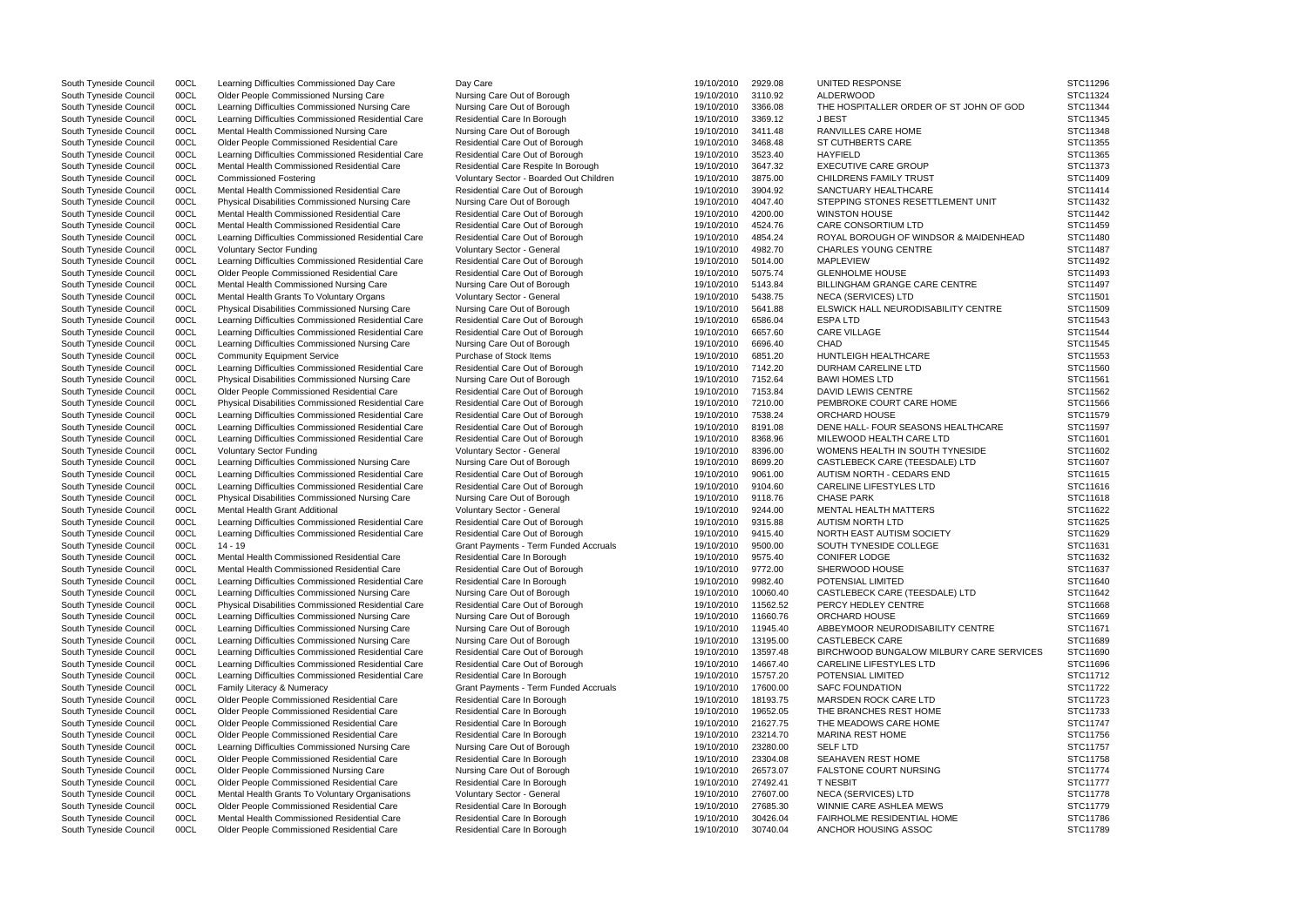| South Tyneside Council                           | 00CL         | Learning Difficulties Resettlement Residential Care                                        | Supported Living                                                                  | 19/10/2010               | 32659.00             | SAINT JOHN OF GOD CARE SERVICES                       | STC11794             |
|--------------------------------------------------|--------------|--------------------------------------------------------------------------------------------|-----------------------------------------------------------------------------------|--------------------------|----------------------|-------------------------------------------------------|----------------------|
| South Tyneside Council                           | 00CL         | Inter LEA Recoupment                                                                       | Payments to Local Authorities - General                                           | 19/10/2010               | 35740.94             | DURHAM COUNTY COUNCIL                                 | STC11799             |
| South Tyneside Council                           | 00CL         | Older People Commissioned Residential Care                                                 | Residential Care In Borough                                                       | 19/10/2010               | 36353.43             | <b>DOBSON LTD</b>                                     | STC11800             |
| South Tyneside Council                           | 00CL         | Older People Commissioned Residential Care                                                 | Residential Care In Borough                                                       | 19/10/2010               | 38188.55             | HEBBURN COURT NURSING HOME                            | STC11801             |
| South Tyneside Council                           | 00CL         | Learning Difficulties Resettlement Residential Care                                        | Supported Living                                                                  | 19/10/2010               | 38290.00             | SAINT JOHN OF GOD CARE SERVICES                       | STC11802             |
| South Tyneside Council                           | 00CL         | Older People Commissioned Residential Care                                                 | Residential Care In Borough                                                       | 19/10/2010               | 39078.61             | <b>GARDEN HILL CARE HOME</b>                          | STC11803             |
| South Tyneside Council                           | 00CL         | Older People Commissioned Residential Care                                                 | Residential Care In Borough                                                       | 19/10/2010               | 40232.20             | ASHBOURNE PLC                                         | STC11807             |
| South Tyneside Council                           | 00CL         | Learning Difficulties Resettlement Residential Care                                        | Supported Living                                                                  | 19/10/2010               | 41669.00             | SAINT JOHN OF GOD CARE SERVICES                       | STC11811             |
| South Tyneside Council                           | 00CL         | Older People Commissioned Residential Care                                                 | Residential Care In Borough                                                       | 19/10/2010               | 48701.90             | NEEDHAM COURT CARE HOME                               | STC11816             |
| South Tyneside Council                           | 00CL         | Mental Health Commissioned Nursing Care                                                    | Nursing Care Out of Borough                                                       | 19/10/2010               | 51065.12             | NORTHVIEW LODGE                                       | STC11826             |
| South Tyneside Council                           | 00CL         | Mental Health Commissioned Residential Care                                                | Residential Care In Borough                                                       | 19/10/2010               | 51200.08             | THE LODGE RESIDENTIAL CARE HOME                       | STC11827             |
| South Tyneside Council                           | 00CL         | Older People Commissioned Residential Care                                                 | Residential Care In Borough                                                       | 19/10/2010               | 54616.92             | HILLCREST CARE HOME                                   | STC11834             |
| South Tyneside Council                           | 00CL         | Older People Commissioned Residential Care                                                 | Residential Care In Borough                                                       | 19/10/2010               | 57894.53             | HARTON GRANGE RESIDENTIAL CARE HOME                   | STC11840             |
| South Tyneside Council                           | 00CL         | Older People Commissioned Residential Care                                                 | Residential Care In Borough                                                       | 19/10/2010               | 59143.73             | WINDSOR NURSING HOME                                  | STC11843             |
| South Tyneside Council                           | 00CL         | Older People Commissioned Residential Care                                                 | Residential Care In Borough                                                       | 19/10/2010               | 65188.35             | ST MICHAELS NURSING HOME                              | STC11851             |
| South Tyneside Council                           | 00CL         | Older People Commissioned Residential Care                                                 | Residential Care In Borough                                                       | 19/10/2010               | 65341.83             | <b>FOUR SEASONS HEALTH CARE</b>                       | STC11852             |
| South Tyneside Council                           | 00CL         | Older People Commissioned Residential Care                                                 | Residential Care In Borough                                                       | 19/10/2010               | 69264.83             | BEDEWELL GRANGE RES. CARE CENTRE                      | STC11854             |
|                                                  |              |                                                                                            |                                                                                   |                          |                      |                                                       |                      |
| South Tyneside Council                           | 00CL         | Mental Health Commissioned Residential Care                                                | Residential Care In Borough                                                       | 19/10/2010               | 69293.35             | ST THOMAS - K HAMODI                                  | STC11855             |
| South Tyneside Council                           | 00CL         | Older People Commissioned Residential Care                                                 | Residential Care In Borough                                                       | 19/10/2010               | 72282.43             | SOUTHERN CROSS HEALTHCARE GROUP PLC                   | STC11858             |
| South Tyneside Council                           | 00CL         | Older People Commissioned Residential Care                                                 | Residential Care Dementia In Borough                                              | 19/10/2010               | 92461.67             | PREMIER NURSING HOMES                                 | STC11865             |
| South Tyneside Council                           | 00CL         | Great North Run Finish                                                                     | Furniture & Equipment                                                             | 19/10/2010               | 720.00               | <b>PURVIS MARQUEES</b>                                | STC10569             |
| South Tyneside Council                           | 00CL         | <b>Business Mentoring</b>                                                                  | <b>Grant Payments - General</b>                                                   | 19/10/2010               | 2500.00              | <b>TAPCLEAR LIMITED</b>                               | STC11238             |
| South Tyneside Council                           | 00CL         | South Shields Town Hall                                                                    | <b>Property Reactive/General Repairs</b>                                          | 19/10/2010               | 4157.45              | JOHN FLOWERS (CONTRACTS) LTD                          | STC11441             |
| South Tyneside Council                           | 00CL         | <b>Great North Run Finish</b>                                                              | Furniture & Equipment                                                             | 19/10/2010               | 15204.64             | <b>PURVIS MARQUEES</b>                                | STC11707             |
| South Tyneside Council                           | 00CL         | <b>Biddick Hall Junior/Infants School</b>                                                  | Schools Maintenance Non-Buyback                                                   | 19/10/2010               | 40222.00             | <b>CORAL WASHROOMS</b>                                | STC11806             |
| South Tyneside Council                           | 00CL         | Repairs to Shops & Open Spaces                                                             | Property Reactive/General Repairs                                                 | 19/10/2010               | 1733.00              | <b>MARSDEN PRESERVATION</b>                           | STC11067             |
| South Tyneside Council                           | 00CL         | <b>Sheltered Accommodation General</b>                                                     | Furniture & Equipment                                                             | 19/10/2010               | 1975.00              | <b>P &amp; N ASSOCIATES LTD.</b>                      | STC11133             |
| South Tyneside Council                           | 00CL         | Programme Procurement & Delivery                                                           | Capital In House Salaries                                                         | 19/10/2010               | 227684.02            | SOUTH TYNESIDE HOMES                                  | STC11882             |
| South Tyneside Council                           | 00CL         | Housing Revenue Account Balance Sheet                                                      | South Tyneside Homes Invoice Holding Account                                      | 19/10/2010               | 322850.78            | SOUTH TYNESIDE HOMES                                  | STC11893             |
| South Tyneside Council                           | 00CL         | <b>Energy Recharges</b>                                                                    | Recharge of Energy Costs                                                          | 20/10/2010               | 584.92               | <b>BRITISH GAS</b>                                    | STC10428             |
| South Tyneside Council                           | 00CL         | Fleet Management - Workshop Operations                                                     | Purchase of Stock Items                                                           | 20/10/2010               | 833.72               | <b>GARDEN LANE GARAGE</b>                             | STC10653             |
| South Tyneside Council                           | 00CL         | Register of Electors                                                                       | Postage Charges                                                                   | 20/10/2010               | 2874.39              | <b>ROYAL MAIL</b>                                     | STC11286             |
| South Tyneside Council                           | 00CL         | <b>Engineering Works Highways</b>                                                          | <b>Traded Services Equipment &amp; Materials</b>                                  | 20/10/2010               | 3170.91              | <b>MARSHALLS MONO LTD</b>                             | STC11329             |
| South Tyneside Council                           | 00CL         | Denmark 2 Car Park                                                                         | Car Parking Income                                                                | 20/10/2010               | 18289.83             | THE NOBLE ORGANISATION                                | STC11726             |
| South Tyneside Council                           | 00CL         | Fleet Management - Transport Operations                                                    | <b>Vehicle Running Costs</b>                                                      | 20/10/2010               | 20786.79             | PETROPLUS REFINING TEESSIDE LIMITED                   | STC11738             |
| South Tyneside Council                           | 00CL         | Local Transport Plan Development & Monitoring Highways                                     | Capital Advisors & Consultants Fees                                               | 20/10/2010               | 42036.00             | NEWCASTLE CITY COUNCIL                                | STC11812             |
|                                                  | 00CL         | <b>Street Lighting Administration</b>                                                      | <b>Electricity Charges</b>                                                        | 20/10/2010               | 72391.43             | <b>EDF ENERGY</b>                                     | STC11859             |
| South Tyneside Council                           |              |                                                                                            |                                                                                   |                          |                      |                                                       | STC10371             |
| South Tyneside Council                           | 00CL         | Design and Print Team                                                                      | <b>External Printing Contractors</b>                                              | 20/10/2010               | 516.00               | <b>FIELD PRINT</b>                                    |                      |
| South Tyneside Council                           | 00CL         | <b>Boldon School General</b>                                                               | Devolved Formula Capital                                                          | 20/10/2010               | 555.00               | <b>BOLDON SCHOOL LIMITED</b>                          | STC10404             |
| South Tyneside Council                           | 00CL         | <b>Elderly Support Services</b>                                                            | <b>Accommodation Costs</b>                                                        | 20/10/2010               | 684.00               | WEST HALL BOARDING KENNELS AND LIVERY YARD            | STC10537             |
| South Tyneside Council                           | 00CL         | Fostering                                                                                  | Private Contractor - Independent Nurseries                                        | 20/10/2010               | 876.00               | <b>BUTTERCUP NURSERY</b>                              | STC10675             |
| South Tyneside Council                           | 00CL         | <b>Small Abatement Works</b>                                                               | <b>Capital Construction Costs</b>                                                 | 20/10/2010               | 925.00               | <b>MILBURN SERVICES LTD</b>                           | STC10728             |
| South Tyneside Council                           | 00CL         | <b>Physical Disability &amp; Sensory Services</b>                                          | <b>Client Travel &amp; Subsistence</b>                                            | 20/10/2010               | 956.00               | C D PASSENGER SERVICES                                | STC10744             |
| South Tyneside Council                           | 00CL         | Aiming High for Disabled Children                                                          | Service Contracts & Supplies                                                      | 20/10/2010               | 1104.00              | KIDZ CLUBZ LTD                                        | STC10853             |
| South Tyneside Council                           | 00CL         | Section 17 Payments (West)                                                                 | Legal Advisors                                                                    | 20/10/2010               | 1175.00              | PSYCHOLOGICAL MEDICINE CONSULTANTS LTD                | STC10890             |
| South Tyneside Council                           | 00CL         | <b>Community Equipment Service</b>                                                         | Purchase of Stock Items                                                           | 20/10/2010               | 1304.00              | <b>R82 UK LIMITED</b>                                 | STC10943             |
| South Tyneside Council                           | 00CL         | <b>Community Equipment Service</b>                                                         | Purchase of Stock Items                                                           | 20/10/2010               | 1350.00              | CARE-ABILITY                                          | STC10960             |
| South Tyneside Council                           | 00CL         | St Bede's RC School Kitchen South Shields                                                  | <b>Catering Provisions</b>                                                        | 20/10/2010               | 1451.05              | J R HOLLAND                                           | STC11000             |
| South Tyneside Council                           | 00CL         | Hedworth Lane School Kitchen                                                               | <b>Catering Provisions</b>                                                        | 20/10/2010               | 1689.38              | J R HOLLAND                                           | STC11057             |
| South Tyneside Council                           | 00CL         | <b>Mortimer Community College</b>                                                          | Furniture & Equipment                                                             | 20/10/2010               | 1965.33              | <b>BRITISH THORNTON ESF LTD</b>                       | STC11132             |
| South Tyneside Council                           | 00CL         | <b>Boldon Nursery Kitchen</b>                                                              | <b>Catering Provisions</b>                                                        | 20/10/2010               | 2126.38              | J R HOLLAND                                           | STC11164             |
| South Tyneside Council                           | 00CL         | Valley View School Kitchen                                                                 | <b>Catering Provisions</b>                                                        | 20/10/2010               | 2941.86              | J R HOLLAND                                           | STC11297             |
| South Tyneside Council                           | 00CL         | St Wilfrid's RC College General                                                            | <b>Electricity Charges</b>                                                        | 20/10/2010               | 3992.05              | <b>EDF ENERGY</b>                                     | STC11422             |
| South Tyneside Council                           | 00CL         | Section 17 Payments (Central)                                                              | <b>Grant Payments - General</b>                                                   | 20/10/2010               | 4308.48              | NSPCC REGISTERED CHARITY                              | STC11450             |
| South Tyneside Council                           | 00CL         | <b>Mortimer Community College</b>                                                          | <b>Electricity Charges</b>                                                        | 20/10/2010               | 5293.61              | <b>EDF ENERGY</b>                                     | STC11499             |
| South Tyneside Council                           | 00CL         | Older People Commissioned Nursing Care                                                     | Nursing Care Dementia Out of Borough                                              | 20/10/2010               | 5499.20              | <b>GLENFAIRN HOME LTD</b>                             | STC11503             |
| South Tyneside Council                           | 00CL         | <b>Mortimer Community College</b>                                                          | Furniture & Equipment                                                             | 20/10/2010               | 5988.56              | <b>BRITISH THORNTON ESF LTD</b>                       | STC11520             |
|                                                  | 00CL         |                                                                                            |                                                                                   | 20/10/2010               | 8461.00              | <b>GATESHEAD MBC</b>                                  | STC11604             |
| South Tyneside Council                           |              | Fostering                                                                                  | Staff & Members Training                                                          | 20/10/2010               | 9877.96              | <b>EDF ENERGY</b>                                     | STC11639             |
|                                                  |              |                                                                                            |                                                                                   |                          |                      |                                                       |                      |
| South Tyneside Council                           | 00CL         | St Joseph's RC Comprehensive School General                                                | <b>Electricity Charges</b>                                                        |                          |                      |                                                       |                      |
| South Tyneside Council                           | 00CL         | Mortimer Community College                                                                 | Furniture & Equipment                                                             | 20/10/2010               | 26820.54             | TECHNOGYM UK LTD                                      | STC11775             |
| South Tyneside Council                           | 00CL         | <b>Mortimer Community College</b>                                                          | Furniture & Equipment                                                             | 20/10/2010               | 55923.32             | TECHNOGYM UK LTD                                      | STC11835             |
| South Tyneside Council                           | 00CL         | Transforming our Primary School schools Harton Primary Sc Capital Construction Costs       |                                                                                   | 20/10/2010               | 741917.00            | INSPIREDSPACES STAG LIMITED                           | STC11896             |
| South Tyneside Council<br>South Tyneside Council | 00CL<br>00CL | St Wilfrid's RC College Building Schools for the Future<br><b>Boldon Children's Centre</b> | Capital Computer Software Intangible Costs<br><b>Property Planned Maintenance</b> | 20/10/2010<br>20/10/2010 | 2468747.00<br>574.00 | INSPIREDSPACES STAG LIMITED<br>E J S FABRICATIONS LTD | STC11900<br>STC10419 |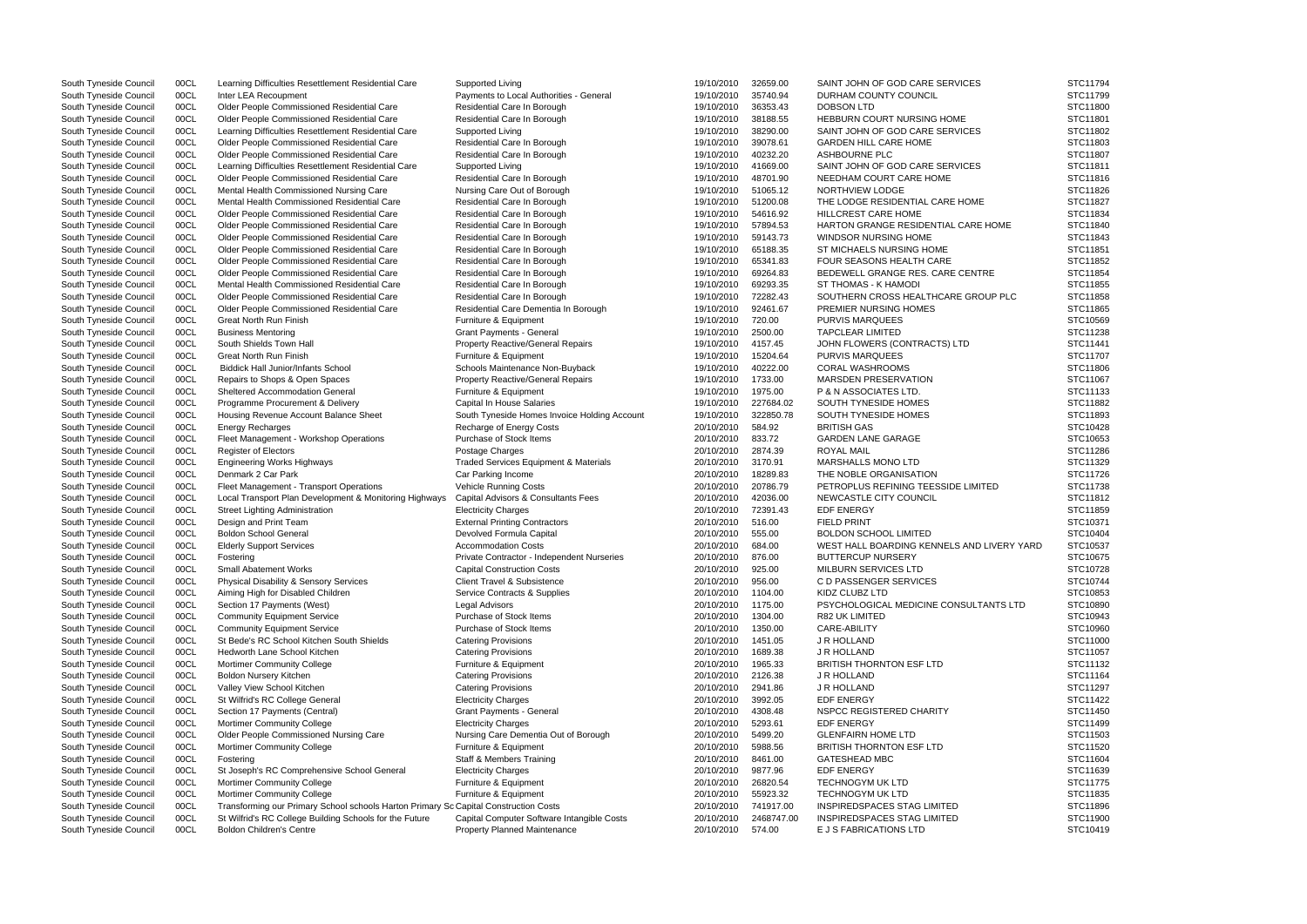South Tyneside Council 00CL Libraries Admin 2001 2010/2010 583.69 ASKEWS LIBRARY SERVICES LTD STC10/2010 583.69 ASKEWS LIBRARY SERVICES LTD South Tyneside Council 00CL Temple Park Centre Catering Catering Provisions 20/10/2010 713.89 SLUSH PUPPIE LTD STC10565 South Tyneside Council 00CL East Boldon Junior/Infants School Property Reactive/General Repairs 20/10/2010 823.00 E J S FABRICATIONS LTD South Tyneside Council 00CL Libraries Admin Library Council Council Council Council 00CL Library Admin Library & Other Books Maps etc. 20/10/2010 952.16 ASKEWS LIBRARY SERVICES LTD South Tyneside Council 00CL South Tynesid South Tyneside Council 00CL South Tyneside Get Active Furniture & Equipment 20/10/2010 1009.00 MAUDESPORT STC10798 South Tyneside Council 00CL Early Excellence Centre **Property Reactive/General Repairs** 20/10/2010 1423.00 MGM LTD South Tyneside Council 00CL Bedewell Primary **Property Reactive/General Repairs** 20/10/2010 1648.00 E J S FABRICATIONS LTD South Tyneside Council 00CL Animal Warden costs examples and the Environmental Services and the material Services 20/10/2010 1874.65 WEST HALL BOARDING KENNELS AND L South Tyneside Council 00CL Foreshores excludions and the Property Reactive/General Repairs 20/10/2010 2655.41 WILLOWCRETE MANUFACTURING CO LT South Tyneside Council 00CL Economic Regeneration Balance Sheet Creditors Child Care Salary Sacrifice 20/10/2010 22521.36 RSM TENON South Tyneside Council 00CL Bracelet Rd Council Housing New Build Capital Enhancement Costs 20/10/2010 103594.40 FRANK HASLAM MILAN & CO LTD South Tyneside Council 00CL Green Waste Service Contracts & Supplies 22/10/2010 500.00 TT2 STC10342 South Tyneside Council COCL Streetscape Training Staff & Members Training Staff & Members Training Staff & Members Training Staff American Staff Bulleting Staff Staff Bulleting Staff Bulleting Staff Bulleting Staff Bulleti South Tyneside Council COOL Energy Recharges (STC10521 Recharge of Energy Costs 22/10/2010 654.48 BRITISH GAS STC10521 STC10521 STC10521 STC10521 STC10521 STC10521 STC10521 STC10521 STC10521 STC10521 STC10521 STC10521 STC1 South Tyneside Council 00CL Safer & Stronger Communities Furniture & Equipment 22/10/2010 1060.00 J N E MARKETING LIMITED STC10810 South Tyneside Council 00CL Engineering Works Highways Traded Services Subcontractors 22/10/2010 1125.00 NORTHUMBRIAN ROADS LTD South Tyneside Council 00CL Legal Services Legal Advisors 22/10/2010 1140.00 CLAIRE GIBSON STC10872 South Tyneside Council 00CL Other Bridges Capital Enhancement Costs 22/10/2010 1206.00 ATKINS LIMITED South Tyneside Council 00CL Legal Services Legal Advisors 22/10/2010 1400.00 CLAIRE GIBSON STC10987 South Tyneside Council 00CL Admin Support Furniture & Equipment 22/10/2010 1827.00 NEOPOST FINANCE LIMITED STC11097 South Tyneside Council 00CL Waste Disposal Contract - General Waste 22/10/2010 1996.33 ALEX SMILES LTD STC1113 South Tyneside Council 00CL Coroners Service Coroners Services Coroners Services Coroners Services 22/10/2010 2240.00 NEWCASTLE UPON TYNE HOSPITALS NH South Tyneside Council 00CL Waste Disposal Contract - General Waste 22/10/2010 2557.98 ALEX SMILES LTD Stutters LTD South Tyneside Council 00CL Energy Recharges Electricity Charges 22/10/2010 2780.20 BRITISH GAS STC11274 South Tyneside Council 00CL South Shields Crematorium Gas Charges 22/10/2010 2998.07 BRITISH GAS STC11306 South Tyneside Council 00CL Fleet Management - Transport Operations Hire of Plant Hire of Plant 22/10/2010 4631.00 GEORGE VARDY HAULAGE South Tyneside Council 00CL Engineering Works Highways Traded Services Subcontractors 22/10/2010 13697.21 NORTHUMBRIAN ROADS LTD South Tyneside Council 00CL Out of Area Placements Subsection of the Council Chool Fees and the metal of the 22/10/2010 48879.55 PERCY HEDLEY FOUNDATION South Tyneside Council 00CL Energy Recharges Electricity Charges 22/10/2010 64280.94 EDF ENERGY STC11849 South Tyneside Council 00CL Design and Print Team External Printing Contractors 22/10/2010 641.00 POTTS PRINTERS LTD South Tyneside Council 00CL Web Team 
South Tyneside Council 00CL Web Team 
South Tyneside Council 00CL Web Team 
South Tyneside Council 00CL Web Team 
South Tyneside Council 00CL Web Team 
South Tyneside Council 00CL Web oocl Web Team Web Software Development 22/10/2010 2100.00 GOSS INTERACTIVE LIMITED South Tyneside Council 00CL Web Team  $\blacksquare$  Software  $\blacksquare$  22/10/2010 4620.00 GOSS INTERACTIVE LIMITED South Tyneside Council 00CL Children with Disability Team Private Contractor - Residential Looked After 22/10/2010 -7368.32 FOUR SEASONS HEALTHCARE South Tyneside Council 00CL Hebburn School General Gas Charges 22/10/2010 -975.40 BRITISH GAS BUSINESS STC10323 South Tyneside Council 00CL Youth Service General **Telephone Charges** Telephone Charges 22/10/2010 500.44 VIRGIN MEDIA PAYMENTS LTD South Tyneside Council 00CL Laygate Lane School Kitchen Catering Provisions Catering Provisions 22/10/2010 549.69 R MANNERS AND SONS LTD South Tyneside Council 00CL Children with Disability Team Private Contractor - Residential Looked After 22/10/2010 577.50 BUTTERWICK LIMITED South Tyneside Council 00CL Whitburn Comprehensive School Kitchen Catering Provisions 22/10/2010 582.32 R MANNERS AND SONS LTD SOUth Tyneside Council 00CL Albert Elliott School Kitchen Catering Provisions Catering Provisio South Tyneside Council COCL Albert Elliott School Kitchen Catering Provisions Catering Provisions Catering Provisions 22/10/2010 612.85 R MANNERS AND SONS LTD STC10469 South Tyneside Council 00CL Dunn St School Kitchen Catering Provisions Catering Provisions Catering Provisions Catering Provisions 22/10/2010 629.29 R MANNERS AND SONS LTD South Tyneside Council 00CL Adult Community Learning Group Central Costs Furniture & Equipment 22/10/2010 665.19 CANON (UK) LTD South Tyneside Council 00CL National Literacy & Numeracy **Private Contractor - General Consultancy** 22/10/2010 675.00 YVONNE WARING South Tyneside Council 00CL St Oswald's CE School Kitchen Catering Provisions Catering Provisions 22/10/2010 698.37 R MANNERS AND SONS LTD South Tyneside Council COCL Community Equipment Service Purchase of Stock Items 22/10/2010 700.00 DAYS HEALTHCARE UK LTD STC10556 South Tyneside Council 00CL Commissioned Fostering COM SWIIS FORTER CARE LTD Voluntary Sector - Boarded Out Children 22/10/2010 702.00 SWIIS FOSTER CARE LTD South Tyneside Council 00CL Commissioned Fostering COUNTRING Voluntary Sector - Boarded Out Children 22/10/2010 702.00 SWIIS FOSTER CARE LTD South Tyneside Council 00CL Leaving Care Service **Foster Carers Other Fees & Expenses** 22/10/2010 727.80 PLACES FOR PEOPLE INDIVIDUAL SUPP South Tyneside Council 00CL Inter LEA Recoupment **Network Community** Payments to Local Authorities - General 22/10/2010 806.00 GATESHEAD MBC South Tyneside Council 00CL Commissioned Fostering Voluntary Sector - Boarded Out Children 22/10/2010 820.00 SWIIS FOSTER CARE LTD South Tyneside Council 00CL Commissioned Fostering COM SWIIS FOSTER CARE LTD Voluntary Sector - Boarded Out Children 22/10/2010 820.00 SWIIS FOSTER CARE LTD South Tyneside Council 00CL Aiming High for Disabled Children Letting of Other Premises 22/10/2010 850.00 THE CUSTOMS HOUSE GREEN ROOM LT South Tyneside Council 00CL Children with Disability Team Private Contractor - Residential Looked After 22/10/2010 884.20 FOUR SEASONS HEALTHCARE South Tyneside Council 00CL Children with Disability Team Private Contractor - Residential Looked After 22/10/2010 884.20 FOUR SEASONS HEALTHCARE South Tyneside Council 00CL Children with Disability Team Private Contractor - Residential Looked After 22/10/2010 884.20 FOUR SEASONS HEALTHCARE South Tyneside Council 00CL National Literacy & Numeracy Private Contractor - General Consultancy 22/10/2010 900.00 YVONNE WARING South Tyneside Council 00CL Commissioned Fostering COUNTRING Voluntary Sector - Boarded Out Children 22/10/2010 901.00 SWIIS FOSTER CARE LTD South Tyneside Council 00CL Commissioned Fostering Voluntary Sector - Boarded Out Children 22/10/2010 901.00 SWIIS FOSTER CARE LTD South Tyneside Council 00CL Commissioned Fostering COUNTRING Voluntary Sector - Boarded Out Children 22/10/2010 901.00 SWIIS FOSTER CARE LTD South Tyneside Council 00CL Commissioned Fostering variable voluntary Sector - Boarded Out Children 22/10/2010 901.00 SWIIS FOSTER CARE LTD South Tyneside Council 00CL Commissioned Fostering Commissioned Fostering Voluntary Sector - Boarded Out Children 22/10/2010 901.00 SWIIS FOSTER CARE LTD South Tyneside Council 00CL Commissioned Fostering COM SWIIS FOSTER CARE LTD Voluntary Sector - Boarded Out Children 22/10/2010 901.00 SWIIS FOSTER CARE LTD South Tyneside Council 00CL Commissioned Fostering COM SWIIS FOSTER CARE LTD Voluntary Sector - Boarded Out Children 22/10/2010 911.00 SWIIS FOSTER CARE LTD South Tyneside Council 00CL Commissioned Fostering Commissioned Fostering Voluntary Sector - Boarded Out Children 22/10/2010 911.00 SWIIS FOSTER CARE LTD

|                   | STC10427 |
|-------------------|----------|
|                   | STC10565 |
|                   | STC10646 |
|                   | STC10742 |
|                   | STC10798 |
|                   | STC10992 |
|                   | STC11050 |
| <b>IVERY YARD</b> | STC11111 |
| ГD                | STC11266 |
|                   | STC11753 |
|                   | STC11873 |
|                   | STC10342 |
|                   | STC10379 |
|                   |          |
|                   | STC10521 |
|                   | STC10810 |
|                   | STC10866 |
|                   | STC10872 |
|                   | STC10909 |
|                   | STC10987 |
|                   | STC11097 |
|                   | STC11139 |
| HS TRUST          | STC11194 |
|                   | STC11250 |
|                   | STC11274 |
|                   | STC11306 |
|                   | STC11468 |
|                   | STC11691 |
|                   | STC11817 |
|                   | STC11849 |
|                   | STC10491 |
|                   | STC11128 |
|                   |          |
|                   | STC11157 |
|                   | STC11467 |
|                   | STC10288 |
|                   | STC10323 |
|                   | STC10345 |
|                   | STC10394 |
|                   | STC10421 |
|                   | STC10426 |
|                   | STC10469 |
|                   | STC10481 |
|                   | STC10528 |
|                   | STC10532 |
|                   | STC10550 |
|                   | STC10556 |
|                   | STC10559 |
|                   | STC10560 |
| 'ORT              | STC10578 |
|                   | STC10632 |
|                   |          |
|                   | STC10643 |
|                   | STC10644 |
| ГD                | STC10663 |
|                   | STC10683 |
|                   | STC10684 |
|                   | STC10685 |
|                   | STC10693 |
|                   | STC10706 |
|                   | STC10707 |
|                   | STC10708 |
|                   | STC10709 |
|                   | STC10710 |
|                   | STC10711 |
|                   | STC10720 |
|                   | STC10721 |
|                   |          |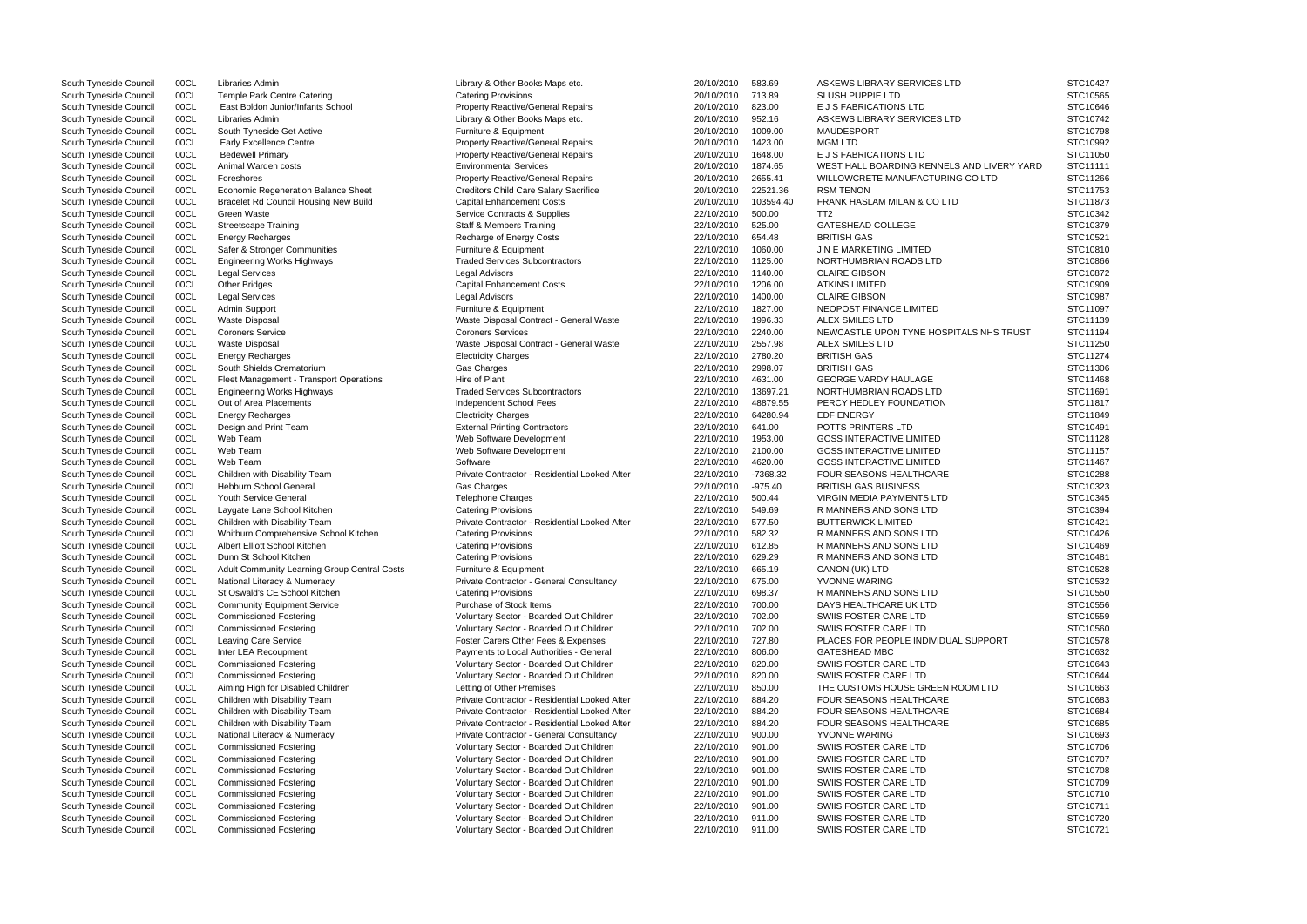South Tyneside Council COCL Transforming our Primary School schools Harton Primary Sc Capital Construction Costs 22/10/2010 645272.00 INSPIREDSPACES STAG LIMITED STC11895 South Tyneside Council 00CL Commissioned Fostering variable voluntary Sector - Boarded Out Children 22/10/2010 911.00 SWIIS FOSTER CARE LTD South Tyneside Council 00CL Commissioned Fostering COM SWIIS FORM COMMED Voluntary Sector - Boarded Out Children 22/10/2010 911.00 SWIIS FOSTER CARE LTD South Tyneside Council 00CL Commissioned Fostering Commissioned Fostering Voluntary Sector - Boarded Out Children 22/10/2010 911.00 SWIIS FOSTER CARE LTD South Tyneside Council 00CL Ashley Road School Kitchen Servicing/Electric Testing of Equipment 22/10/2010 931.10 MAVAL ELECTRICAL ENGINEERING CON<br>South Tyneside Council 00CL Hebburn School General Servicing Cas Charges Cas South Tyneside Council 00CL Hebburn School General Gas Charges 22/10/2010 975.40 BRITISH GAS BUSINESS STC10756 South Tyneside Council 00CL Hebburn School General Gas Charges 22/10/2010 994.96 BRITISH GAS BUSINESS STC10774 South Tyneside Council 00CL Tobacco Control Service Contracts & Supplies 22/10/2010 1000.00 SANDIE MALIA STC10792 South Tyneside Council 00CL Adult Services States Staff Medical Expenses Staff Medical Expenses 22/10/2010 1045.60 N CAMPBELL COUNSELLING SERVICES South Tyneside Council 00CL Commissioned Fostering COUNTRING Voluntary Sector - Boarded Out Children 22/10/2010 1091.00 SWIIS FOSTER CARE LTD South Tyneside Council 00CL Commissioned Fostering COUNTRING Voluntary Sector - Boarded Out Children 22/10/2010 1091.00 SWIIS FOSTER CARE LTD South Tyneside Council 00CL Commissioned Fostering COUNTRING Voluntary Sector - Boarded Out Children 22/10/2010 1091.00 SWIIS FOSTER CARE LTD South Tyneside Council 00CL The Place Staff & Members Training 22/10/2010 1111.90 ALS-AKAMAS STC10858 South Tyneside Council 00CL National Literacy & Numeracy Private Contractor - General Consultancy 22/10/2010 1125.00 YVONNE WARING South Tyneside Council 00CL Brinkburn Comprehensive School Kitchen Catering Provisions 22/10/2010 1168.66 JW RAE BAKER & CONFECTIONER South Tyneside Council 00CL Connolly House Gas Charges 22/10/2010 1202.44 BRITISH GAS STC10907 South Tyneside Council 00CL Commissioned Fostering Voluntary Sector - Boarded Out Children 22/10/2010 1230.00 SWIIS FOSTER CARE LTD South Tyneside Council 00CL Commissioned Fostering Voluntary Sector - Boarded Out Children 22/10/2010 1230.00 SWIIS FOSTER CARE LTD South Tyneside Council 00CL Perth Green House Gas Charges 22/10/2010 1290.09 BRITISH GAS STC10938 South Tyneside Council 00CL St Wilfrid's RC Comprehensive School Kitchen Catering Provisions 22/10 2010 22/10/2010 1291.03 HOPWELLS LTD. South Tyneside Council 00CL Commissioned Fostering variable voluntary Sector - Boarded Out Children 22/10/2010 1369.00 SWIIS FOSTER CARE LTD South Tyneside Council 00CL Commissioned Fostering Voluntary Sector - Boarded Out Children 22/10/2010 1369.00 SWIIS FOSTER CARE LTD South Tyneside Council COCL Laygate Lane School Kitchen Catering Provisions Catering Provisions 22/10/2010 1631.28 JR HOLLAND STC11046 South Tyneside Council 00CL Older People Commissioned Nursing Care Nursing Care Nursing Care Nursing Care Nursing Care Nursing Care Nursing Care Nursing Care Nursing Care Nursing Care Nursing Care Nursing Care Nursing Care South Tyneside Council 00CL Older People Commissioned Residential Care Residential Care Dementia In Borough 22/10/2010 1814.46 MARINA REST HOME <br>South Tyneside Council 00CL St Joseph's RC School Kitchen Staten Residential oocl St Joseph's RC School Kitchen Catering Provisions Catering Provisions 22/10/2010 1853.23 J R HOLLAND South Tyneside Council COCL Lord Blyton School Kitchen Catering Provisions Catering Provisions 22/10/2010 1975.19 HOPWELLS LTD. STC11134 South Tyneside Council 00CL Whitburn Junior School Kitchen Catering Provisions Catering Provisions 22/10/2010 1996.84 R MANNERS AND SONS LTD South Tyneside Council COCL Central Services Admin (And the Postage Charges 22/10/2010 2000.00 NEOPOST LTD STC11142 South Tyneside Council 00CL Brinkburn Comprehensive School Kitchen Catering Provisions 22/10 2010 2010/2010 2113.68 JR HOLLAND South Tyneside Council 00CL Albert Elliott School Kitchen Catering Provisions Catering Provisio OOCL Albert Elliott School Kitchen Catering Provisions Catering Provisions 22/10/2010 2130.31 JR HOLLAND South Tyneside Council 00CL Older People Commissioned Nursing Care Nursing Care In Borough 22/10/2010 2519.55 DOSON LTD Stouth Tyneside Council 00CL St Oswald's RC School Kitchen 2010 Catering Provisions Care Council 22/10 ooch St Oswald's RC School Kitchen Council Council Catering Provisions (Catering Provisions 22/10/2010 2630.34 HOPWELLS LTD.<br>Catering Provisions 22/10/2010 2668.40 BRITISH GAS BU Council Catering Catering Provisions (Cater South Tyneside Council 00CL Hebburn School General Gas Charges 22/10/2010 2668.40 BRITISH GAS BUSINESS STC11268 South Tyneside Council 00CL Mental Health Capacity Grant Payments to Local Authorities - General 22/10/2010 2759.33 CITY OF SUNDERLAND South Tyneside Council 00CL Learning Difficulties Commissioned Residential Care Client Contributions - Residential Care 22/10/2010 2784.09 CARELINE LIFESTYLES LTD South Tyneside Council COOL Hebburn School General (STC11281 Cas Charges Cases 22/10/2010 2847.37 BRITISH GAS BUSINESS STC11281 STC11281 South Tyneside Council 00CL Albert Elliott School Kitchen Catering Provisions 22/10/2010 2874.21 HOPWELLS LTD. STC11285 South Tyneside Council 00CL Older People Commissioned Residential Care Residential Care In Borough 22/10/2010 2918.43 TNESBIT South Tyneside Council 00CL Hebburn School General Gas Charges 22/10/2010 2988.19 BRITISH GAS BUSINESS STC11302 South Tyneside Council 00CL Commissioned Fostering Commissioned Fostering Voluntary Sector - Boarded Out Children 22/10/2010 3125.00 CHILDRENS FAMILY TRUST South Tyneside Council 00CL Service Development **Confinition Council Council Council** Voluntary Sector - General 2010/2010 3226.75 ACTION FOR CHILDREN SERVICES LTD South Tyneside Council 00CL Education Asset Management Sec OOCL Education Asset Management Security of Assets/Alarms Maintenance 22/10/2010 3302.92 BRITISH TELECOM PLC South Tyneside Council 00CL Mental Health Capacity Grant **Payments to Local Authorities - General** 22/10/2010 4831.50 CITY OF SUNDERLAND South Tyneside Council 00CL Alternative Education Service - Administration Staff & Members Training 22/10/2010 6800.00 ZODIAC TRAINING LTD South Tyneside Council 00CL Physical Disability & Sensory Services Service Contracts & Supplies 22/10/2010 8001.00 GATESHEAD AND SOUTH TYNESIDE SIG South Tyneside Council COCL Children with Disability Team Client Travel & Subsistence 22/10/2010 8992.00 CD PASSENGER SERVICES STC11613 South Tyneside Council 00CL Private, Voluntary & Independent Providers Capital Grants to Third Parties 22/10/2010 9113.24 THE WRIGHT BUILDING COM. South Tyneside Council 00CL Children with Disability Team Client Travel & Subsistence 22/10/2010 10315.65 FOUR SEASONS HEALTHCARE South Tyneside Council 00CL Physical Disability & Sensory Services Service Contracts & Supplies 22/10/2010 10668.00 GATESHEAD AND SOUTH TYNESIDE SIG South Tyneside Council 00CL Older People Commissioned Nursing Care Nursing Care In Borough 22/10/2010 11446.11 PREMIER NURSING HOMES South Tyneside Council 00CL Out of Area Placements **Subsett Area Council** Voluntary Sector - Boarded Out Children 22/10/2010 12000.00 EVOLUTION CHILDREN SERVICES South Tyneside Council 00CL Secondary Non-Delegated Transport School Travel Contracts 22/10/2010 16651.40 CD PASSENGER SERVICES South Tyneside Council 00CL Learning Difficulties Commissioned Day Care Day Care Day Care 22/10/2010 26531.56 CHESSHIRE HOPE LTD South Tyneside Council 00CL Biddick Hall Infants Community Cafe Capital Construction Costs 22/10/2010 30000.00 INSPIREDSPACES STAG LIMITED South Tyneside Council 00CL Older People Commissioned Home Care Home Care Home Care 22/10/2010 63652.59 CARELINE HOMECARE LTD South Tyneside Council COCL Children with Disability Team Agency Staff - Non-Teachers 22/10/2010 70731.23 COMENSURA LTD STC11857 South Tyneside Council 00CL Boldon School ICT Building Schools for the Future Funding Capital Computer Software Intangible Cos 22/10/2010 175249.00 INSPIREDSPACES STAG LIMITED South Tyneside Council 00CL Hebburn School General Gas Charges 22/10/2010 178131.39 BRITISH GAS BUSINESS STC11881 South Tyneside Council 00CL Libraries Admin 2000 2010 Library & Other Books Maps etc. 22/10/2010 569.52 ASKEWS LIBRARY SERVICES LTD South Tyneside Council 00CL Wouldhave House Gas Charges 22/10/2010 578.06 BRITISH GAS STC10422 South Tyneside Council 00CL Libraries Admin 2000 10 Library & Other Books Maps etc. 22/10/2010 581.79 ASKEWS LIBRARY SERVICES LTD South Tyneside Council 00CL Homelessness - General Fund Bed & Breakfast Accommodation 22/10/2010 610.00 REDACTED COMMERCIALLY SENSITIVE South Tyneside Council 00CL Frederick Street Acquisitions Capital Sundry Costs 22/10/2010 666.23 NEDL STC10529

|                    | STC10722             |
|--------------------|----------------------|
|                    | STC10723             |
|                    | STC10724             |
| <b>MPANY LTD</b>   | STC10730<br>STC10756 |
|                    | STC10774             |
|                    | STC10792             |
|                    | STC10805             |
|                    | STC10839             |
|                    | STC10840             |
|                    | STC10841             |
|                    | STC10858             |
|                    | STC10867             |
|                    | STC10883             |
|                    | STC10907             |
|                    | STC10922             |
|                    | STC10923             |
|                    | STC10938             |
|                    | STC10939             |
|                    | STC10971             |
|                    | STC10972             |
|                    | STC11046             |
|                    | STC11051<br>STC11094 |
|                    | STC11106             |
|                    | STC11134             |
|                    | STC11140             |
|                    | STC11142             |
|                    | STC11160             |
|                    | STC11166             |
|                    | STC11241             |
|                    | STC11261             |
|                    | STC11268             |
|                    | STC11272             |
|                    | STC11276             |
|                    | STC11281             |
|                    | STC11285<br>STC11293 |
|                    | STC11302             |
|                    | STC11326             |
|                    | STC11333             |
|                    | STC11340             |
|                    | STC11478             |
|                    | STC11550             |
| <b>GHT SERVICE</b> | STC11592             |
|                    | STC11613             |
|                    | STC11617             |
| <b>GHT SERVICE</b> | STC11649             |
|                    | STC11652<br>STC11667 |
|                    | STC11674             |
|                    | STC11720             |
|                    | STC11773             |
|                    | STC11785             |
|                    | STC11848             |
|                    | STC11857             |
|                    | STC11880             |
|                    | STC11881             |
|                    | STC11895             |
|                    | STC10415             |
|                    | STC10422<br>STC10425 |
|                    | STC10465             |
|                    | STC10529             |
|                    |                      |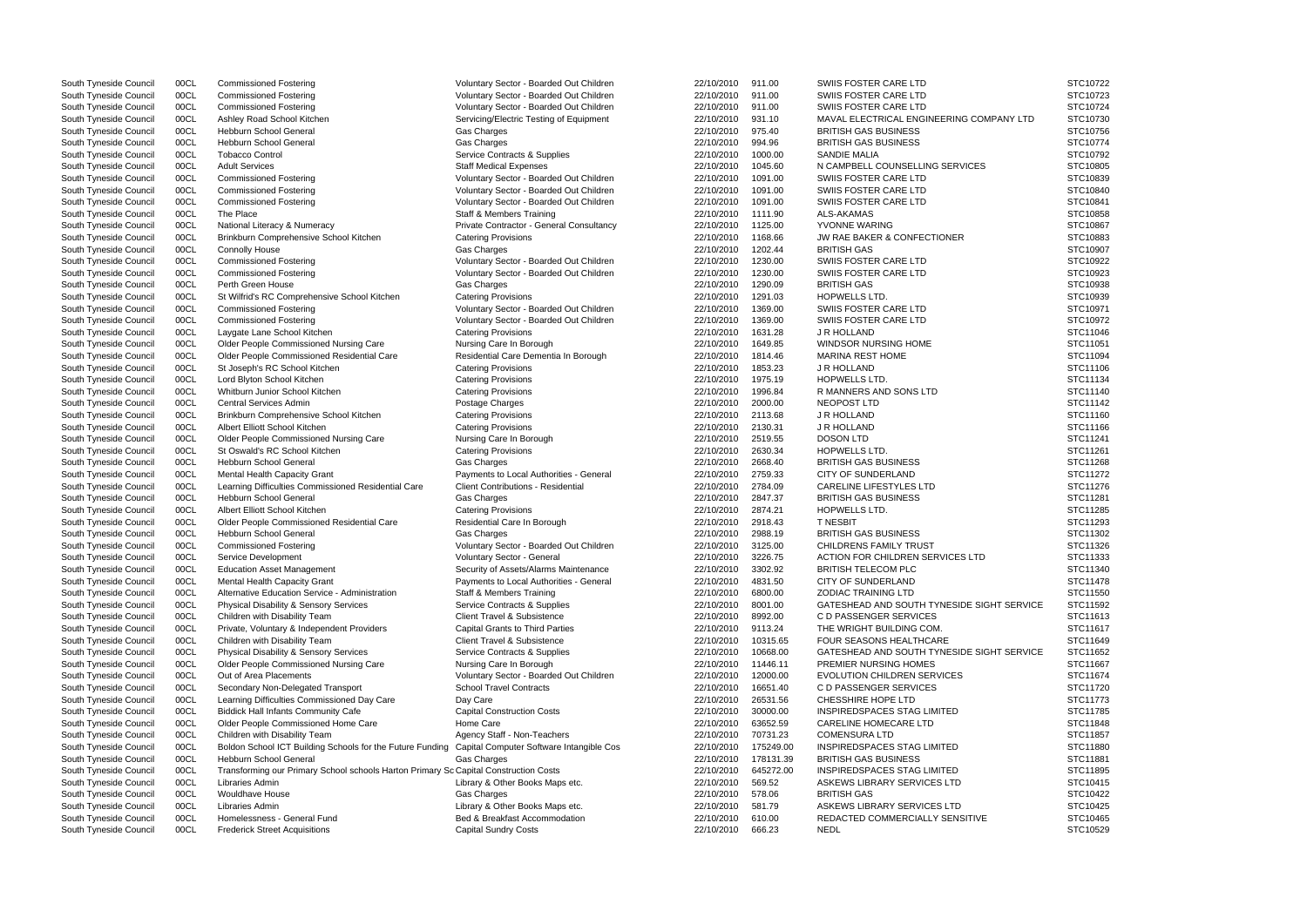| South Tyneside Council | 00CL | Central Library                           | <b>Gas Charges</b>                                                | 22/10/2010         | 805.54     | BRITISH GAS                                   | STC10631 |
|------------------------|------|-------------------------------------------|-------------------------------------------------------------------|--------------------|------------|-----------------------------------------------|----------|
| South Tyneside Council | 00CL | South Shields Town Hall                   | Gas Charges                                                       | 22/10/2010         | 869.08     | <b>BRITISH GAS</b>                            | STC10669 |
| South Tyneside Council | 00CL | Future Jobs Fund                          | <b>Grant Payments - General</b>                                   | 22/10/2010         | 964.00     | TRINITY HOUSE SOCIAL CENTRE                   | STC10751 |
| South Tyneside Council | 00CL | Sea View Primary School                   | <b>Property Planned Maintenance</b>                               | 22/10/2010         | 1120.00    | SCHNEIDER ELECTRIC BUILDINGS UK LTD           | STC10864 |
| South Tyneside Council | 00CL | Temple Park Centre                        | <b>Cleaning Charges</b>                                           | 22/10/2010         | 1127.95    | <b>BRENNTAG UK LIMITED</b>                    | STC10868 |
| South Tyneside Council | 00CL | <b>Connolly House</b>                     | <b>Property Planned Maintenance</b>                               | 22/10/2010         | 1409.96    | AIKEN FLOORING CONTRACTS LTD                  | STC10990 |
| South Tyneside Council | 00CL | <b>Hebburn Baths Catering</b>             | <b>Market Dock Water Feature</b>                                  | 22/10/2010         | 1565.00    | <b>ENTEC UK LIMITED</b>                       | STC11027 |
| South Tyneside Council | 00CL | <b>Regulatory Services Management</b>     | <b>Printing &amp; Stationery Consumables</b>                      | 22/10/2010         | 3876.00    | SOLUTIONS RECRUITMENT (NORTH EAST) LIMITED    | STC11411 |
| South Tyneside Council | 00CL | South Tyneside Means Business             | <b>Promotional Activities</b>                                     | 22/10/2010         | 4000.00    | <b>NCJ MEDIA LIMITED</b>                      | STC11427 |
| South Tyneside Council | 00CL | <b>Cultural Development</b>               | Service Contracts & Supplies                                      | 22/10/2010         | 4600.00    | THE OSPREY COMPANY                            | STC11463 |
| South Tyneside Council | 00CL | Local Development Framework               | Other Statutory Fees & Charges                                    | 22/10/2010         | 26293.61   | PLANNING INSPECTORATE                         | STC11771 |
| South Tyneside Council | 00CL | <b>Biddick Hall Junior/Infants School</b> | <b>Property Planned Maintenance</b>                               | 22/10/2010         | 29500.00   | POLY ADVISORY SERVICES LTD                    | STC11783 |
| South Tyneside Council | 00CL | Littlehaven Coastal Defence Scheme        | Capital Advisors & Consultants Fees                               | 22/10/2010         | 41538.80   | <b>HYDROCK CONSULTANTS LTD</b>                | STC11810 |
| South Tyneside Council | 00CL | Area Based Initiatives                    | <b>Property Planned Maintenance</b>                               | 22/10/2010         | 1576.00    | <b>TSUK INTERIORS LTD</b>                     | STC11033 |
| South Tyneside Council | 00CL | Borough Wide Special Repairs              | Housing Revenue Account Planned Maintenance - TV Syste 22/10/2010 |                    | 2221.00    | H N STOREY LTD                                | STC11181 |
| South Tyneside Council | 00CL | <b>Sheltered Accommodation General</b>    | Other Statutory Fees & Charges                                    | 22/10/2010         | 5383.50    | <b>TV LICENSING</b>                           | STC11500 |
| South Tyneside Council | 00CL | <b>Rents Rates Taxes</b>                  | <b>Furniture Housing Tenancy</b>                                  | 22/10/2010         | 19647.79   | NEWCASTLE CITY COUNCIL                        | STC11732 |
| South Tyneside Council | 00CL | South Tyneside Council Balance Sheet Gen  | <b>Creditors Income Refunded</b>                                  | 22/10/2010         | 5000.00    | SOUTH TYNESIDE COUNCIL                        | STC11491 |
| South Tyneside Council | 00CL | Fleet Management - Transport Operations   | Hire of Plant                                                     | 25/10/2010         | 514.29     | <b>WERNICK HIRE LIMITED</b>                   | STC10364 |
| South Tyneside Council | 00CL | Fleet Management - Transport Operations   | Hire of Plant                                                     | 25/10/2010         | 534.00     | <b>GEORGE VARDY HAULAGE</b>                   | STC10387 |
| South Tyneside Council | 00CL | Fleet Management - Transport Operations   | Hire of Non Operated Vehicles                                     | 25/10/2010         | 550.00     | PHOENIX VEHICLE HIRE T/A WCR VEHICLE HIRE LTD | STC10401 |
| South Tyneside Council | 00CL | Fleet Management - Transport Operations   | Hire of Plant                                                     | 25/10/2010         | 642.86     | <b>WERNICK HIRE LIMITED</b>                   | STC10495 |
| South Tyneside Council | 00CL | Fleet Management - Transport Operations   | Hire of Plant                                                     | 25/10/2010         | 642.86     | <b>WERNICK HIRE LIMITED</b>                   | STC10496 |
| South Tyneside Council | 00CL | Fleet Management - Transport Operations   | Hire of Plant                                                     | 25/10/2010         | 642.86     | <b>WERNICK HIRE LIMITED</b>                   | STC10497 |
| South Tyneside Council | 00CL | Fleet Management - Transport Operations   | Hire of Plant                                                     | 25/10/2010         | 642.86     | <b>WERNICK HIRE LIMITED</b>                   | STC10498 |
| South Tyneside Council | 00CL | Fleet Management - Transport Operations   | Hire of Plant                                                     | 25/10/2010         | 642.86     | <b>WERNICK HIRE LIMITED</b>                   | STC10499 |
| South Tyneside Council | 00CL | Fleet Management - Transport Operations   | Hire of Plant                                                     | 25/10/2010         | 642.86     | <b>WERNICK HIRE LIMITED</b>                   | STC10500 |
| South Tyneside Council | 00CL | Fleet Management - Transport Operations   | Hire of Plant                                                     | 25/10/2010         | 642.86     | <b>WERNICK HIRE LIMITED</b>                   | STC10501 |
| South Tyneside Council | 00CL | Fleet Management - Transport Operations   | Hire of Plant                                                     | 25/10/2010         | 642.86     | <b>WERNICK HIRE LIMITED</b>                   | STC10502 |
| South Tyneside Council | 00CL | Fleet Management - Transport Operations   | Hire of Plant                                                     | 25/10/2010         | 642.86     | <b>WERNICK HIRE LIMITED</b>                   | STC10503 |
| South Tyneside Council | 00CL | Fleet Management - Transport Operations   | Hire of Plant                                                     | 25/10/2010         | 642.86     | <b>WERNICK HIRE LIMITED</b>                   | STC10504 |
| South Tyneside Council | 00CL | Fleet Management - Transport Operations   | Hire of Plant                                                     | 25/10/2010         | 642.86     | <b>WERNICK HIRE LIMITED</b>                   | STC10505 |
| South Tyneside Council | 00CL | Fleet Management - Transport Operations   | Hire of Plant                                                     | 25/10/2010         | 642.86     | <b>WERNICK HIRE LIMITED</b>                   | STC10506 |
| South Tyneside Council | 00CL | Fleet Management - Transport Operations   | Hire of Plant                                                     | 25/10/2010         | 642.86     | <b>WERNICK HIRE LIMITED</b>                   | STC10507 |
| South Tyneside Council | 00CL | Fleet Management - Transport Operations   | Hire of Plant                                                     | 25/10/2010         | 685.71     | <b>WERNICK HIRE LIMITED</b>                   | STC10540 |
| South Tyneside Council | 00CL | Fleet Management - Transport Operations   | Hire of Plant                                                     | 25/10/2010         | 685.71     | <b>WERNICK HIRE LIMITED</b>                   | STC10541 |
| South Tyneside Council | 00CL | Fleet Management - Transport Operations   | Hire of Plant                                                     | 25/10/2010         | 685.71     | <b>WERNICK HIRE LIMITED</b>                   | STC10542 |
| South Tyneside Council | 00CL | Fleet Management - Transport Operations   | Hire of Plant                                                     | 25/10/2010         | 685.71     | <b>WERNICK HIRE LIMITED</b>                   | STC10543 |
| South Tyneside Council | 00CL | <b>Engineering Works Highways</b>         | <b>Traded Services Subcontractors</b>                             | 25/10/2010         | 974.70     | THOMPSONS OF PRUDHOE LIMITED                  | STC10754 |
| South Tyneside Council | 00CL | Fleet Management - Transport Operations   | Hire of Non Operated Vehicles                                     | 25/10/2010         | 1000.00    | PHOENIX VEHICLE HIRE T/A WCR VEHICLE HIRE LTD | STC10793 |
| South Tyneside Council | 00CL | Fleet Management - Transport Operations   | Hire of Non Operated Vehicles                                     | 25/10/2010         | 1150.00    | <b>GULLIVERS TRUCK HIRE LTD</b>               | STC10877 |
| South Tyneside Council | 00CL | Fleet Management - Transport Operations   | Hire of Plant                                                     | 25/10/2010 1793.50 |            | <b>GEORGE VARDY HAULAGE</b>                   | STC11080 |
| South Tyneside Council | 00CL | Legal Services                            | <b>Legal Advisors</b>                                             | 25/10/2010         | 1800.00    | <b>JAMES BROWN</b>                            | STC11085 |
| South Tyneside Council | 00CL | Safer & Stronger Communities              | Furniture & Equipment                                             | 25/10/2010         | 15000.00   | NEWCASTLE CITY COUNCIL                        | STC11705 |
| South Tyneside Council | 00CL | Off-Street Car Parking Administration     | Private Contractor - Car Park Income                              | 25/10/2010         | 29227.56   | APCOA PARKING (UK) LTD                        | STC11781 |
| South Tyneside Council | 00CL | Design and Print Team                     | <b>External Printing Contractors</b>                              | 25/10/2010         | 508.00     | ANTALIS MCNAUGHTON LTD                        | STC10351 |
| South Tyneside Council | 00CL | <b>Bramble Court Extra Care</b>           | Client Contributions - Fairer Charging                            | 25/10/2010         | $-3176.42$ | <b>CARE UK HOMECARE</b>                       | STC10297 |
| South Tyneside Council | 00CL | <b>Bramble Court Extra Care</b>           | Client Contributions - Fairer Charging                            | 25/10/2010         | $-1458.93$ | <b>CARE UK HOMECARE</b>                       | STC10311 |
| South Tyneside Council | 00CL | Middlefield's Canteen                     | <b>Catering Provisions</b>                                        | 25/10/2010         | 525.53     | MAVAL ELECTRICAL ENGINEERING COMPANY LTD      | STC10380 |
| South Tyneside Council | 00CL | John Wright Centre                        | <b>Client Travel &amp; Subsistence</b>                            | 25/10/2010         | 587.90     | SOUTH TYNESIDE TAXIS AGENCY                   | STC10436 |
| South Tyneside Council | 00CL | <b>Father James Walsh Centre</b>          | Client Travel & Subsistence                                       | 25/10/2010         | 653.35     | SOUTH TYNESIDE TAXIS AGENCY                   | STC10519 |
| South Tyneside Council | 00CL | Home to College Transport                 | <b>School Travel Contracts</b>                                    | 25/10/2010         | 725.00     | SOUTH TYNESIDE TAXIS AGENCY                   | STC10576 |
| South Tyneside Council | 00CL | Special Educational Needs Transport       | <b>School Travel Contracts</b>                                    | 25/10/2010         | 734.00     | SOUTH TYNESIDE TAXIS AGENCY                   | STC10585 |
| South Tyneside Council | 00CL | Hampden St Day Care                       | <b>Client Travel &amp; Subsistence</b>                            | 25/10/2010         | 736.60     | SOUTH TYNESIDE TAXIS AGENCY                   | STC10591 |
| South Tyneside Council | 00CL | Special Educational Needs Transport       | <b>School Travel Contracts</b>                                    | 25/10/2010         | 757.20     | SOUTH TYNESIDE TAXIS AGENCY                   | STC10608 |
| South Tyneside Council | 00CL | Personnel & Payroll                       | <b>Staff &amp; Members Training</b>                               | 25/10/2010         | 760.00     | NATIONAL COLLEGE FOR SCHOOL LEADERSHIP        | STC10611 |
| South Tyneside Council | 00CL | Learner Support                           | Non Staff Travel & Expenses                                       | 25/10/2010         | 810.00     | STAGECOACH SERVICES LTD                       | STC10633 |
| South Tyneside Council | 00CL | Special Educational Needs Transport       | <b>School Travel Contracts</b>                                    | 25/10/2010         | 921.60     | <b>BRIDGEWAY TAXIS</b>                        | STC10727 |
| South Tyneside Council | 00CL | <b>Leaving Care Service</b>               | <b>Grant Payments - General</b>                                   | 25/10/2010         | 1080.00    | <b>BARNARDOS</b>                              | STC10825 |
| South Tyneside Council | 00CL | Special Educational Needs Transport       | <b>School Travel Contracts</b>                                    | 25/10/2010         | 1138.14    | SOUTH TYNESIDE TAXIS AGENCY                   | STC10871 |
| South Tyneside Council | 00CL | Home to College Transport                 | <b>School Travel Contracts</b>                                    | 25/10/2010         | 1168.00    | SOUTH TYNESIDE TAXIS AGENCY                   | STC10882 |
| South Tyneside Council | 00CL | <b>Community Equipment Service</b>        | Purchase of Stock Items                                           | 25/10/2010         | 1991.50    | HUNTLEIGH HEALTHCARE                          | STC11137 |
| South Tyneside Council | 00CL | $14 - 19$                                 | <b>Grant Payments - General</b>                                   | 25/10/2010         | 2000.00    | MITAC PARTNERSHIP LTD                         | STC11143 |
| South Tyneside Council | 00CL | Section 17 Payments                       | Other Statutory Fees & Charges                                    | 25/10/2010         | 2225.00    | <b>HMCS</b>                                   | STC11187 |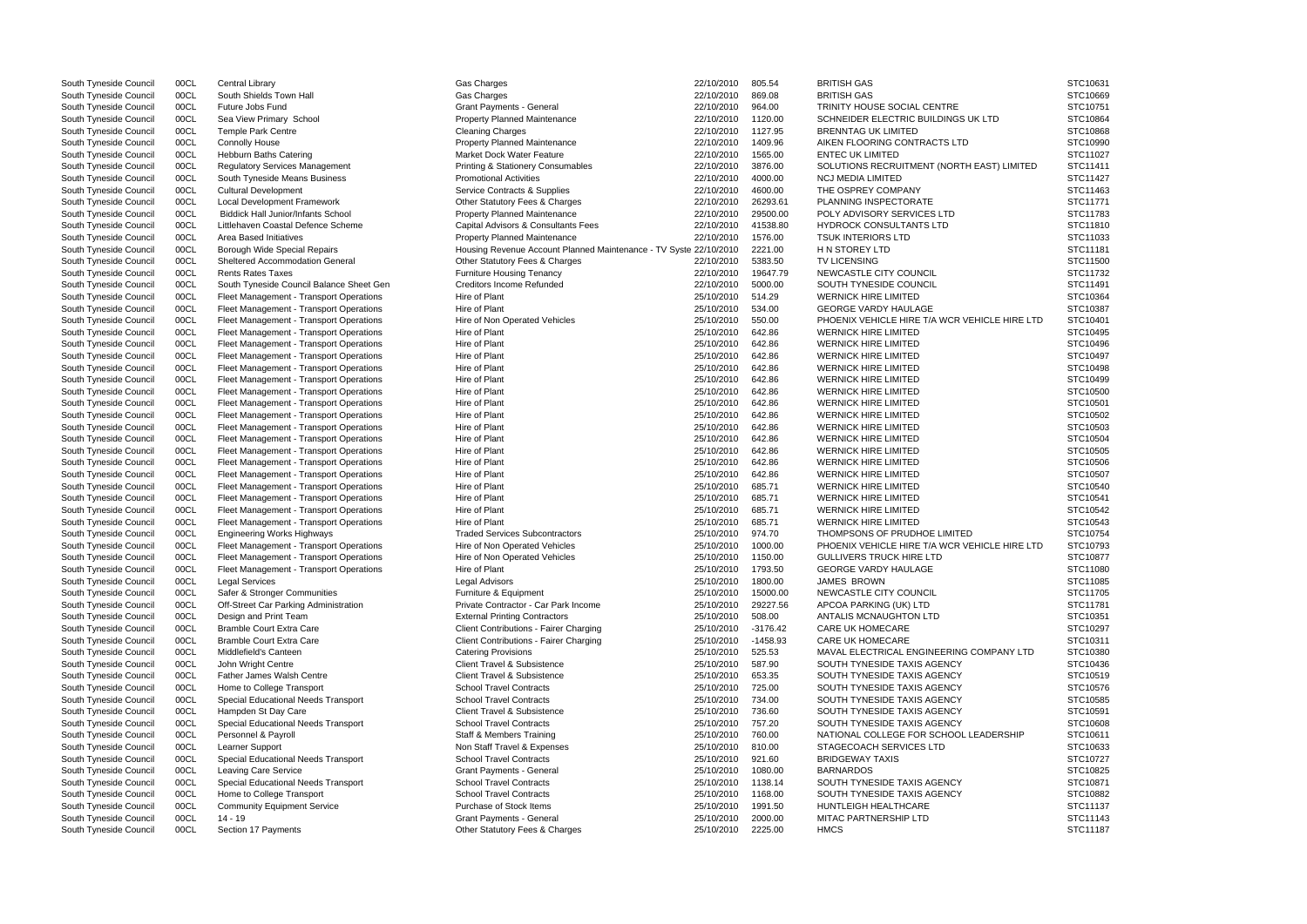| South Tyneside Council | 00CL | Section 17 Payments                                  | Other Statutory Fees & Charges                | 25/10/2010 | 2225.00    | <b>HMCS</b>                                  | STC11188 |
|------------------------|------|------------------------------------------------------|-----------------------------------------------|------------|------------|----------------------------------------------|----------|
| South Tyneside Council | 00CL | Section 17 Payments                                  | Other Statutory Fees & Charges                | 25/10/2010 | 2225.00    | <b>HMCS</b>                                  | STC11189 |
| South Tyneside Council | 00CL | Section 17 Payments                                  | Other Statutory Fees & Charges                | 25/10/2010 | 2225.00    | <b>HMCS</b>                                  | STC11190 |
| South Tyneside Council | 00CL | Special Educational Needs Transport                  | <b>School Travel Contracts</b>                | 25/10/2010 | 2639.36    | SOUTH TYNESIDE TAXIS AGENCY                  | STC11263 |
| South Tyneside Council | 00CL | Assistive Technologies                               | Furniture & Equipment                         | 25/10/2010 | 2792.80    | <b>CHUBB SYSTEMS</b>                         | STC11279 |
| South Tyneside Council | 00CL | Social Care Reform Grant                             | Subscriptions                                 | 25/10/2010 | 6500.00    | IN CONTROL PARTNERSHIPS                      | STC11541 |
| South Tyneside Council | 00CL | Youth Work Apprentices                               | <b>Grant Payments - General</b>               | 25/10/2010 | 7702.64    | <b>BUSINESS LINK TYNE AND WEAR</b>           | STC11585 |
| South Tyneside Council | 00CL | <b>Bramble Court Extra Care</b>                      | <b>Client Contributions - Fairer Charging</b> | 25/10/2010 | 23318.52   | <b>CARE UK HOMECARE</b>                      | STC11759 |
|                        |      |                                                      |                                               |            |            |                                              |          |
| South Tyneside Council | 00CL | Libraries Admin                                      | Library & Other Books Maps etc.               | 25/10/2010 | 606.50     | ULVERSCROFT LARGE PRINT BOOKS LTD            | STC10463 |
| South Tyneside Council | 00CL | <b>Bedewell Primary</b>                              | Property Reactive/General Repairs             | 25/10/2010 | 620.00     | <b>AQUAJET DRAINAGE</b>                      | STC10476 |
| South Tyneside Council | 00CL | Whitburn Village Primary                             | Property Reactive/General Repairs             | 25/10/2010 | 630.00     | <b>AQUAJET DRAINAGE</b>                      | STC10482 |
| South Tyneside Council | 00CL | Libraries Admin                                      | Library & Other Books Maps etc.               | 25/10/2010 | 647.93     | CHANGEOVER LTD T/A STORM                     | STC10509 |
| South Tyneside Council | 00CL | Other Planning Development Grant-related expenditure | Service Contracts & Supplies                  | 25/10/2010 | 1070.00    | ROBIN CARR ASSOCIATES                        | STC10816 |
| South Tyneside Council | 00CL | <b>Asbestos Surveys</b>                              | Capital Advisors & Consultants Fees           | 25/10/2010 | 1891.60    | ASSOCIATED OCCUPATIONAL HYGIENE CONSULTANTS  | STC11113 |
| South Tyneside Council | 00CL | Dunn Street Primary                                  | <b>Property Planned Maintenance</b>           | 25/10/2010 | 5932.00    | J T ROOFING & BUILDING MAINTENANCE LTD       | STC11516 |
| South Tyneside Council | 00CL | Monkton Infants and Nursery                          | Schools Maintenance Non-Buyback               | 25/10/2010 | 5988.00    | <b>MARSDEN PRESERVATION</b>                  | STC11519 |
| South Tyneside Council | 00CL | Harton Staithes - Riverside Regeneration             | Capital Advisors & Consultants Fees           | 25/10/2010 | 7190.00    | <b>TURNER &amp; TOWNSEND</b>                 | STC11564 |
| South Tyneside Council | 00CL | <b>Accommodation Moves</b>                           | <b>Capital Enhancement Costs</b>              | 25/10/2010 | 8000.00    | <b>COOL BREEZE LTD</b>                       | STC11591 |
| South Tyneside Council | 00CL | <b>Tyne Gateway</b>                                  | Capital Advisors & Consultants Fees           | 25/10/2010 | 15586.65   | <b>TURNER &amp; TOWNSEND</b>                 | STC11711 |
|                        |      |                                                      |                                               |            |            |                                              |          |
| South Tyneside Council | 00CL | Housing - Leaseholder Management                     | Legal Advisors                                | 25/10/2010 | 2377.50    | NICOLA MUIR (HARDWICKE BUILDING)             | STC11219 |
| South Tyneside Council | 00CL | <b>Legal Services</b>                                | <b>Printing &amp; Stationery Consumables</b>  | 26/10/2010 | 511.58     | CANON (UK) LTD                               | STC10359 |
| South Tyneside Council | 00CL | Highways Maintenance Departmental Costs              | Tyne & Wear Traffic Signal Group              | 26/10/2010 | 636.76     | NPOWER NORTHERN LTD                          | STC10485 |
| South Tyneside Council | 00CL | Fleet Management - Transport Operations              | Hire of Plant                                 | 26/10/2010 | 900.00     | <b>E.S. ACCESS PLATFORMS</b>                 | STC10694 |
| South Tyneside Council | 00CL | Middlefield's Depot                                  | Gas Charges                                   | 26/10/2010 | 1223.41    | <b>BRITISH GAS</b>                           | STC10917 |
| South Tyneside Council | 00CL | <b>Cleaning Contract Overheads</b>                   | Furniture & Equipment                         | 26/10/2010 | 2099.65    | <b>ANKEF LIMITED</b>                         | STC11155 |
| South Tyneside Council | 00CL | <b>Cleaning Contract Overheads</b>                   | Furniture & Equipment                         | 26/10/2010 | 2188.89    | <b>ANKEF LIMITED</b>                         | STC11178 |
| South Tyneside Council | 00CL | Energy Recharges                                     | <b>Electricity Charges</b>                    | 26/10/2010 | 3866.89    | <b>BRITISH GAS</b>                           | STC11408 |
| South Tyneside Council | 00CL | <b>Energy Recharges</b>                              | <b>Electricity Charges</b>                    | 26/10/2010 | 3957.27    | <b>BRITISH GAS</b>                           | STC11417 |
| South Tyneside Council | 00CL | Highways Maintenance Departmental Costs              | Tyne & Wear Traffic Signal Group              | 26/10/2010 | 4211.35    | NPOWER NORTHERN LTD                          | STC11443 |
| South Tyneside Council | 00CL | Energy Recharges                                     | <b>Electricity Charges</b>                    | 26/10/2010 | 4756.27    | <b>BRITISH GAS</b>                           | STC11471 |
|                        |      |                                                      |                                               |            |            |                                              | STC11481 |
| South Tyneside Council | 00CL | <b>Energy Recharges</b>                              | <b>Electricity Charges</b>                    | 26/10/2010 | 4869.34    | <b>BRITISH GAS</b>                           |          |
| South Tyneside Council | 00CL | <b>Energy Recharges</b>                              | <b>Electricity Charges</b>                    | 26/10/2010 | 4989.51    | <b>BRITISH GAS</b>                           | STC11488 |
| South Tyneside Council | 00CL | <b>Energy Recharges</b>                              | Gas Charges                                   | 26/10/2010 | 6029.88    | <b>BRITISH GAS</b>                           | STC11522 |
| South Tyneside Council | 00CL | Safer & Stronger Communities                         | <b>Grant Payments - Voluntary Sector</b>      | 26/10/2010 | 6416.67    | SOUTH TYNESIDE COUNCIL FOR VOLUNTARY SERVICE | STC11538 |
| South Tyneside Council | 00CL | Energy Recharges                                     | Gas Charges                                   | 26/10/2010 | 8051.00    | <b>BRITISH GAS</b>                           | STC11595 |
| South Tyneside Council | 00CL | <b>Energy Recharges</b>                              | <b>Electricity Charges</b>                    | 26/10/2010 | 11787.38   | <b>BRITISH GAS</b>                           | STC11670 |
| South Tyneside Council | 00CL | A184 Boldon Integrated Measures                      | Capital Advisors & Consultants Fees           | 26/10/2010 | 12310.43   | SCOTT WILSON SCOTLAND LTD                    | STC11680 |
| South Tyneside Council | 00CL | Energy Recharges                                     | Gas Charges                                   | 26/10/2010 | 15025.92   | <b>BRITISH GAS</b>                           | STC11706 |
| South Tyneside Council | 00CL | <b>Energy Recharges</b>                              | Gas Charges                                   | 26/10/2010 | 19279.61   | <b>BRITISH GAS</b>                           | STC11730 |
| South Tyneside Council | 00CL | Scheme under £10k Miscellaneous                      | <b>Capital Enhancement Costs</b>              | 26/10/2010 | 23015.65   | NORTHUMBRIAN ROADS LTD                       | STC11754 |
| South Tyneside Council | 00CL | <b>Energy Recharges</b>                              | <b>Electricity Charges</b>                    | 26/10/2010 | 25441.65   | <b>BRITISH GAS</b>                           | STC11767 |
| South Tyneside Council | 00CL | Scheme under £10k Miscellaneous                      | <b>Capital Enhancement Costs</b>              | 26/10/2010 | 59026.11   | NORTHUMBRIAN ROADS LTD                       | STC11842 |
| South Tyneside Council |      | <b>BT Procurement Savings</b>                        |                                               |            |            |                                              | STC11899 |
|                        | 00CL |                                                      | Miscellaneous Budgets Pending Reallocation    | 26/10/2010 | 1900000.00 | <b>BT GLOBAL SERVICES</b>                    |          |
| South Tyneside Council | 00CL | Design and Print Team                                | <b>External Printing Contractors</b>          | 26/10/2010 | 3984.00    | <b>NB GROUP</b>                              | STC11420 |
| South Tyneside Council | 00CL | <b>Commissioned Fostering</b>                        | Voluntary Sector - Boarded Out Children       | 26/10/2010 | $-3115.00$ | <b>FOSTER CARE SOLUTIONS LTD</b>             | STC10301 |
| South Tyneside Council | 00CL | Simonside Primary School                             | <b>Gas Charges</b>                            | 26/10/2010 | -1956.72   | <b>BRITISH GAS</b>                           | STC10308 |
| South Tyneside Council | 00CL | Toner Avenue Junior School Kitchen                   | Gas Charges                                   | 26/10/2010 | $-953.87$  | <b>BRITISH GAS</b>                           | STC10324 |
| South Tyneside Council | 00CL | Civic Offices Canteen                                | <b>Catering Provisions</b>                    | 26/10/2010 | 537.24     | DANISH BACON CO PLC                          | STC10388 |
| South Tyneside Council | 00CL | <b>Westoe Crown General</b>                          | Gas Charges                                   | 26/10/2010 | 562.48     | <b>TOTAL GAS &amp; POWER</b>                 | STC10410 |
| South Tyneside Council | 00CL | Neighbourhood Services Management Team               | <b>Staff &amp; Members Training</b>           | 26/10/2010 | 650.00     | CITY OF SUNDERLAND COLLEGE                   | STC10513 |
| South Tyneside Council | 00CL | Personnel & Payroll                                  | <b>Staff &amp; Members Training</b>           | 26/10/2010 | 650.00     | CITY OF SUNDERLAND COLLEGE                   | STC10512 |
| South Tyneside Council | 00CL | Personnel & Payroll                                  | <b>Staff &amp; Members Training</b>           | 26/10/2010 | 695.00     | SOUTH TYNESIDE COLLEGE                       | STC10548 |
| South Tyneside Council | 00CL | Asylum Seeker-Families                               | Gas Charges                                   | 26/10/2010 | 721.81     | <b>BRITISH GAS</b>                           | STC10570 |
|                        | 00CL |                                                      |                                               | 26/10/2010 | 727.32     |                                              | STC10577 |
| South Tyneside Council |      | Adoption                                             | Furniture & Equipment                         |            |            | CANON (UK) LTD                               |          |
| South Tyneside Council | 00CL | Home to College Transport                            | <b>School Travel Contracts</b>                | 26/10/2010 | 850.08     | CONNECT (SOUTH TYNESIDE) LIMITED             | STC10664 |
| South Tyneside Council | 00CL | Section 17 Payments (West)                           | <b>Legal Advisors</b>                         | 26/10/2010 | 1066.25    | REDACTED PERSONAL INFORMATION                | STC10813 |
| South Tyneside Council | 00CL | <b>Commissioned Fostering</b>                        | Voluntary Sector - Boarded Out Children       | 26/10/2010 | 1370.60    | FOSTER CARE SOLUTIONS LTD                    | STC10973 |
| South Tyneside Council | 00CL | 16-19 Funding Learning Skills Council                | <b>Staff &amp; Members Training</b>           | 26/10/2010 | 1500.00    | KAREN BROWN CONSULTING LTD                   | STC11016 |
| South Tyneside Council | 00CL | Hebburn Comprehensive School Kitchen                 | <b>Catering Provisions</b>                    | 26/10/2010 | 1562.18    | <b>G &amp; J CAMPBELL</b>                    | STC11026 |
| South Tyneside Council | 00CL | Building Schools for the Future Development          | Capital Advisors & Consultants Fees           | 26/10/2010 | 1647.75    | <b>GLEEDS MANAGEMENT SERVICES</b>            | STC11049 |
| South Tyneside Council | 00CL | Lottery 2                                            | <b>Instructors Fees</b>                       | 26/10/2010 | 2900.00    | A GIBSON                                     | STC11290 |
| South Tyneside Council | 00CL | <b>Commissioned Fostering</b>                        | Voluntary Sector - Boarded Out Children       | 26/10/2010 | 3302.43    | FOSTER CARE SOLUTIONS LTD                    | STC11339 |
| South Tyneside Council | 00CL | <b>Commissioned Fostering</b>                        | Voluntary Sector - Boarded Out Children       | 26/10/2010 | 3451.85    | <b>FOSTERING PEOPLE LTD</b>                  | STC11354 |
| South Tyneside Council | 00CL | <b>Commissioned Fostering</b>                        | Voluntary Sector - Boarded Out Children       | 26/10/2010 | 3476.34    | FOSTER CARE SOLUTIONS LTD                    | STC11360 |
|                        |      |                                                      |                                               |            |            |                                              |          |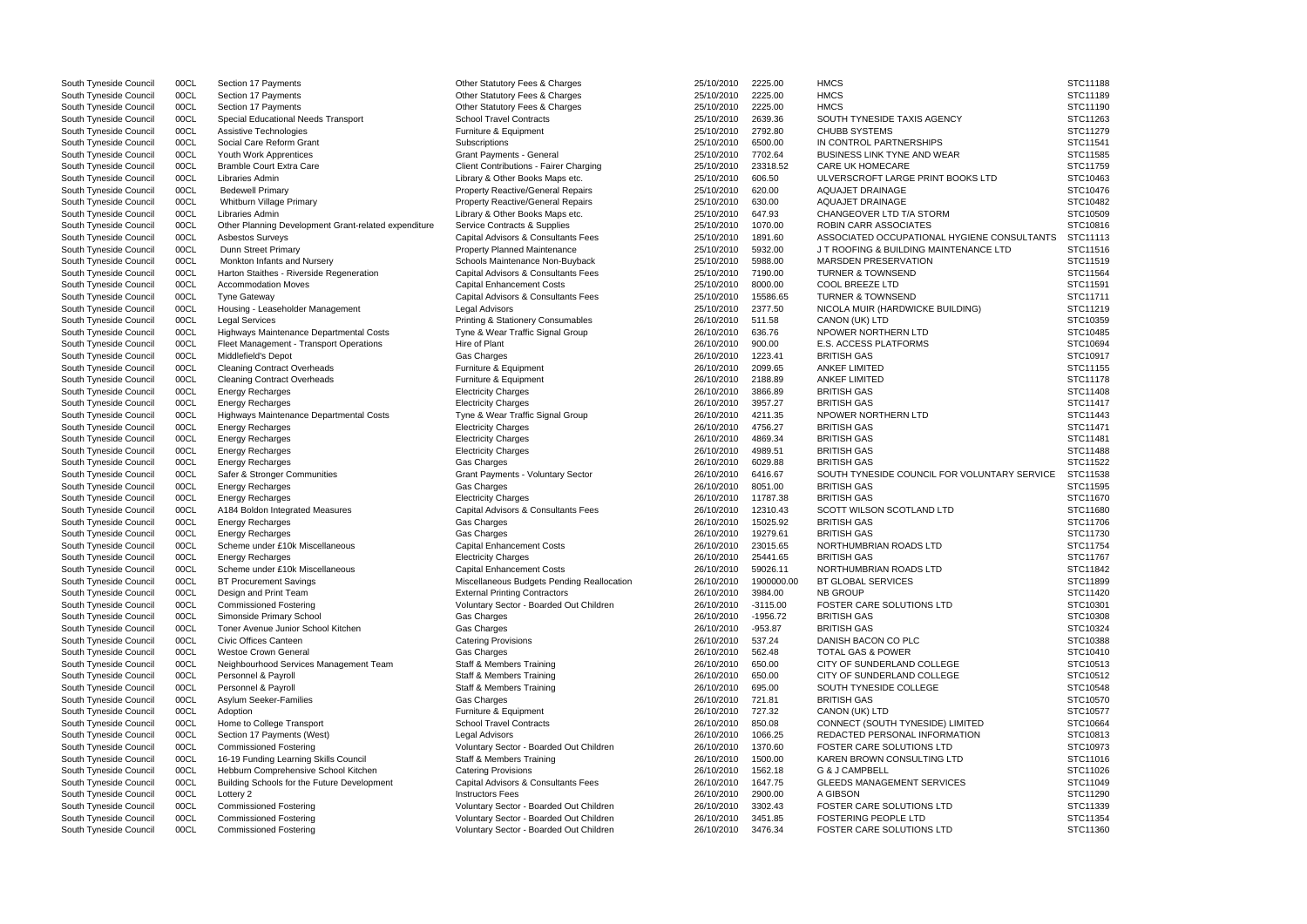South Tyneside Council 00CL Commissioned Fostering values of the Voluntary Sector - Boarded Out Children 26/10/2010 3476.34 FOSTER CARE SOLUTIONS LTD South Tyneside Council 00CL Commissioned Fostering CDM Voluntary Sector - Boarded Out Children 26/10/2010 3476.34 FOSTER CARE SOLUTIONS LTD South Tyneside Council COCL Community Equipment Service Purchase of Stock Items 26/10/2010 3576.74 CARE-ABILITY STC11367 STC11367 South Tyneside Council 00CL Commissioned Fostering COM South Are Voluntary Sector - Boarded Out Children 26/10/2010 3669.47 FOSTER CARE SOLUTIONS LTD State Are Solutions LTD South Tyneside Council 00CL Commissioned Fosteri OOCL Commissioned Fostering Commissioned Fostering Council 26/10/2010 3862.60 FOSTER CARE SOLUTIONS LTD South Tyneside Council 00CL Commissioned Fostering The Voluntary Sector - Boarded Out Children 26/10/2010 3862.60 FOSTER CARE SOLUTIONS LTD South Tyneside Council 00CL Commissioned Fostering Commissioned Fostering Voluntary Sector - Boarded Out Children 26/10/2010 3862.60 FOSTER CARE SOLUTIONS LTD South Tyneside Council 00CL Commissioned Fostering vertex and Voluntary Sector - Boarded Out Children 26/10/2010 3984.00 FOSTER CARE ASSOCIATES LIMITED South Tyneside Council 00CL Commissioned Fostering The Voluntary Sector - Boarded Out Children 26/10/2010 4025.70 FOSTER CARE ASSOCIATES LIMITED South Tyneside Council 00CL Commissioned Fostering The Voluntary Sector - Boarded Out Children 26/10/2010 4067.10 FOSTER CARE ASSOCIATES LIMITED South Tyneside Council 00CL Commissioned Fostering The Voluntary Sector - Boarded Out Children 26/10/2010 4108.50 FOSTER CARE ASSOCIATES LIMITED South Tyneside Council 00CL Commissioned Fostering Voluntary Sector - Boarded Out Children 26/10/2010 4108.50 FOSTER CARE ASSOCIATES LIMITED South Tyneside Council 00CL Commissioned Fostering vertex and Voluntary Sector - Boarded Out Children 26/10/2010 4108.50 FOSTER CARE ASSOCIATES LIMITED South Tyneside Council 00CL Commissioned Fostering versus voluntary Sector - Boarded Out Children 26/10/2010 4108.80 FOSTER CARE ASSOCIATES LIMITED South Tyneside Council 00CL Commissioned Fostering CDM Voluntary Sector - Boarded Out Children 26/10/2010 4361.00 FOSTER CARE SOLUTIONS LTD South Tyneside Council 00CL Commissioned Fostering The Voluntary Sector - Boarded Out Children 26/10/2010 5754.30 FOSTER CARE ASSOCIATES LIMITED South Tyneside Council 00CL Commissioned Fostering The Voluntary Sector - Boarded Out Children 26/10/2010 5892.60 FOSTER CARE ASSOCIATES LIMITED South Tyneside Council 00CL Mental Health Capacity Grant Advocacy Support 26/10/2010 6338.50 YOUR VOICE COUNTS South Tyneside Council 00CL Older People Commissioned Home Care Home Care 26/10/2010 7273.86 D H HOMECARE LTD South Tyneside Council 00CL Learning Difficulties Commissioned Residential Care Voluntary Sector - General 26/10/2010 9587.02 YOUR VOICE COUNTS South Tyneside Council 00CL Home to College Transport School Travel Contracts School Travel Contracts 26/10/2010 9709.60 CONNECT (SOUTH TYNESIDE) LIMITED South Tyneside Council 00CL Learning Difficulties Commissioned Residential Care Voluntary Sector - General 26/10/2010 9770.08 YOUR VOICE COUNTS South Tyneside Council 00CL Special Educational Needs Transport School Travel Contracts 26/10/2010 10195.08 CONNECT (SOUTH TYNESIDE) LIMITED South Tyneside Council 00CL Special Educational Needs Transport School Travel Contracts 26/10/2010 12013.68 CONNECT (SOUTH TYNESIDE) LIMITED<br>South Tyneside Council 00CL Learning Difficulties Commissioned Home Care Home Car South Tyneside Council 00CL Learning Difficulties Commissioned Home Care Home Care Home Care 26/10/2010 14081.34 South Tyneside Council 00CL Out of Area Placements The State of Moluntary Sector - Boarded Out Children 26/10/2010 14571.30 NORTHUMBERLAND COUNTY COUNCIL South Tyneside Council 00CL Foreshore Regeneration Capital Advisors & Consultants Fees 26/10/2010 4803.08 HALL & PARTNERS (SPECIAL PROJECTS South Tyneside Council 00CL Housing Renewal Team Service Contracts & Supplies 26/10/2010 6200.00 LUCION ENVIRONMENTAL LLP South Tyneside Council 00CL Windows at Centre Library Capital Enhancement Costs 26/10/2010 15263.00 JENSEN CONSTRUCTION LTD South Tyneside Council 00CL Member Services 30 100000 Travel Travel 27/100001 15263.00 Travel 27/1 South Tyneside Council 00CL Member Services Travel 27/10/2010 603.54 WESTOE TAXIS STC10461 South Tyneside Council 00CL Cemeteries and Crematoria Administration Service Contracts & Supplies 27/10/2010 606.54 SHARCON MONUMENTAL LTD South Tyneside Council 00CL Fleet Management - Transport Operations Hire of Non Ope South Tyneside Council 00CL Fleet Management - Transport Operations Hire of Non Operated Vehicles 27/10/2010 630.00 BURNT TREE GROUP STC10483 South Tyneside Council COCL Streetscape Training Staff & Members Training 27/10/2010 1200.00 NEWCASTLE COLLEGE STC10906 South Tyneside Council 00CL Fleet Management - Transport Operations Hire of Plant 27/10 2010 27/10/2010 1620.00 GEORGE VARDY HAULAGE South Tyneside Council 00CL Fleet Management - Transport Operations Hire of Non Council Vehicles 27/10/2010 1680.00 GEORGE VARDY HAULAGE South Tyneside Council 00CL Fleet Management - Transport Operations Hire of Plant 27/10/2010 27/10/2010 1680.00 GEORGE VARDY HAULAGE South Tyneside Council 00CL Fleet Management - Transport Operations Hire of Plant 27/10/2010 27/10/2010 1720.00 GEORGE VARDY HAULAGE South Tyneside Council 00CL Management Clubscriptions 30 Subscriptions 27/10/2010 1760.00 EMAP LIMITED (LOCAL GOVERNMENT CI South Tyneside Council 00CL Waste Disposal Contract - General Waste 27/10/2010 1927.04 ALEX SMILES LTD South Tyneside Council 00CL Fleet Management - Workshop Operations Furniture & Equipment - General Waste 27/10/2010 690 oocl Fleet Management - Workshop Operations Furniture & Equipment 27/10/2010 6903.00 GOTTS TECHINICAL SERVICES South Tyneside Council 00CL External Audit Costs Statutory External Audit Charges 27/10/2010 16650.00 PRICEWATERHOUSE COOPERS LLP South Tyneside Council 00CL Performance Reward Grant Capital Grants to Third Parties 27/10/2010 76336.00 NORTHUMBRIA POLICE AUTHORITY South Tyneside Council 00CL Design and Print Team **External Printing Contractors** 27/10/2010 500.00 POTTS PRINTERS LTD South Tyneside Council 00CL Design and Print Team **External Printing Contractors** 27/10/2010 798.00 FIELD PRINT South Tyneside Council 00CL Information Team **External Printing Contractors** 27/10/2010 18264.87 ORDNANCE South Tyneside Council 00CL Information Team Commence Council Council Council Council Council ORDNANCE SURVEY South Tyneside Council 00CL Older People Commissioned Home Care Home Care Home Care 27/10/2010 -725.52 THOMPSON PARK HOMECARE SERVICE South Tyneside Council 00CL Learning Difficulties Commissioned Day Care Day Care Day Care 27/10/2010 598.24 MENCAP South Tyneside Council 00CL Youth Service General Service Contracts & Supplies 27/10/2010 600.00 SANDIE MALIA South Tyneside Council 00CL Learning Difficulties Commissioned Home Care Home Care Home Care 27/10/2010 612.33 CARE UK LEARNING DISABILITIES SERV South Tyneside Council 00CL Learning Difficulties Resettlement Residential Care Supported Living 27/10/2010 658.00 UNITED RESPONSE South Tyneside Council 00CL Children & Young People Tyne Gateway Service Contracts & Supplies 27/10/2010 689.55 GYS CATERING South Tyneside Council 00CL Learning Difficulties Resettlement Residential Care Supported Living 27/10/2010 738.24 UNITED RESPONSE South Tyneside Council 00CL Learning Difficulties Commissioned Day Care Day Care Day Care 27/10/2010 756.25 ROYAL BOROUGH OF WINDSOR & MAID South Tyneside Council 00CL Learning Difficulties Commissioned Home Care Home Care Home Care 27/10/2010 962.00 CARE UK LEARNING DISABILITIES SERV South Tyneside Council 00CL Learning Difficulties Commissioned Home Care Home Care Home Care 27/10/2010 962.00 CARE UK LEARNING DISABILITIES SERV South Tyneside Council 00CL Learning Difficulties Commissioned Home Care Home Care Home Care 27/10/2010 962.00 CARE UK LEARNING DISABILITIES SERV South Tyneside Council COCL Star Centre Shared Costs 27/10/2010 Postage Charges 27/10/2010 1000.00 NEOPOST LTD STC10794 South Tyneside Council 00CL Surestart - Primrose **Principal Actionery Consumables** 27/10/2010 1018.82 THE DANWOOD GROUP LTD South Tyneside Council 00CL Learning Difficulties Resettlement Residential Care Supported Living 27/10/2010 27/10/2010 1074.72 MENCAP South Tyneside Council 00CL Learning Difficulties Commissioned Day Care Day Care Day Care 27/10/2010 1169.28 UNITED RESPONSE South Tyneside Council 00CL Learning Difficulties Resettlement Residential Care Supported Living 27/10/2010 1297.66 MENCAP South Tyneside Council 00CL Learning Difficulties Commissioned Home Care Home Care Home Care 27/10/2010 1339.85 CARE UK LEARNING DISABILITIES SERV South Tyneside Council 00CL Learning Difficulties Commissioned Home Care Home Care Home Care 27/10/2010 1428.75 CARE UK LEARNING DISABILITIES SERV South Tyneside Council 00CL Learning Difficulties Commissioned Home Care Home Care Home Care 27/10/2010 1428.75 CARE UK LEARNING DISABILITIES SERV

|                                                                 | STC11361<br>STC11362<br>STC11367<br>STC11383<br>STC11404<br>STC11405<br>STC11406<br>STC11419<br>STC11430<br>STC11436<br>STC11437<br>STC11438<br>STC11439<br>STC11440<br>STC11451<br>STC11514<br>STC11515<br>STC11534<br>STC11568<br>STC11633<br>STC11635 |
|-----------------------------------------------------------------|----------------------------------------------------------------------------------------------------------------------------------------------------------------------------------------------------------------------------------------------------------|
| 3) LTD                                                          | STC11636<br>STC11646<br>STC11675<br>STC11693<br>STC11695<br>STC11474<br>STC11529<br>STC11709<br>STC10461<br>STC10464<br>STC10483                                                                                                                         |
| <b>HRONICLE)</b>                                                | STC10906<br>STC11043<br>STC11053<br>STC11054<br>STC11066<br>STC11075<br>STC11124<br>STC11555<br>STC11719<br>STC11860                                                                                                                                     |
| :S                                                              | STC10343<br>STC10628<br>STC11725<br>STC10331<br>STC10453                                                                                                                                                                                                 |
| <b>ICES LTD</b>                                                 | STC10459<br>STC10468<br>STC10525<br>STC10546                                                                                                                                                                                                             |
| ENHEAD<br><b>ICES LTD</b><br><b>ICES LTD</b><br><b>ICES LTD</b> | STC10593<br>STC10604<br>STC10747<br>STC10748<br>STC10749<br>STC10794<br>STC10799                                                                                                                                                                         |
| <b>ICES LTD</b><br><b>ICES LTD</b><br><b>ICES LTD</b>           | STC10823<br>STC10885<br>STC10941<br>STC10955<br>STC10993<br>STC10994                                                                                                                                                                                     |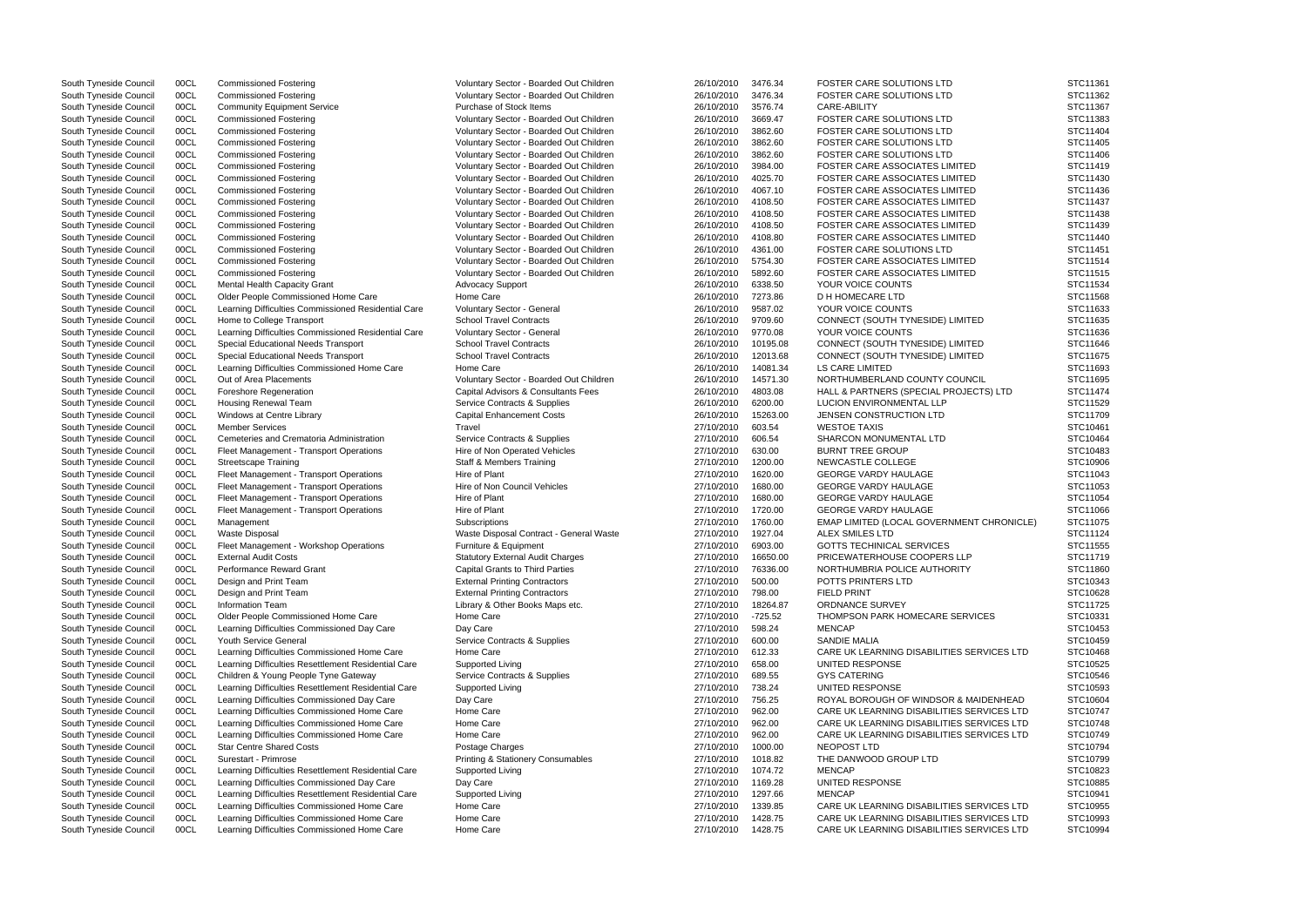| South Tyneside Council | 00CL | Learning Difficulties Commissioned Home Care                                        | Home Care                                                                                                                | 27/10/2010 | 1428.75    | CARE UK LEARNING DISABILITIES SERVICES LTD  | STC10995 |
|------------------------|------|-------------------------------------------------------------------------------------|--------------------------------------------------------------------------------------------------------------------------|------------|------------|---------------------------------------------|----------|
| South Tyneside Council | 00CL | Learning Difficulties Commissioned Home Care                                        | Home Care                                                                                                                | 27/10/2010 | 1428.75    | CARE UK LEARNING DISABILITIES SERVICES LTD  | STC10996 |
| South Tyneside Council | 00CL | All Saints CE School Kitchen                                                        | <b>Catering Provisions</b>                                                                                               | 27/10/2010 | 1475.10    | J R HOLLAND                                 | STC11007 |
| South Tyneside Council | 00CL | Learning Difficulties Commissioned Home Care                                        | Home Care                                                                                                                | 27/10/2010 | 1539.35    | CARE UK LEARNING DISABILITIES SERVICES LTD  | STC11023 |
| South Tyneside Council | 00CL | Learning Difficulties Resettlement Residential Care                                 | Supported Living                                                                                                         | 27/10/2010 | 1604.08    | <b>MENCAP</b>                               | STC11037 |
| South Tyneside Council | 00CL | St Gregory's RC School Kitchen                                                      | <b>Catering Provisions</b>                                                                                               | 27/10/2010 | 1682.71    | J R HOLLAND                                 | STC11055 |
| South Tyneside Council | 00CL | Older People Commissioned Home Care                                                 | Home Support                                                                                                             | 27/10/2010 | 1802.76    | THOMPSON PARK HOMECARE SERVICES             | STC11089 |
| South Tyneside Council | 00CL | <b>Catering Contract General</b>                                                    | <b>Cleaning Charges</b>                                                                                                  | 27/10/2010 | 2100.00    | C H HILLS                                   | STC11158 |
| South Tyneside Council | 00CL | Learning Difficulties Resettlement Residential Care                                 | Supported Living                                                                                                         | 27/10/2010 | 2339.40    | <b>MENCAP</b>                               | STC11214 |
| South Tyneside Council | 00CL | Westoe Crown Kitchen                                                                | <b>Catering Provisions</b>                                                                                               | 27/10/2010 | 2501.22    | J R HOLLAND                                 | STC11239 |
| South Tyneside Council | 00CL | Learning Difficulties Commissioned Home Care                                        | Home Care                                                                                                                | 27/10/2010 | 2857.50    | CARE UK LEARNING DISABILITIES SERVICES LTD  | STC11284 |
|                        |      |                                                                                     |                                                                                                                          | 27/10/2010 | 3130.01    | <b>UNITED RESPONSE</b>                      | STC11327 |
| South Tyneside Council | 00CL | Learning Difficulties Commissioned Day Care                                         | Day Care                                                                                                                 |            |            |                                             |          |
| South Tyneside Council | 00CL | <b>Building Services</b>                                                            | Rents Paid - General                                                                                                     | 27/10/2010 | 3376.96    | PORTAKABIN LIMITED                          | STC11346 |
| South Tyneside Council | 00CL | Learning Difficulties Commissioned Day Care                                         | Day Care                                                                                                                 | 27/10/2010 | 3680.82    | UNITED RESPONSE                             | STC11384 |
| South Tyneside Council | 00CL | <b>Small Abatement Works</b>                                                        | <b>Capital Construction Costs</b>                                                                                        | 27/10/2010 | 3997.60    | ASSOCIATED OCCUPATIONAL HYGIENE CONSULTANTS | STC11424 |
| South Tyneside Council | 00CL | <b>Voluntary Sector Funding</b>                                                     | Voluntary Sector - General                                                                                               | 27/10/2010 | 4241.64    | <b>MENTAL HEALTH MATTERS</b>                | STC11446 |
| South Tyneside Council | 00CL | Learning Difficulties Commissioned Home Care                                        | Home Care                                                                                                                | 27/10/2010 | 5715.00    | CARE UK LEARNING DISABILITIES SERVICES LTD  | STC11511 |
| South Tyneside Council | 00CL | Learning Difficulties Commissioned Home Care                                        | Home Care                                                                                                                | 27/10/2010 | 5715.00    | CARE UK LEARNING DISABILITIES SERVICES LTD  | STC11512 |
| South Tyneside Council | 00CL | Learning Difficulties Commissioned Home Care                                        | Home Care                                                                                                                | 27/10/2010 | 5715.00    | CARE UK LEARNING DISABILITIES SERVICES LTD  | STC11513 |
| South Tyneside Council | 00CL | Marsden Primary School                                                              | Devolved Formula Capital                                                                                                 | 27/10/2010 | 6188.50    | <b>TAYLOR HARKNESS LIMITED</b>              | STC11528 |
| South Tyneside Council | 00CL | Learning Difficulties Commissioned Day Care                                         | Day Care                                                                                                                 | 27/10/2010 | 6217.08    | UNITED RESPONSE                             | STC11531 |
| South Tyneside Council | 00CL | Marsden Primary School                                                              | Devolved Formula Capital                                                                                                 | 27/10/2010 | 7766.00    | <b>TAYLOR HARKNESS LIMITED</b>              | STC11587 |
| South Tyneside Council | 00CL | Learning Difficulties Commissioned Residential Care                                 | Voluntary Sector - General                                                                                               | 27/10/2010 | 8074.56    | UNITED RESPONSE                             | STC11596 |
| South Tyneside Council | 00CL | Youth Offending Service                                                             | Staff & Members Training                                                                                                 | 27/10/2010 | 10857.25   | NECA (SERVICES) LTD                         | STC11655 |
| South Tyneside Council | 00CL | Learning Difficulties Commissioned Residential Care                                 | Voluntary Sector - General                                                                                               | 27/10/2010 | 16517.15   | <b>UNITED RESPONSE</b>                      | STC11717 |
| South Tyneside Council | 00CL | Learning Difficulties Commissioned Residential Care                                 | Voluntary Sector - General                                                                                               | 27/10/2010 | 16517.15   | UNITED RESPONSE                             | STC11718 |
| South Tyneside Council |      |                                                                                     | Supported Living                                                                                                         | 27/10/2010 | 20919.99   | <b>UNITED RESPONSE</b>                      | STC11739 |
|                        | 00CL | Learning Difficulties Resettlement Residential Care                                 |                                                                                                                          |            |            |                                             |          |
| South Tyneside Council | 00CL | Learning Difficulties Commissioned Home Care                                        | Home Care                                                                                                                | 27/10/2010 | 21041.58   | CARE UK LEARNING DISABILITIES SERVICES LTD  | STC11740 |
| South Tyneside Council | 00CL | Learning Difficulties Resettlement Residential Care                                 | Supported Living                                                                                                         | 27/10/2010 | 22108.75   | UNITED RESPONSE                             | STC11752 |
| South Tyneside Council | 00CL | Learning Difficulties Resettlement Residential Care                                 | Supported Living                                                                                                         | 27/10/2010 | 25200.04   | <b>UNITED RESPONSE</b>                      | STC11766 |
| South Tyneside Council | 00CL | Learning Difficulties Commissioned Day Care                                         | Day Care                                                                                                                 | 27/10/2010 | 33043.00   | <b>UNITED RESPONSE</b>                      | STC11796 |
| South Tyneside Council | 00CL | Learning Difficulties Resettlement Residential Care                                 | Supported Living                                                                                                         | 27/10/2010 | 39392.72   | <b>MENCAP</b>                               | STC11805 |
| South Tyneside Council | 00CL | Older People Commissioned Home Care                                                 | Home Care                                                                                                                | 27/10/2010 | 53439.96   | SUNDERLAND HOME CARE ASSOCIATES             | STC11831 |
| South Tyneside Council | 00CL | Policy                                                                              | <b>Computer Equipment and Hardware</b>                                                                                   | 27/10/2010 | 56202.66   | <b>SERCO LIMITED</b>                        | STC11836 |
| South Tyneside Council | 00CL | Learning Difficulties Resettlement Residential Care                                 | Supported Living                                                                                                         | 27/10/2010 | 61671.61   | <b>UNITED RESPONSE</b>                      | STC11845 |
| South Tyneside Council | 00CL | Mental Health Independent Support Team, Carer Support Gr Voluntary Sector - General |                                                                                                                          | 27/10/2010 | 70000.00   | MENTAL HEALTH CONCERN                       | STC11856 |
| South Tyneside Council | 00CL | Dunn St Children's Centre                                                           | <b>Capital Enhancement Costs</b>                                                                                         | 27/10/2010 | 83449.40   | THURSTON BUILDING SYSTEMS LTD               | STC11862 |
| South Tyneside Council | 00CL | Older People Commissioned Home Care                                                 | Home Care                                                                                                                | 27/10/2010 | 147742.26  | THOMPSON PARK HOMECARE SERVICES             | STC11877 |
| South Tyneside Council | 00CL | Hebburn Community Association Fire Alarm System                                     | <b>Capital Construction Costs</b>                                                                                        | 27/10/2010 | $-2569.81$ | <b>CORMETON ELECTRONICS</b>                 | STC10304 |
| South Tyneside Council | 00CL | Libraries Admin                                                                     | Library & Other Books Maps etc.                                                                                          |            | 724.58     | ASKEWS LIBRARY SERVICES LTD                 | STC10572 |
|                        |      |                                                                                     |                                                                                                                          | 27/10/2010 |            |                                             |          |
| South Tyneside Council | 00CL | Foreshore Sea Change Project                                                        | <b>Capital Enhancement Costs</b>                                                                                         | 27/10/2010 | 828.00     | BALFOUR BEATTY INFRASTRUCTURE SERVICES LTD  | STC10650 |
| South Tyneside Council | 00CL | <b>International Links</b>                                                          | Travel                                                                                                                   | 27/10/2010 | 851.20     | THE TRAVEL BUREAU                           | STC10666 |
| South Tyneside Council | 00CL | Foreshore Sea Change Project                                                        | <b>Capital Enhancement Costs</b>                                                                                         | 27/10/2010 | 1229.00    | BALFOUR BEATTY INFRASTRUCTURE SERVICES LTD  | STC10919 |
| South Tyneside Council | 00CL | Central Library                                                                     | <b>Property Planned Maintenance</b>                                                                                      | 27/10/2010 | 1400.00    | <b>GENTOO GROUP LIMITED</b>                 | STC10988 |
| South Tyneside Council | 00CL | Jarrow Town Hall                                                                    | Property Planned Maintenance                                                                                             | 27/10/2010 | 1800.00    | <b>GENTOO GROUP LIMITED</b>                 | STC11086 |
| South Tyneside Council | 00CL | Kelly House                                                                         | Property Planned Maintenance                                                                                             | 27/10/2010 | 1862.50    | <b>GENTOO GROUP LIMITED</b>                 | STC11107 |
| South Tyneside Council | 00CL | Hebburn Community Association Fire Alarm System                                     | <b>Capital Construction Costs</b>                                                                                        | 27/10/2010 | 2488.98    | CORMETON ELECTRONICS LTD                    | STC11234 |
| South Tyneside Council | 00CL | Trow Quarry Coastal defence Works                                                   | Capital Funding from Government Grants                                                                                   | 27/10/2010 | 4890.00    | ROYAL HASKONING                             | STC11484 |
| South Tyneside Council | 00CL | Rescue and Resilience Reserve                                                       | Grant Payments - General                                                                                                 | 27/10/2010 | 8750.00    | <b>HARPER CO</b>                            | STC11608 |
| South Tyneside Council | 00CL | Warm Zone South Tyneside                                                            | Capital Enhancement non Council Property                                                                                 | 27/10/2010 | 21109.96   | WARM UP WEARSIDE                            | STC11742 |
| South Tyneside Council | 00CL | Monastery Court Lift Replacement                                                    | Enhancement Housing Revenue Account Capital - Electrical 27/10/2010                                                      |            | 750.27     | <b>ENER-G SWITCH2 LTD</b>                   | STC10600 |
| South Tyneside Council | 00CL | <b>Rents Rates Taxes</b>                                                            | <b>Tenant Removal Expenses</b>                                                                                           | 27/10/2010 | 1664.00    | HARKERS REMOVERS AND STORERS LTD            | STC11052 |
|                        | 00CL |                                                                                     |                                                                                                                          |            | 9440.46    | SOUTH TYNESIDE HOMES                        | STC11630 |
| South Tyneside Council |      |                                                                                     | Decent Homes Refurbishment Works Asbestos Type 3 Survi Enhancement Housing Revenue Account Capital - Asbestos 27/10/2010 |            |            |                                             |          |
| South Tyneside Council | 00CL | South Tyneside Council Balance Sheet General                                        | South Tyneside Homes Invoice Holding Account                                                                             | 27/10/2010 | 1768.19    | SOUTH TYNESIDE HOMES                        | STC11077 |
| South Tyneside Council | 00CL | South Tyneside Council Balance Sheet General                                        | South Tyneside Homes Invoice Holding Account                                                                             | 27/10/2010 | 7682.33    | SOUTH TYNESIDE HOMES                        | STC11584 |
| South Tyneside Council | 00CL | South Tyneside Council Balance Sheet General                                        | South Tyneside Homes Invoice Holding Account                                                                             | 27/10/2010 | 12342.51   | SOUTH TYNESIDE HOMES                        | STC11681 |
| South Tyneside Council | 00CL | <b>Legal Services</b>                                                               | <b>Legal Advisors</b>                                                                                                    | 28/10/2010 | 500.00     | <b>HARI MENON</b>                           | STC10344 |
| South Tyneside Council | 00CL | Fleet Management - Transport Operations                                             | Hire of Non Operated Vehicles                                                                                            | 28/10/2010 | 528.00     | NORTHGATE VEHICLE RENTAL LIMITED            | STC10383 |
| South Tyneside Council | 00CL | Fleet Management - Transport Operations                                             | Hire of Plant                                                                                                            | 28/10/2010 | 572.00     | <b>JOHN NIXON LIMITED</b>                   | STC10417 |
| South Tyneside Council | 00CL | <b>Legal Services</b>                                                               | <b>Legal Advisors</b>                                                                                                    | 28/10/2010 | 750.00     | <b>CHARLES MCCAIN</b>                       | STC10599 |
| South Tyneside Council | 00CL | <b>Local Safety Schemes</b>                                                         | <b>Capital Enhancement Costs</b>                                                                                         | 28/10/2010 | 1136.00    | BALFOUR BEATTY INFRASTRUCTURE SERVICES LTD  | STC10870 |
| South Tyneside Council | 00CL | <b>Prince Edward Road</b>                                                           | Capital Advisors & Consultants Fees                                                                                      | 28/10/2010 | 1744.17    | BALFOUR BEATTY INFRASTRUCTURE SERVICES LTD  | STC11072 |
| South Tyneside Council | 00CL | East Avenue 20 mph Zone                                                             | Capital Advisors & Consultants Fees                                                                                      | 28/10/2010 | 2222.00    | <b>CAPITA SYMONDS LTD</b>                   | STC11182 |
| South Tyneside Council | 00CL | <b>Council Elections</b>                                                            | Private Contractor - General Consultancy                                                                                 | 28/10/2010 | 3326.34    | BT GLOBAL SERVICES                          | STC11342 |
|                        |      |                                                                                     |                                                                                                                          |            |            |                                             |          |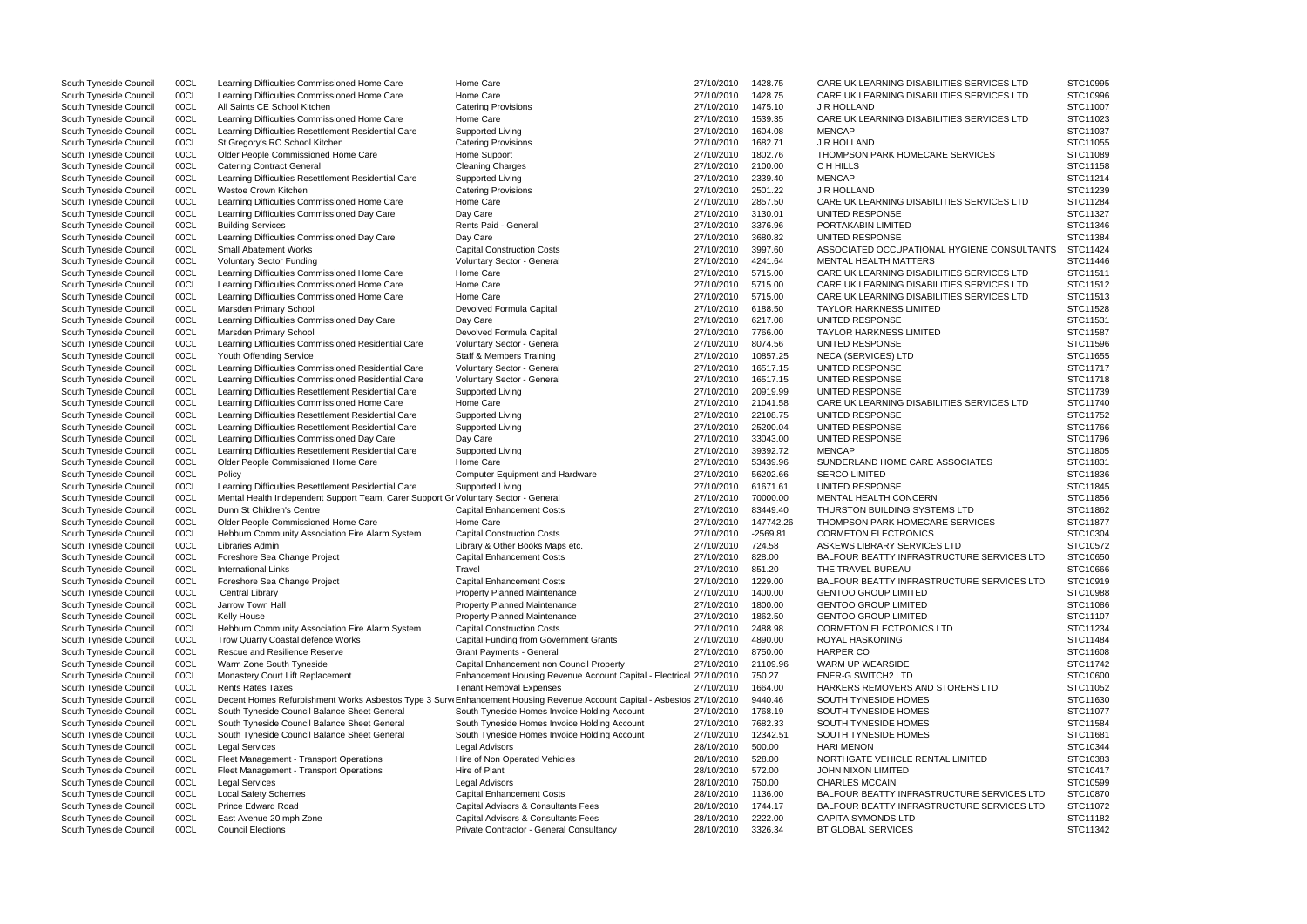| South Tyneside Council | 00CL | Fleet Management - Transport Operations                | Hire of Non Operated Vehicles                    | 28/10/2010         | 3990.00              | PREMIER TRUCK HIRE LTD.                    | STC11421 |
|------------------------|------|--------------------------------------------------------|--------------------------------------------------|--------------------|----------------------|--------------------------------------------|----------|
| South Tyneside Council | 00CL | Local Safety Schemes under £10k                        | Capital Advisors & Consultants Fees              | 28/10/2010         | 4825.00              | BALFOUR BEATTY INFRASTRUCTURE SERVICES LTD | STC11475 |
| South Tyneside Council | 00CL | <b>Local Safety Schemes</b>                            | <b>Capital Enhancement Costs</b>                 | 28/10/2010         | 14670.00             | BALFOUR BEATTY INFRASTRUCTURE SERVICES LTD | STC11698 |
| South Tyneside Council | 00CL | Local Transport Plan Development & Monitoring Highways | Capital Advisors & Consultants Fees              | 28/10/2010         | 62436.00             | NEWCASTLE CITY COUNCIL                     | STC11846 |
| South Tyneside Council | 00CL | Design and Print Team                                  | <b>External Printing Contractors</b>             | 28/10/2010         | 728.20               | ANTALIS MCNAUGHTON LTD                     | STC10579 |
| South Tyneside Council | 00CL | East Boldon Junior School Kitchen                      | <b>Catering Provisions</b>                       | 28/10/2010         | 514.97               | R MANNERS AND SONS LTD                     | STC10369 |
| South Tyneside Council | 00CL | <b>Boldon Nursery Kitchen</b>                          | <b>Catering Provisions</b>                       | 28/10/2010         | 526.53               | R MANNERS AND SONS LTD                     | STC10381 |
| South Tyneside Council | 00CL | Connexions Children & Young People                     | Private Contractor - Youth & Community           | 28/10/2010         | 680.00               | <b>STANLEYTRAVEL</b>                       | STC10535 |
| South Tyneside Council | 00CL | Youth Offending Service                                | Service Contracts & Supplies                     | 28/10/2010         | 790.00               | NORTHERN LEARNING TRUST                    | STC10625 |
| South Tyneside Council | 00CL | <b>Making Good Progress</b>                            | Delegated Schools Budget - Grant Funding         | 28/10/2010         | 900.00               | <b>EDUCATION MANAGEMENT DIRECT</b>         | STC10695 |
| South Tyneside Council | 00CL | Horsley Hill Campus                                    | <b>Catering Provisions</b>                       | 28/10/2010         | 951.55               | R MANNERS AND SONS LTD                     | STC10740 |
| South Tyneside Council | 00CL | Youth Offending Service                                | Service Contracts & Supplies                     | 28/10/2010         | 1000.00              | HELIX ARTS LTD                             | STC10795 |
| South Tyneside Council | 00CL | Jarrow School Kitchen                                  | <b>Catering Provisions</b>                       | 28/10/2010         | 1361.23              | R MANNERS AND SONS LTD                     | STC10964 |
| South Tyneside Council | 00CL | Lukes Lane Junior School Kitchen                       | <b>Catering Provisions</b>                       | 28/10/2010         | 1897.74              | HOPWELLS LTD.                              | STC11117 |
| South Tyneside Council | 00CL | <b>Boldon Nursery Kitchen</b>                          | <b>Catering Provisions</b>                       | 28/10/2010         | 2292.61              | HOPWELLS LTD.                              | STC11205 |
| South Tyneside Council | 00CL | <b>Thurston Activity Centre</b>                        | <b>Property Planned Maintenance</b>              | 28/10/2010         | 2487.50              | <b>GENTOO GROUP LIMITED</b>                | STC11233 |
| South Tyneside Council | 00CL | Momenta 1                                              | Furniture & Equipment                            | 28/10/2010         | 2496.26              | MAUDESPORT                                 | STC11235 |
| South Tyneside Council | 00CL | <b>Supporting People Main Grant</b>                    | <b>Block Gross Floating Supp</b>                 | 28/10/2010         | 3711.93              | ST ANNES COMMUNITY SERVICES                | STC11386 |
| South Tyneside Council | 00CL | St Peter & Paul RC Junior School Kitchen               | <b>Catering Provisions</b>                       | 28/10/2010         | 3811.47              | HOPWELLS LTD.                              | STC11397 |
|                        |      | Youth Crime Action Plan Intensive                      |                                                  |                    |                      | NORTHUMBRIA COALITION AGAINST CRIME        | STC11651 |
| South Tyneside Council | 00CL |                                                        | Service Contracts & Supplies                     | 28/10/2010         | 10567.55<br>21633.04 | <b>TYNESIDE CYRENIANS LTD</b>              | STC11748 |
| South Tyneside Council | 00CL | Supporting People Main Grant                           | <b>Block Gross Floating Supp</b>                 | 28/10/2010         |                      |                                            |          |
| South Tyneside Council | 00CL | Youth Offending Service                                | Service Contracts & Supplies                     | 28/10/2010         | 21800.00             | NORTHERN LEARNING TRUST                    | STC11749 |
| South Tyneside Council | 00CL | <b>Bisley Drive Short Breaks</b>                       | Residential Care Respite In Borough              | 28/10/2010         | 29942.36             | <b>REAL LIFE OPTIONS</b>                   | STC11784 |
| South Tyneside Council | 00CL | <b>Great North Run Finish</b>                          | Furniture & Equipment                            | 28/10/2010         | 580.00               | <b>BRITANNIA BANNERS</b>                   | STC10423 |
| South Tyneside Council | 00CL | Area Planning                                          | Furniture & Equipment                            | 28/10/2010         | 641.01               | <b>STANFORD MARSH LIMITED</b>              | STC10492 |
| South Tyneside Council | 00CL | <b>Economic Regeneration Balance Sheet</b>             | Debtors - Pay Advances                           | 28/10/2010         | 650.00               | N WHITELOCK                                | STC10514 |
| South Tyneside Council | 00CL | Libraries Admin                                        | Library & Other Books Maps etc.                  | 28/10/2010         | 804.44               | ASKEWS LIBRARY SERVICES LTD                | STC10630 |
| South Tyneside Council | 00CL | <b>Hedworthfield Children's Centre</b>                 | Schools Maintenance Non-Buyback                  | 28/10/2010         | 889.30               | RING READY 2007 LTD                        | STC10687 |
| South Tyneside Council | 00CL | Central Library                                        | <b>Property Planned Maintenance</b>              | 28/10/2010         | 1025.00              | <b>GENTOO GROUP LIMITED</b>                | STC10800 |
| South Tyneside Council | 00CL | <b>Great North Run Finish</b>                          | Furniture & Equipment                            | 28/10/2010         | 1350.00              | <b>BRITANNIA BANNERS</b>                   | STC10961 |
| South Tyneside Council | 00CL | South Marine Park                                      | <b>Capital Construction Costs</b>                | 28/10/2010         | 1408.73              | TGP LANDSCAPE ARCHITECTS (NORTH) LTD       | STC10989 |
| South Tyneside Council | 00CL | Asset Management                                       | Furniture & Equipment                            | 28/10/2010         | 1439.48              | WILLOWCRETE MANUFACTURING CO LTD           | STC10998 |
| South Tyneside Council | 00CL | South Shields Town Hall                                | <b>Property Planned Maintenance</b>              | 28/10/2010         | 1575.00              | <b>GENTOO GROUP LIMITED</b>                | STC11032 |
| South Tyneside Council | 00CL | <b>Hebburn Civic Centre</b>                            | Property Planned Maintenance                     | 28/10/2010         | 1800.00              | <b>GENTOO GROUP LIMITED</b>                | STC11087 |
| South Tyneside Council | 00CL | <b>Administration Leisure Services</b>                 | Staff & Members Training                         | 28/10/2010         | 3000.00              | NEWCASTLE COLLEGE                          | STC11312 |
| South Tyneside Council | 00CL | South Shields Town Hall                                | <b>Property Planned Maintenance</b>              | 28/10/2010         | 11000.00             | <b>GENTOO GROUP LIMITED</b>                | STC11659 |
| South Tyneside Council | 00CL | <b>Regeneration Team</b>                               | Private Contractor - General Consultancy         | 28/10/2010         | 12971.73             | <b>CHARLES GREEN REGENERATION LTD</b>      | STC11686 |
| South Tyneside Council | 00CL | Warm Zone South Tyneside                               | Capital Enhancement non Council Property         | 28/10/2010         | 57431.54             | <b>KNW LIMITED</b>                         | STC11838 |
| South Tyneside Council | 00CL | Foreshore Regeneration                                 | Capital Advisors & Consultants Fees              | 28/10/2010         | 114052.50            | LA ARCHITECTS LTD                          | STC11874 |
| South Tyneside Council | 00CL | <b>Waste Disposal</b>                                  | Waste Disposal Contract - General Waste          | 29/10/2010         | 611.83               | <b>ALEX SMILES LTD</b>                     | STC10467 |
| South Tyneside Council | 00CL | <b>Engineering Works Highways</b>                      | <b>Traded Services Equipment &amp; Materials</b> | 29/10/2010         | 699.76               | <b>CEMEX UK MATERIALS LTD</b>              | STC10551 |
| South Tyneside Council | 00CL | Fleet Management - Workshop Operations                 | Purchase of Stock Items                          | 29/10/2010         | 802.96               | BURNT TREE GROUP                           | STC10629 |
| South Tyneside Council | 00CL | Off-Street Car Parking Administration                  | <b>Printing &amp; Stationery Consumables</b>     | 29/10/2010 1171.43 |                      | THE PARKING SHOP LTD                       | STC10887 |
| South Tyneside Council | 00CL | Refuse Collection - Domestic                           | Service Contracts & Supplies                     | 29/10/2010         | 1526.35              | <b>JC MAINTENANCE SERVICES LTD</b>         | STC11021 |
| South Tyneside Council | 00CL | Fleet Management - Transport Operations                | Recharges for use of Council Vehicles            | 29/10/2010         | 2288.00              | LONDONDERRY GARAGE LTD                     | STC11204 |
| South Tyneside Council | 00CL | <b>Cleaning Contract Overheads</b>                     | Furniture & Equipment                            | 29/10/2010         | 2647.54              | <b>ANKEF LIMITED</b>                       | STC11265 |
| South Tyneside Council | 00CL | Fleet Management - Transport Operations                | Hire of Non Operated Vehicles                    | 29/10/2010         | 3520.00              | LONDONDERRY GARAGE LTD                     | STC11364 |
| South Tyneside Council | 00CL | Off-Street Car Parking Administration                  | Private Contractor - Car Park Income             | 29/10/2010         | 4000.00              | <b>TRAFFIC MANAGEMENT SERVICES LTD</b>     | STC11428 |
| South Tyneside Council | 00CL | Fleet Management - Transport Operations                | Vehicle Running Costs                            | 29/10/2010         | 23092.00             | PETROPLUS REFINING TEESSIDE LIMITED        | STC11755 |
|                        | 00CL | <b>Central Composting</b>                              | Waste Disposal Contract - Recycling              | 29/10/2010         | 25728.97             | <b>SITA UK</b>                             | STC11769 |
| South Tyneside Council |      |                                                        |                                                  |                    |                      | ROCK FARM DAIRY LTD                        | STC10409 |
| South Tyneside Council | 00CL | Hedworth Lane School Kitchen                           | <b>Catering Provisions</b>                       | 29/10/2010         | 562.13               |                                            |          |
| South Tyneside Council | 00CL | <b>Leaving Care Service</b>                            | <b>Client Travel &amp; Subsistence</b>           | 29/10/2010         | 590.25               | THE CYRENIANS                              | STC10439 |
| South Tyneside Council | 00CL | Hebburn Comprehensive School Kitchen                   | <b>Catering Provisions</b>                       | 29/10/2010         | 598.96               | G & J CAMPBELL                             | STC10455 |
| South Tyneside Council | 00CL | St Gregory's RC School Kitchen                         | <b>Catering Provisions</b>                       | 29/10/2010         | 637.19               | ROCK FARM DAIRY LTD                        | STC10486 |
| South Tyneside Council | 00CL | Learning Disabilities Management                       | Payments to Carers                               | 29/10/2010         | 746.92               | REDACTED PERSONAL INFORMATION              | STC10596 |
| South Tyneside Council | 00CL | <b>Commissioned Fostering</b>                          | Voluntary Sector - Boarded Out Children          | 29/10/2010         | 781.00               | SWIIS FOSTER CARE LTD                      | STC10621 |
| South Tyneside Council | 00CL | Disabled Facilities Grant Minor Adaptations            | <b>Capital Grants to Third Parties</b>           | 29/10/2010         | 878.82               | P & B GLASSFIBRE                           | STC10677 |
| South Tyneside Council | 00CL | Boldon Nursery Kitchen                                 | <b>Catering Provisions</b>                       | 29/10/2010         | 884.06               | ROCK FARM DAIRY LTD                        | STC10682 |
| South Tyneside Council | 00CL | <b>Commissioned Fostering</b>                          | Voluntary Sector - Boarded Out Children          | 29/10/2010         | 911.00               | SWIIS FOSTER CARE LTD                      | STC10725 |
| South Tyneside Council | 00CL | <b>Disabled Facilities Grant Minor Adaptations</b>     | <b>Capital Grants to Third Parties</b>           | 29/10/2010         | 1062.74              | P & B GLASSFIBRE                           | STC10811 |
| South Tyneside Council | 00CL | Westoe Crown Kitchen                                   | <b>Catering Provisions</b>                       | 29/10/2010         | 1068.04              | ROCK FARM DAIRY LTD                        | STC10814 |
| South Tyneside Council | 00CL | <b>Commissioned Fostering</b>                          | Voluntary Sector - Boarded Out Children          | 29/10/2010         | 1091.00              | SWIIS FOSTER CARE LTD                      | STC10842 |
| South Tyneside Council | 00CL | <b>Commissioned Fostering</b>                          | Voluntary Sector - Boarded Out Children          | 29/10/2010         | 1091.00              | SWIIS FOSTER CARE LTD                      | STC10843 |
| South Tyneside Council | 00CL | <b>Commissioned Fostering</b>                          | Voluntary Sector - Boarded Out Children          | 29/10/2010         | 1091.00              | SWIIS FOSTER CARE LTD                      | STC10844 |

|                    | STC11421             |
|--------------------|----------------------|
| <b>ERVICES LTD</b> | STC11475             |
| <b>ERVICES LTD</b> | STC11698             |
|                    | STC11846             |
|                    | STC10579             |
|                    | STC10369             |
|                    | STC10381             |
|                    | STC10535             |
|                    | STC10625             |
|                    | STC10695             |
|                    | STC10740             |
|                    | STC10795             |
|                    | STC10964             |
|                    | STC11117             |
|                    | STC11205             |
|                    | STC11233             |
|                    | STC11235             |
|                    | STC11386             |
|                    | STC11397             |
| <b>IME</b>         | STC11651             |
|                    | STC11748             |
|                    | STC11749             |
|                    | STC11784             |
|                    | STC10423             |
|                    | STC10492             |
|                    | STC10514             |
|                    | STC10630             |
|                    | STC10687             |
|                    | STC10800             |
|                    | STC10961             |
| ) LTD              | STC10989             |
| TD                 | STC10998             |
|                    | STC11032             |
|                    | STC11087             |
|                    | STC11312             |
|                    | STC11659             |
|                    | STC11686             |
|                    | STC11838             |
|                    | STC11874<br>STC10467 |
|                    |                      |
|                    | STC10551             |
|                    | STC10629             |
|                    | STC10887<br>STC11021 |
|                    | STC11204             |
|                    |                      |
|                    | STC11265             |
|                    | STC11364             |
|                    | STC11428             |
| ED                 | STC11755<br>STC11769 |
|                    |                      |
|                    | STC10409             |
|                    | STC10439<br>STC10455 |
|                    | STC10486             |
|                    | STC10596             |
|                    | STC10621             |
|                    | STC10677             |
|                    | STC10682             |
|                    | STC10725             |
|                    | STC10811             |
|                    | STC10814             |
|                    | STC10842             |
|                    | STC10843             |
|                    | STC10844             |
|                    |                      |